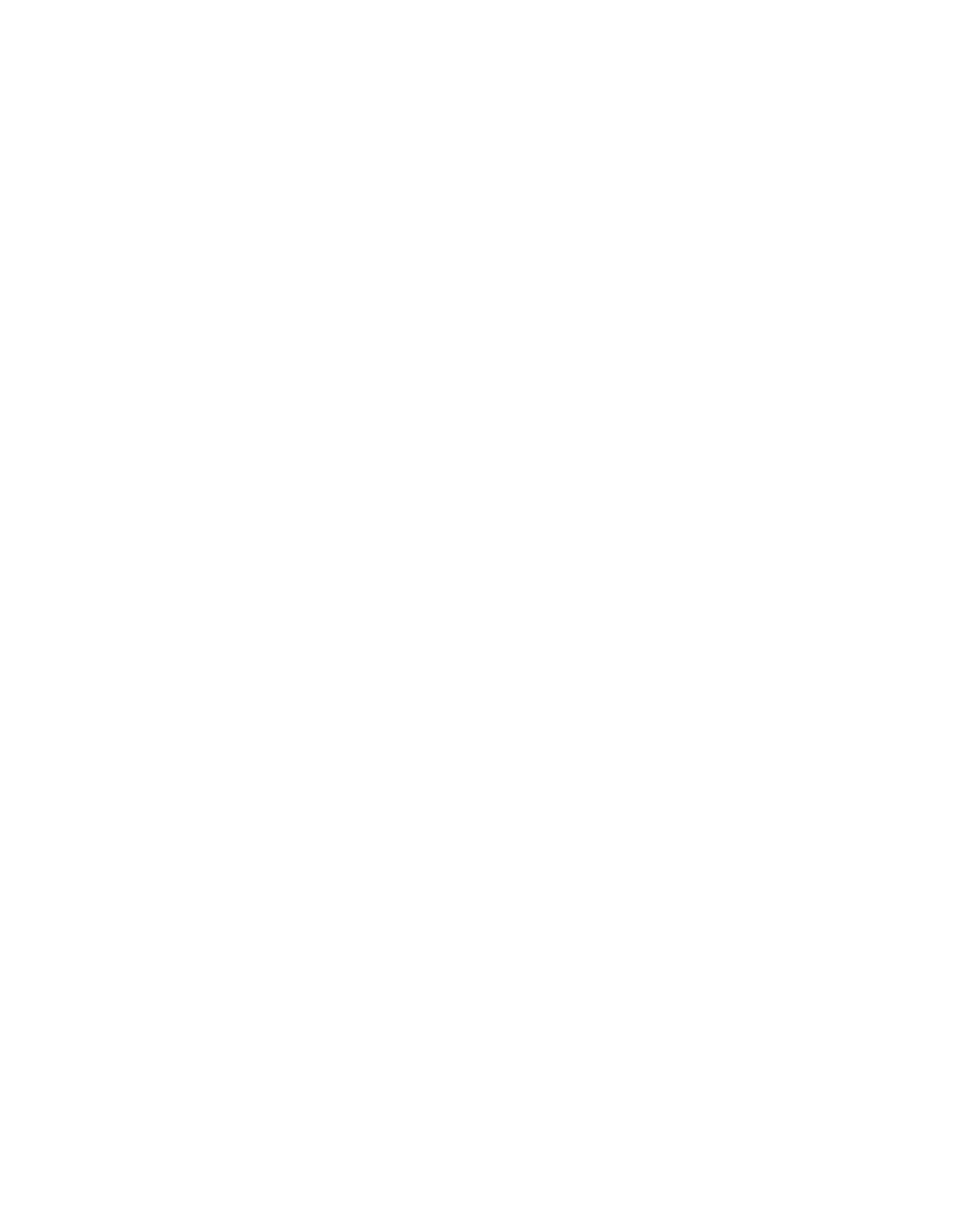# A PHENOMENOLOGICAL STUDY OF FIVE HBCU CHANCELLORS

# IN ONE SOUTHEASTERN STATE

A Dissertation Presented to

the Faculty of

the Department of Educational Leadership

East Carolina University

In Partial Fulfillment

of the Requirements for the Degree

Doctor of Education

by

April LoFranee Abbott

November, 2014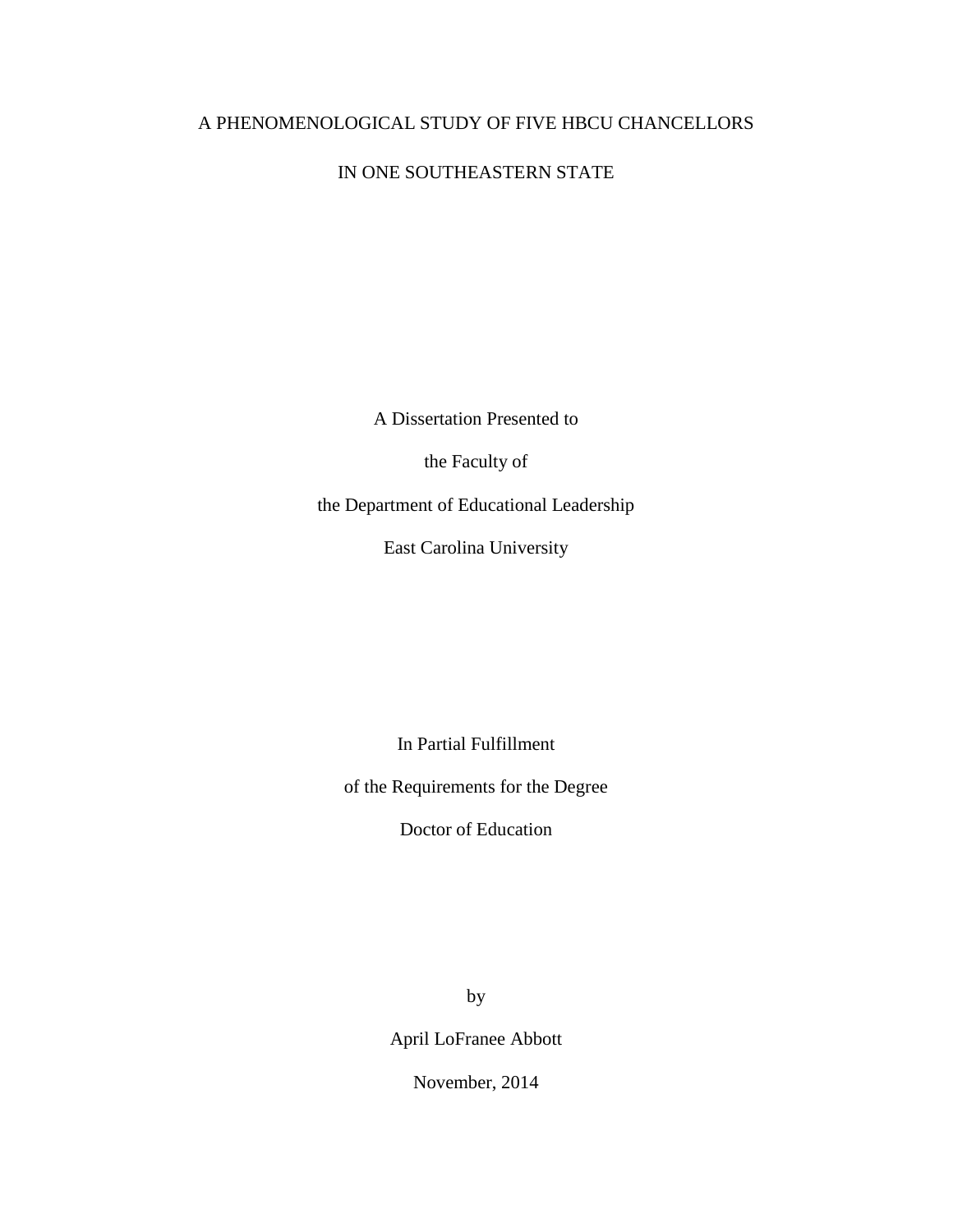©Copyright 2014 April LoFranee Abbott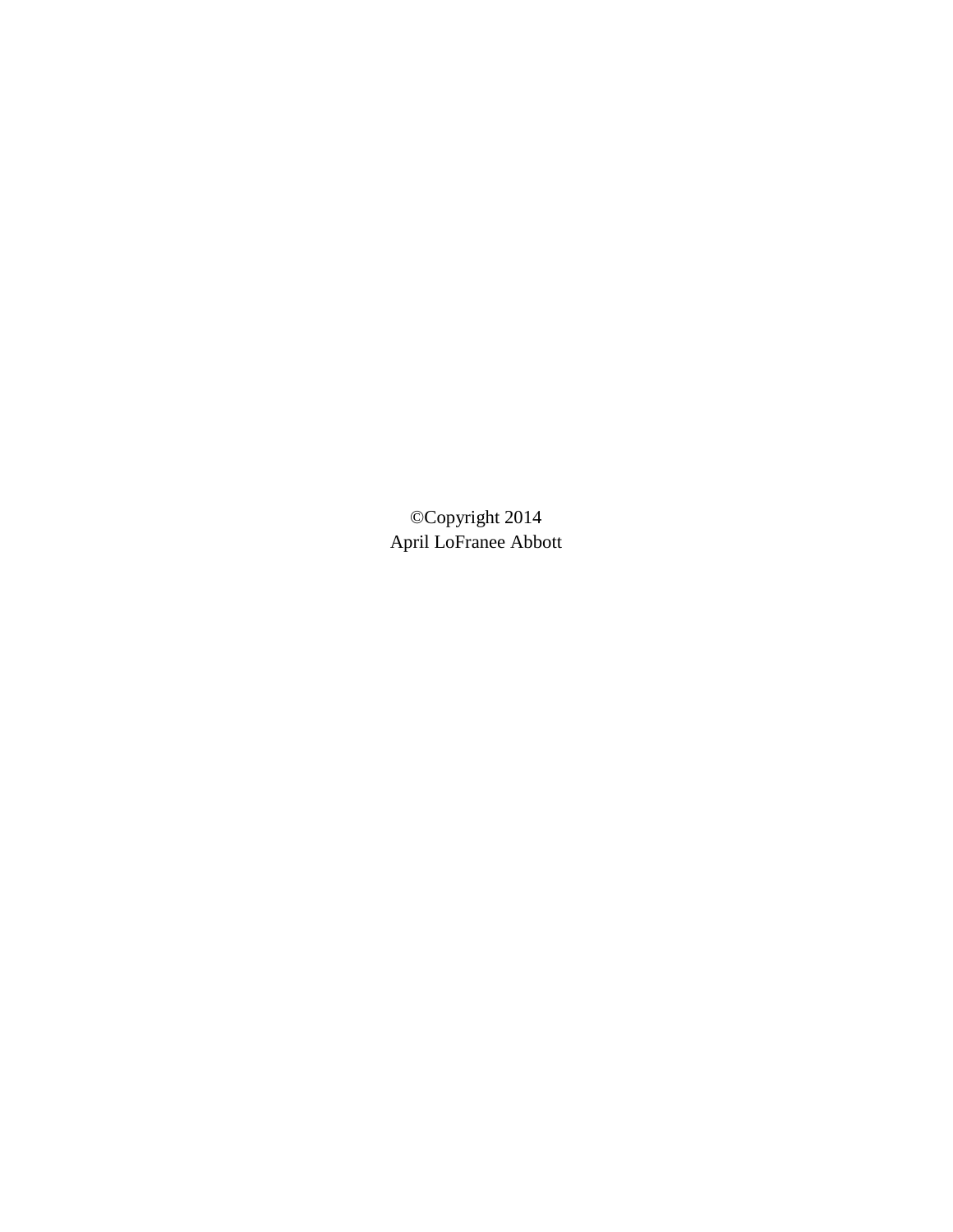# A PHENOMENOLOGICAL STUDY OF FIVE HBCU CHANCELLORS

# IN ONE SOUTHEASTERN STATE

by

# April LoFranee Abbott

APPROVED BY: DIRECTOR OF DISSERTATION: \_\_\_\_\_\_\_\_\_\_\_\_\_\_\_\_\_\_\_\_\_\_\_\_\_\_\_\_\_\_\_\_\_\_\_\_\_\_\_\_\_\_\_\_\_\_\_\_\_ Sandra Seay COMMITTEE MEMBER:<br>Hui Bian Hui Bian COMMITTEE MEMBER:\_\_\_\_\_\_\_\_\_\_\_\_\_\_\_\_\_\_\_\_\_\_\_\_\_\_\_\_\_\_\_\_\_\_\_\_\_\_\_\_\_\_\_\_\_\_\_\_\_\_\_\_\_\_\_\_ William A. Rouse, Jr. COMMITTEE MEMBER:\_\_\_\_\_\_\_\_\_\_\_\_\_\_\_\_\_\_\_\_\_\_\_\_\_\_\_\_\_\_\_\_\_\_\_\_\_\_\_\_\_\_\_\_\_\_\_\_\_\_\_\_\_\_\_\_ Guili Zhang CHAIR OF THE DEPARTMENT OF EDUCATION: \_\_\_\_\_\_\_\_\_\_\_\_\_\_\_\_\_\_\_\_\_\_\_\_\_\_\_\_\_\_\_\_\_\_\_\_\_\_\_\_\_\_\_\_\_\_\_\_\_\_\_\_\_\_\_\_\_ William A. Rouse, Jr. DEAN OF THE GRADUATE SCHOOL:

\_\_\_\_\_\_\_\_\_\_\_\_\_\_\_\_\_\_\_\_\_\_\_\_\_\_\_\_\_\_\_\_\_\_\_\_\_\_\_\_\_\_\_\_\_\_\_\_\_\_\_\_\_\_\_\_\_

Paul Gemperline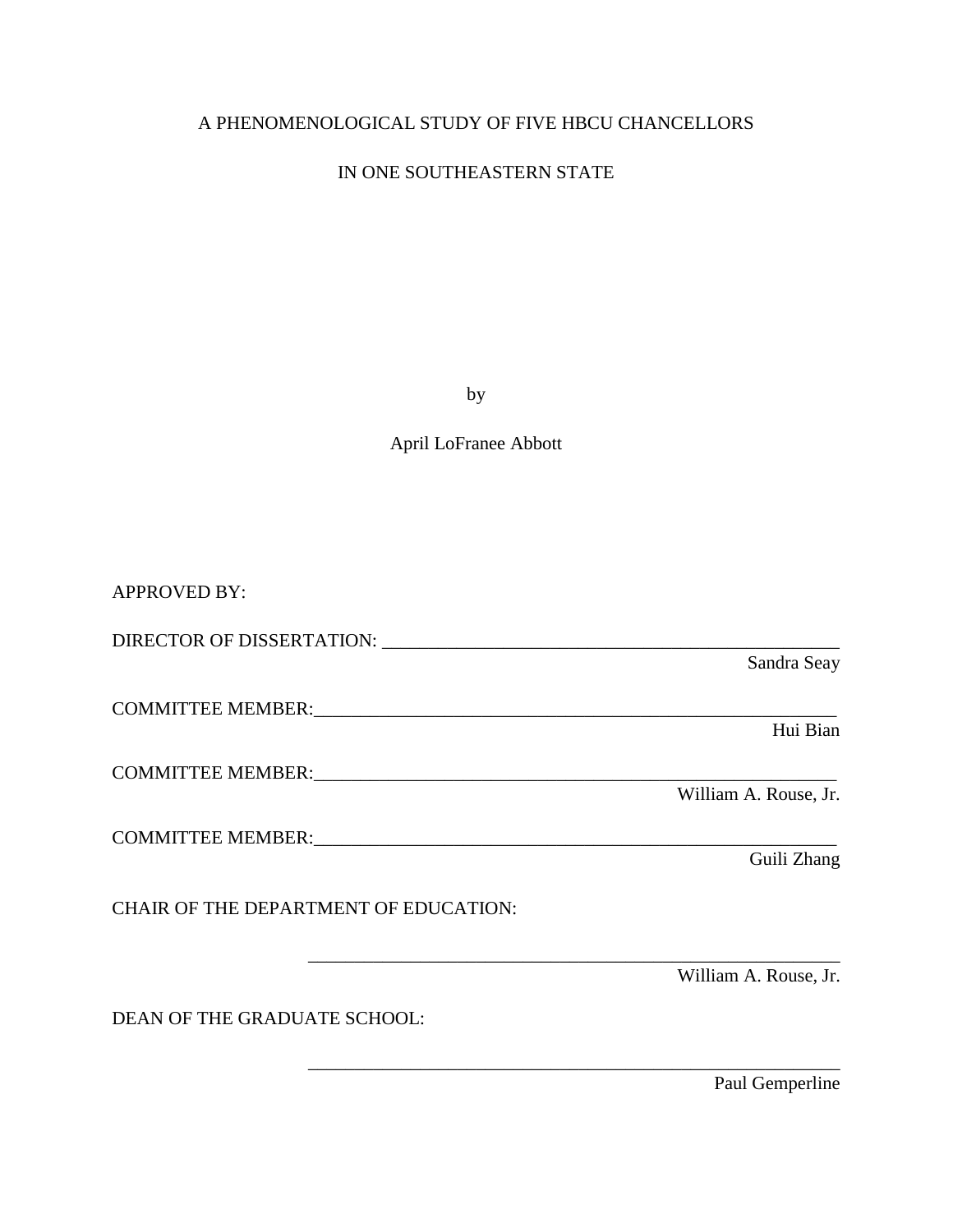# **ACKNOWLEDGMENTS**

Thank you to my parents, Frank and Lonia Abbott; my sister, L. Faith Abbott, MD; my brother and sister-in-law, Frank A. and Deidra Abbott; my nephews, Alston and Ethan Abbott for your unwavering love and encouragement. I am truly blessed.

Thank you, Dean L. Patriarca, for your professionalism and direction. I appreciate your leadership.

Thank you, Dr. Hui Bian, for your hard work and expertise. I am grateful.

Thank you, Mrs. Gwen Joyner and Ms. Joyce Newman, for your professionalism and assistance. I am appreciative.

Thank you, Dr. Marybeth Gasman, for your reassurance and offer to help. I am honored. Thank you, God, for this team of supporters.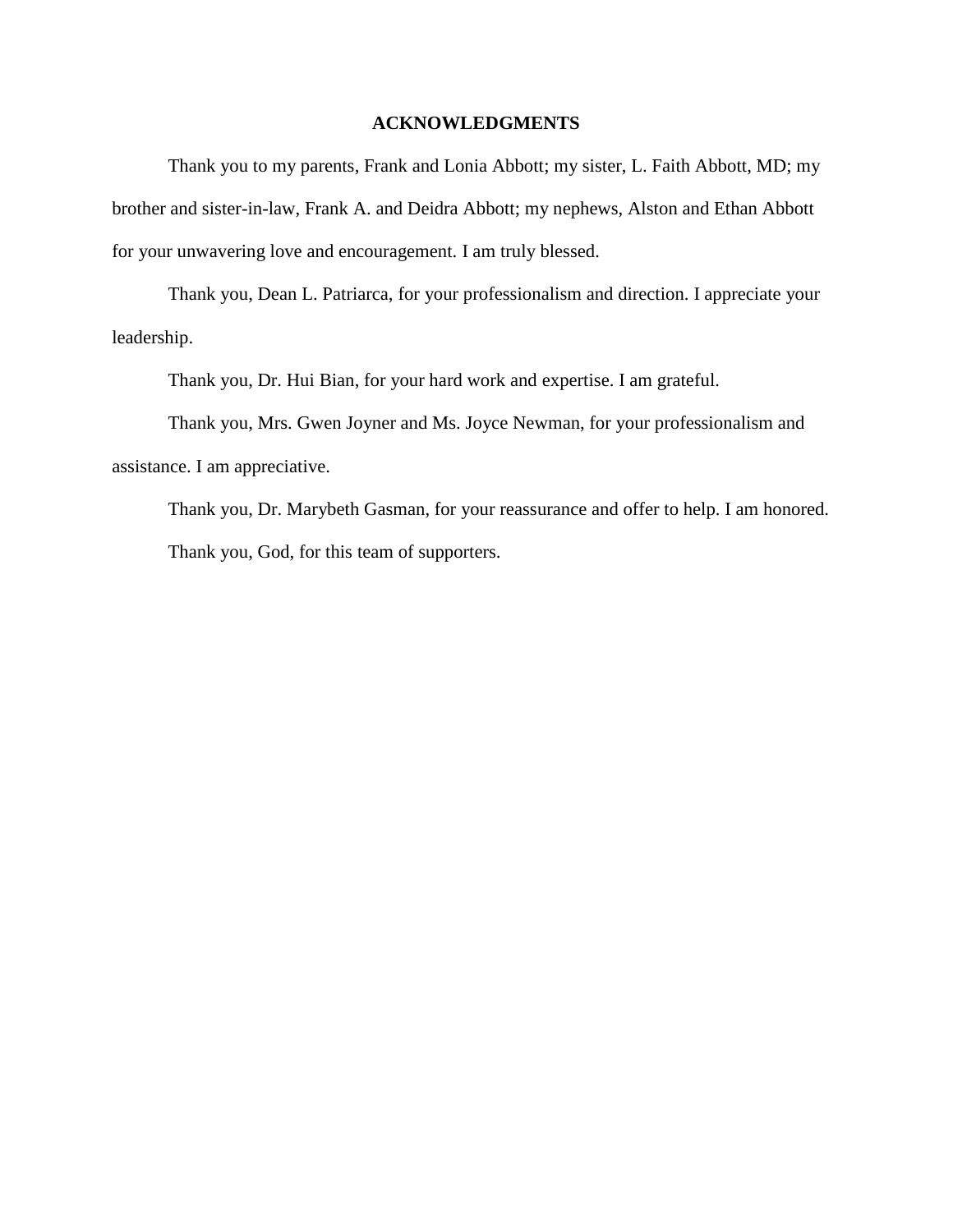|  |                                                           | xiii           |
|--|-----------------------------------------------------------|----------------|
|  |                                                           | 1              |
|  |                                                           | 1              |
|  |                                                           | $\overline{4}$ |
|  |                                                           | $\overline{7}$ |
|  |                                                           | 9              |
|  |                                                           | 9              |
|  |                                                           | 11             |
|  |                                                           | 11             |
|  |                                                           | 13             |
|  |                                                           | 14             |
|  |                                                           | 16             |
|  |                                                           | 17             |
|  |                                                           | 17             |
|  |                                                           | 18             |
|  |                                                           | 20             |
|  |                                                           | 20             |
|  | Mission of Labor Market Preparation for African Americans | 23             |
|  |                                                           | 23             |
|  |                                                           | 23             |
|  |                                                           | 26             |
|  |                                                           | 29             |

# **TABLE OF CONTENTS**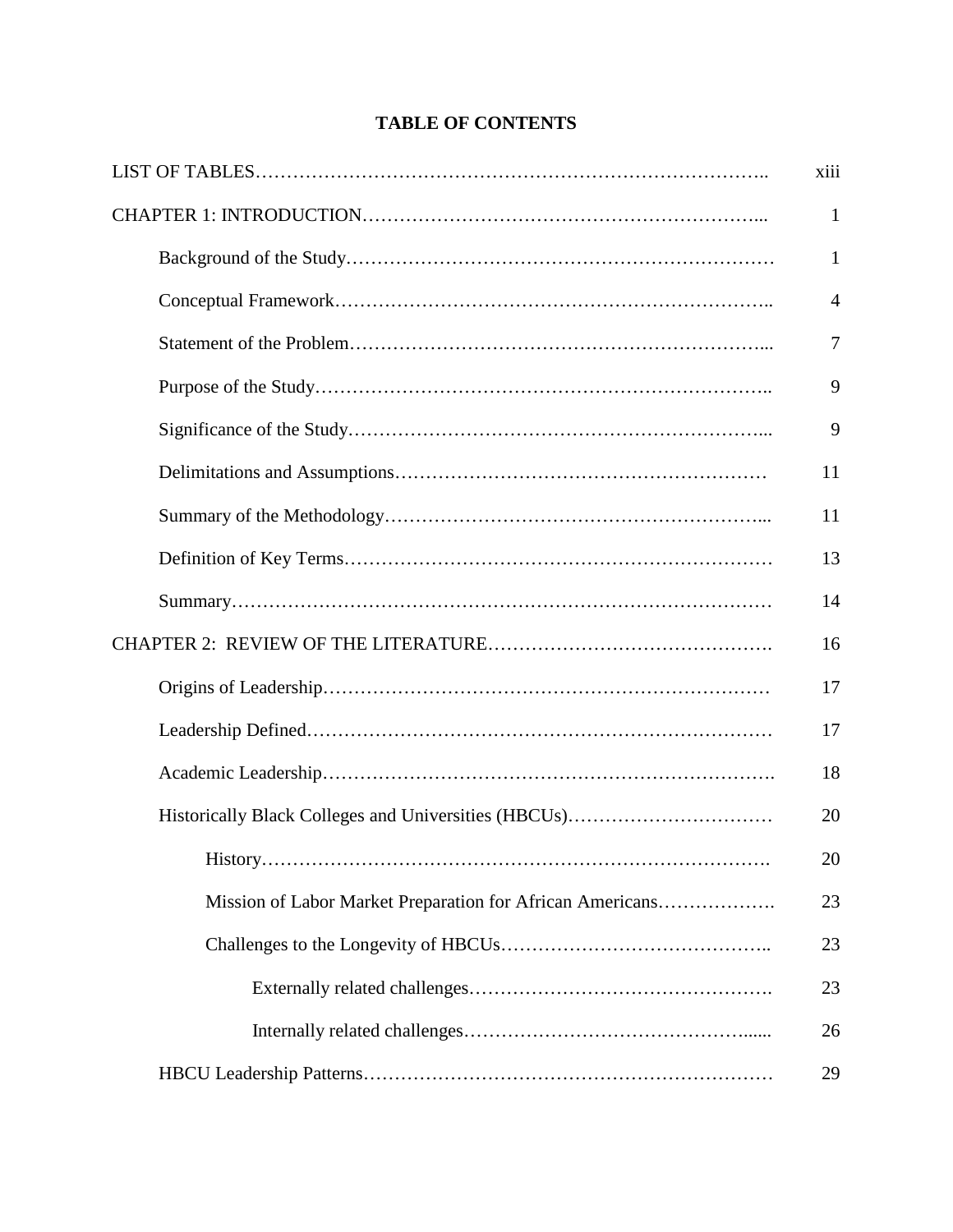| Leadership Suggestions from Current and Former HBCU Leaders | 31 |
|-------------------------------------------------------------|----|
|                                                             | 34 |
|                                                             | 35 |
|                                                             | 35 |
|                                                             | 38 |
|                                                             | 40 |
|                                                             | 40 |
|                                                             | 41 |
|                                                             | 44 |
|                                                             | 46 |
|                                                             | 46 |
|                                                             | 47 |
|                                                             | 48 |
|                                                             | 49 |
|                                                             | 50 |
|                                                             | 50 |
|                                                             | 51 |
|                                                             | 51 |
|                                                             | 53 |
|                                                             | 53 |
|                                                             | 54 |
|                                                             | 54 |
|                                                             | 55 |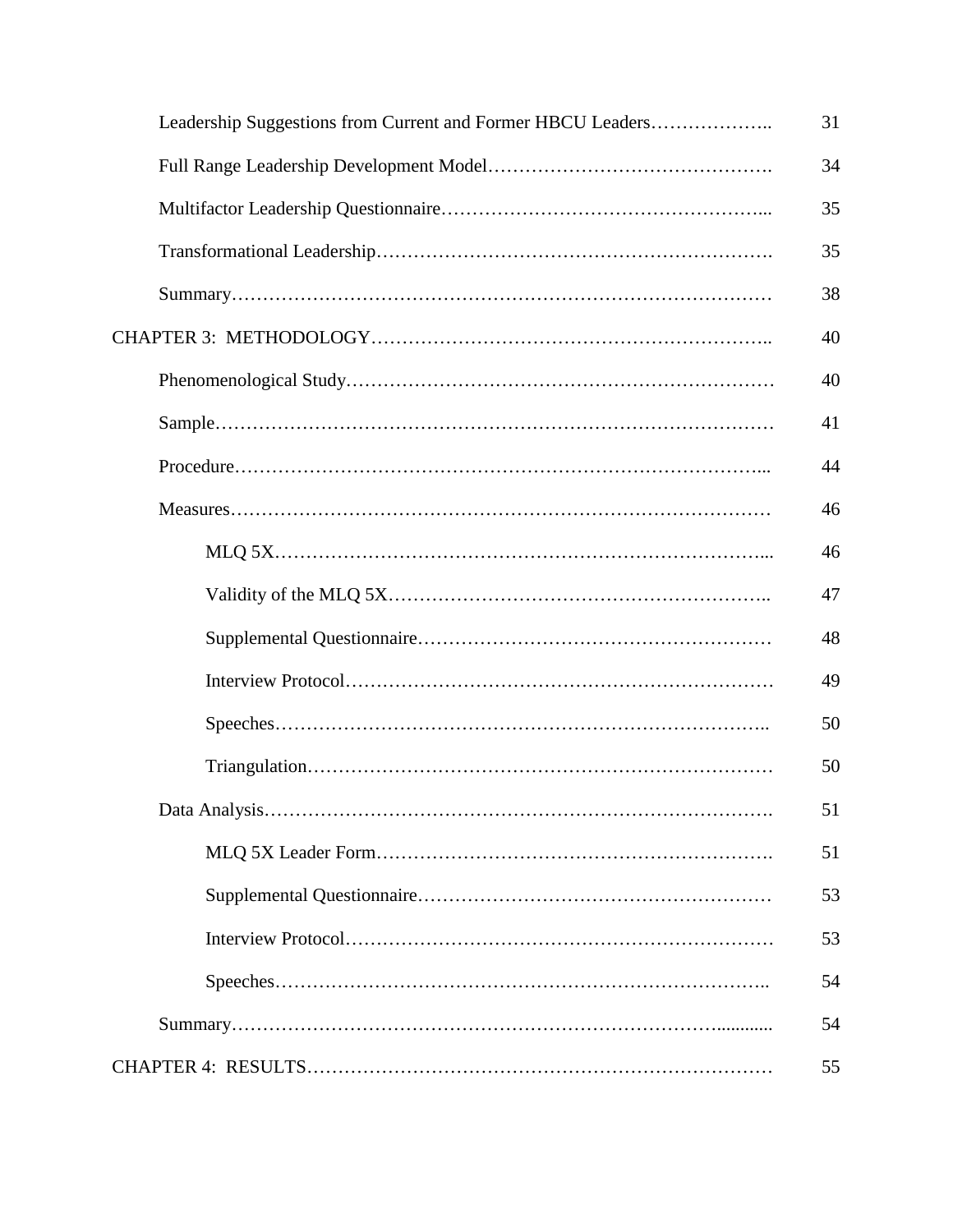| 55 |
|----|
| 55 |
| 55 |
| 57 |
| 57 |
| 57 |
| 57 |
| 59 |
| 59 |
| 61 |
| 61 |
| 63 |
| 63 |
| 63 |
| 64 |
| 64 |
| 68 |
| 69 |
| 69 |
| 71 |
| 71 |
| 74 |
| 74 |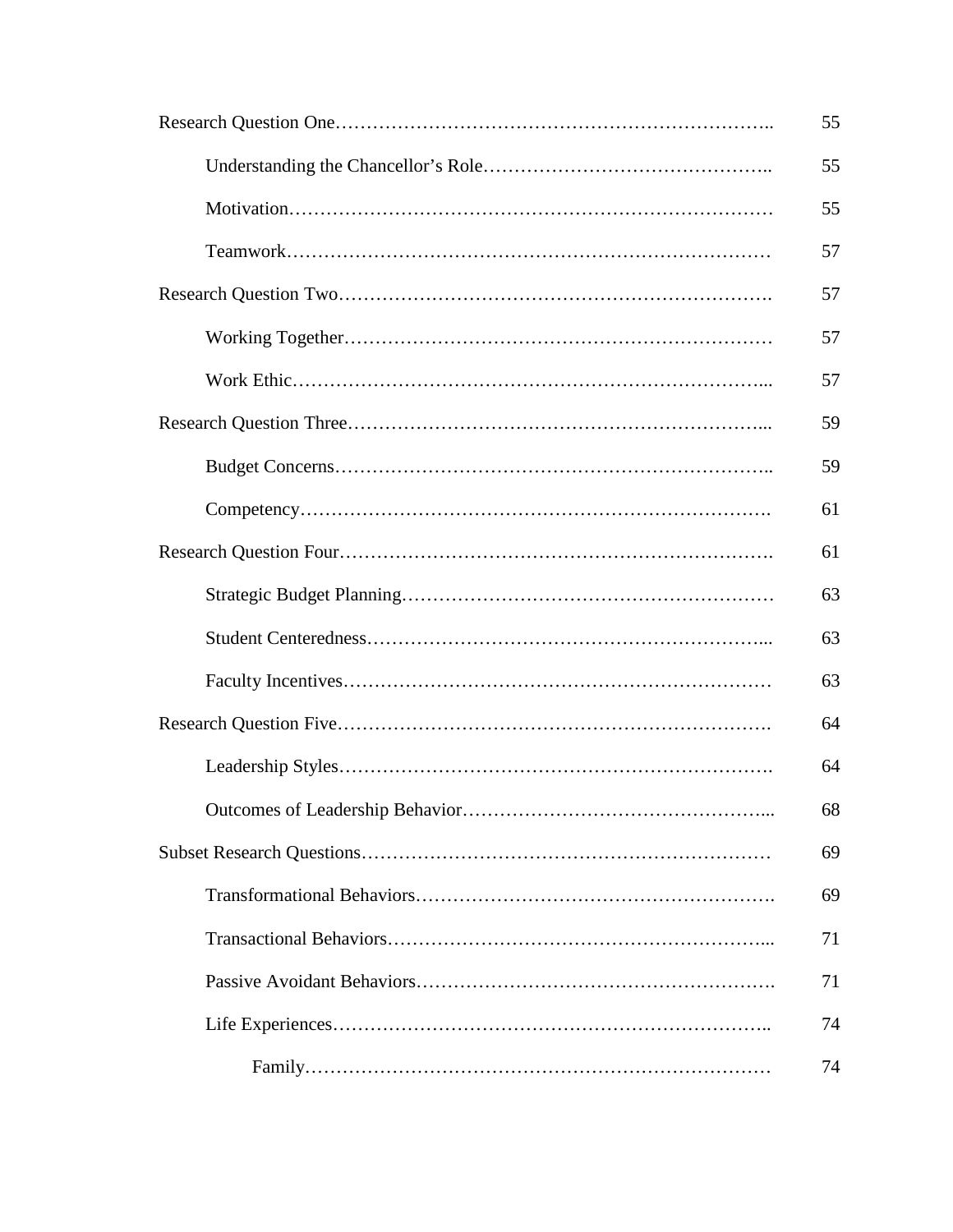|                                                         | 74 |
|---------------------------------------------------------|----|
|                                                         | 74 |
|                                                         | 74 |
|                                                         | 77 |
|                                                         | 78 |
|                                                         | 79 |
|                                                         | 80 |
|                                                         | 81 |
| CHAPTER 5: DISCUSSION, CONCLUSIONS, AND RECOMMENDATIONS | 82 |
|                                                         | 82 |
|                                                         | 85 |
|                                                         | 85 |
|                                                         | 85 |
|                                                         | 86 |
|                                                         | 89 |
|                                                         | 91 |
|                                                         | 94 |
|                                                         | 95 |
|                                                         | 95 |
|                                                         | 96 |
|                                                         | 97 |
|                                                         | 98 |
|                                                         | 99 |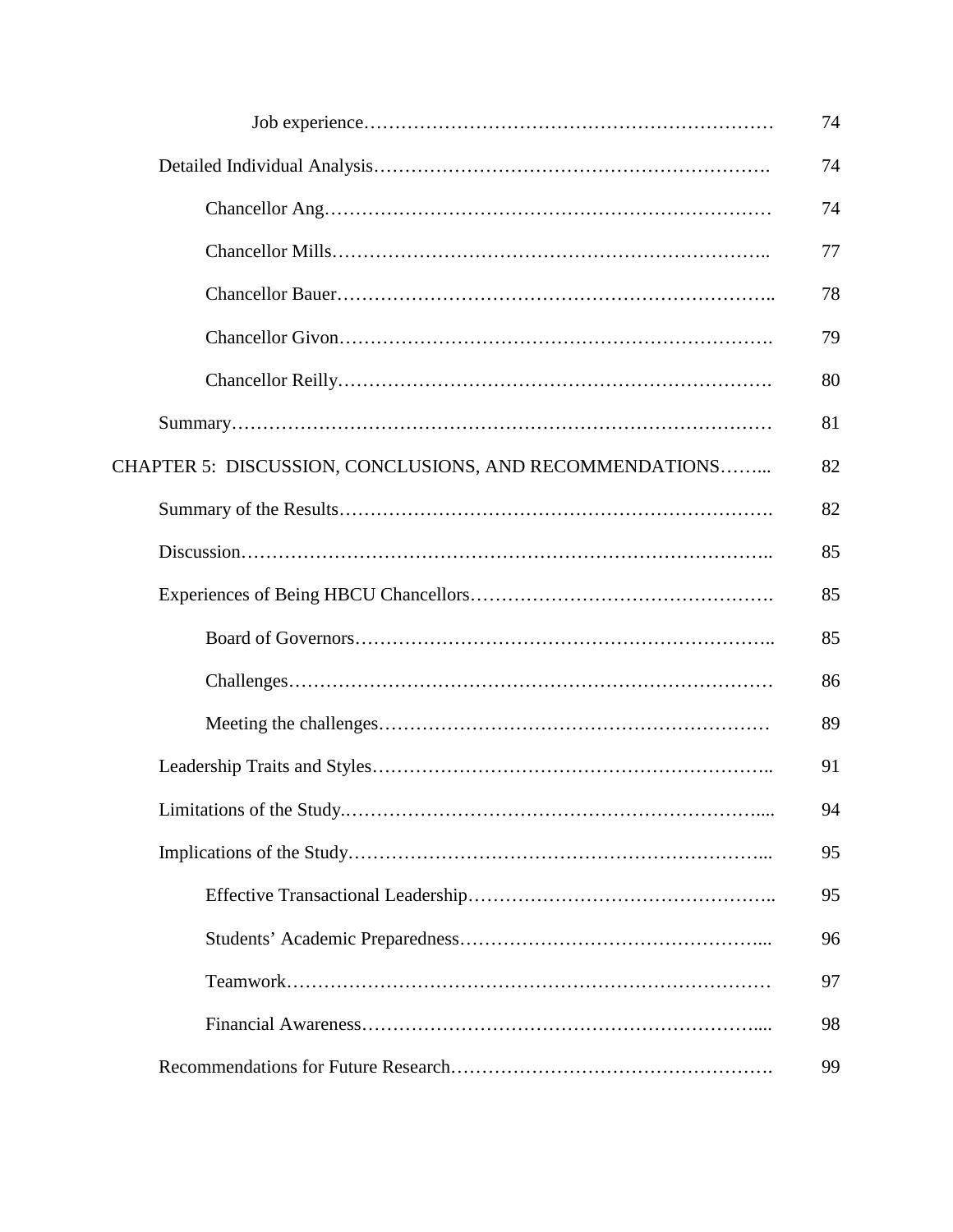|                                                    | 99  |
|----------------------------------------------------|-----|
|                                                    | 99  |
|                                                    | 99  |
|                                                    | 100 |
|                                                    | 102 |
|                                                    | 104 |
|                                                    | 122 |
| APPENDIX B: IRB AMENDMENT APPROVAL DATED 4/7/2014  | 123 |
| APPENDIX C: IRB AMENDMENT APPROVAL DATED 2/24/2014 | 124 |
|                                                    | 125 |
|                                                    | 128 |
|                                                    | 129 |
|                                                    | 130 |
|                                                    |     |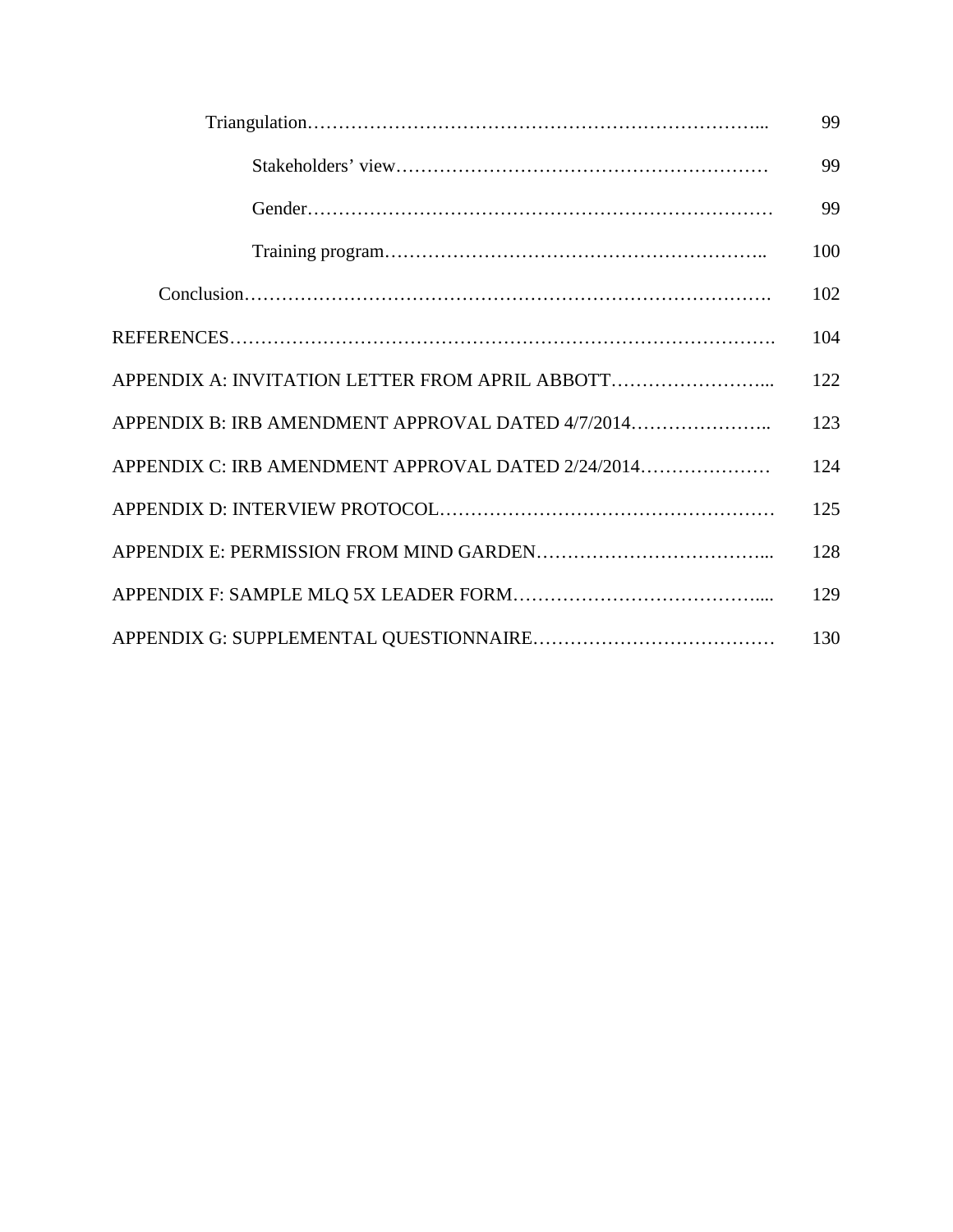# **LIST OF TABLES**

| 1.  | 43 |
|-----|----|
| 2.  | 52 |
| 3.  | 56 |
|     | 58 |
| 5.  | 60 |
| 6.  | 62 |
| 7.  | 65 |
| 8.  | 66 |
| 9.  | 67 |
| 10. | 70 |
|     | 72 |
|     | 73 |
|     | 75 |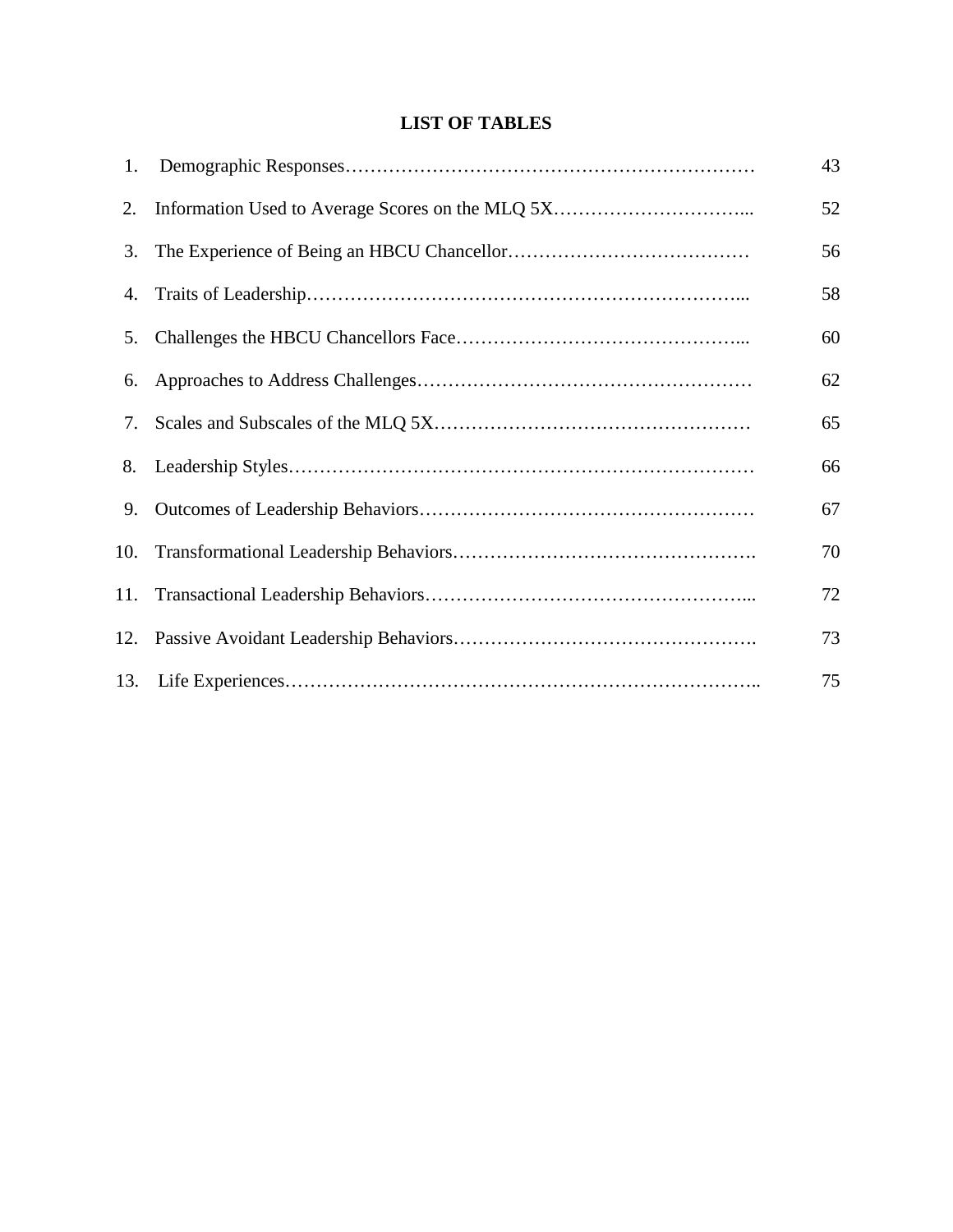### **CHAPTER ONE: INTRODUCTION**

## **Background of the Study**

There is no agreement on a definition for leadership (Northouse, 2003). Scholars define leadership differently. For example, Bolman and Gallos (2011) offer that leadership is an expression of oneself and one's talents, principles, ambitions, and ideas. According to Sosik and Jung (2010), leadership is about using behaviors that can be observed, described, and recorded. Furthermore, it is about crafting organizations and policies that develop people along the way. Leadership moves leaders and followers from passive to active styles of leadership, raising followers' work to excellence, and maintaining a positive and results-oriented environment. Leaders influence others to achieve goals. Leadership takes place at all levels in an organization, sometimes politically and charismatically, sometimes bureaucratically, sometimes at a distance, or at times, face to face (Bess & Dee, 2008). Even though scholars offer their own definitions of leadership, they agree that leaders cannot get the job done by themselves (Bess & Dee, 2008; Bolman & Gallos, 2011; Sosik & Jung, 2010).

In the 1800s in the United States, one person could exercise major influence over stakeholders at a university, as did Nicholas Butler at Columbia University, Andrew White at Cornell University, William Harper at the University of Chicago, and Daniel Gilman at Johns Hopkins. These presidents had the power to change considerably the course of education on their campuses (Bess & Dee, 2008). Such powerful influence may not be possible now. For stakeholders, the university chancellor and president carry significant power as the person in charge for guidance. Accolades, or culpability for institutional outcomes, fall to those who are viewed as being in charge. In higher education, leadership takes place not only at the top but throughout the organization. Therefore, vice-presidents, deans, chairs, and faculty have a formal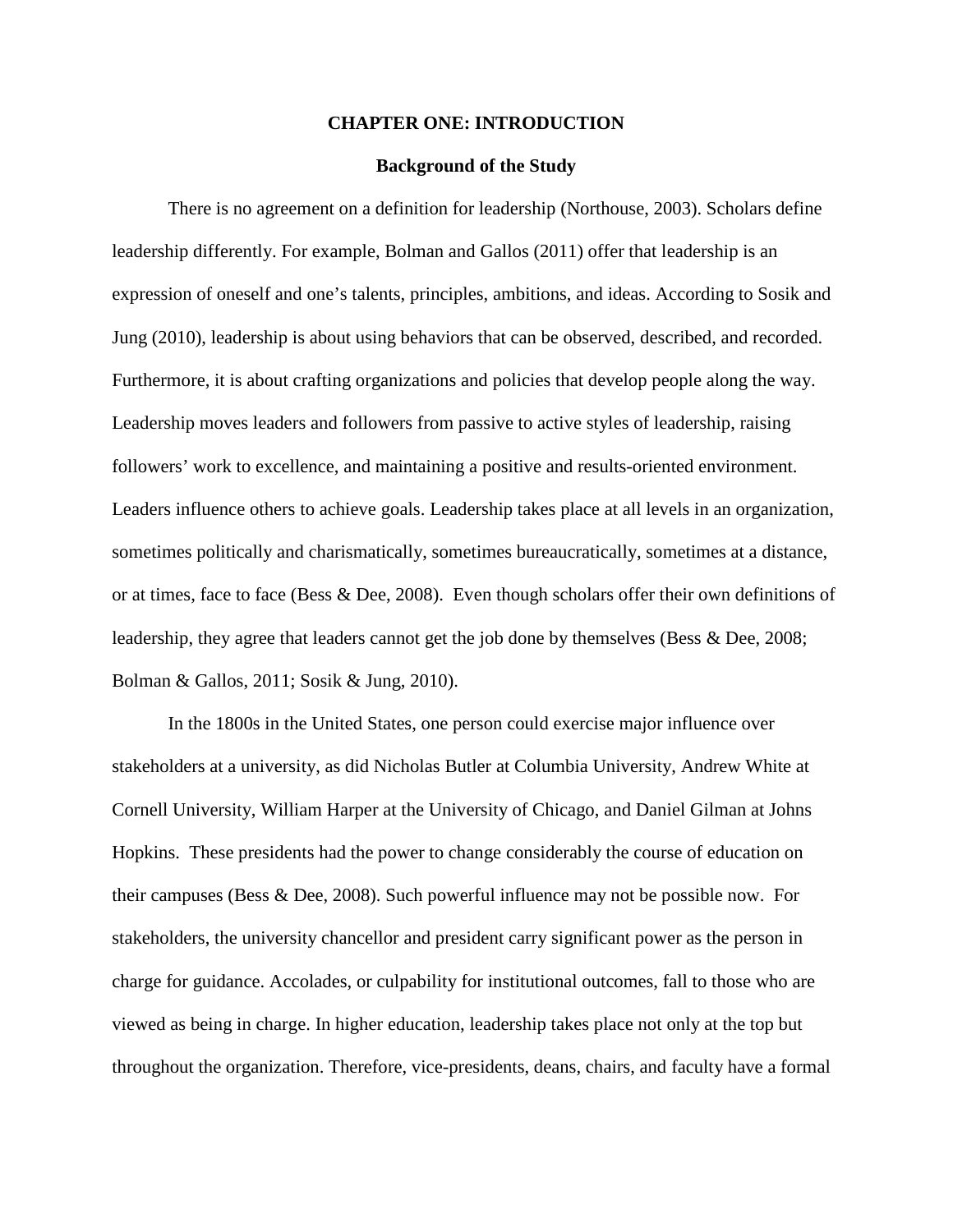responsibility for leadership. Leadership in higher education is complex because of the need for leaders to be able to navigate the union of bureaucracy and shared governance. Effective leadership in private and public institutions requires individuals who have the ability to react to unexpected events in an informed manner, understand the importance of fund raising, and have the expertise to marshal institutional resources to attainment of academic goals (Mead-Fox, 2009, April 24; McCorkle & Archibald, 1982).

Chancellors and presidents of higher education institutions, whether two-year or fouryear, private or public, are judged by their ability to lead their institution to meet certain goals as outlined by the boards of trustees of their institutions. Such constant scrutiny makes it even more difficult for chancellors and presidents to deal with critical issues, such as an oscillating economy, demographic changes, technological advancements, challenging stakeholders at their institutions, and globalization. Strong leadership is important for the survival and progression of any university (Cantey, Bland, Mack, & Joy-Davis, 2011), but it is imperative at private and special interest institutions, such as historically Black colleges and universities, colleges of art and design, and schools of dance and music. Chancellors and presidents, at these institutions, face multiple challenges that threaten the success of their institutions and many struggle to keep their doors open (Basham, 2012). Chancellors and presidents must be inclusive and involved with faculty, students, staff, trustees, alumni, and supporters. In addition, they must share their vision for the direction of the institution, establish a climate of greatness, instill trust, and enliven the stakeholders' participation (Basham, 2012).

It is crucial that the higher education chancellor and president be capable and informed because they are at the helm of the institution and are responsible for making sure that students are prepared to become viable members of the labor force. Students attend college with the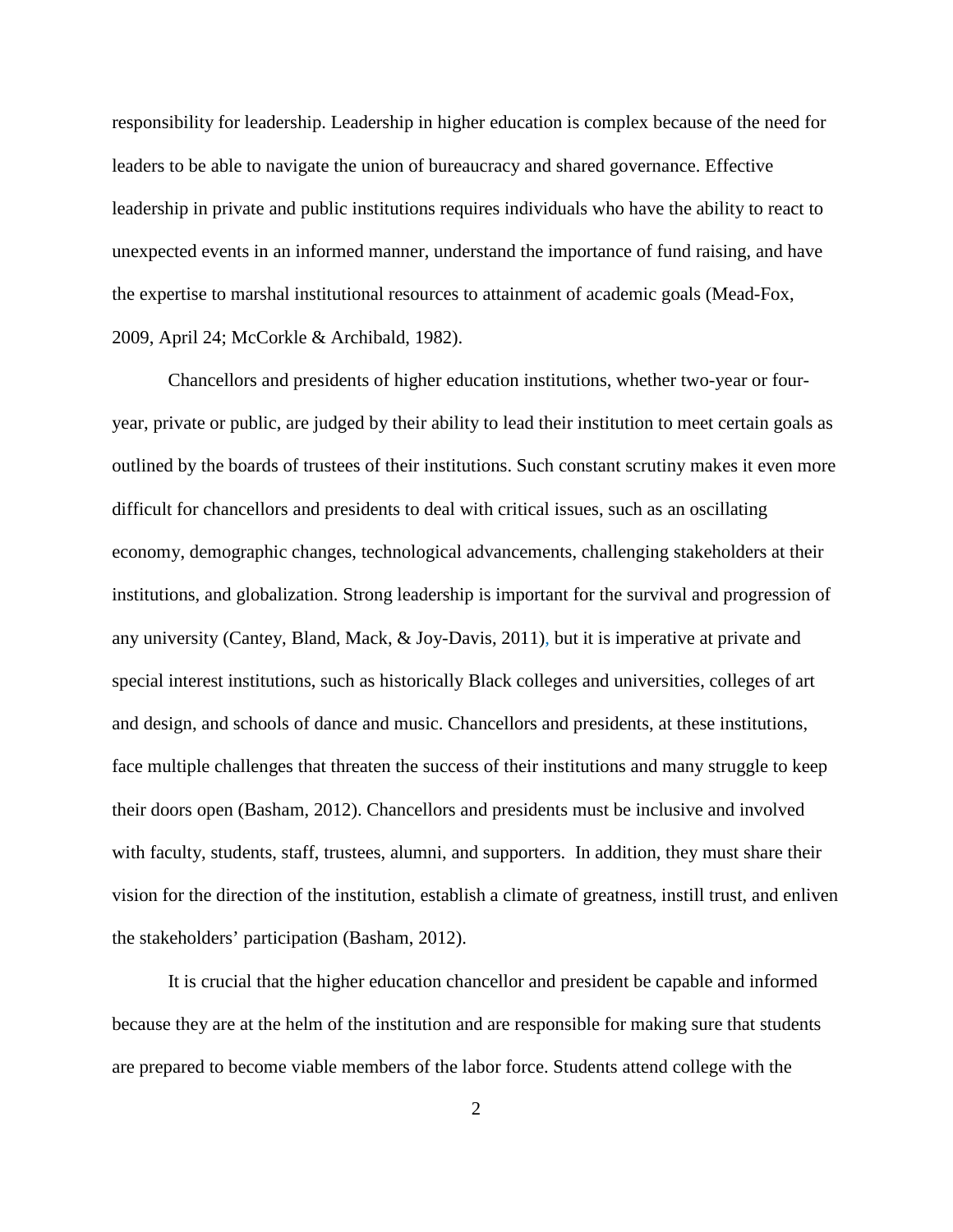expectation that their studies will prepare them for specialized work. The responsibility for making decisions on how to prepare these students is a vital undertaking for the leaders of these institutions. Therefore, it is a collaborative effort by the chancellor and president, other administrators, faculty, and other internal and external leaders to make sure that the institutions are successful. It is the chancellor's and president's job to provide the leadership that will instill motivation for others to follow and become leaders themselves. This collaborative effort occurs at different types of higher education institutions. Some studies have provided historical and descriptive classifications of higher education institutions to include predominantly White institutions (PWIs) or historically White institutions (HWIs), tribal institutions, and historically Black colleges and universities (HBCUs). The focus of this study is on HBCUs.

HBCUs face the same challenges as other higher education institutions with the addition of unique problems based on their historical origins. HBCUs are academic institutions established prior to 1964 for the purpose of educating Black students who had been left out of the educational process (U.S Department of Education, 2011b). Two-year and four-year higher education institutions (community colleges and universities, respectively) are included in the definition of an HBCU. There are 105 HBCUs, but not all are accredited. Like all institutions of higher learning, HBCUs strive to prepare students for the job market, and this endeavor comes with many difficult tasks.

One aspect of the mission of HBCUs is the preparation of students for the labor force (United Negro College Fund, 2012). Historically and contemporarily, HBCUs remain one of the best ways for Black students or students of any race to receive an education. According to the United Negro College Fund (2012), the following statistics show the importance of HBCUs:

3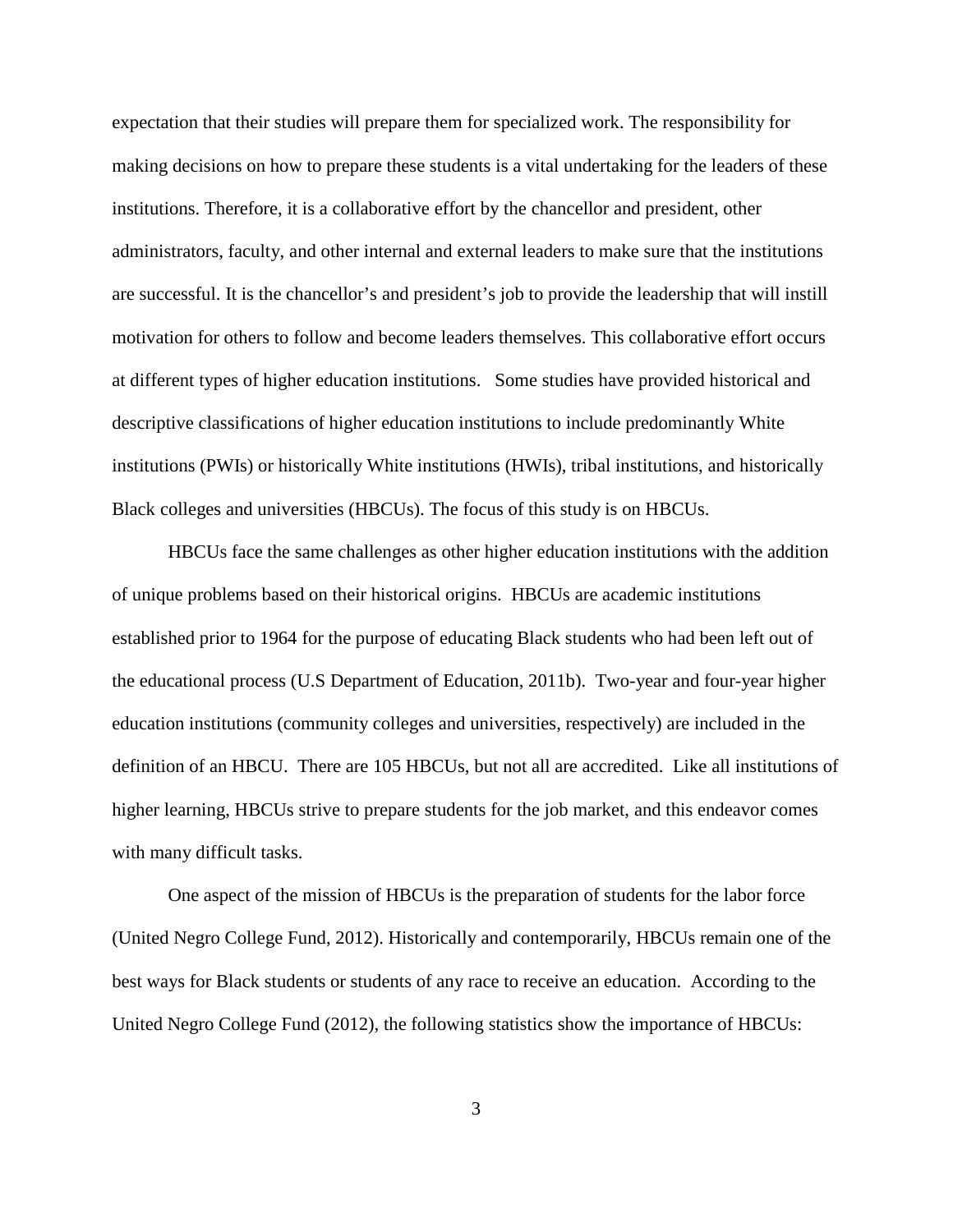- 1. HBCUs graduate almost twenty per cent of the Black students who earn undergraduate degrees.
- 2. HBCUs graduate over fifty percent of Black professionals.
- 3. HBCUs graduate over fifty percent of Black public school teachers and seventy percent of Black dentists.
- 4. Fifty percent of Blacks who graduate from HBCUs go on to graduate or professional schools.
- 5. HBCUs award more than one in three of the degrees held by Blacks in natural sciences.
- 6. HBCUs award one-third of the degrees held by Blacks in mathematics.

Even though some HBCUs have done well preparing students for the workforce, many HBCUs are struggling to remain open. Projections that indicate that racial minorities will soon be the predominant members of the workforce do not guarantee that these students will attend HBCUs in the future. When selecting a university to attend, minority students now have more choices (Wenglinsky, 1996). Because of this, HBCUs have to compete in recruiting minority students. This is only one of the challenges that HBCU chancellors and presidents have to address successfully for the survival of their institution.

### **Conceptual Framework**

 HBCU institutions are the avenues through which significant numbers of African Americans have arrived at economic and personal success (Mabajekwe, 2006). The need for these institutions continues as the numbers of educationally disadvantaged youth across economic and racial groups grow (U.S. Department of Education, 2011a). For all institutions, in times of crisis and prosperity the role of the chancellor/president is recognized as being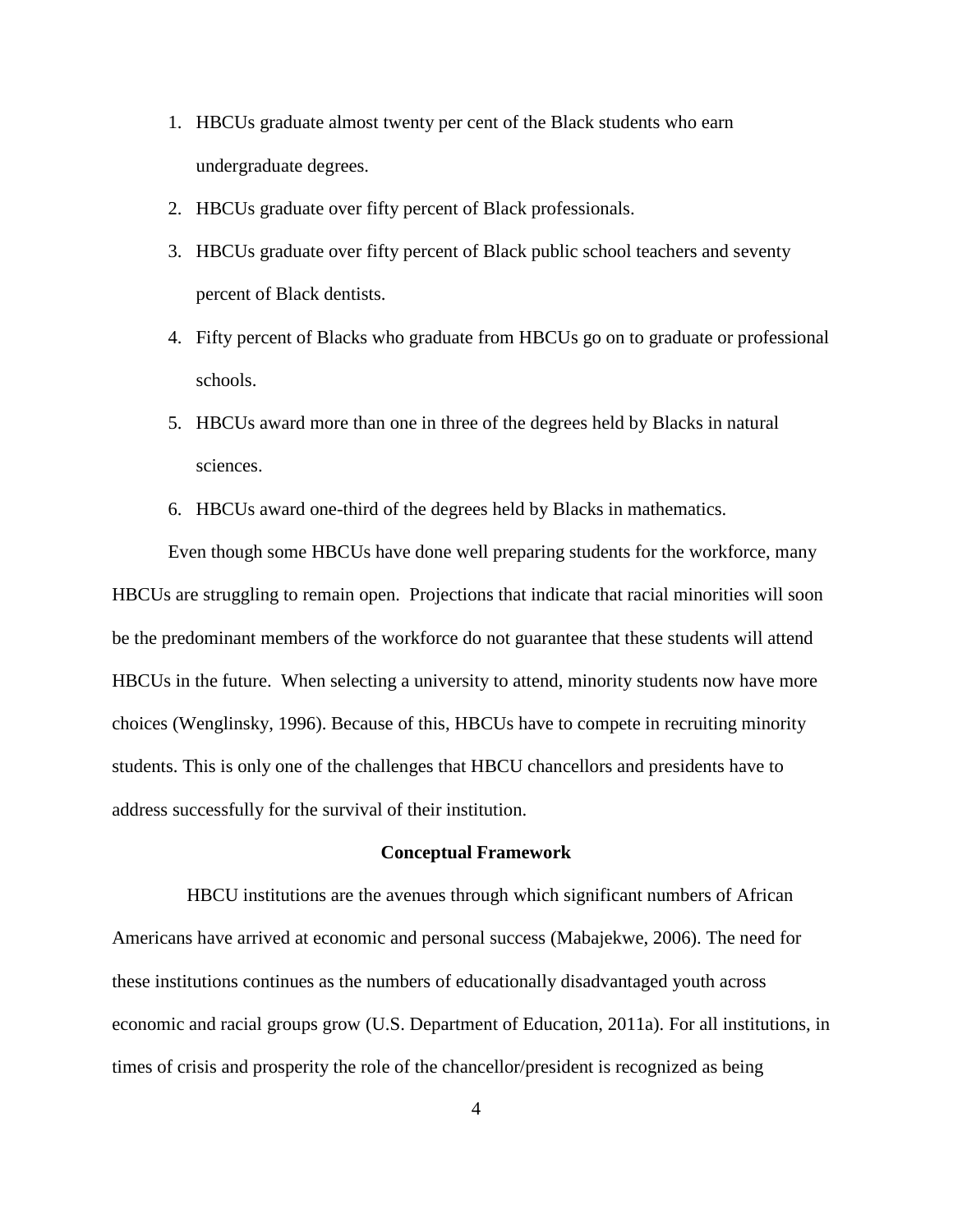important for maintaining academic integrity and for insuring the appropriate and efficient use of resources (Densten & Gray, 2001). The need for effective leadership is especially important when academic institutions are operating under stress (Bensimon & Neumann, 1989). A significant number of HBCUs are operating under accreditation and financial stress (Gasman, 2008; Stewart, 2013)

Articles in the popular press and professional journals suggest that the sustainability of HBCUs requires leadership that uses work place behaviors associated with the transformational leader concept (Nichols, 2004; Schexnider, 2008). Transformational leadership is a concept attributed to Burns (1978) and Bass (1985). It describes leadership behaviors that result in a leader and followers motivated to achieve the same workplace goals. The concept of transformational leadership acknowledges that the accomplishment of workplace tasks requires interaction between the leader and the worker (Basham, 2012). Chancellors and presidents cannot perform every task associated with the operation of educational institutions (Richmon & Allison, 2003). Academic leaders can verbalize and communicate a vision to campus employees. However, the actual performance of work tasks requires the engagement of others. According to transformational leadership theory, the leader functions as a motivation source that inspires all on a campus to perform tasks with commitment (Bass, 1998). That inspiration then leads to engagement by workers and a commitment to the performance of their work tasks. Transformational leadership behaviors are only part of a range of leadership behaviors that a leader might use (Burns, 1978; Bass, 1998). The entire leadership behavior continuum moves from transformational to transactional to passive avoidant. Ranges along the continuum are associated with specific kinds of leader-employee interaction (Bass, 1998). The leadership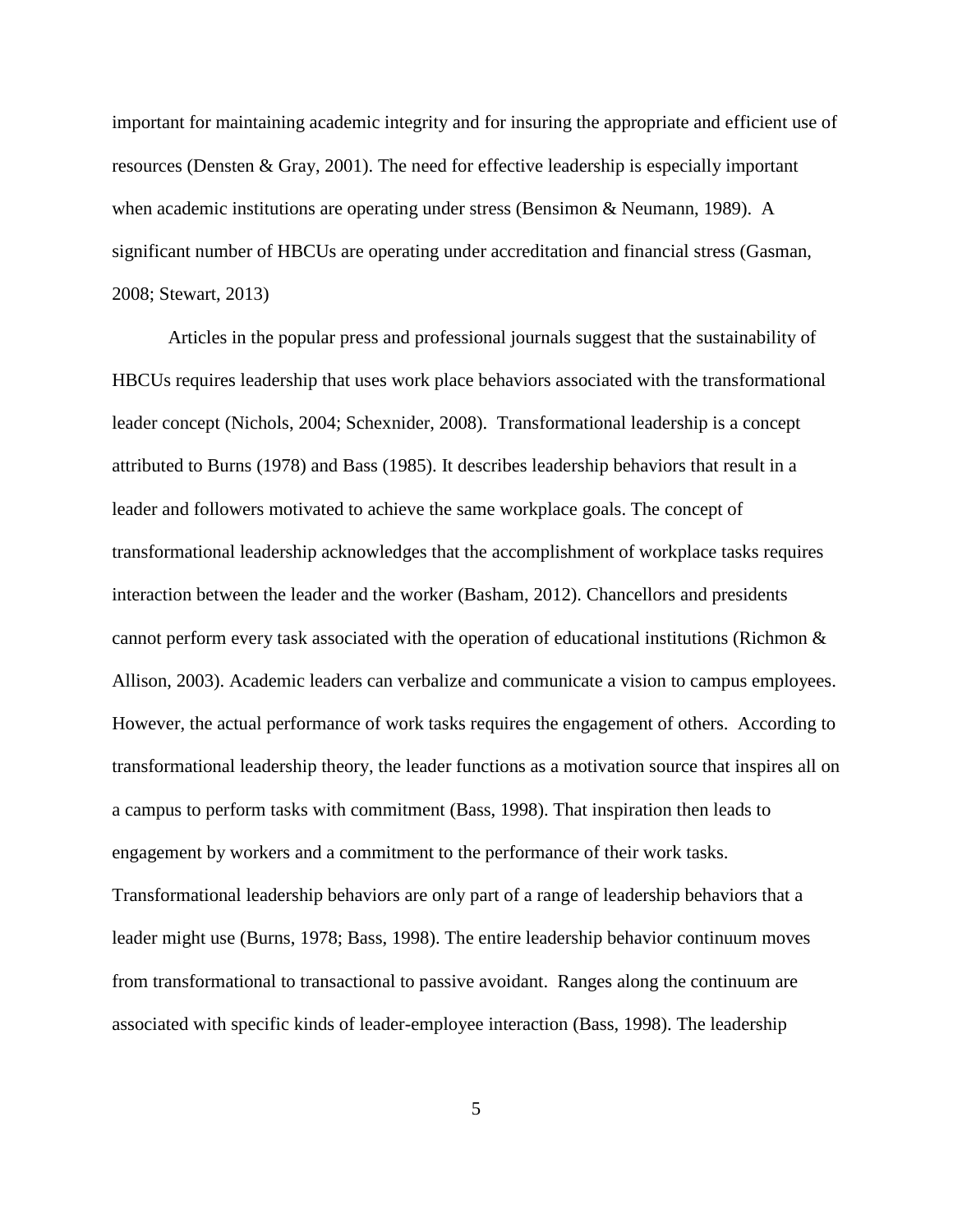ranges are concepts developed in the Full Range Leadership Development model (FRLD) described below (Bass, 1998).

The Full Range Leadership Development model (FRLD) examines the leadership behaviors of administrators. Positive leadership characteristics have been embodied in the FRLD model. The FRLD model contends that leaders demonstrate leadership behaviors ranging from active and effective leadership to passive and less effective leadership. These leadership behaviors make up the three components of the FRLD model: transformational, transactional, and laissez-faire. The degree to which a leader is one of these components is measured by the Multifactor Leadership Questionnaire 5X (MLQ 5X) (Bass & Avolio, 2004). The three leadership orientations can be distinguished in terms of how the leader works with others and the leader's value orientation (Bass & Avolio, 2004). The transformation leader relies primarily upon a team approach to the accomplishment of tasks. This leader values learning, encourages professional development in employees, and is open to new ideas (Basham, 2012; Kaifi & Mujtaba, 2010). In order for transformational leadership to take place on an academic campus, presidents must be informed, influential, and technically capable, and they must be able to depend on the assistance of stakeholders who share the same vision (Basham, 2012). Unlike the transformational leader, the transactional leader is less concerned with eliciting ideas or solutions to problems from employees. Instead, the transactional leader sets the organizational goals and uses rewards when goals are met. This leader does not emphasize helping employees to develop their work skills (Sosik & Jung, 2010). Passive avoidant leadership is characterized by leaders who allow employees to determine work goals and the procedures for attending those goals. This leader does not display an emotional attachment to employees as does the transformational leader. Also, the passive avoidant leader does not set goals and does not reward employees for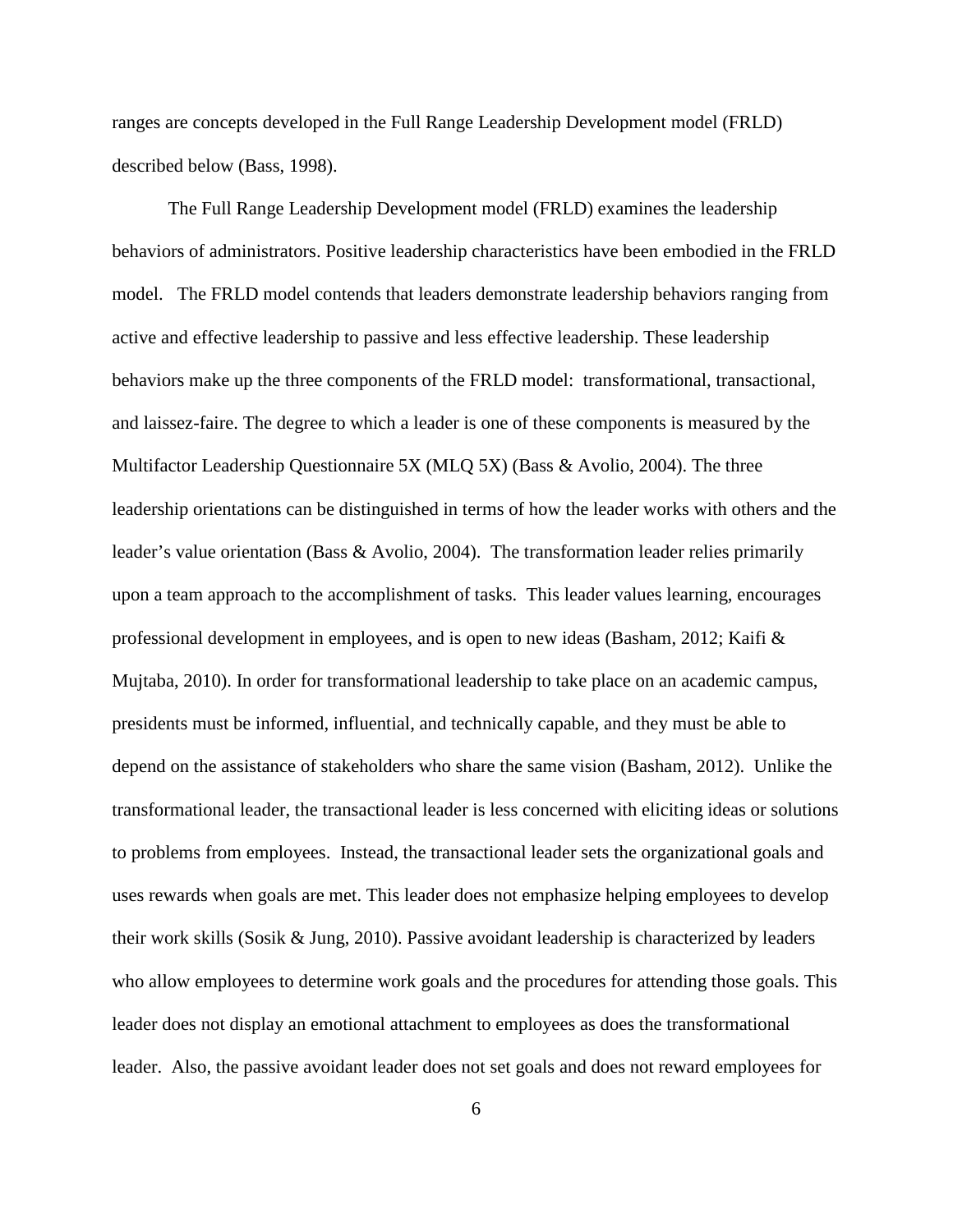the attainment of those goals as does the transactional leader (Sosik & Jung, 2010). Some research shows that effective leaders use a combination of transactional and transformative behaviors (O'Shea, Foti, Hauenstein, & Bycio, 2009).

Some reports have described HBCU presidents as tyrannical and not given to embracing the tenets of transformational leadership (Drewry & Doermann, 2001). From a research point of view, a central question that is not addressed in the literature is: If the reports are true, then why might HBCU chancellors and presidents not use transformational leadership behaviors? Obtaining first-hand data about presidential decision-making from five HBCU chancellors working at public institutions in one state provides insight into each president's personal perspective on appropriate leadership actions. As was found by Neumann and Bensimon (1990), allowing the heads of academic institutions to speak for themselves is in essence allowing chancellors to outline their personal theories of leadership and the reasons why they might behave in particular ways. In this study, the transformational leadership concept is used as a lens to understand how HBCU leaders define their leadership challenges and why they select certain approaches to address those challenges.

# **Statement of the Problem**

HBCUs have played a pivotal role in educating and preparing minority youth for the labor market (United Negro College Fund, 2012). Although this is no longer the case for many African Americans, at certain junctures in American history, HBCUs represented the primary, if not the only, college educational opportunity for many African Americans. These institutions remain a solid educational choice as demographics trend toward an increase in minorities' requiring a formal education (Bartsch, 2009; Hussar & Bailey, 2011). However, the ability of these schools to continue educating these youth is in jeopardy due to multiple challenges posed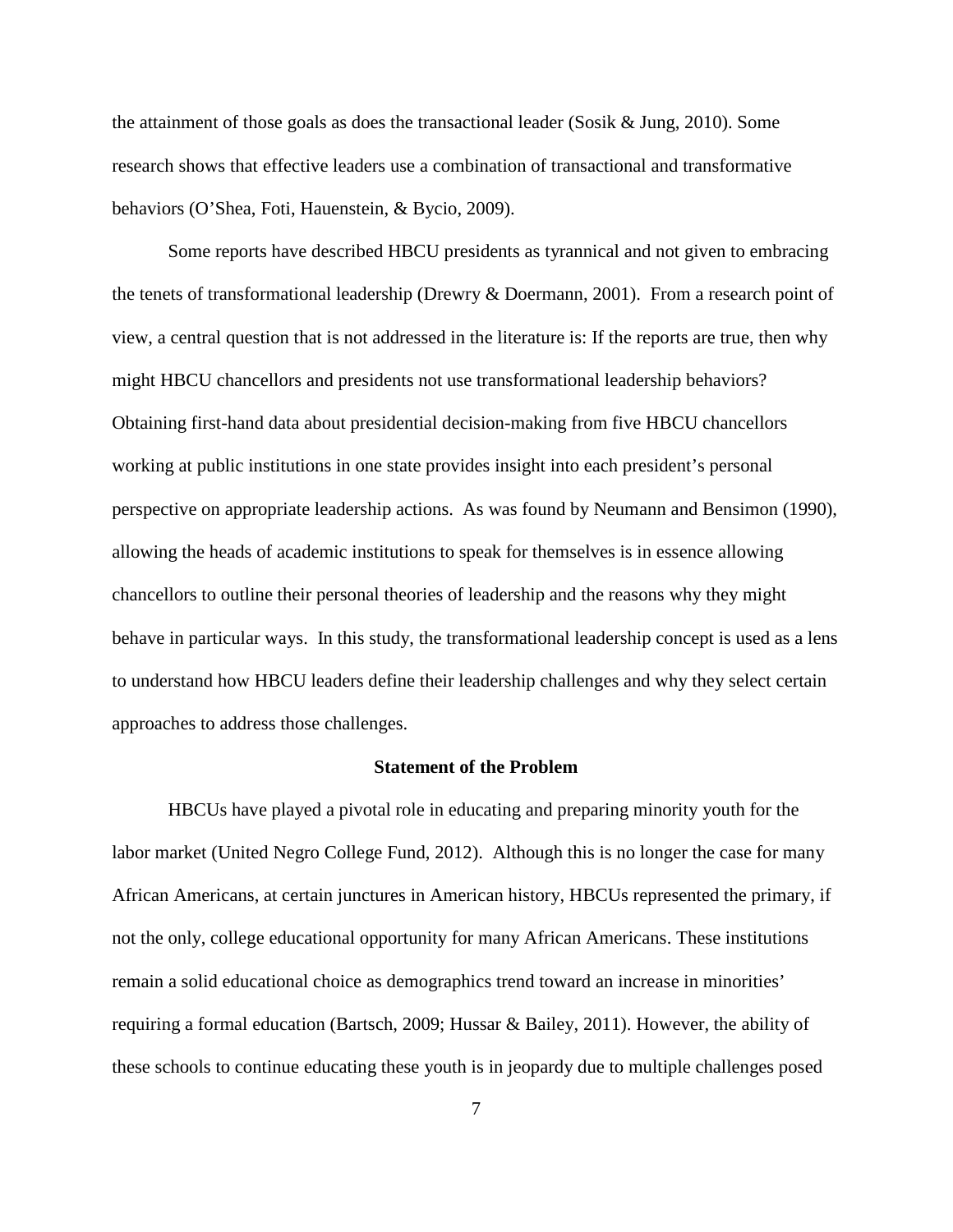by an oscillating economy, expanded opportunities for minority students, increasing competition among schools for qualified students, technological advancements allowing for distance education, student retention pressures, faculty governance, and globalization. An HBCU's history and financial status are strong indicators of its survivability, and, in order to survive, it must remain viable. HBCUs must adopt leaders who are capable of adequately addressing these challenges (Brown, 2010; Cantey et al., 2011; Gasman, 2012; McDemmond, 2010; Ricard & Brown, 2008). The chancellor and president are viewed as part of the leadership that will offer solutions (Basham, 2012; Minor, 2005).

Research has revealed that one of the factors associated with HBCUs falling into a precarious state is a lack of leadership (Brower & Balch, 2005; Gasman & Anderson-Thompkins, 2003; Minor, 2005). To improve the chances of effectively dealing with the aforementioned challenges, search committees and boards of trustees should consider these issues identified by scholars. They must find and retain good presidents by (a) finding leaders, not just managers, (b) dealing with the general stress of the economy, (c) finding contributors and donors, (d) clarifying the value of an HBCU to a larger public, and (e) using behaviors that are conducive for motivating and encouraging faculty and staff to do their work correctly (Gasman, 2012; Jackson & Nunn, 2003; Minor, 2005).

In regard to addressing these challenges, evidence has established the importance of strategic leadership at institutions of higher education in general (Adair, 2010; Morrill, 2010). In contrast, scant literature exists regarding the challenges HBCU leaders believe they are facing and how they have chosen to address these challenges.

8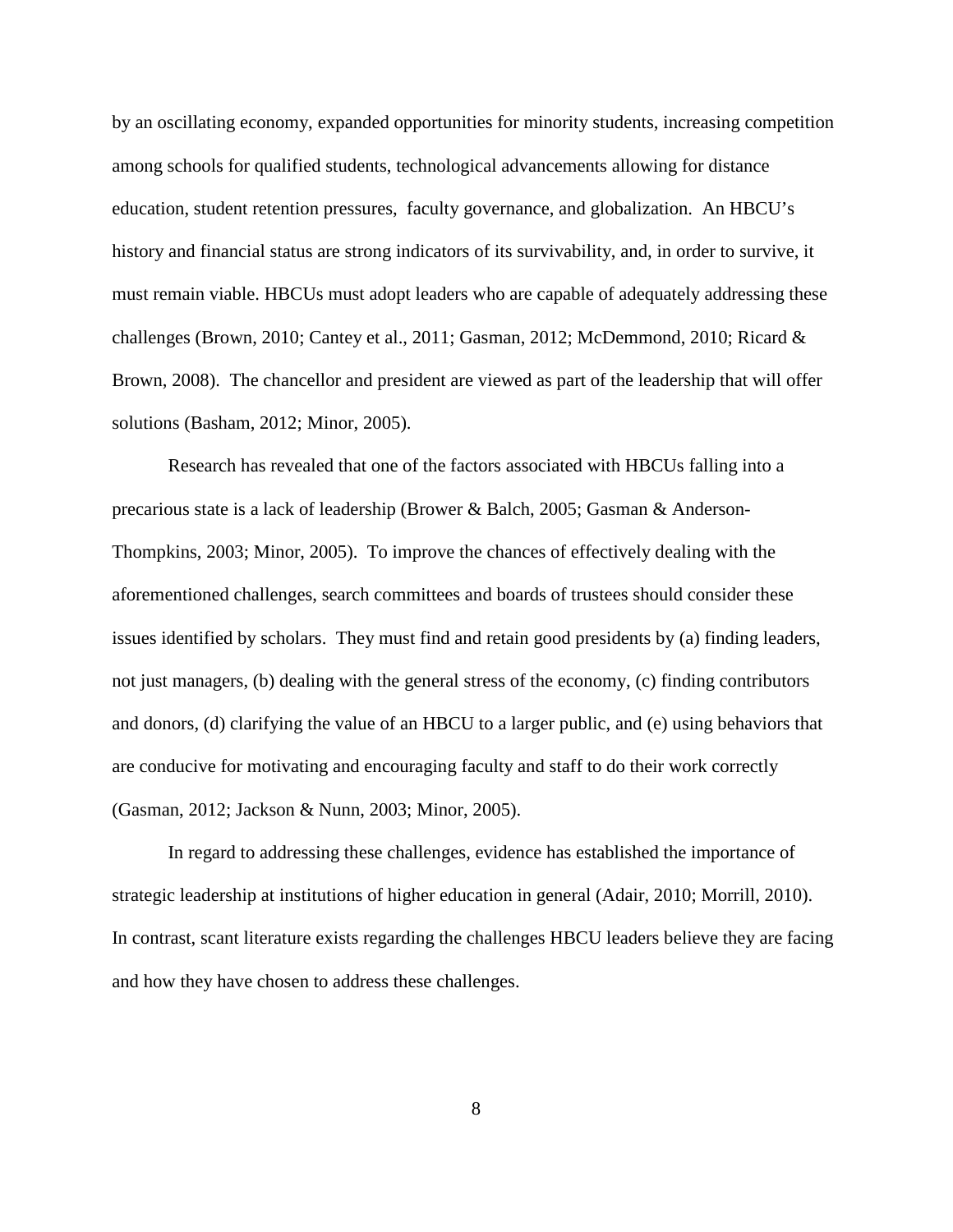## **Purpose of the Study**

This phenomenological study was designed to explore and describe the leadership styles and behaviors that chancellors in one Southeastern state used in dealing with the challenges of being leaders of HBCUs. More specifically, this study was driven by five main and four subset research questions:

- 1. What is the experience of being an HBCU chancellor in one Southeastern state?
- 2. What traits of leadership do the HBCU chancellors believe to be important?
- 3. What challenges do the HBCU chancellors face?
- 4. What approaches do HBCU chancellors use to address similar challenges?
- 5. What are the HBCU chancellors' leadership styles?
	- How do the HBCU chancellors exhibit transformational leadership behaviors?
	- How do the HBCU chancellors exhibit transactional leadership behaviors?
	- How do the HBCU chancellors exhibit passive avoidant leadership behaviors?
	- What are the HBCU chancellors' life experiences that they believe developed their leadership styles?

 In order to find answers to these research questions, a phenomenological approach was used. A survey, an interview protocol, and a speech from each chancellor were analyzed to explore their leadership experiences at five publicly-funded HBCU institutions in a Southeastern state (see Appendices C, F, and G).

# **Significance of the Study**

This study gave the chancellors of five, publicly-funded HBCUs in one Southeastern state the opportunity to reflect on how they work with others to achieve basic institutional goals, such as recruiting and retaining sufficient enrollment numbers, maintaining academic standards,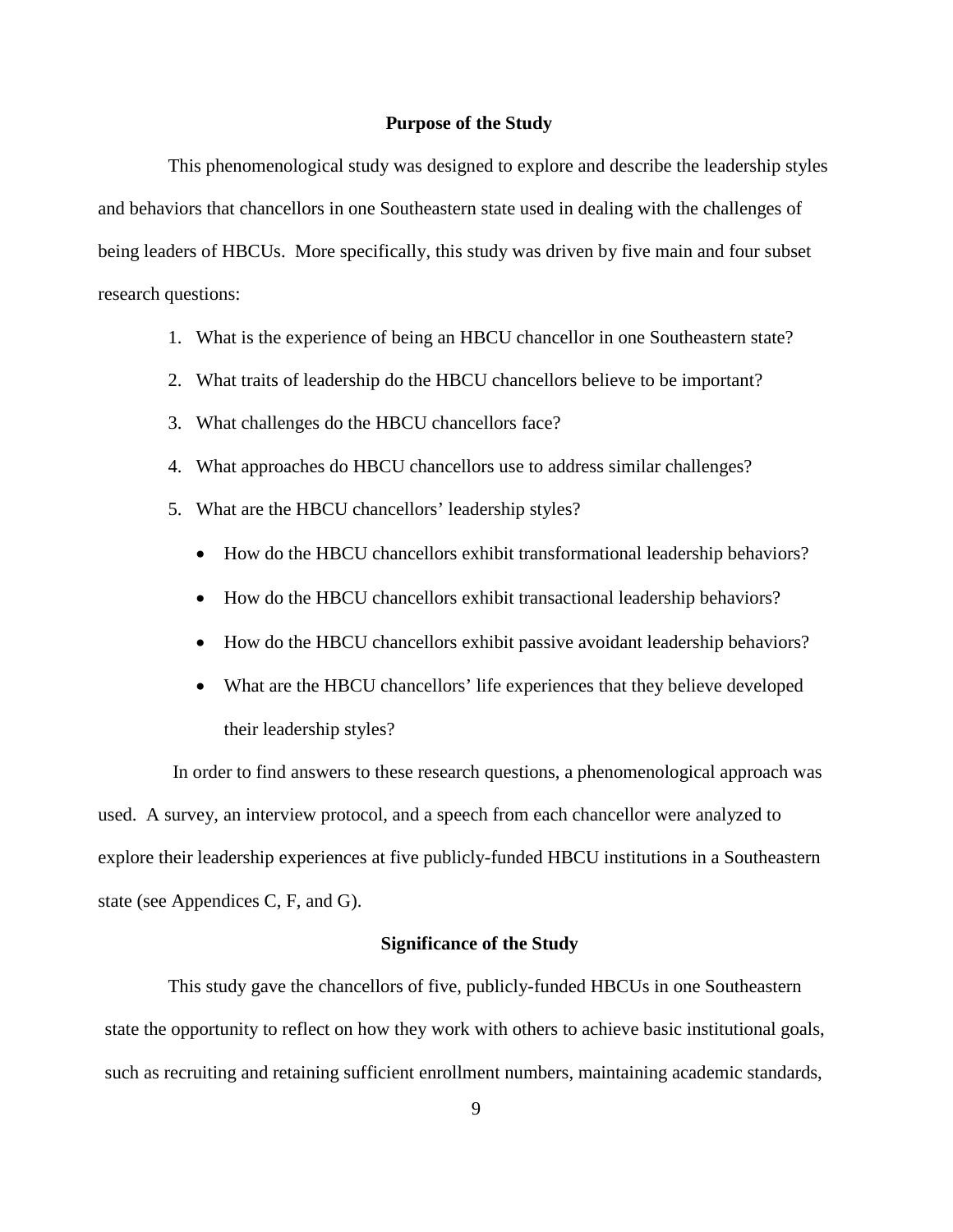working constructively with critical stakeholders, and dealing with the challenges of fundraising. All of these tasks are critically important to the viability and success of any academic institution. The literature contains reports of how chancellors and presidents, leading in times of difficulty, were successful because they were able to motivate faculty and staff to achieve organizational goals (Green & Levine, 1985). Successful leadership demonstrates the ability to use management as well as leadership skills (McCorkle & Archibald, 1982). The literature shows that the leaders, who are best able to motivate faculty and staff, use work techniques associated with transformational leadership (Bower & Wolverton, 2009; Brower & Balch, 2005). However, the literature also indicates that the majority of chancellors and presidents of HBCUs do not practice transformational leadership (Jackson & Nunn, 2003). Key to transformational leadership is the use of teamwork in accomplishing goals and a deliberate use of strategies that encourage the professional development of employees.

This study allowed a glimpse into thoughts that undergird the leadership actions taken by five HBCU leaders and an understanding of their leadership philosophies. In particular, in this study, information about these leaders' use of or none use of teamwork behaviors was explored. This was achieved through the triangulation of the data collected. The survey measured the degree or extent in which a chancellor exhibited certain behaviors that either represented or did not represent teamwork behavior. The interview protocol required the chancellors to respond to questions that asked them to provide narrative accounts of their work behaviors and to engage in dialogue that revealed why they behaved in certain ways (see Appendix D). Analyzing the speeches given by the chancellor to the stakeholders of his institution gave insight into which leadership behaviors were revealed in the address and how his ideas reflected the characteristics of a transformational, transactional or passive avoidant leader.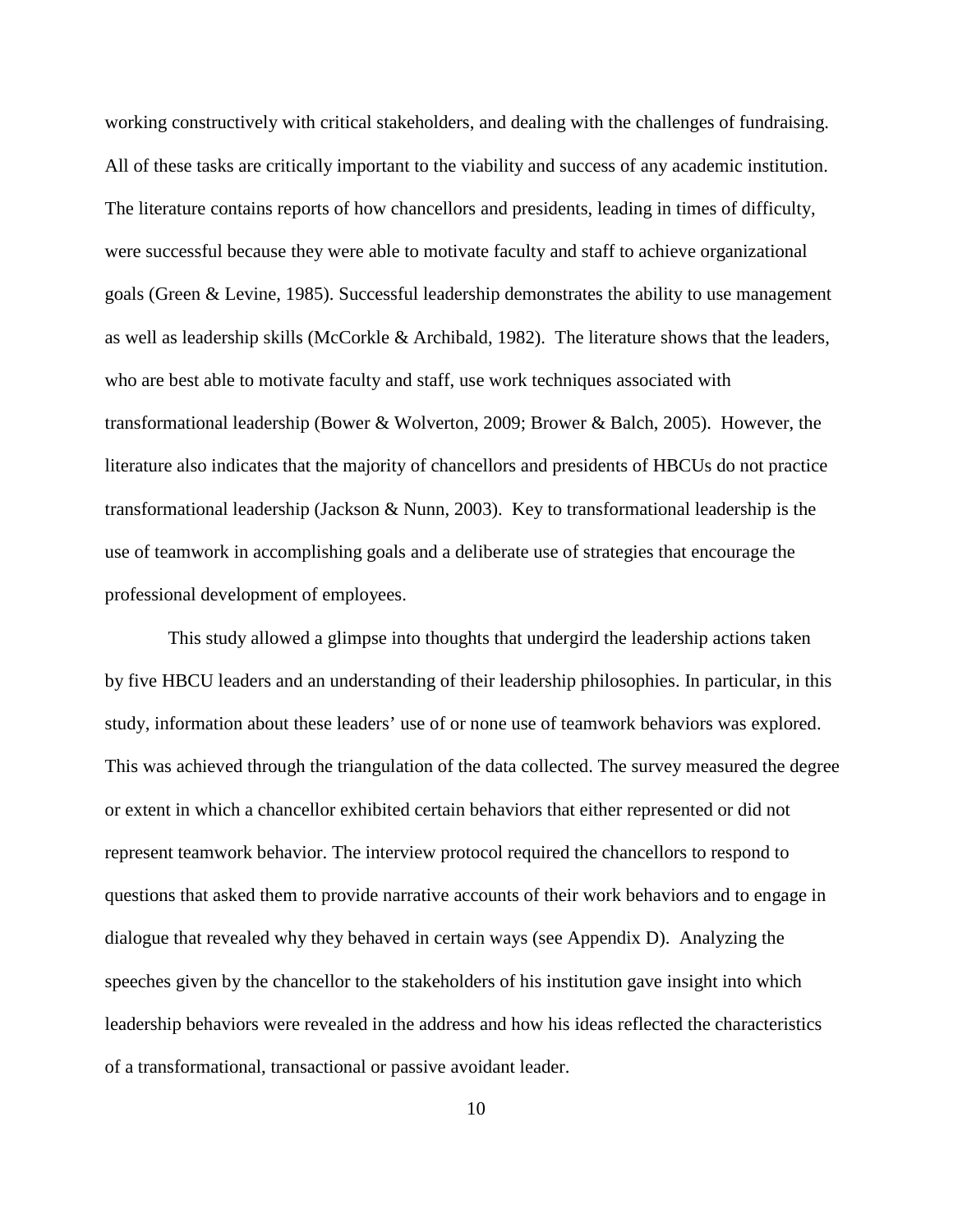#### **Delimitations and Assumptions**

This study explored the perceptions of five leaders who are the chancellors of publiclyfunded HBCUs in one Southeastern state. It was assumed that all of the leaders were committed to maintaining the vitality of their institutions, and that their leadership perspectives and decisions were motivated to enhance the academic and financial integrity of their respective institutions. Because of the small sample size, no generalizations of the findings can be transferred to other presidents employed either at private or public institutions in other states. In addition, the findings from this study are based upon self-reported data. There is a possibility that self-reported data are not factual due to selective memory, exaggeration, and other factors detailed in the literature (Brutus, Aguinis, & Wassmer, 2013).

## **Summary of the Methodology**

This is a qualitative study that used a phenomenological approach. A phenomenological study describes what the participants have in common as they experience the phenomenon or occurrence of being chancellors of five public HBCUs in a Southeastern state (Creswell, 2013). This study used surveys, an interview protocol, and speeches. Using these three methods is triangulation, and it is a characteristic of phenomenological data collection. Triangulation searches for convergence and corroboration of results from different methods (Creswell & Clark, 2011). The purpose of triangulation is to use different sources of information in order to increase the validity of the study. This approach was used to investigate the leadership actions of five HBCU chancellors working at public institutions in a Southeastern state. By being state funded, neither of the institutions was facing financial exigency. Between June 2012 and the Spring of 2013, four of the chancellors took a customized version of the MLQ 5X. One chancellor took the paper version of the customized MLQ5X in the Spring of 2013.The customized MLQ 5X was made up of six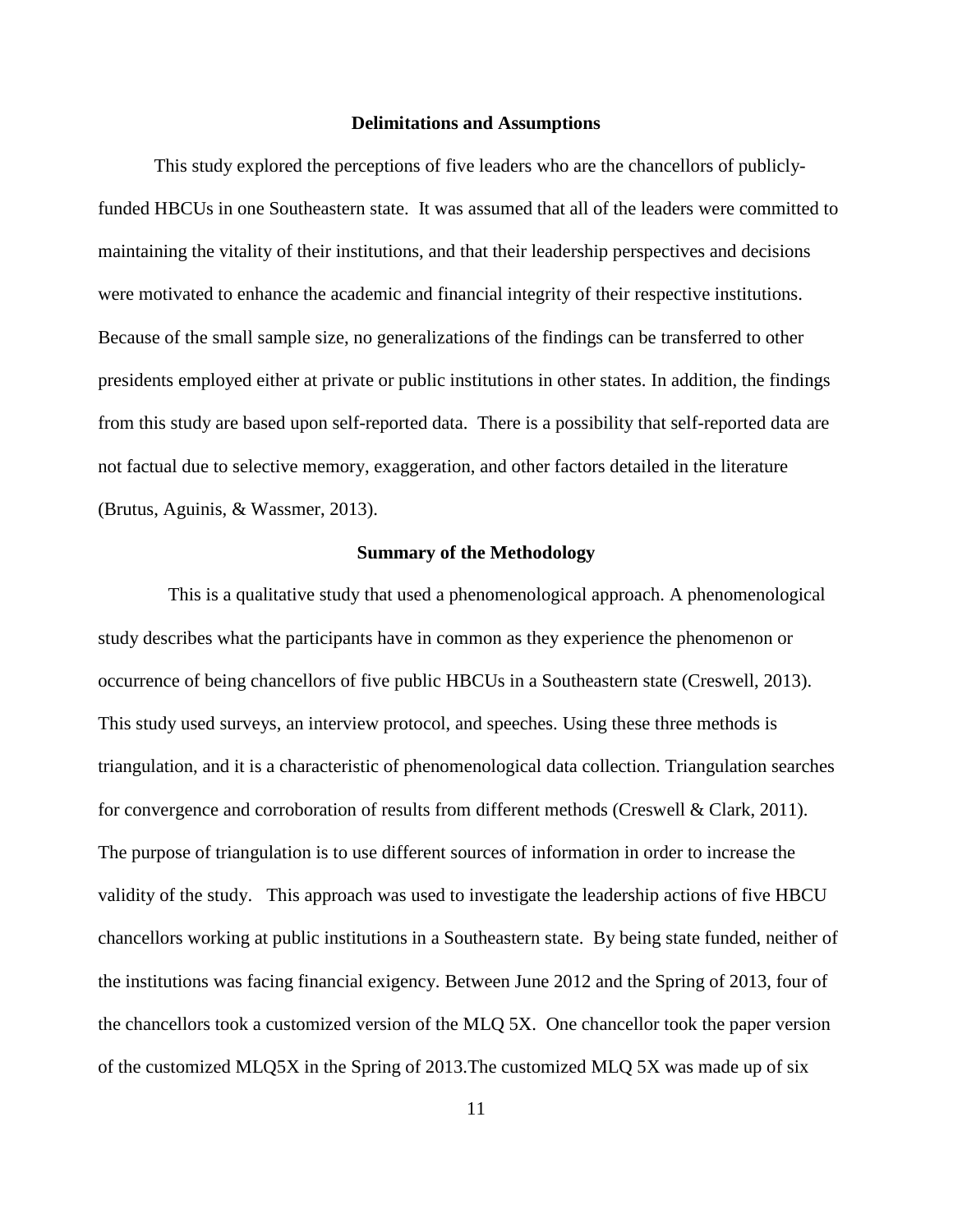demographic questions and the Leader Form of the MLQ 5X. The modified version of the MLQ 5X is in Appendix F and the supplemental questions are in Appendix G. The MLQ 5X measures the extent to which the chancellor exhibits the behaviors associated with transformational, transactional, and laissez-faire theories, which make up the Full Range Leadership Development model. Each chancellor was interviewed between January and March 2013. The interview protocol is located in Appendix D. The protocol asked for demographic information and for a response to a series of statements that allowed the researcher to code each chancellor's responses as being associated with transformational, transactional, or passive avoidant leadership. The interview protocol also included a series of open-ended questions that allowed the presidents to recall how they reacted to specific leadership challenges. The response to these questions allowed the researcher to determine differences and similarities among the five presidents in terms of their perceptions of appropriate behaviors associated with the successful handling of challenges. The chancellors' individual narratives provided primary source data that allowed the researcher to understand how each leader framed his leadership challenges. In addition, the narratives allowed the researcher to determine to what degree the leaders' behaviors identified by the Full Range Leadership Development model matched the leadership behaviors of the five chancellors. The chancellors' speeches completed the triangulation process. The purpose of the speeches was to analyze and find common themes with the leadership styles of the chancellors as found in the customized MLQ 5X and the interview. The themes were analyzed to determine the chancellors' leadership styles as identified by the Full Range Leadership Development model.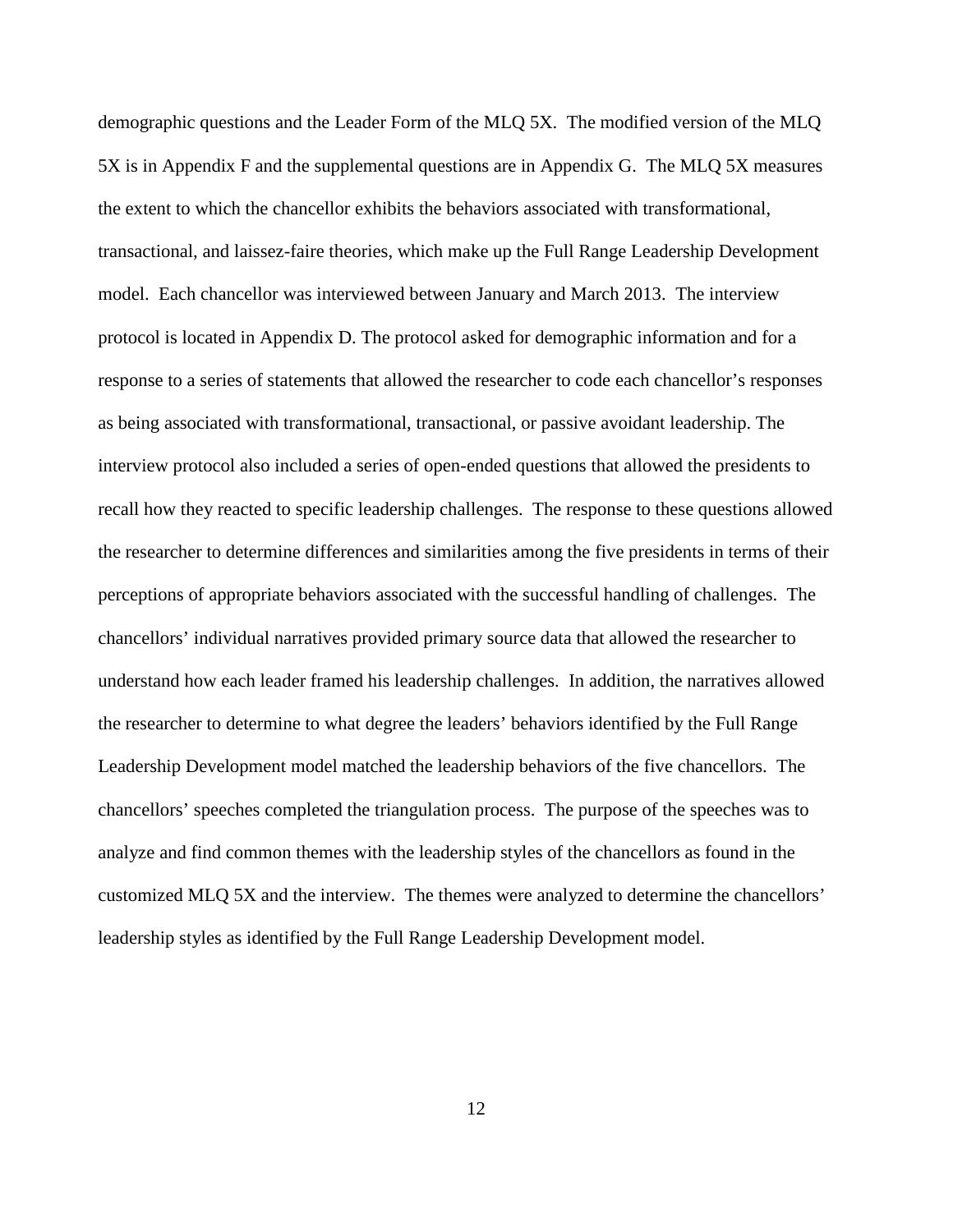## **Definitions of Key Terms**

*Carnegie Classification of Institutions of Higher Education -*This is a system developed to allow researchers to make comparisons among academic institutions. For this study, the institutions included institutions classified as:

- Baccalaureate Colleges-Diverse Fields. Institutions where baccalaureate degrees represent at least 10% of all undergraduate degrees and where fewer than 50 master's degrees or 20 doctoral degrees were awarded during the update year.
- Master's Colleges and Universities. Institutions that awarded at least 50 master's degrees and fewer than 20 doctoral degrees during the update year.
- Doctoral/research University. Institutions that awarded at least 20 research doctoral degrees during the update year (excluding doctoral-level degrees that qualify recipients for entry into professional practice, such as the JD, MD, PharmD)

*Chancellor/President -* These terms are used interchangeably to denote the leader responsible for the operation of one academic institution or an entire academic system. In the North Carolina public system, a chancellor is the head of the academic institution.

*FRLD -* This is an acronym for Full Range Leadership Development model. This model identifies leadership behaviors ranging in a continuum from leaders who are fully engaged both in working with employees to accomplish organizational tasks and in helping employees achieve self-goals, to leaders whose focus is on achieving organizational tasks, to leaders who do not engage in motivating employees or defining organizational tasks (Bass, 1998).

*HBCU -*HBCU is an acronym for Historically Black Colleges and Universities. For federal funding purposes, an HBCU is identified as one that was founded before 1964 for the education of Black students (U.S Department of Education, 2011b).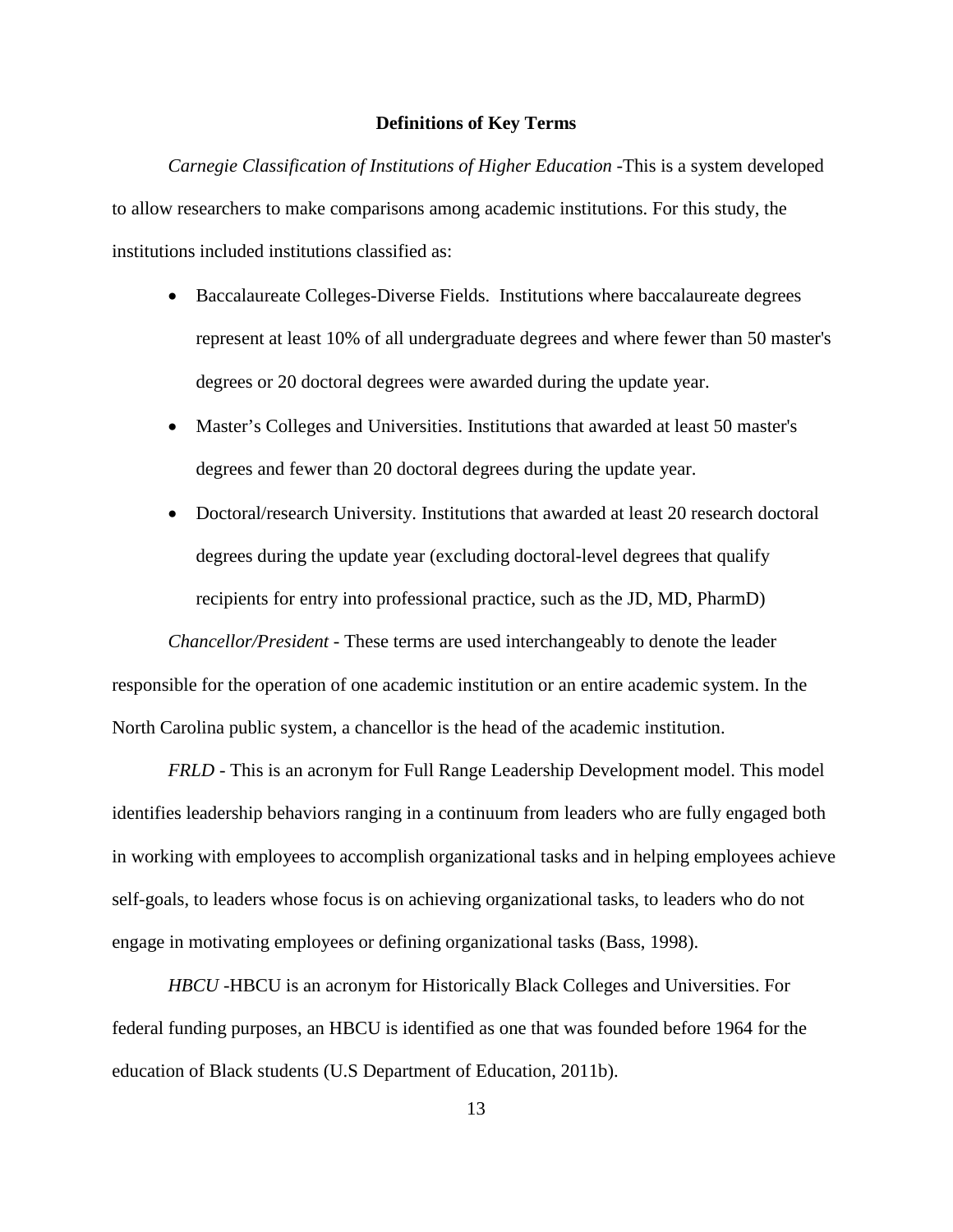*HWI -* HWI is an acronym for Historically White Institution.

*MLQ 5X -*This is an acronym for Multifactor Leadership Questionnaire. This questionnaire is used to measure the range of leadership behaviors associated with the Full Range Leadership Development model. Leadership orientations range from transformational to transactional to passive avoidant (Avolio & Bass, 2004; Bass; 1999).

*PWI -* This is an acronym for Predominantly White Institution.

*Stakeholder -* A stakeholder is a person or persons, including businesses that have a special or supportive role in an institution. These persons include alumni, students, faculty, staff, administrators, and members of the boards of trustees.

*Transformational leadership -* Leadership behavior that focuses upon providing a vision to employees, articulates how the vision can be achieved, demonstrates caring for others and by doing so, creates a workplace in which employees are inspired to engage in achieving the leader's vision for the organization (Bass, 1998).

*Transactional leadership -* Leadership behavior that does not focus upon employee development or employee needs. Instead the focus is on rewarding employees for the accomplishment of work tasks (Bass, 1998; Northouse, 2004).

*Passive avoidant leadership -* A form of leadership in which the leader does not set organizational goals, does not provide feedback to employees, and makes little effort to help employees develop work skills (Bass, 1998; Northouse, 2004).

#### **Summary**

Chapter 1 provides the background of the study, the conceptual framework, the statement of the problem, purpose of the study, significance of the study, delimitations, and the definitions of key terms. Chapter 2 contains the review of pertinent literature. The literature review focuses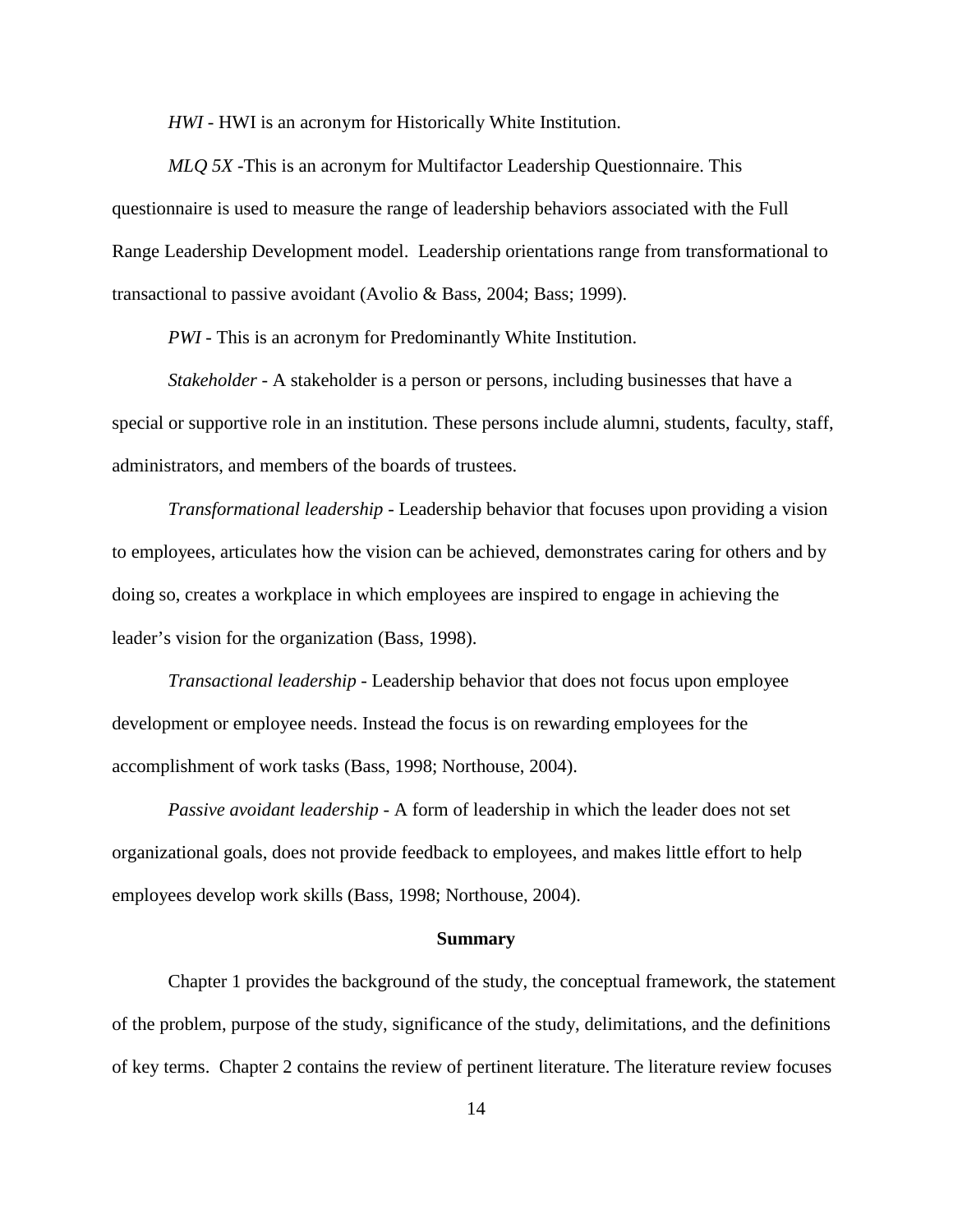on broad definitions of leadership, academic leadership, HBCU leadership, important events affecting the history and leadership of HBCUs, challenges affecting the existence of HBCUs, and effective leadership suggestions from stakeholders including former and currently serving HBCU leaders. In addition, this chapter contains information concerning transformational leadership and its relationship to the Full Range Leadership Development model and the Multifactor Leadership Questionnaire (MLQ 5X), an inventory used to identify three different types of leadership behaviors. The methodology for this study is discussed in Chapter 3. A discussion of the procedures used to answer the questions that guided this study is found in Chapter 4. Chapter 5 is a presentation of the findings, conclusions, and implications.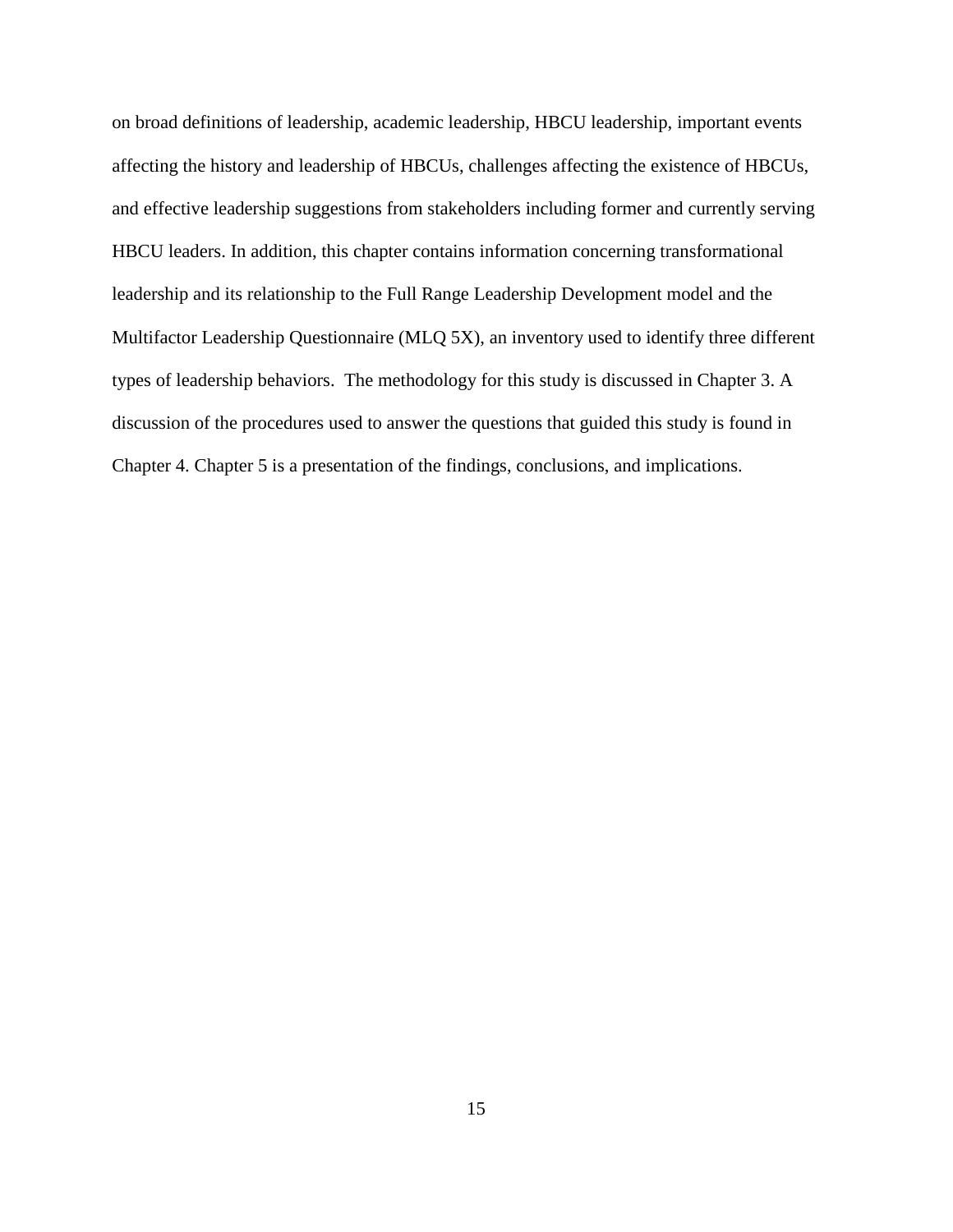### **CHAPTER 2: REVIEW OF THE LITERATURE**

Research shows that HBCUs have fallen into a precarious state for a number of reasons including lack of adequate funding, competition for students, and accreditation concerns (Albritton, 2012). Another factor that has been identified is a lack of leadership (Brower& Balch, 2005; Gasman & Anderson-Thompkins, 2003; Minor, 2005). This lack of leadership exacerbates the challenges that HBCUs face because it has been established that strategic leadership at institutions of higher learning is essential for these academic institutions to exist (Adair, 2010; Fiedler & Garcia, 1987; Morrill, 201l). Strategic leadership requires sound solutions to challenges that academic institutions face. Yet, little literature exists that delves into how HBCU leaders define and address their challenges.

The purpose of this phenomenological study was to explore and describe the leadership styles and behaviors that chancellors in one Southeastern state used in dealing with the challenges of being a leader of an HBCU. The Full Range Leadership Development model (FRLD) examines the leadership behaviors of administrators. Positive leadership characteristics have been embodied in the FRLD model. The FRLD model contends that leaders demonstrate leadership behaviors ranging from active and effective leadership to passive and less effective leadership. These leadership behaviors make up the three components of the FRLD model: transformational, transactional, and passive avoidant.

This chapter contains a discussion of leadership in general, the challenges of leadership in higher education, the challenges of leadership at HBCUs, and suggestions for effective strategies a leader can use based upon the Full Range Leadership Development model.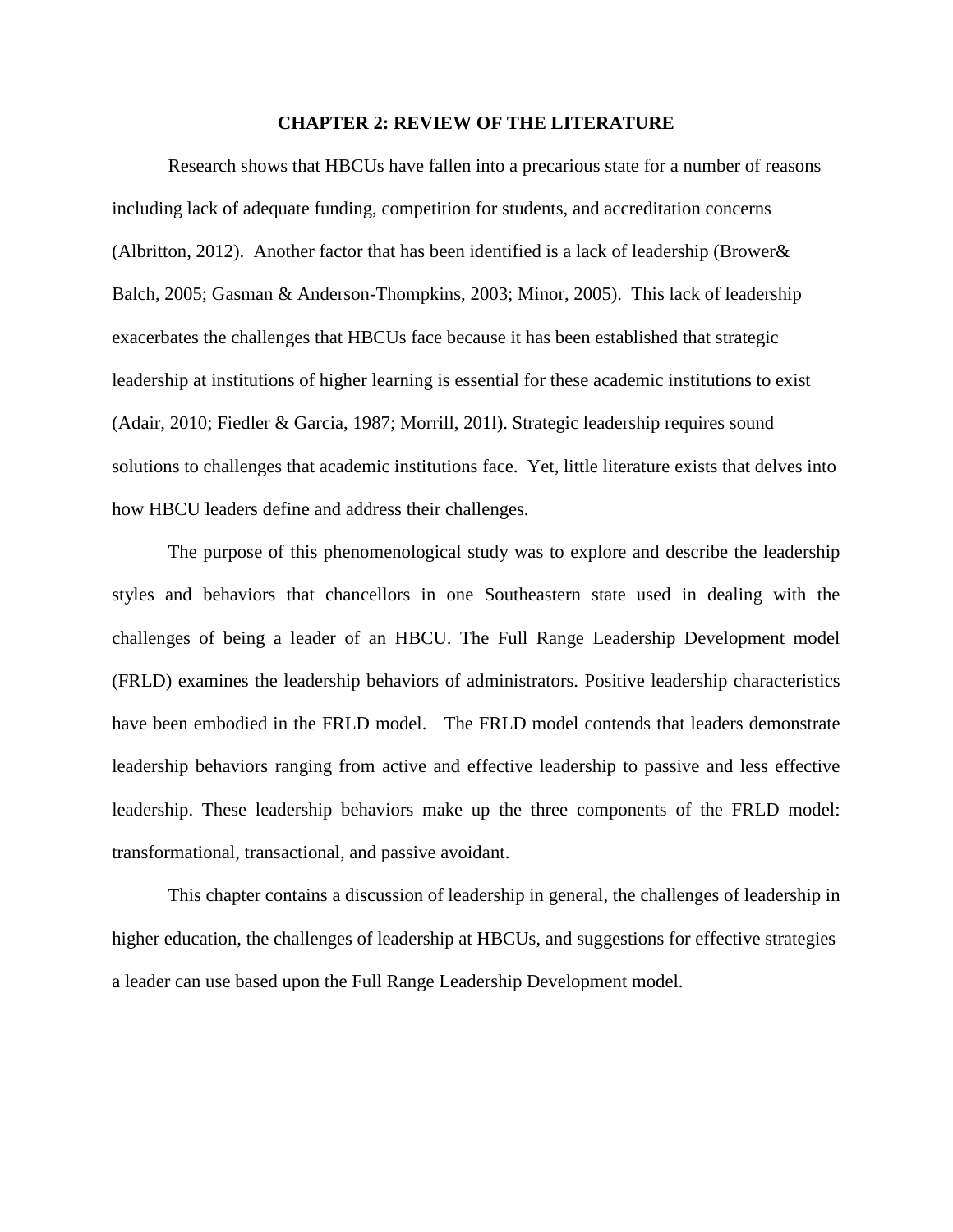### **Origins of Leadership**

The origins of the role of leaders are found in the writings of Greek thinkers. Xenophon wrote that the leader is the one who makes a business profit. Socrates found similarities between business leaders and military leaders. "Strategy" is derived from the Greek word "strategia." "Stratos" referred to an army spread out; "egy" comes from the Greek verb "to lead" (Adair, 2010, p. 15). Socrates understood that being a strategic leader was the same no matter the endeavor. He believed in the following ideas about leadership (Adair, 2010).

- 1. The leader should be the right one for the job.
- 2. The leader should gain the support of his subordinates.
- 3. The leader should attract followers and supporters.
- 4. The leader should be a hard worker.

Presently, the strategic leader is viewed as the one who leads the entire organization and has operational and team leaders under his direction. The strategic leader also selects and develops future leaders. He or she makes sure that the organization is headed in the right direction (Adair, 2010). Morrill (2007) contended that strategic leadership is collaborative, explains goals, rallies support, and prepares for the future. A compilation of these scholars' views on strategic leadership have the common theme of a leader setting goals for a group of followers, rallying support to achieve the goal, and obtaining the goal for the group.

### **Leadership Defined**

Scholars offer differing definitions of leadership. Northouse (2003) wrote that leadership always involves a course of action, a group context, persuasion, and an aspiration. Burns (1978) surmised that leadership is an influence process that makes possible sought-after goals, the realization of group members' emotional needs, an intrinsic attribute of a person, and an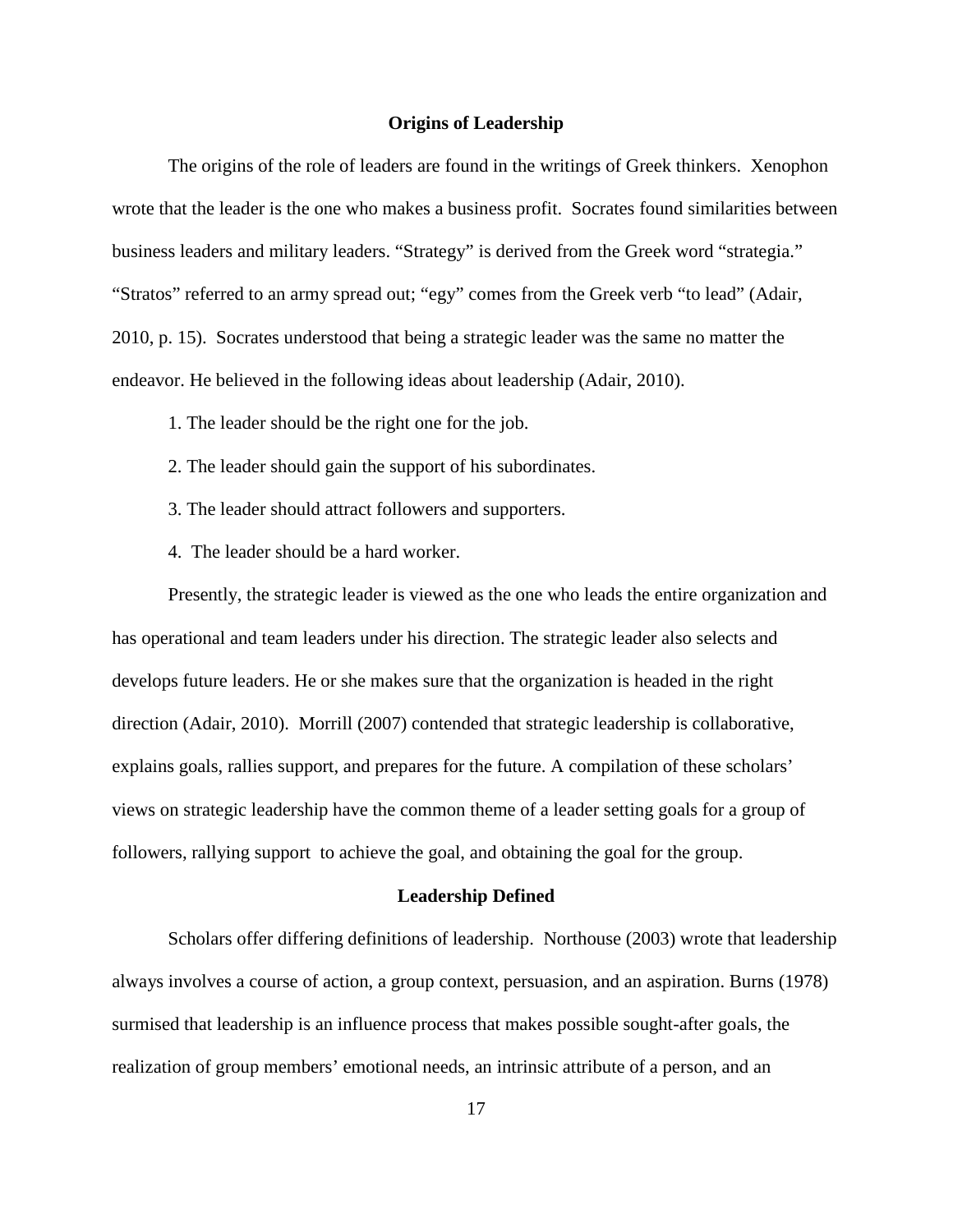exchange process. Burns (1978) defined influence as having power. Leadership occurs when persons with certain intentions organize institutional, political and psychological resources so as to take on and please the wishes of followers (Burns, 1978). According to Bolman and Gallos (2011), leadership is an expression of oneself and one's talents, principles, ambitions, and ideas. For Sosik and Jung (2010), leadership is about creating organizations and policies that develop people along the way. Kouzes and Posner (2012) contend that leadership is a relationship. Adair (2010) wrote that leadership occurs when the group achieves a common undertaking; the group is expanded and sustained, and the individuals in the group are encouraged and developed. Matthews (2012) asserts that leadership is a relationship that should never be considered as a responsibility for one person. Some believe leaders are born and possess a trait that allows them to motivate followers. Others write that leadership depends upon circumstances and is situational in nature (Fiedler  $&$  Garcia, 1987). Even though scholars offer their own definitions of leadership, they agree that leaders cannot get the job done by themselves (Bess & Dee, 2012; Bolman & Gallos, 2011; Sosik & Jung, 2010).

## **Academic Leadership**

Being able to influence others is especially important for leaders in academia because of the shared governance concept. In academe, leaders must work collaboratively with faculty members and others in order to address their institution's missions (Bess & Dee, 2011; Morrill, 2010). For all institutions, in times of crisis and prosperity the role of the chancellor/president is recognized as being important for maintaining academic integrity and for insuring the appropriate and efficient use of resources (Densten & Gray, 2001). An effective academic leader performs tasks associated with both management and leadership (Fiedler & Garcia, 1987; Northhouse, 2004). As a manager, the academic president insures the effective use of resources,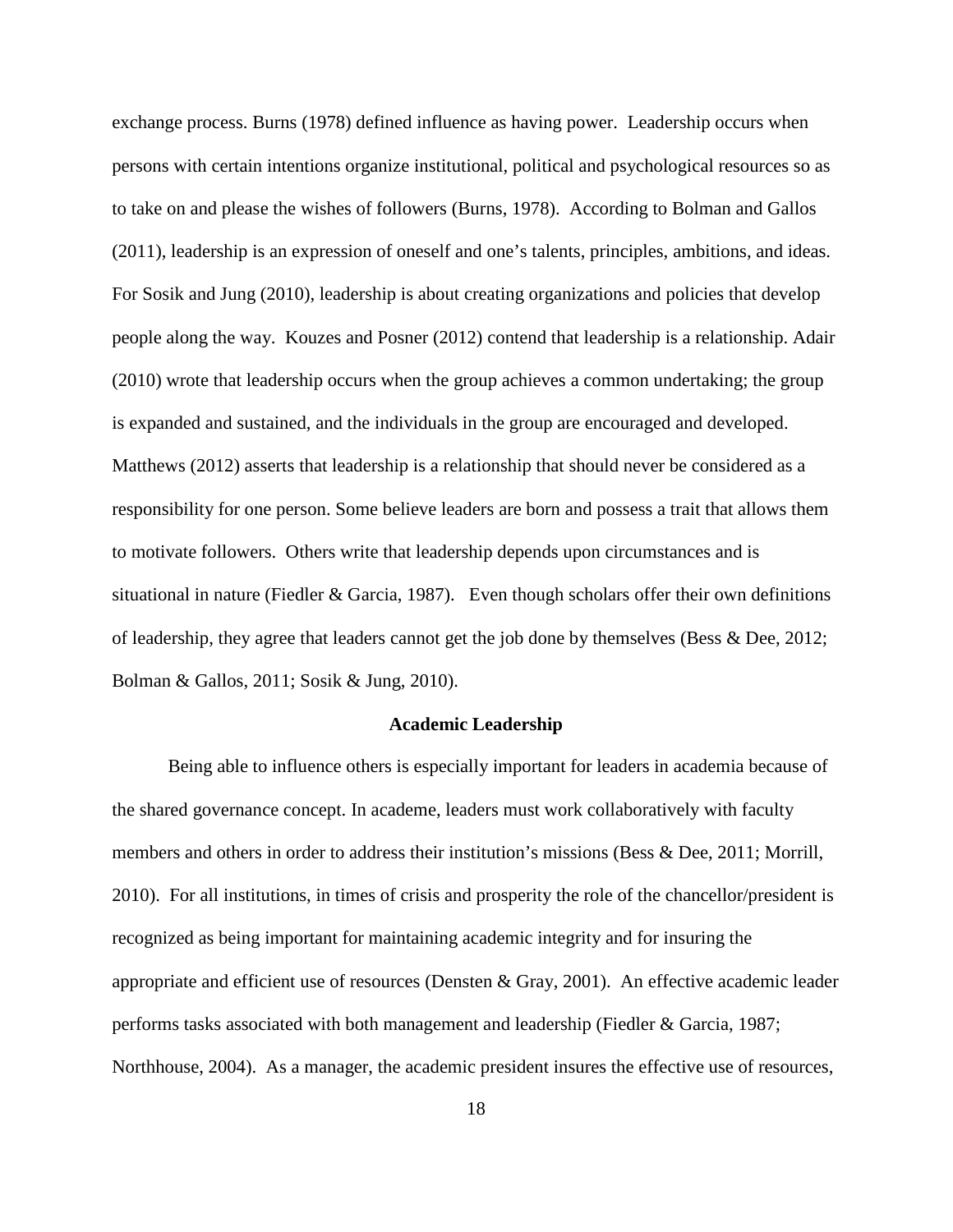establishes procedures for carrying out the mission of the institution and implements processes for resolving problems. As a leader, the academic president provides a vision for the academic institution, increases the flow of resources, encourages leadership within the institution and engages with members of off-campus communities (Northouse, 2004).

Higher educational institutions have the same organizational elements that are found in business, government, and military sectors, such as goals, administrative hierarchies, cultures, employees, and stakeholders. Thus, leaders in higher education can learn from the other sectors. However, higher education has unique organizational elements that include instruction, research, service, and community service. Furthermore, each of these elements is associated with a particular constituency that advocates for its individual concerns to be addressed on a priority basis. For example, faculty as well as accreditation bodies, such as the American Association of University Professors and the Southern Association of Colleges and Schools, hold academic leaders responsible for maintaining credible academic offerings and ensuring the student learning outcomes are appropriate for preparing students for existence in the world. Legislative bodies determine financial constraints and define the operational milieu for public institutions. Governing boards outline goals that they feel should be met. Academic leaders are expected to address the needs of these various constituencies while creating institutional vision statements that resonate with the members of these various groups.

Different sources agree that some of the most pressing challenges facing all academic institutions include uncertainty of support from governmental sources, rising tuition costs paired with fewer financial aid options, the creation of workplaces that promote gender, racial, and ethnic equity, and maintaining measures that guard against acts that cause physical harm to students, faculty and staff on a campus (Grummon, 2012; Nichols, 2004; Rai & Critzer, 2000).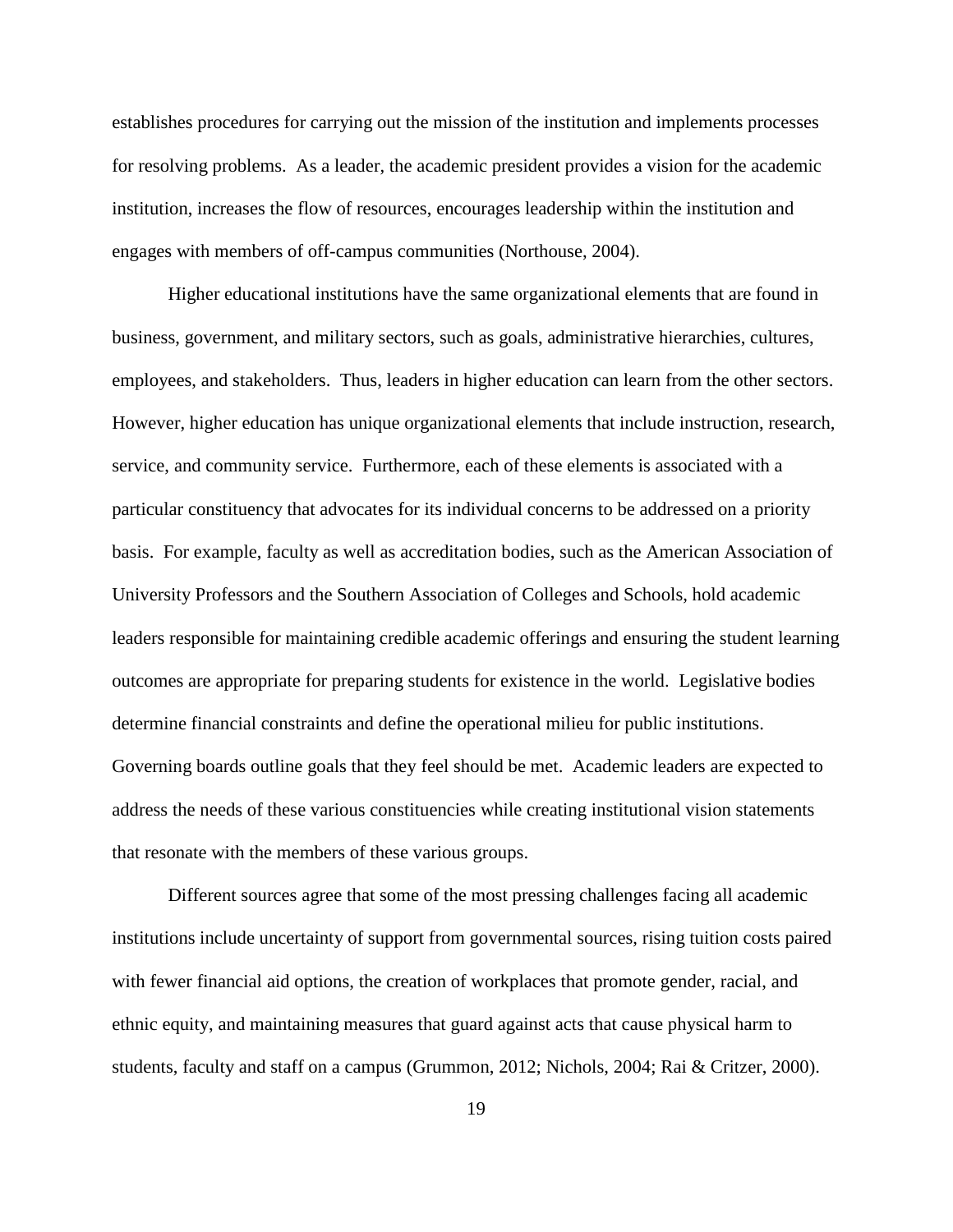Different sources also agree that to meet these challenges, academic institutions must have leaders who are effective at fundraising, developing collegial relationships with faculty and staff, keeping abreast of the management of financial resources, and maintaining academic integrity at their particular campuses (Cantey et al., 2013; Nichols, 2004). Nichols (2004) adds that the effective academic leader must have a certain amount of toughness. Toughness will help the leader to be persistent in addressing the aforementioned challenges.

Leadership in general and academic leadership in particular emphasizes the role a singular individual plays in bringing direction to an organization. One totally agreed upon definition of leadership does not exist, but there is agreement that leadership is present when organizations achieve their goals. Academic leaders operate in a more constrained environment than do military, political, or business leaders because of the concept of shared governance. Shared governance requires that academic leaders lead their institutions to financial solvency and academic excellence through the use of collaboration in addition to providing vision and gaining the confidence of campus employees and members of governing boards.

## **Historically Black Colleges and Universities (HBCUs)**

### **History**

Historically Black Colleges and Universities (HBCU) are academic institutions established prior to 1964 for the purpose of educating Black students who had been left out of the educational process (U.S Department of Education, 2011b). Prior to the 1860s, a small number of Blacks had attended both White institutions and the handful of Black institutions. Oberlin College was one of the first White institutions to welcome Blacks, opening its doors in 1835 (Oberlin College, 2012). Berea College in Kentucky, considered a sister institution to Oberlin University, was founded upon the principles of diversity in 1855 (Berea College, 2012).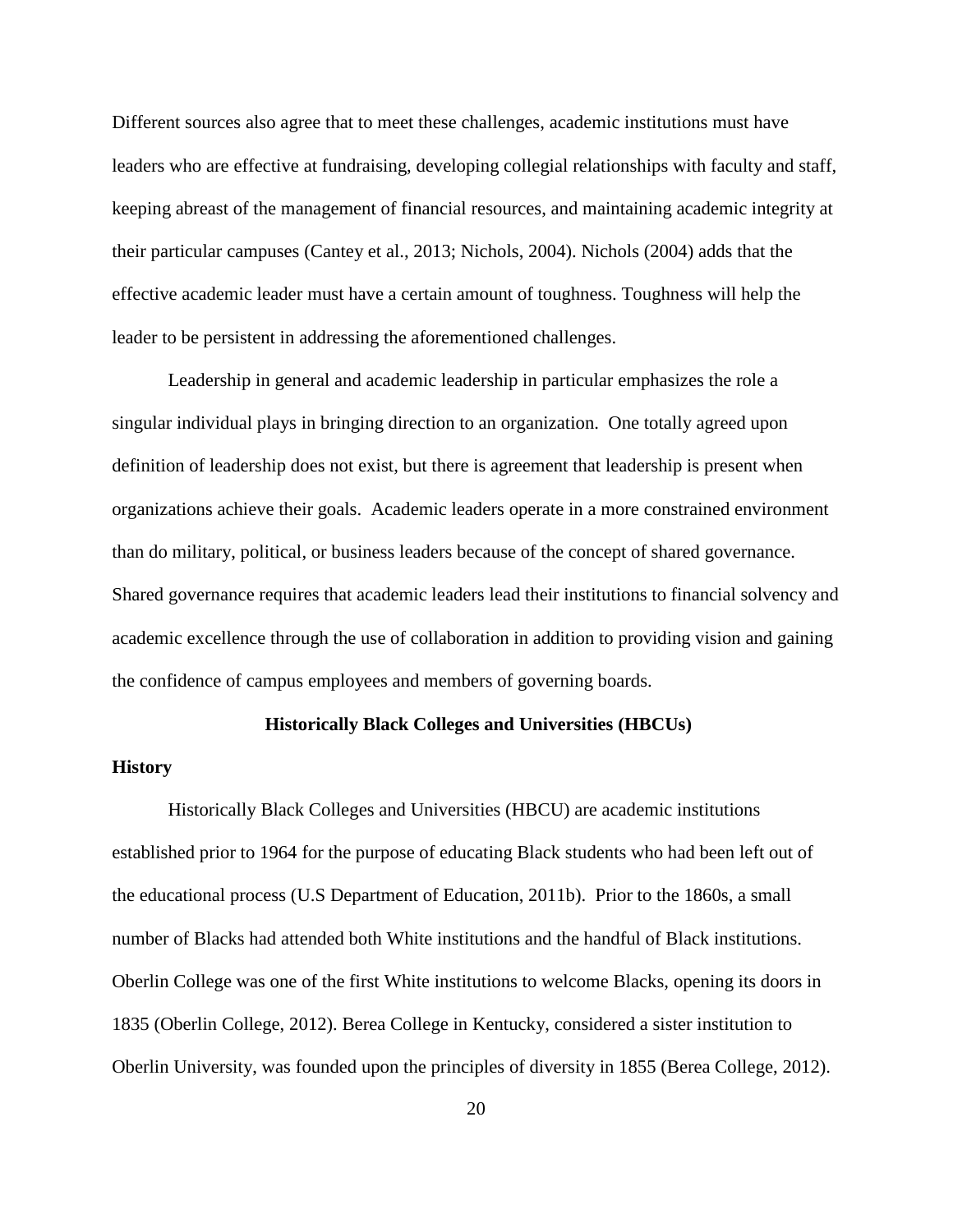Historically Black pre-War institutions were established because most higher education institutions specifically excluded Blacks by custom, policy, or even by law. The five institutions established before the Civil War are as follows: Cheyney in Philadelphia in 1837, Avery College in Pennsylvania in 1849, Lincoln University in Pennsylvania in 1854, Wilberforce University in Ohio in 1856, and Miner Teachers' college in 1860 (now known as the University of the District of Columbia.) Only Lincoln and Wilberforce offered a bachelor's degree in 1865 (Drewry & Doermann, 2001). In 1865, after the Civil War ended, Shaw University, located in Raleigh, North Carolina was founded. Drewry and Doermann (2001) stated that only 28 Black college graduates could be accounted for prior to the end of the Civil War.

More institutions devoted solely to the education of Black Americans came into existence during the Reconstruction Era due to federal legislation in the form of two acts: The Morrill Acts of 1862 and 1890. The first Morrill Act established land grant universities. The second Morrill Act required states that had been a part of the Confederacy during the Civil War to establish educational institutions to serve Black citizens of their states (Albritton, 2012). During this same time period, churches and philanthropists played important roles in establishing institutions devoted to the education of Black Americans. Spelman College, Dillard University, Tougaloo College, and Talladega College were founded by religious associations (Albritton, 2012). Today there are 104 HBCUs located in the continental United States, the Virgin Islands, and the District of Columbia (U.S. Department of Education, 2011b).

Two different operating philosophies determined the academic focus of the early HBCUs. The classical education model was the more traditional version, offering curricula designed after historically White institutions (HWIs). Coursework included Greek and Latin languages, along with areas of study now considered as the liberal arts (Anderson, 1988). In contrast, the industrial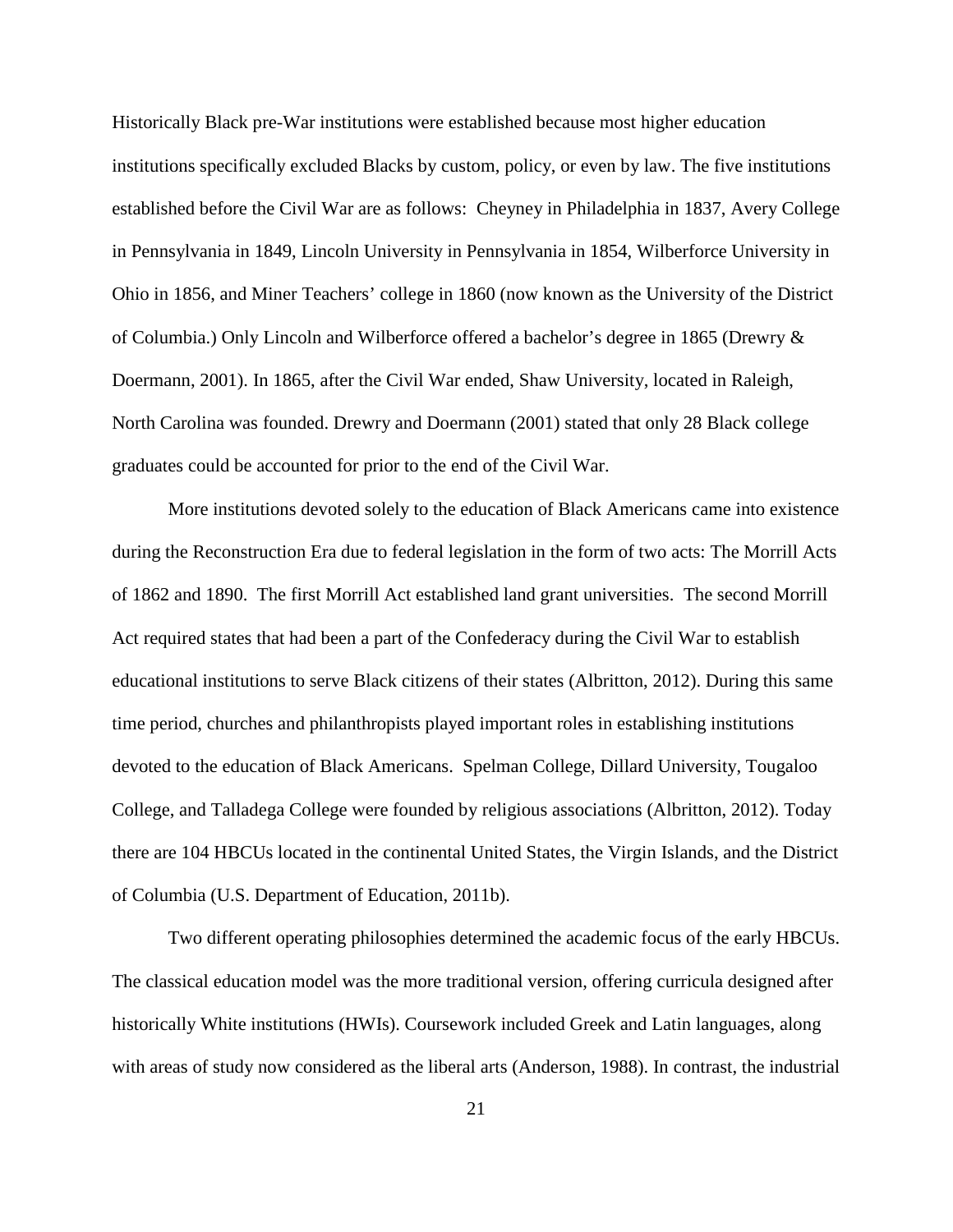model was favored as the more useful model education for Blacks; the three components of an industrial education featured engineering, trade work, and manual labor.

The Hampton Normal school (later Hampton Institute) model in Virginia created a curriculum with a heavy emphasis on manual labor and tailored this model to Blacks. For example, even if a student were training to become a teacher, manual labor was emphasized over grammar, math or Latin classes (Anderson, 1988). The two main advocates of this industrial model were Samuel Chapman Armstrong, considered the northern friend of Blacks, and former slave, educator Booker T. Washington, later the president of Tuskegee Institute in Alabama. Armstrong felt that Blacks were not mentally equipped to become more than laborers. One of Armstrong's followers observed that even in jobs as laborers, Blacks worked diligently but not intelligently (Anderson, 1988). Washington became a disciple of Armstrong after passing the entry exam to Hampton Institute and was rewarded by being required to sweep the room (Anderson, 1988; Appiah & Gates, 1999). This industrial model of education, later called the Hampton-Tuskegee model, proved problematic for financial and interracial reasons.

In 2011, HBCUs served 324,000 students (U.S. Department of Education, 2013). While the majority of students attending HBCUs have been Black, members of other ethnic and racial groups have also been served by these institutions. In addition, the student populations at HBCUs have always included foreign exchange students (U.S. Department of Education, 1991). According to Baskerville (2010), the diversity percentage in terms of students for HBCUs is 30%. Today, a number of HBCUs are actively recruiting Latino and Hispanic students (Turner, 2006). In addition, Black students are not in the majority at a number of HBCUs. West Virginia State University, Bluefield State University, Lincoln University of Missouri, and Kentucky State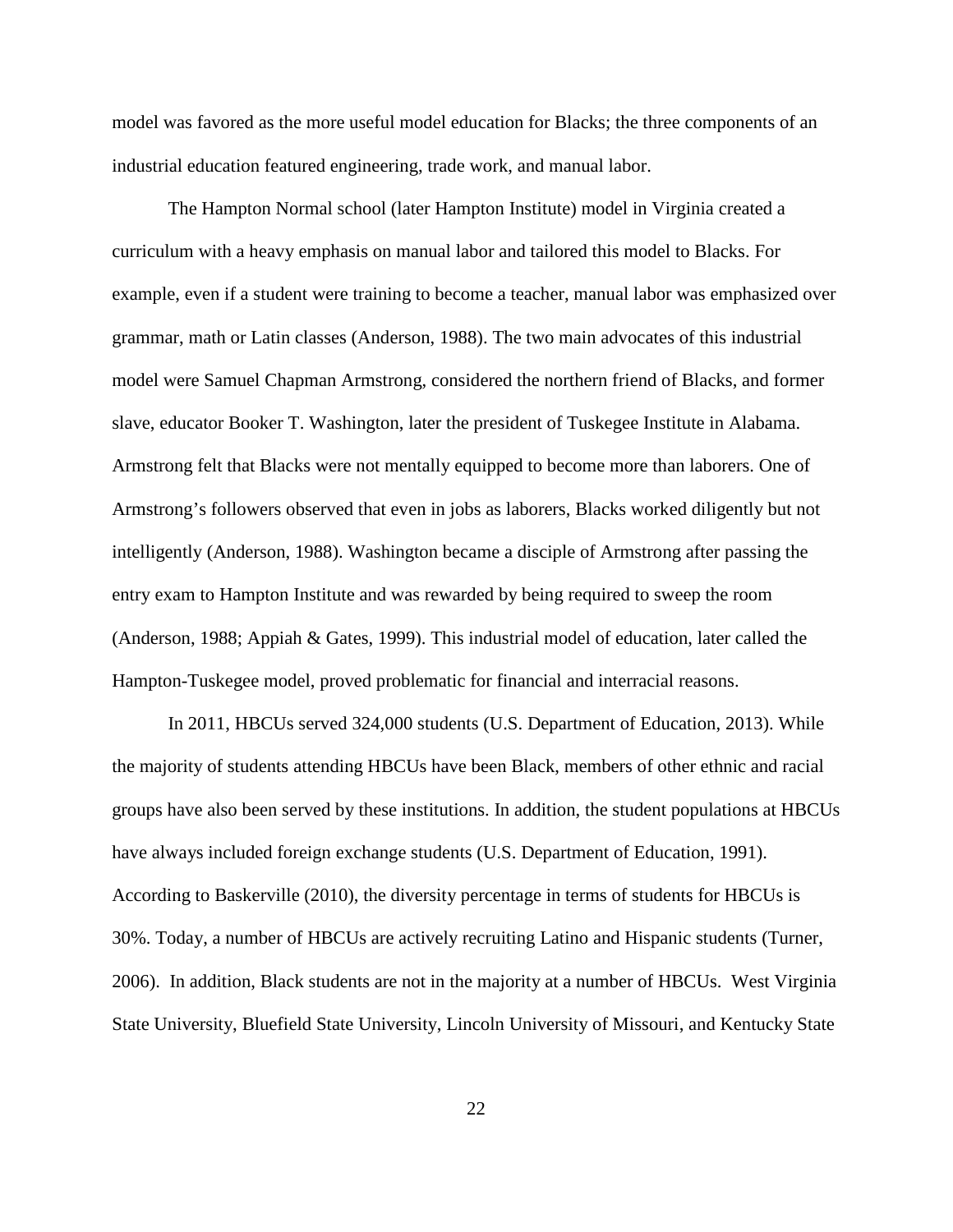University have student populations that are either evenly split between Black students and others or in which Black students are in the minority (Baskerville, 2010).

## **Mission of Labor Market Preparation for African Americans**

One aspect of the mission of HBCUs is the preparation of students for the labor force (Baskerville, 2010, October 18; Jennings, 2013, January 6; United Negro College Fund, 2012). This mission commitment underscores a finding by Ricard and Brown (2008). These researchers found from their interviews with 15 HBCU presidents that one of their main leadership goals was to prepare students to be competitive in the global job market. HBCUs graduate more than 50 percent of Black professionals, including public school teachers. HBCUs' award more than one in three of the degrees held by Blacks in the natural sciences (Thurgood Marshall Fund, 2012; United Negro College Fund, 2014). An HBCU education can benefit students and the labor market since an increase in lifetime earnings occurs when members of any population group earn college degrees (Carnevale, Rose, & Cheah, 2011).

## **Challenges to the Longevity of HBCUs**

**Externally related challenges***.* Like other academic institutions, HBCUs are also facing funding, work place security, and student need challenges (Jennings, 2013). In addition to these challenges, HBCUs have a unique set of challenges. Critics who call for the demise of HBCUs are one of these challenges (Riley, 2010; Wenglinsky, 1996; Williams, 2008). Riley (2010) wrote that in a post-segregation era, institutions created solely for educating Black students are no longer needed. Riley suggested that HBCUs could become community colleges that specialize in enhancing the basic skills of minority students. Echoing Riley's comments, Williams (2008) cited low graduation statistics as a reason for questioning the need for HBCUs to exist. Wenglinsky (1996) concluded that HBCUs were no better than historically White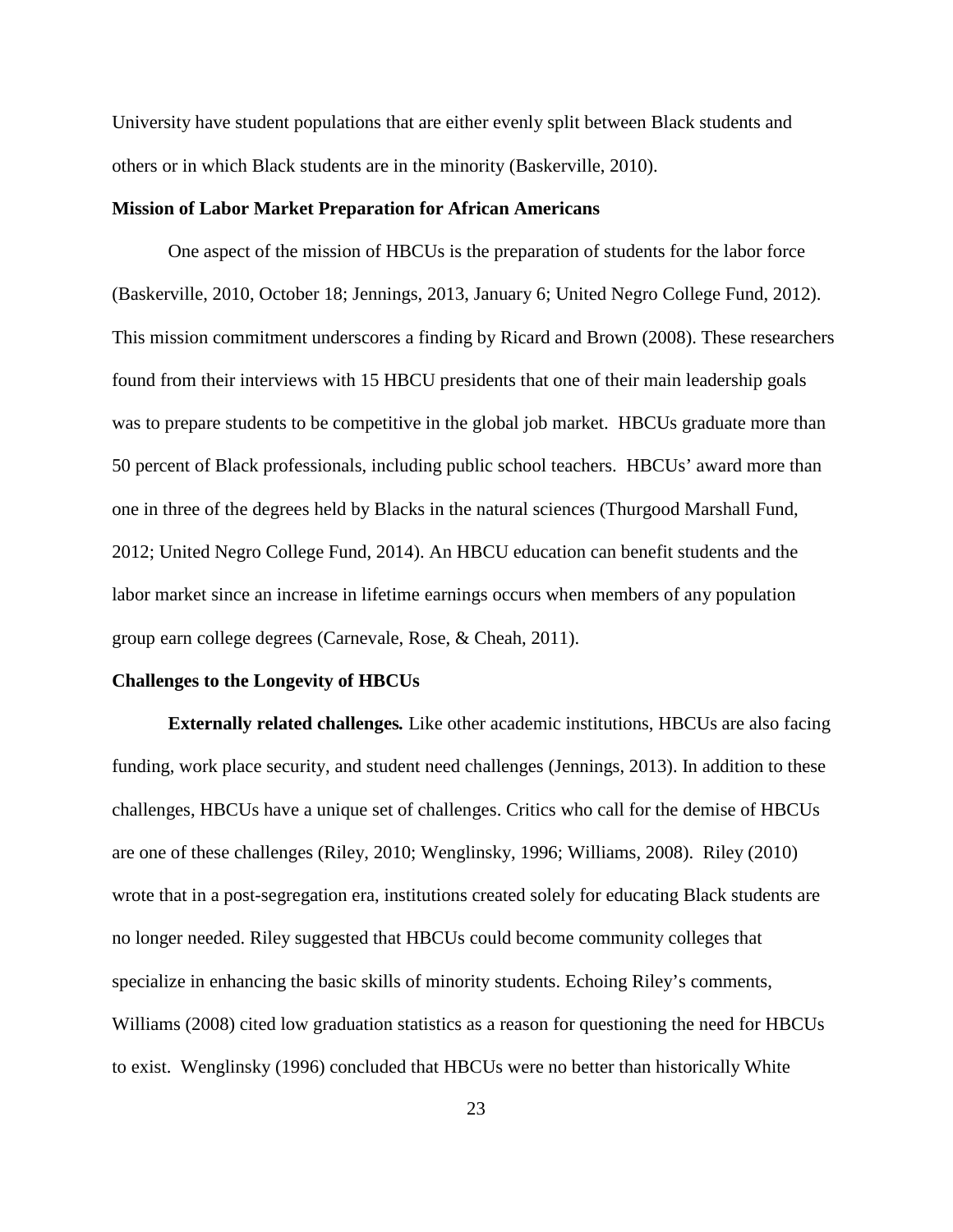institutions in training African American students for community leadership, for giving African American students attention, and for providing a good ratio of faculty-to-student interactions.

Advocates for the perpetuation of HBCUs feel that these institutions should remain because of the positive economic impact they have for area communities and for the nation as a whole, because they are respites for minority students from some inhospitable campus climates due to racism, and because of their relative affordability when compared to costs at other colleges and universities (Fields, 2001; Humphreys & Korb, 2006). Humphreys and Korb (2006) examined the impact HBCUs have on employment, labor income, and job generation. As an example of a local impact on job generation, Humphreys and Korb (2006) determined that Tuskegee University accounted for 24% of the jobs in its regional economy in 2001. Considered as one unit, HBCUs in 2001 had a gross impact of \$4 billion dollars on this nation's economy.

Dr. Joe Lee, a former president of Tougaloo College, stated that HBCUs are needed in order for students to be educated in an "environment that is free of racial tensions" (Fields, 2001). Wilson (2007) reported that on average, tuition costs at HBCUs are 52% lower than that at non-minority institutions. Couple this with the fact the majority of Black students attending HBCUs are low-income students (Nichols, 2004) and it becomes evident that these schools are engines of social mobility for many Black students (Wershbale, 2010). In addition, there are others who feel that the educational and cultural traditions of HBCUs are of value and should exist for future generations (Hawkins, 2004).

In addition to calls for their demise, HBCUs are facing competition from majority schools and from for-profit schools for their traditional student base. For decades, HBCUs had been among the only institutions to prepare Blacks to enter the work force (Allen, Jewell, Griffin, & Wolf, 2007). The desegregation of historically White institutions (HWIs) and the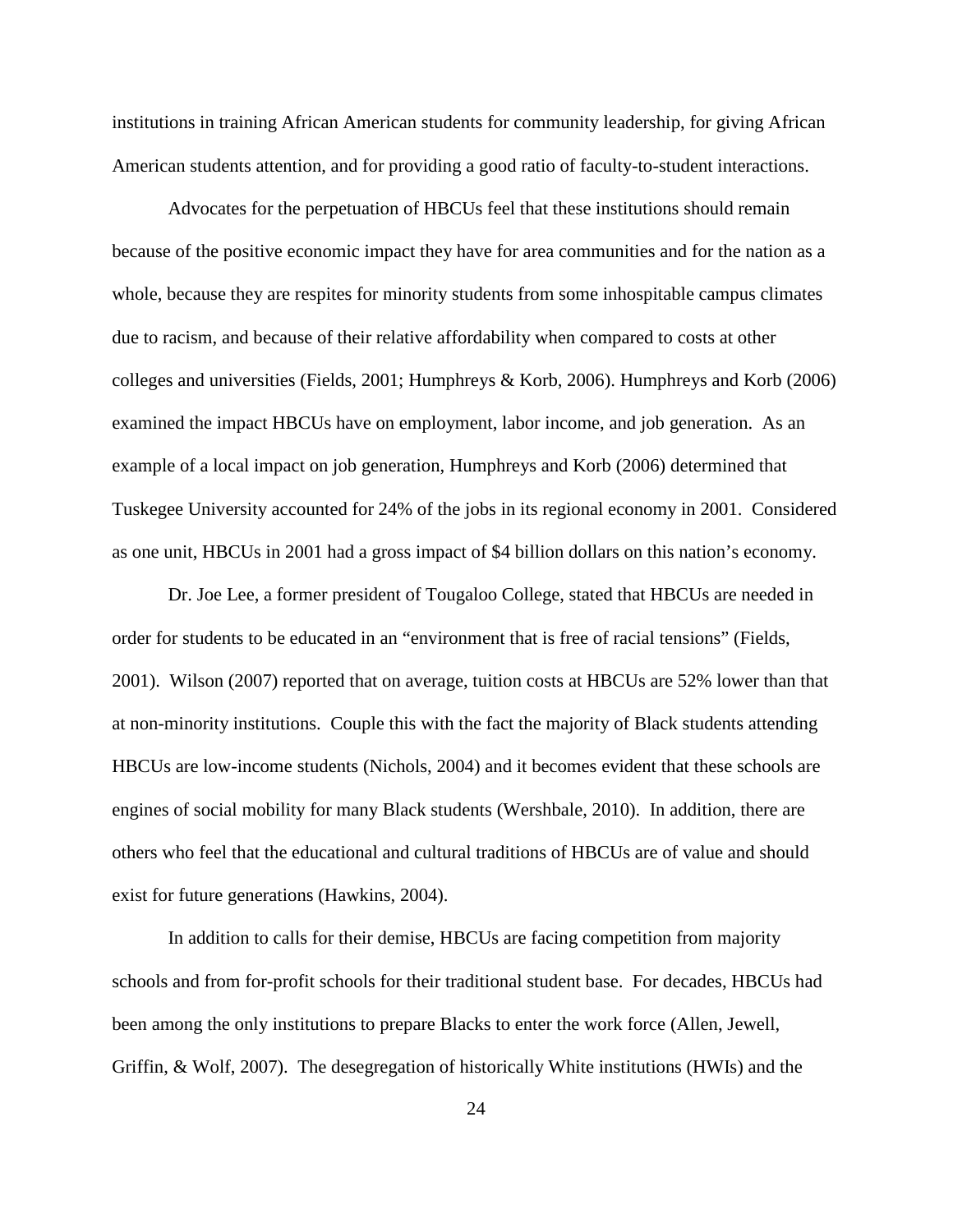creation of for-profit institutions have opened more avenues for minority students to receive an education. According to Nichols (2004), 90% of Black students attended HBCUs in the 1950s. In 2007-2008, only 11% of Black students attending higher education were enrolled at HBCUs. During this same time period, 15% of Black students were attending for-profit institutions (Aud, Fox, & Ramani, 2010).

Much attention has been focused on the role HBCUs have played in educating students who enter higher education with deficient writing, reading, and computational skills (Albritton, 2012). There is a need for this kind of academic intervention as reports indicate that a substantial number of college bound high school graduates will require academic remediation and that many of these students will be minority students. According to the U.S. Department of Education (2011a), enrollment in post-secondary public and private institutions will see a 13% increase by 2020. Between 2009 and 2020, enrollment is projected to increase 1% for White students, 25% for Black students, 46% for Hispanic, and 25% for Asian/Pacific Islanders. Even though these projections include all types of institutions, the increase in racial minorities can be viewed as a continuing opportunity for HBCUs to prepare students for the job market.

However, academic success programs supported through federal dollars and state coffers are now found on a multitude of campuses to address the remediation needs of minority as well as majority students. For example, during the fall of 2000, 76% of degree offering institutions offered at least one remedial course either in reading, writing, or mathematics (Aud, Fox, & Ramani, 2010).

Other programs specifically addressed to increasing Black student degree completion rates can be found across the higher education spectrum. Northeastern University in Boston, Massachusetts and Virginia Commonwealth University in Richmond, Virginia have initiated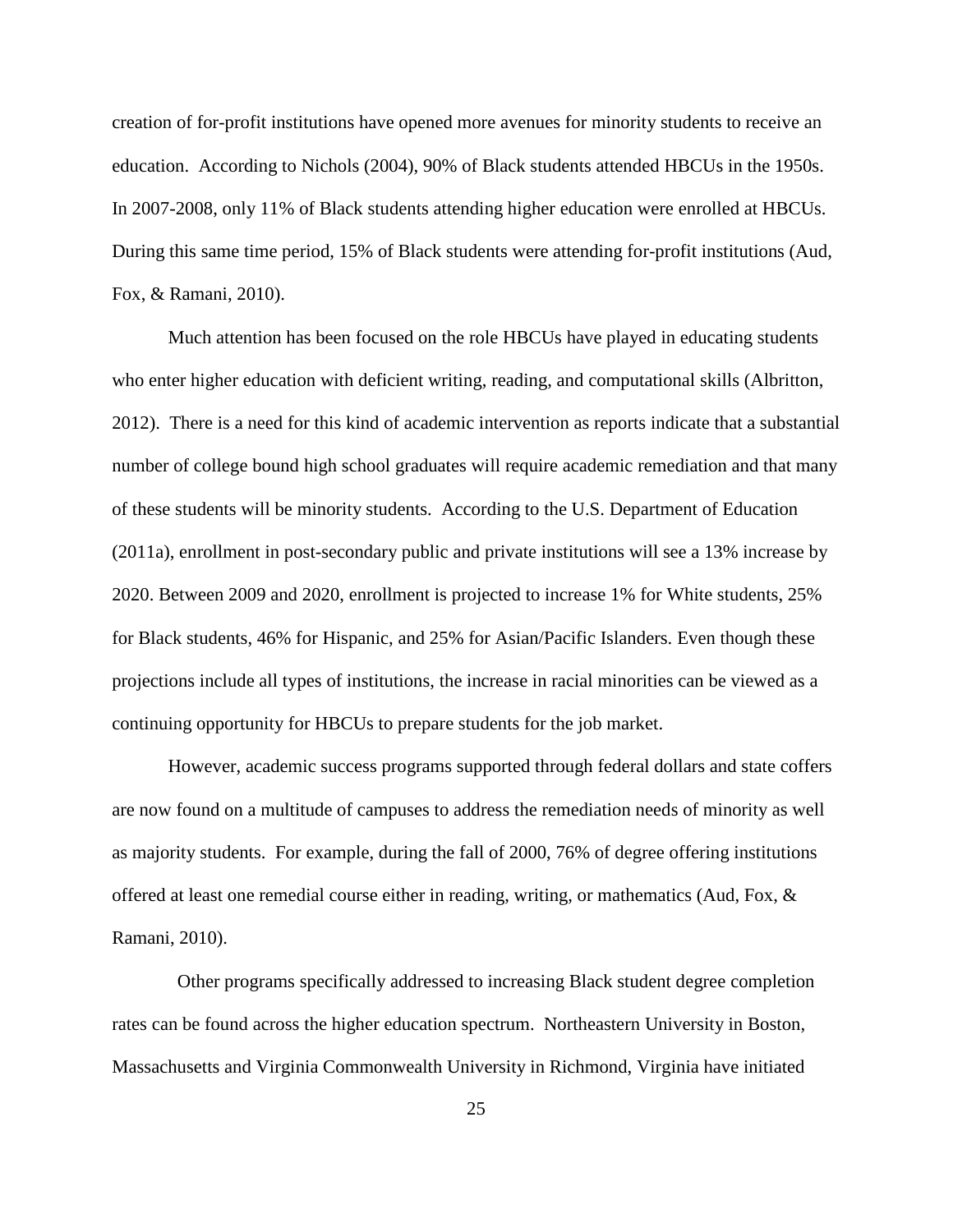efforts that have resulted in high African American graduation rates (Nguyen, Bibo, & Engle, 2012).

**Internally related challenges.** Student retention, accreditation concerns, financial instability, and lack of shared governance are cited as internal challenges threatening the existence of many HBCUs (Brown & Freeman, 2004; Schexnider, 2008; Thomas, 2005; Williams & Ashley, 2004). Only Howard University, Spelman College, and Hampton University are reported to have endowments ranking among the top 300 colleges and universities in the nation (National Association of College and University Business Officers, 2013).

Beginning with student retention, opinions are mixed on the ability of HBCUs to retain and graduate students. A number of researchers have reported that Black students are more likely to obtain degrees at HBCUs (Allen et al., 2007; Drewry & Doerman, 2001; Ricard & Brown, 2008; Wenglinsky, 1996). Recent statistics show that degree obtainment is problematic for Black students at both majority institutions and HBCUs. Currently, the bachelor degree graduation rate for Black students is 16% (U.S. Department of Education, 2012).

Dependence upon financial aid monies paid to the majority of their students and small endowments are the ties that bind many HBCUs to accreditation difficulties. During the 2007- 2008 academic year, 92% of Black students received financial aid, and many of those students received \$13,500, the maximum allowable financial aid disbursement (U.S. Department of Education, 2010*)*. However, even with the receipt of financial aid dollars, many HBCU students withdraw from study. Clark Atlanta University had 300 out of 4,000 enrolled during the fall semester of 2008 not to return to class in the spring semester (Bigg, 2009). These students may leave for academic or social reasons. Each student who does not return to academic study represents a cut in operating expenses for many HBCUs. This is because a number of these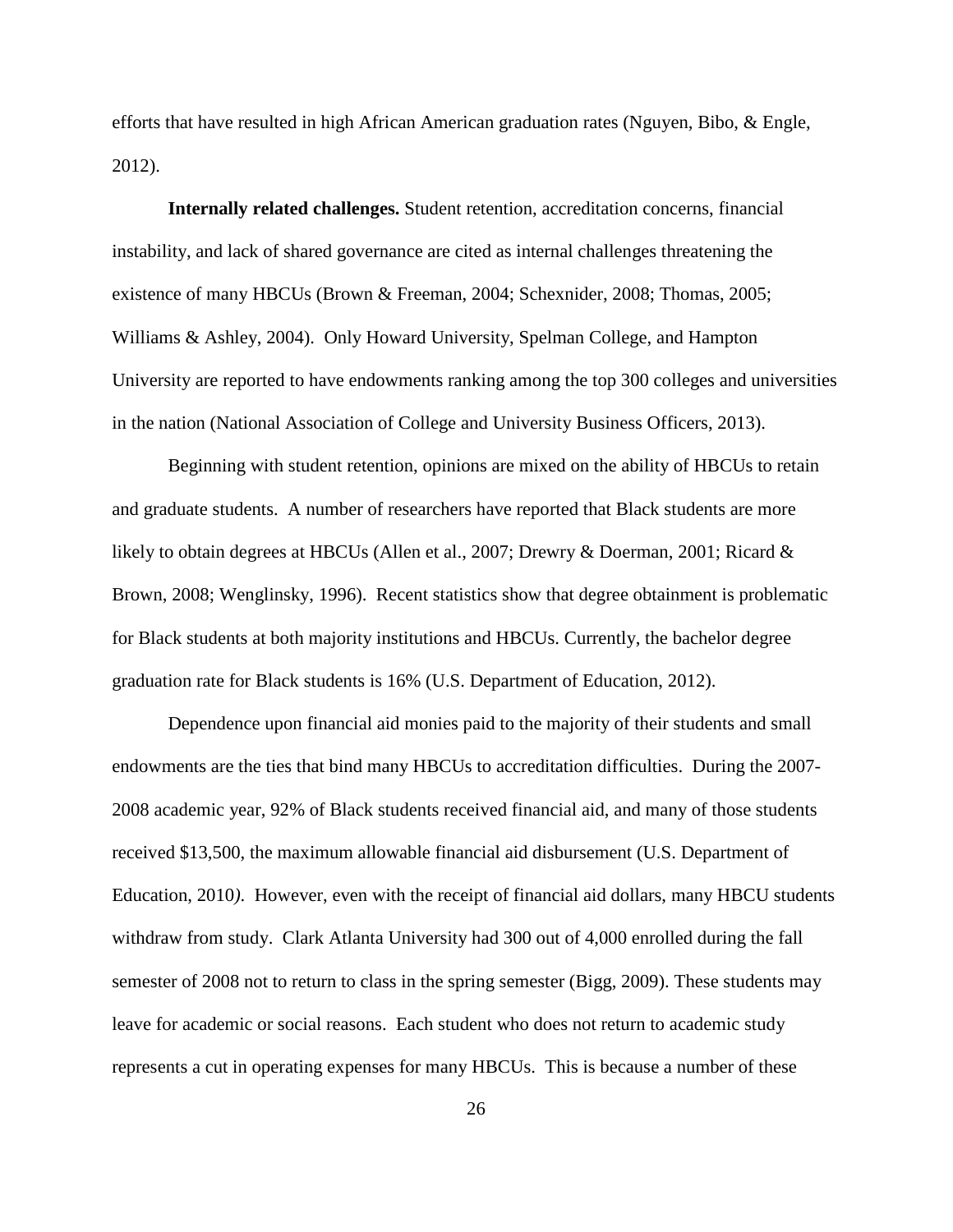institutions do not have endowments sufficient to cover their operating costs or even to mount fundraising campaigns (Wershbale, 2010). Contributing to this problem is that the alumni base for HBCUs often does not have wealth (Nichols, 2004; Rowley, 2014).

Not having sufficient operating costs is often one of the reasons cited for HBCUs losing accreditation (Hawkins, 2013). Most HBCUs are located in the southern states and as such are under the accreditation mandates of the Southern Association of Colleges and Schools (SACS). Between 1996 and 2005, 25% of the institutions facing sanctions or accreditation removal by SACS were HBCUs (Wershbale, 2010). A lack of accreditation means that an institution cannot receive federal dollars in the form of student loans and grants (Wershbale, 2010). St. Paul's College in Virginia is an example of an HBCU that recently lost its accreditation because of a lack of revenue (Hawkins, 2013).

Wershbale (2010) contends that current accreditation standards are modeled around institutions that do not have the same concerns as HBCUs. He advocates for a collaborative accreditation process that would allow response to accreditation mandates to be made in increments and would allow institutions who have been sanctioned to have access to federal funds while making incremental improvements mandated by the accreditation sanctions.

Lack of shared governance is also cited as a challenge affecting the operation of all HBCUs (Guy-Sheftall, 2006; Lewis, 2011; Phillips, 2002). This is especially problematic as research indicates that the most effective leadership is leadership that includes others in designing and reaching goals (Lewis, 2011). Lewis interviewed faculty at a public and at a private HBCU. Her study recommends more communication between upper level administrators and faculty and more reliance on a campus operational model that includes faculty in planning and allocating resources for recruiting high achieving students and for exploring research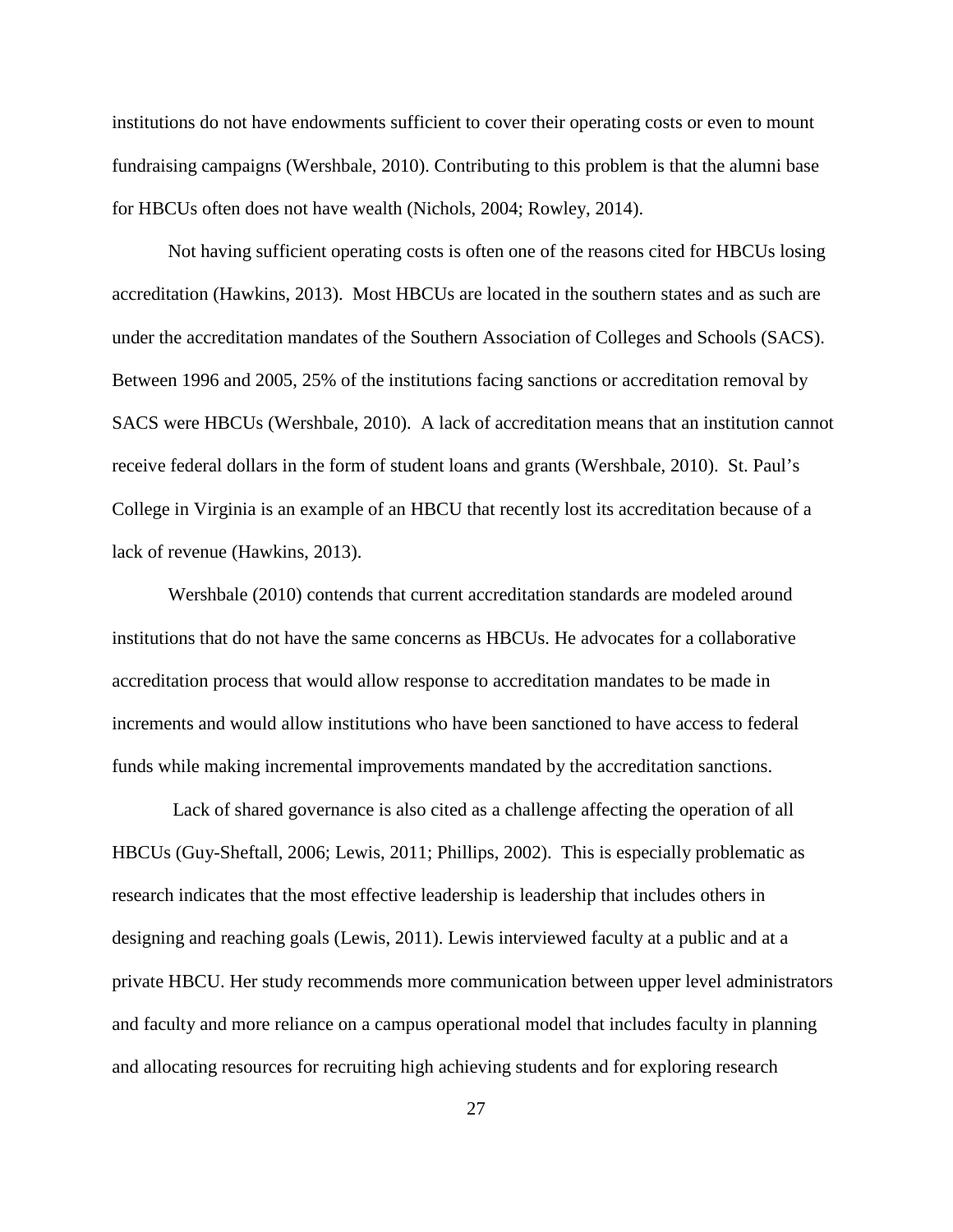initiatives. In her conclusions, Lewis also spoke of the hierarchal organizational decision making and president-centric climate in many HBCUs. Lewis is not alone in concluding that authoritarian leadership behavior is one of the factors preventing HBCUs from achieving educational goals (Drewry & Doermann, 2001; Gasman, 2010a; Jencks & Riesman, 1967; Minor, 2005).

Almost 50 years ago, Jencks and Riesman (1967) claimed that HBCU presidents tyrannized faculty. For example, a former president at Philander Smith College was accused of not practicing shared governance. This president passed a rule that faculty could not speak to the press, and when one of the outspoken faculty members did so, the faculty member was fired (Gasman, 2010a). In 2009, the president of Clark Atlanta University in Georgia was investigated and consequently censured by the American Association of University Professors (AAUP) because 55 full-time faculty members were fired without the university's declaring financial exigency (Gasman, 2010). Phillips (2002) wrote that all HBCUs will experience similar consequences when it comes to not using shared governance. As evidence, he described situations in which the faculty senate at Virginia State University was abolished in 2001and multiple instances at other institutions of faculty not being involved in evaluating administrators. In a more temperate tone, Nichols (2004) concluded that HBCU leaders are not that different from their counterparts at majority institutions, but to that conclusion, Phillips' response very likely would be that the faculty perspectives and empowerment at majority institutions would not allow the kind of authoritarian leadership styles associated with the operation of many HBCUs to exist at their institutions.

In summary, this section of the literature reviewed has described a number of unique leadership challenges that face HBCUs. Some of those challenges are outside the direct control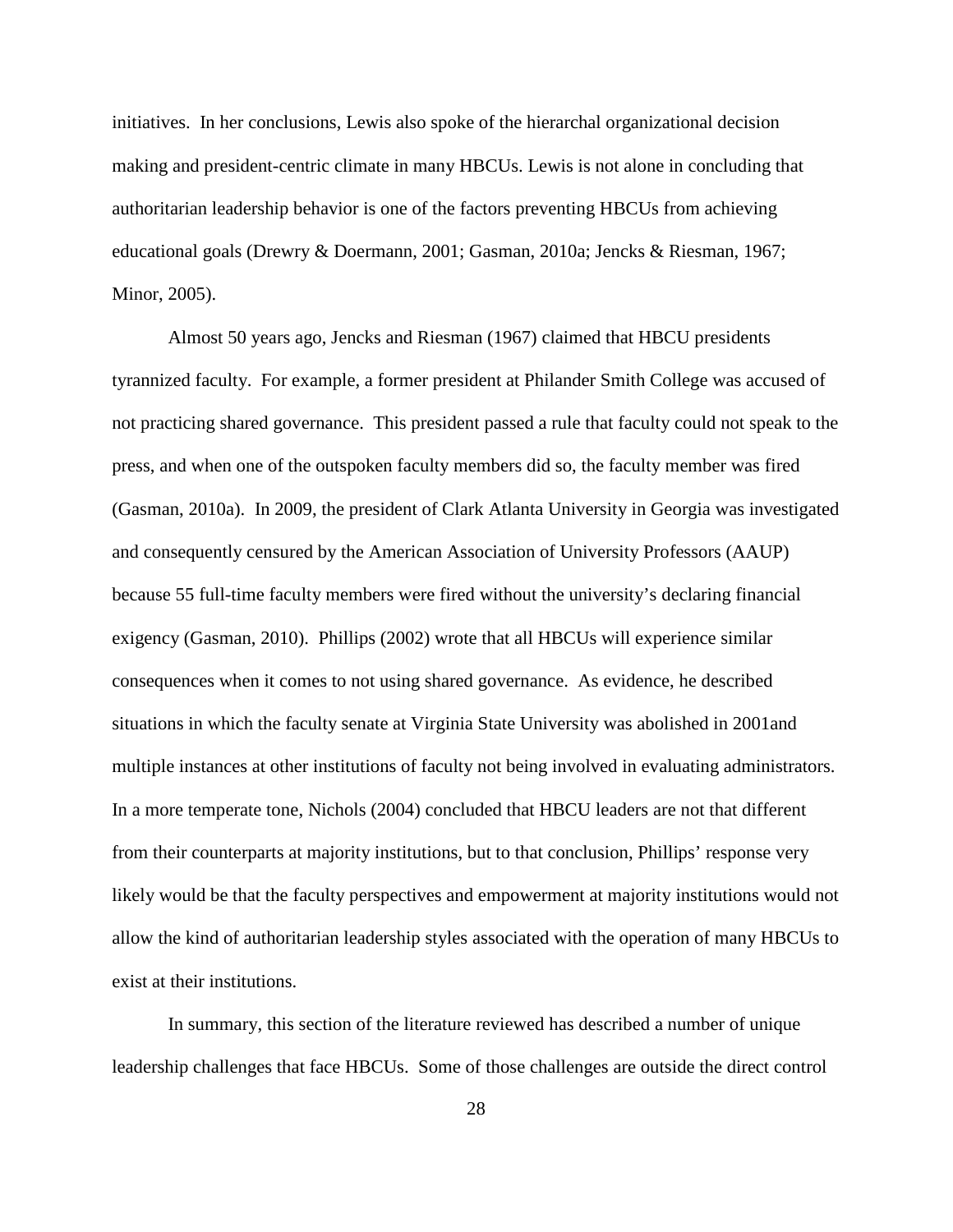of HBCU leaders; others are specific to the operation of HBCU campuses. In both situations, however, it is the role of presidential leadership to craft strategies to address the challenges. For example, one challenge for HBCU leaders is to address the competition from both majority institutions and for-profit institutions for African American students. To do so would be an example of strategic leadership at work.

In the next section of this literature review, the focus will be on leadership patterns at HBCUs and leadership demographics.

#### **HBCU Leadership Patterns**

From the inception of the first HBCU in 1837 to present times, the majority of HBCU leaders have been either White or Black males (Thomas, 2005). While the majority of HBCUs were founded by White philanthropists or religious denominations, one was founded by an African American female and three others by Black males. The HBCUs that were founded by Blacks are the following: Morris Brown College in Atlanta, Georgia; Paul Quinn College in Dallas, Texas; Allen University in Columbia, South Carolina; and Bethune-Cookman University in Daytona Beach, Florida (Drewry & Doermann, 2001). In the twentieth century, Blacks began to hold positions as presidents of HBCUs. For example, John Hope became the fourth president and the first Black president of Morehouse College in Atlanta, Georgia in 1906. It was not until 1953 that Albert E. Manley became the first Black president of Spelman College in Atlanta, Georgia and earlier, in 1931, Stuart Nelson became the first Black president of Shaw University in Raleigh, North Carolina (Carter, 1973). Other HBCUs followed suit: Howard University (Washington, DC) appointed its first Black president in 1926, while Saint Augustine's College (Raleigh, North Carolina) named its Black president in 1947. In 1945, Lincoln University's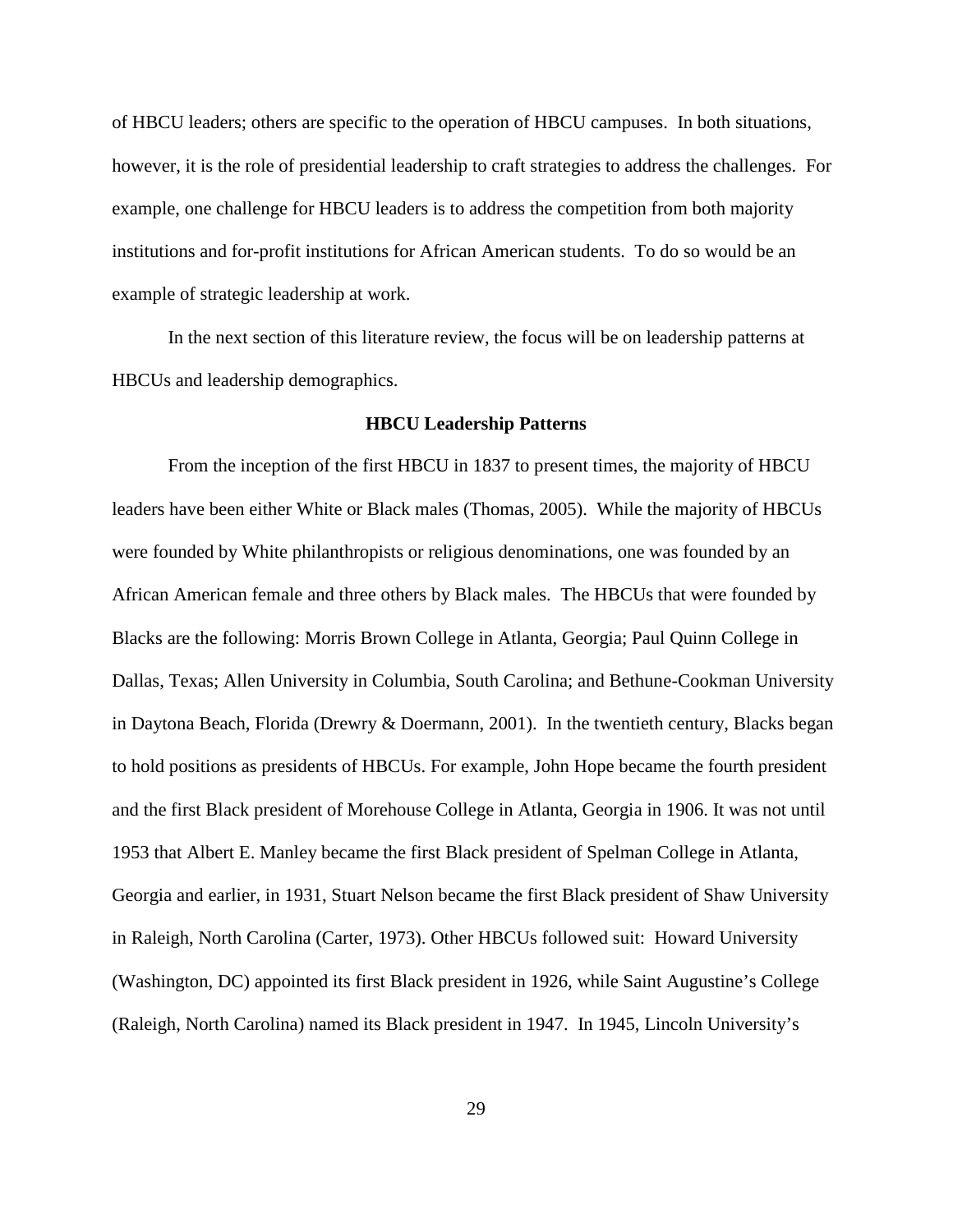(Pennsylvania) first Black president was appointed and Xavier University's (Louisiana) first Black president was named in 1968 (Thomas, 2005).

The HBCUs founded by religious denominations were often headed by ministers, and like their counterparts heading non-church related HBCUs, the cultures on these campuses were described as socially conservative and rigidly controlled. The terms paternalistic and authoritarian are often used by writers to describe the leadership styles prevalent on the early HBCU campuses. One researcher stated that this was an imitation of the charismatic, fatherly ways of a minister in African American churches (Minor, 2005). Over time, the leadership of HBCUs has transitioned from that of majority White to majority African American. By profession, the majority of the presidents are no longer ministers. Their numbers now include authors, scientists, business executives, government officials, and television personalities. Most are in their fifties and were born in the South (Mishra, 2007). In a study by Ricard and Brown (2008), it was found that 60% of HBCU presidents had attended an HBCU as undergraduates. In Mishra's study of 72 HBCU presidents, 61% received their PhDs from an HBCU. Forty percent had a degree in education, and 54% were faculty. Finally, 31% served as vice president/provost directly before becoming president of an institution (Mishra, 2007).

Ricard and Brown (2008) identified four pathways to leadership at an HBCU. These pathways are followed by: *the scholar president* who used to be a faculty member/administrator; *the steward president* who was not a faculty member but was an administrator; *the spanner president* who had left the academy and did something else only to return to academe; and *the stranger president* who was from outside academe (Ricard & Brown, 2008). These pathways can influence the leadership style of a leader.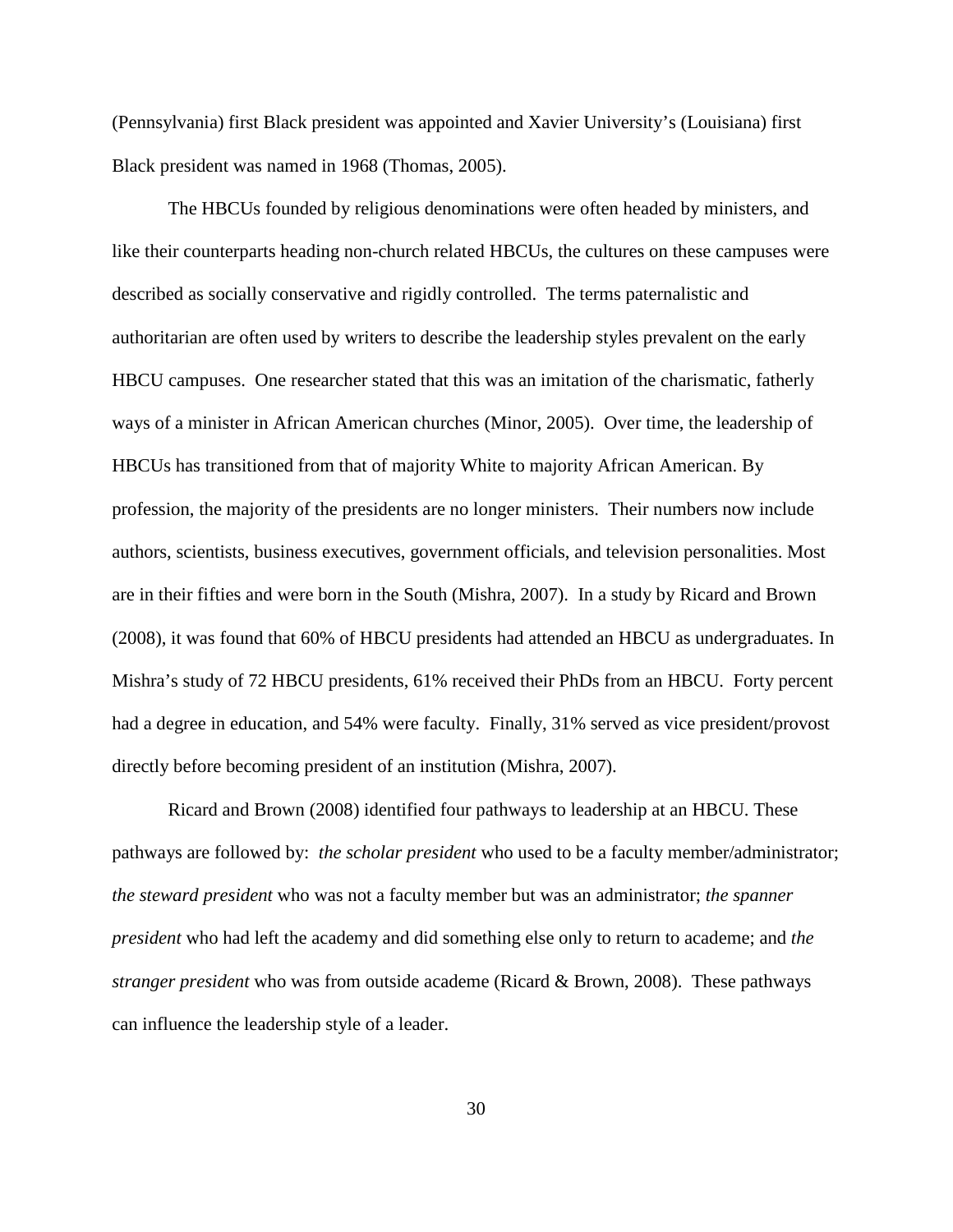From the above information, it appears that neither diversity of work experiences nor trudging different pathways to the presidency results in different leadership styles for HBCU presidents. In fact, writer after writer describes HBCU leadership both in the past and in present times as tyrannical. As Gasman et al. (2010) noted, it is important to understand why the notion of control appears so frequently in the commentary of HBCU leaders.

#### **Leadership Suggestions from Current and Former HBCU Leaders**

Nichols (2004) wrote that former and current HBCU leaders feel that HBCU future leaders must have planning skills, engagement in federal and state political circles, and effective fundraising skills. The lack of financial resources is a factor in the lack of consistent leadership at HBCUs (Kelderman, 2012). Kelderman (2012) reported that burn out related to fundraising or calls for leaders to resign played a role in Julianne Malveau's resignation from Bennett College and in Hazel O'Leary's resignation from Fisk University. Financial difficulties also led to Cornell Thomas' leaving the presidency at Jarvis Christian College and Robert Satcher's leaving the presidency at St. Paul's college according to Kelderman (2012). Marie McDemmond, former president of Norfolk State University, described assuming a presidency and learning that institution was facing a \$6.5 million deficit (Taylor, 2005). McDemmond later resigned from Norfolk State because of health problems.

According to Abdul-Alim (2012), securing funds from health-related private and public sources should be pursued by HBCU leaders. Abdul-Alim reported that R. Timothy McDonald, a provost at Oakwood College, suggested that relationships should be built with corporations in order to gain lucrative contracts with non-governmental agencies. Abdul-Alim quoted Bill Thomas, an associate vice president at Hampton University, as emphasizing the need for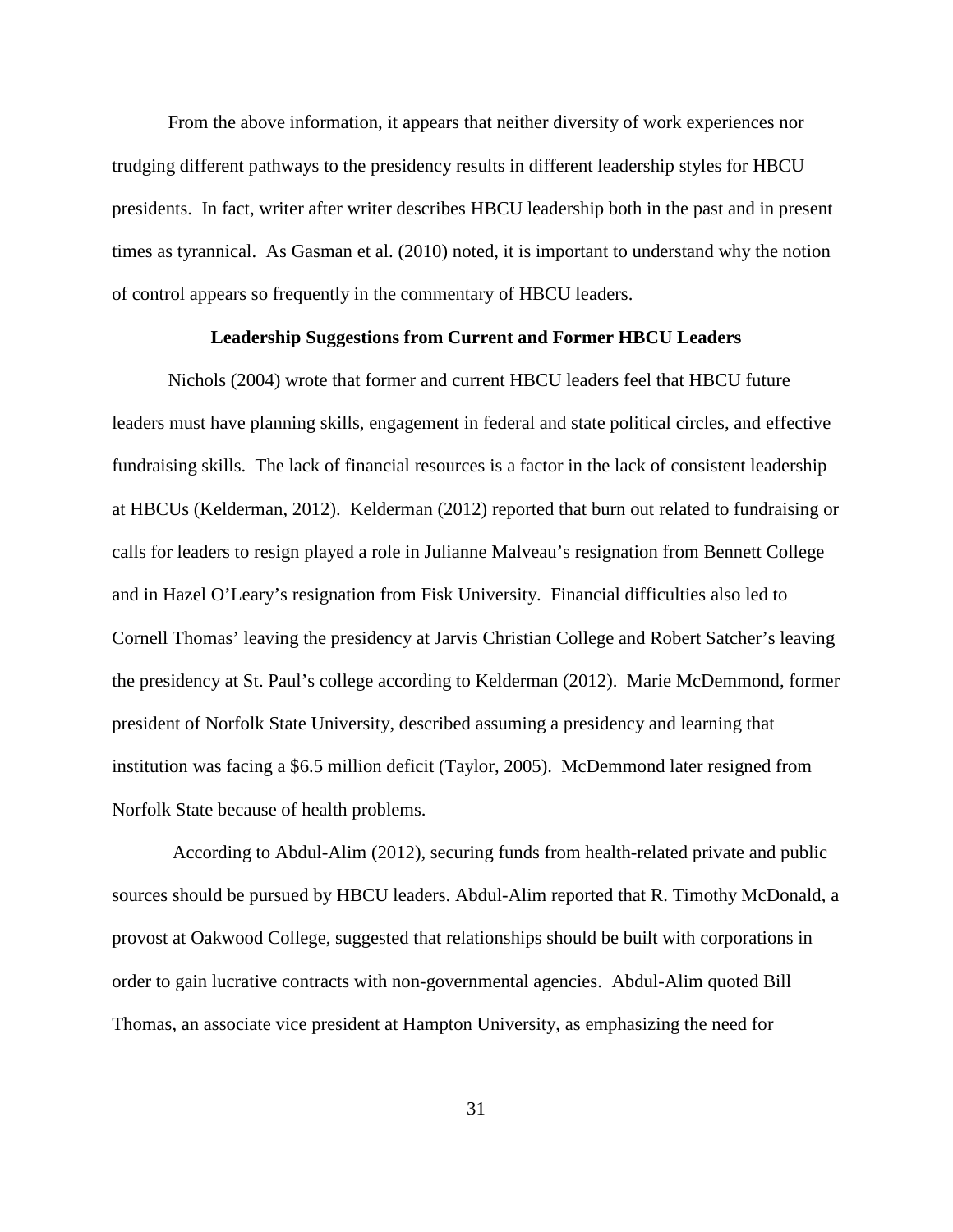leadership to be persistent in securing large grants and establishing relationships with corporate and governmental agencies.

Fields (2001) interviewed a number of retiring HBCU leaders and asked that they enumerate three priorities that HBCU leaders must address. Securing financial security for their institutions was often first on the list. Leonard Dawson who retired from Voorhees College included fundraising, the need to secure qualified faculty and having a vision as his three top priorities for future HBCU leadership (Fields, 2001). Involvement with K-12 education was the number one priority on the list for Frederick Humphreys who retired from Florida A & M University (Fields, 2001). Joe Lee, who retired from Tougaloo College, listed fundraising, infrastructure enhancement, and making HBCUs more visible as priorities for incoming HBCU leaders. Julius Nimmons retired from the University of the District of Columbia. His priorities were instilling values in youth, building community relations, and campus technological upgrades.

Literature exists on how insightful HBCU presidents regard their role in the preparation of students for the labor force. Dr. Michael Lomax, former president of Dillard University, said in a study conducted by Mbajekwe (2006) that HBCUs must make students competitive in the global labor force and that Dillard must prepare its students to "transform the world" (p. 99). In the same study by Mbajekwe (2006), Dr. Marie V. McDemmond, former president of Norfolk State University, stated that more students were majoring in the sciences than in education, resulting in the university's dedication to providing a prepared work force. Dr. Carolyn Reid-Wallace, former president of Fisk University in Tennessee, contributed to the labor force by seeking and employing top people to work at the university. She accepted that HBCUs serve a purpose as places of employment and that part of her role was to sustain jobs to keep the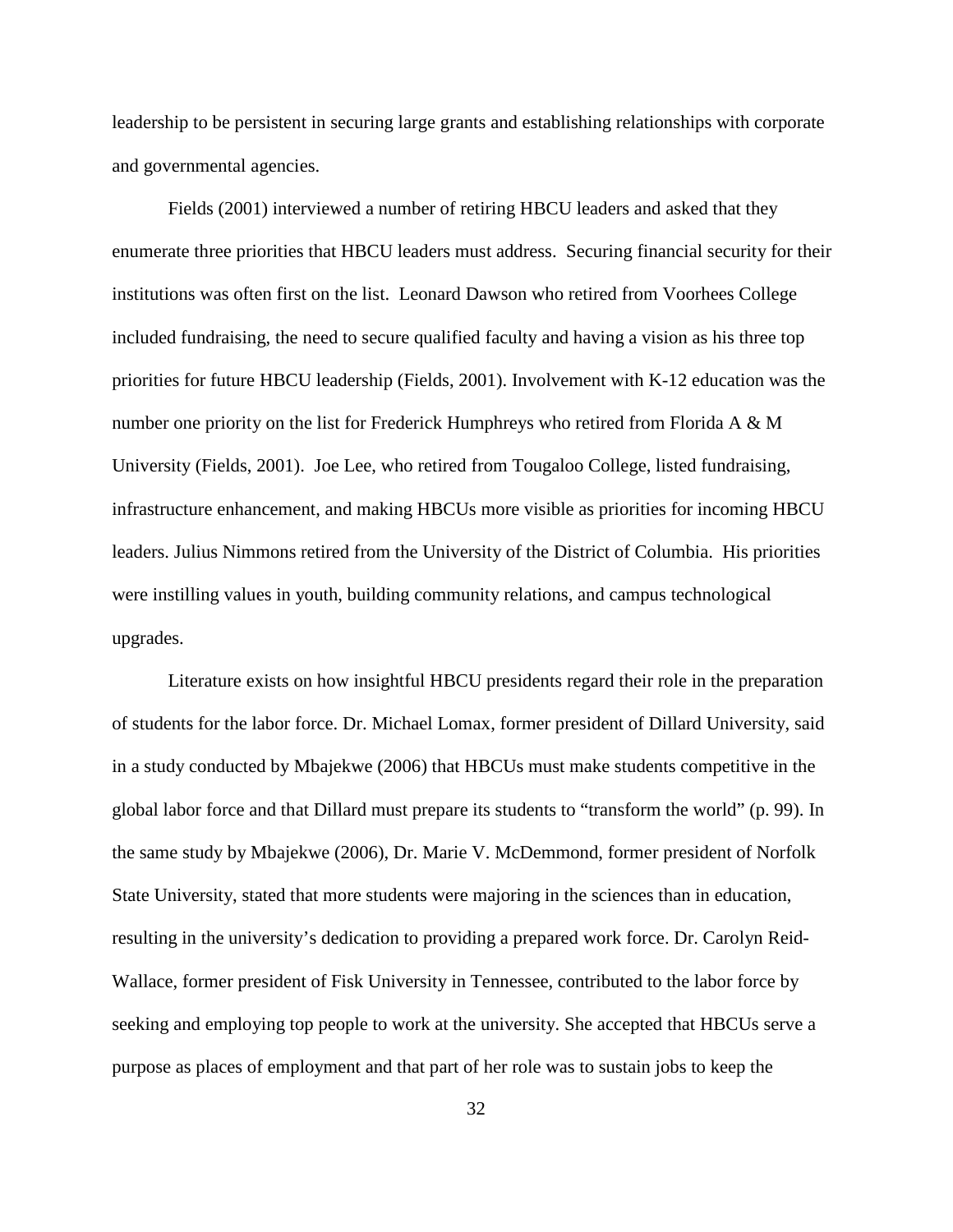university and its employees functioning at a high level. In order to create a high-achieving labor force at Fisk University, she asked those with the highest earnings to work at the university with a salary cut for three to five years in order to transform Fisk University into a stellar institution. She is also an advocate of shared governance, which she views as a basic tenet of academia (Mbajekwe, 2006). There is the long and successful career of Dr. Norman Francis, who has held the presidency at Xavier University since 1968. Under his guidance, Xavier University has become the leading institution in graduating students in biological sciences and having those graduates go on to medical school. He believes that the goal of HBCUs is to find a niche in educating students of all races and to prepare students for the labor force (Mbajekwe, 2006). He has been lauded for his transformational-like qualities by the scholar James T. Minor (Cooper, 2011) and has been deemed "visionary" by his institution (Xavier University, 2012).

This section of the literature review provided information about the leadership patterns at HBCUs and demographic statistics of HBCU leaders. Two facts can be gleaned from this information that relate to one of the questions posed in this study. That question concerns how HBCU leaders go about addressing challenges. The literature indicates that, for the most part, HBCU leaders do not engage others in designing strategies to address the operation of their institutions. The data in the literature suggest that hierarchal administrative operating patterns have a long history at HBCUs. This could suggest a long-lasting cultural phenomenon that had its beginning with the early ministers who headed HBCUs. In addition, the demographics of serving and former HBCU leaders show that the majority of these leaders are products of these institutions. This leads to the speculation that it is a cultural phenomenon that is at work and that this cultural phenomenon is evidenced in a tendency for HBCU leaders to use authoritarian leadership behaviors.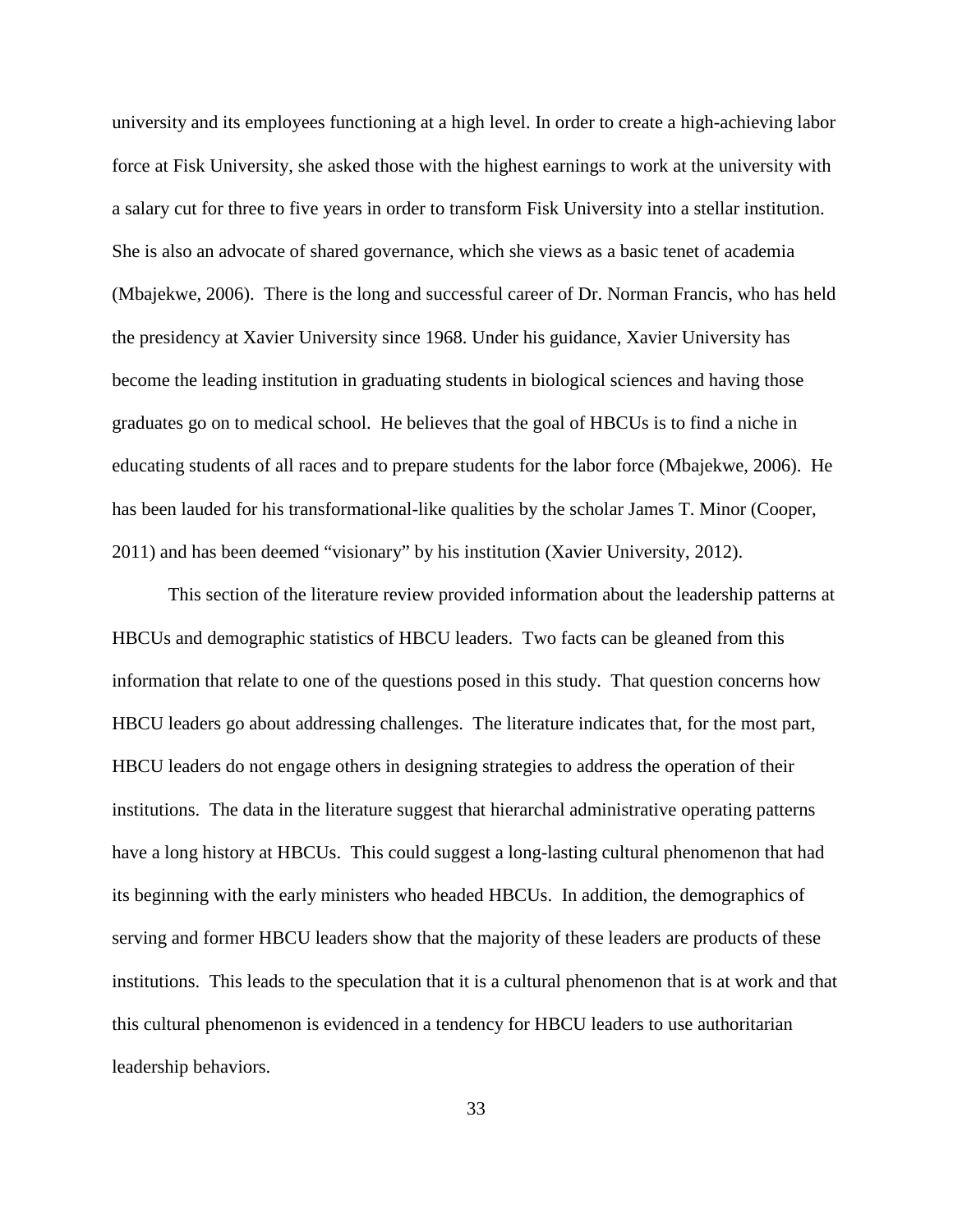Another category concerns personality descriptors. The terms visionary and charismatic appeared in a number of studies as personality traits to be valued by HBCU leaders. These terms also appear in the literature as descriptors of transformational leaders (Bass, 1998). Transformational leaders are described as being articulate, confident, nurturing, and having high standards (Bass, 1998). Transformational leadership is one component of the full range leadership development model. The other leadership components of this model are transactional and passive avoidant. Although numerous leadership scholars assert that the most effective academic institutions are those whose leaders use transformational leadership behaviors, and the personality characteristics lauded by some HBCU leaders are transformational, the research is limited that measures the extent or degree to which HBCU leaders' behaviors are transformational, transactional, or passive avoidant.

#### **Full Range Leadership Development Model**

There are numerous ways of describing and labeling leadership (Northouse, 2004). Trait leadership is associated with innate qualities that are primarily responsible for followers to accomplish tasks. Other leadership descriptions focus on the quality and amount of engagement a leader has with followers in the accomplishment of tasks (Northouse, 2004). The Full Range Leadership Development model is a schema for describing leadership behavior that focuses on actual interactions between a leader and followers (Bass, 1998; Barbuto, 2005). The schema is actually a continuum bounded at one end by a leader who uses motivation and interaction with followers to achieve a task. At this end of the continuum is a leader who has a vision, uses motivation to engage followers in having the vision come true, and works with followers; such a leader is labeled a transformational leader (Avolio & Bass, 2004; Bass, 1998; Burns, 1978; Downton, 1973; Wright & Pandey, 2009). At the other end of the continuum is a leader who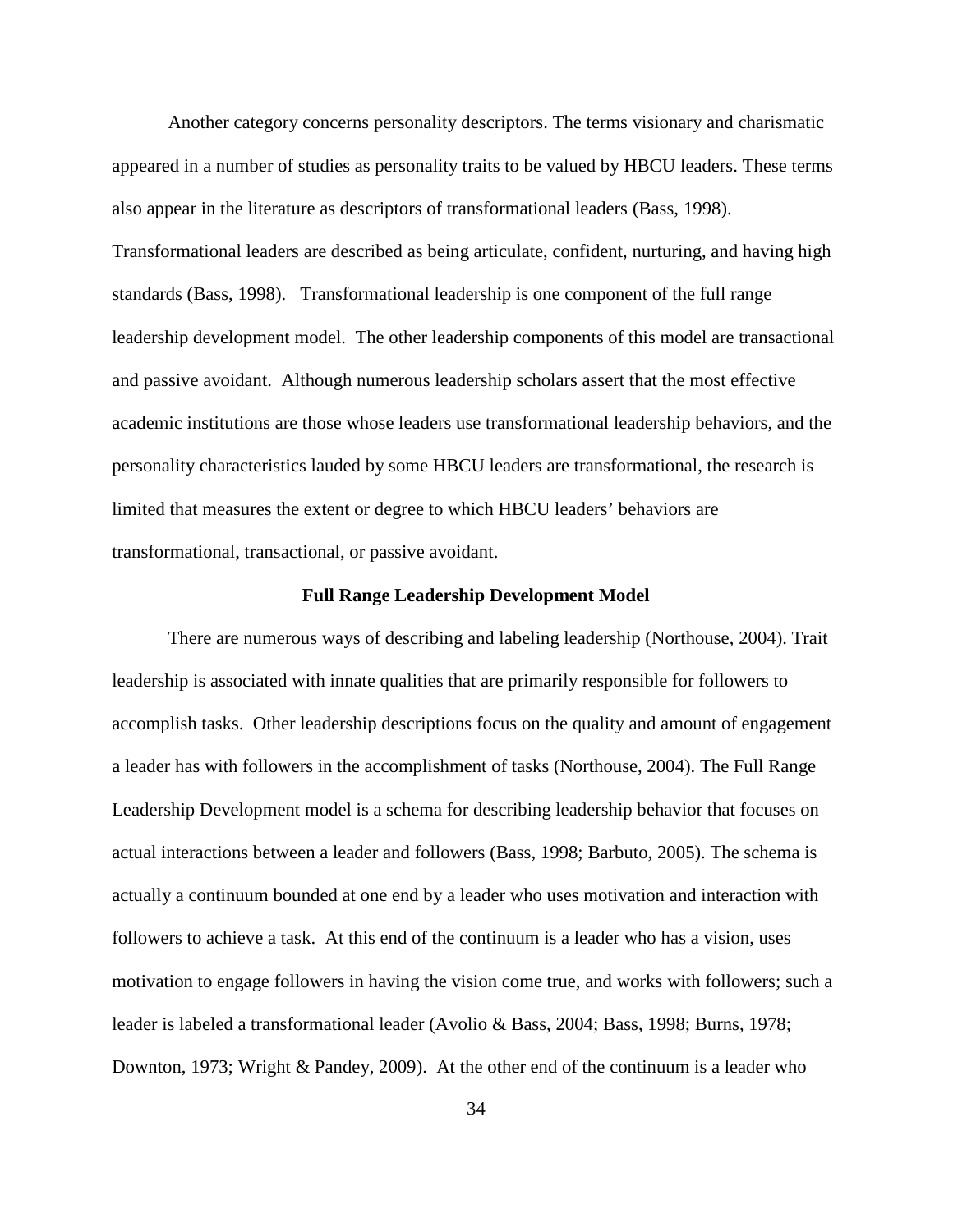neither motivates nor works with employees to achieve tasks. These behaviors are associated with passive avoidant leadership (Bass, 1998). Between the two anchors is transactional leadership. Scholars define transactional leadership as being closely aligned to transformational leadership. What distinguishes one from the other is that transactional leadership involves followers' receiving rewards for completing a work task (Bass, 1998). According to Bass (1999), leaders use both transactional and transformational behaviors; however, the most effective leaders are those who more frequently use transformational behavior.

#### **Multifactor Leadership Questionnaire**

Bruce Avolio and Bernard Bass created the Multifactor Leadership Questionnaire (MLQ), an inventory used to determine the frequency with which a leader uses the various behaviors associated with transactional, transformational, and passive avoidant leadership (Avolio & Bass, 2004; Bass, 1998). The inventory is now owned by Mind Garden (Mind Garden, 2012). The MLQ currently is available in a long and a condensed version. The condensed version is the MLQ 5X (Young, 2011). The MLQ 5X consists of 45 statements. The MLQ is used by academic researchers as well as by consultants for leadership development purposes (Mind Garden, 2012). When used for leadership development purposes, a leader and the employees of the organizational or organizational unit complete identical forms of the MLQ 5X. Both the leader and the employees are providing their perceptions of how frequently the leader uses behaviors associated with transformational, transactional, and passive avoidant leadership.

#### **Transformational Leadership**

A transformational leader has people skills; that is, his/her followers believe that the leader is a caring individual who seeks the success of the organization and genuinely cares about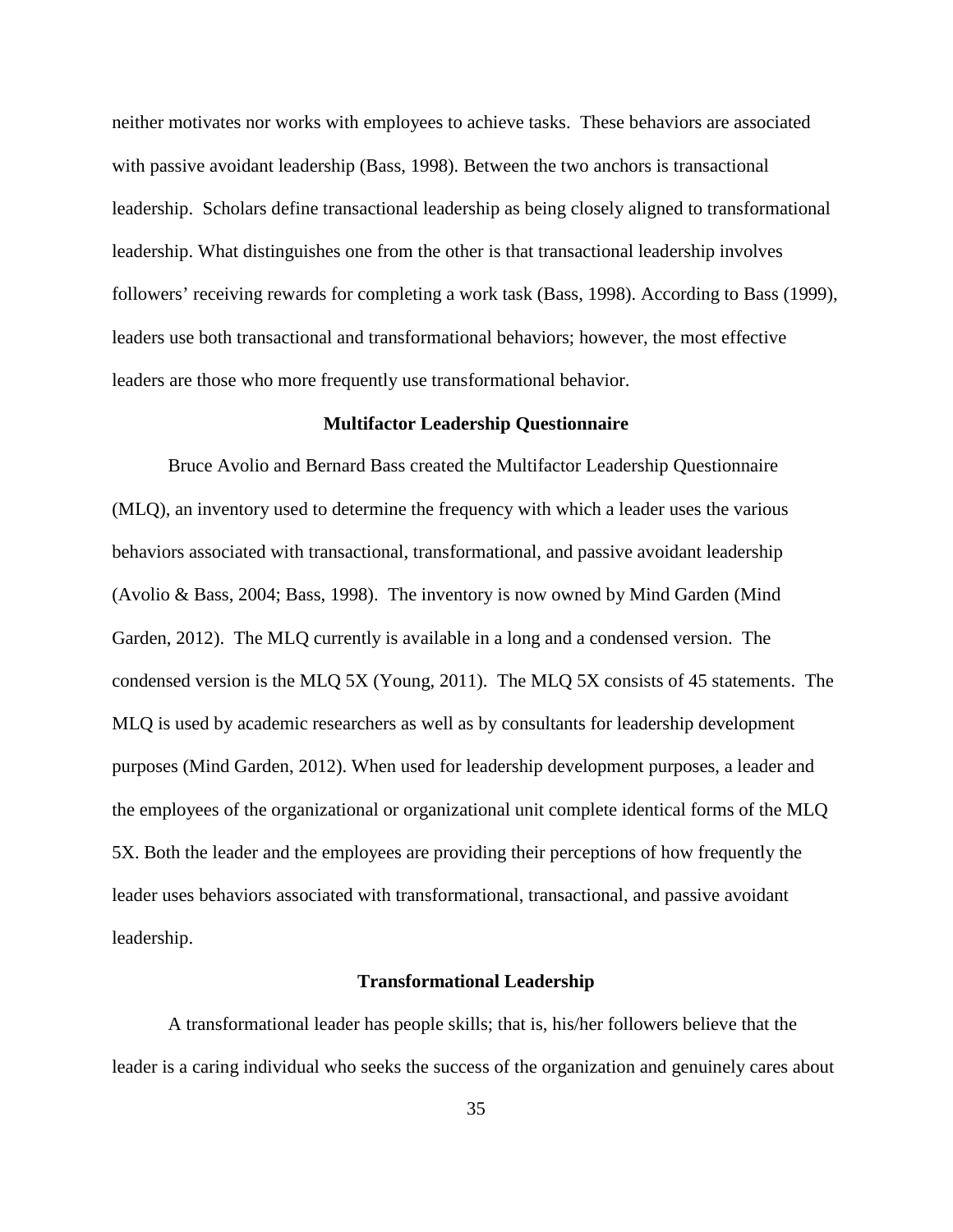workers within the organization. The people skills of a transformational leader have been described as consisting of four innate skills and abilities (Bass, 1998; Northouse, 2004). First, transformational leaders have a charisma-like inner quality that motivates followers to emulate them. Their followers respect them and want to be like them. Second, the transformational leader has the ability to motivate followers to visualize a desired future for the organization. Third, the transformational leader has the ability to encourage creativity and problem solving among members of the organization. Fourth, the transformational leader has the ability to make employees feel that he/she genuinely cares about them as individuals and provides support according to the individual needs of the follower. The delegation of assignments is used by the transformational leader as a leader-created opportunity for employee growth and not a shirking of responsibility by the leader (Bass, 1998).

Transformational leadership is viewed as a way through which a single individual can motivate large numbers of employees to accomplish complicated tasks (Brown & Ratcliffe, 2000; Bass & Riggio, 2006; Brower & Balch, 2005; Drewry & Doerman, 2001; Thomas, 2005). The literature abounds with research on transformational leadership in business and in academic settings. In general, Basham's (2012) work reflects a commonly held view found in the literature that a transformational leader is the most effective leader behavior for addressing challenges and difficulties in businesses as well as at academic institutions regardless of the institutional type or work setting. Academic institutions are complex organizations that require leaders to possess a multitude of skills and abilities if they are to be viable institutions of learning. Transformational leadership is essential to meeting the challenges of today's higher education institutions (Basham, 2012). In order for transformational leadership to take place, presidents must be knowledgeable about financial issues, considerate of others, and able to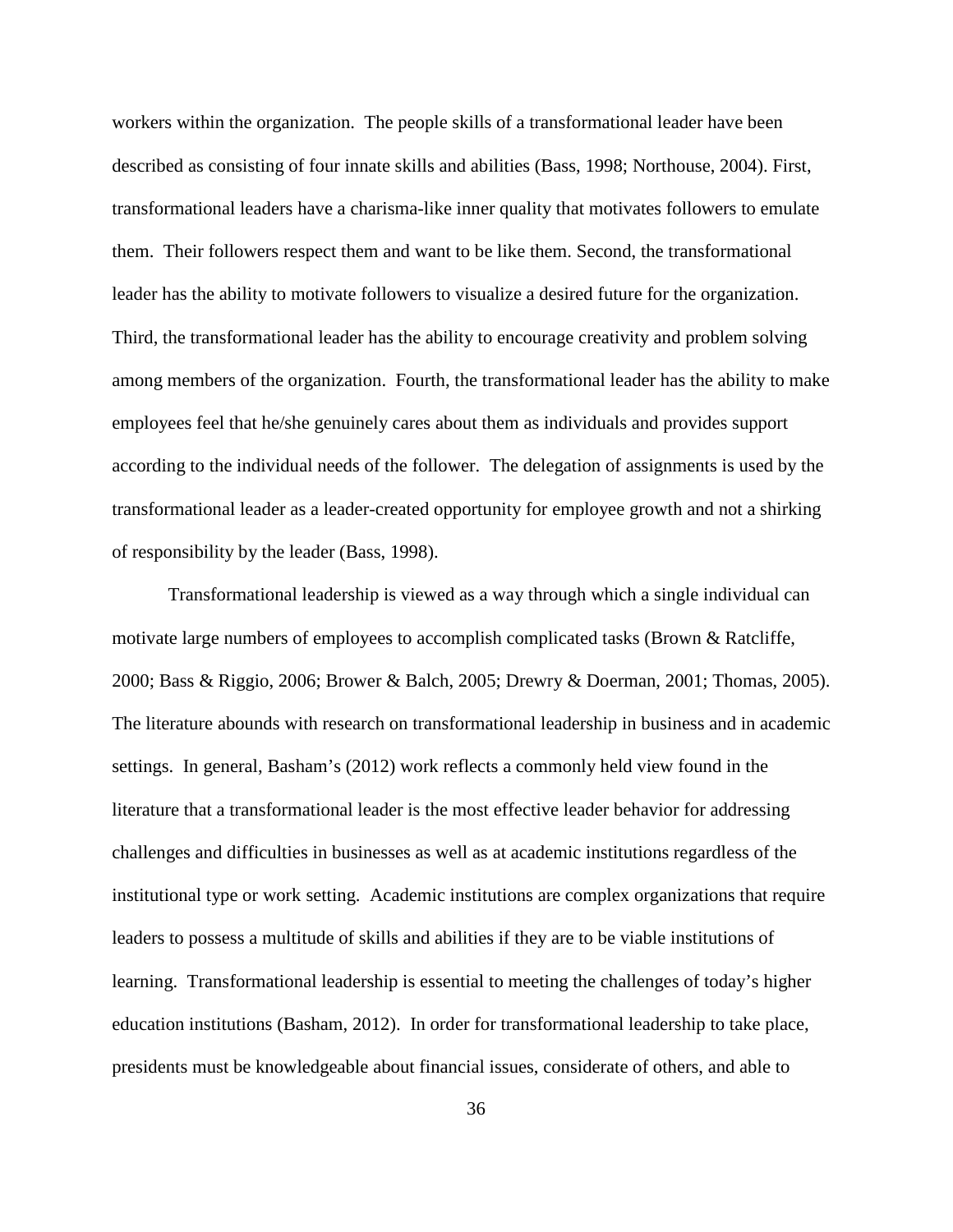depend on the assistance of stakeholders who share the same vision (Bass, 1998; Basham, 2012; Brower & Balch, 2005). The transformational president is one who is committed to change, which is crucial to the survival of the institution (Basham, 2012; Kaifi & Mujtaba, 2010). According to the literature, the most effective leadership behaviors are those that make employees feel wanted and encouraged to be creative in achieving organizational goals. These kinds of behaviors are associated with transformational leadership.

Academic institutions are complex organizations that require leaders with ideas for sustaining enrollment growth patterns while meeting fiscal and other challenges. The literature shows that these challenges are present for the leaders of all academic institutions; however, they are especially acute for HBCUs. A lack of finances is the precipitating factor that leads to accreditation woes for HBCUs. Added to this is an assortment of other challenges including declining student enrollments and growing calls for their demise. Transformational leadership appears to be a viable option for HBCU leaders considering the multiple challenges facing their institutions.

The research questions asked in this study were used to identify writings on transformational leadership that were germane to this study. The research questions concerned leadership traits, styles, challenges, addressing challenges, consistency between traits and styles, and relationships between addressing the challenges and the FRLD model. A search of two databases using the descriptors transformational leadership, MLQ, and HBCUs yielded a few studies that actually focused upon presidents/chancellors at HBCUs. However, only one of those studies actually involved the completion of the MLQ by presidents/chancellors at HBCUs (Brown, 2010). In Brown's (2010) study of HBCU presidents' leadership behaviors, the majority of presidents rated themselves as being transformational. Out of the 61 presidents who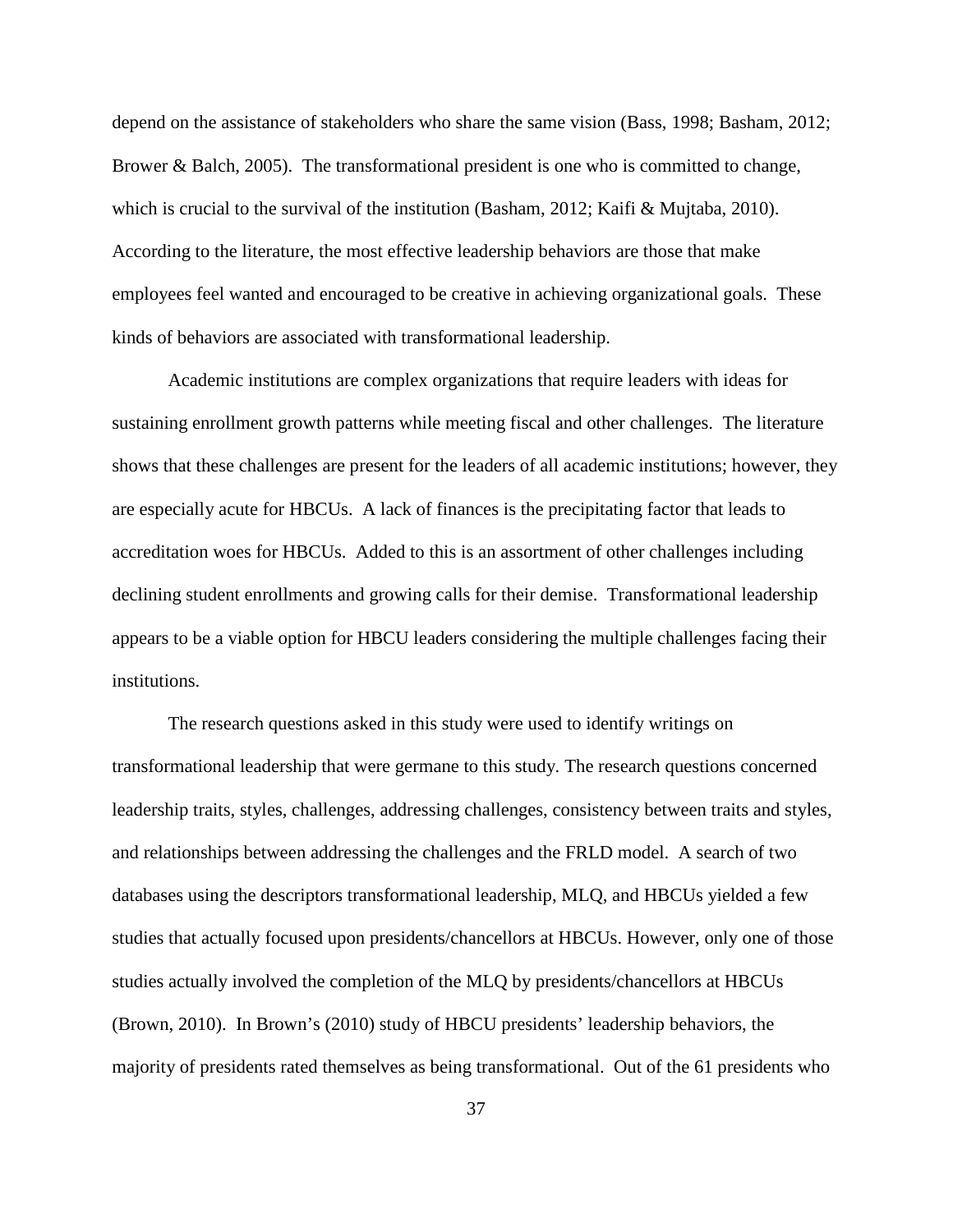were surveyed, 87% rated themselves as transformational, 53% as highly transactional, and only 1% as passive avoidant (Brown, 2010). Various reports describe HBCU leaders as not using behaviors associated with transformational leadership. It should be pointed out these are writings *about* HBCU leaders and not statements *from* HBCU leaders. The literature lacks explanations from these leaders as to how they define and address leadership challenges.

#### **Summary**

This chapter presented information that explained the important role academic leaders play in the effective functioning of academic institutions. The literature review also presented information that documented the need for the existence of HBCUs to continue in their mission of preparing all students, especially underserved students, for the labor market. Other studies reviewed discussed the ability of these schools to continue educating these youth due to external as well as internal, leadership challenges. Writings in the literature make the presumption that the adoption of transformational leadership behaviors by HBCU leaders may lead to more viable institutions. Engagement with others in problem solving is a primary characteristic of transformative leadership. Yet, the majority of writings reviewed indicated that HBCU presidents do not use a group approach to problem solving. In fact, there is limited data in the literature concerning how sitting HBCU presidents describe their leadership styles and their assessments of leadership challenges peculiar to their institutions. This limited data coming directly from HBCU presidents underscores the need for this study. In this study, primary data were collected from HBCU presidents that allowed these presidents to give voice to their perspectives on appropriate strategies for addressing institutional challenges.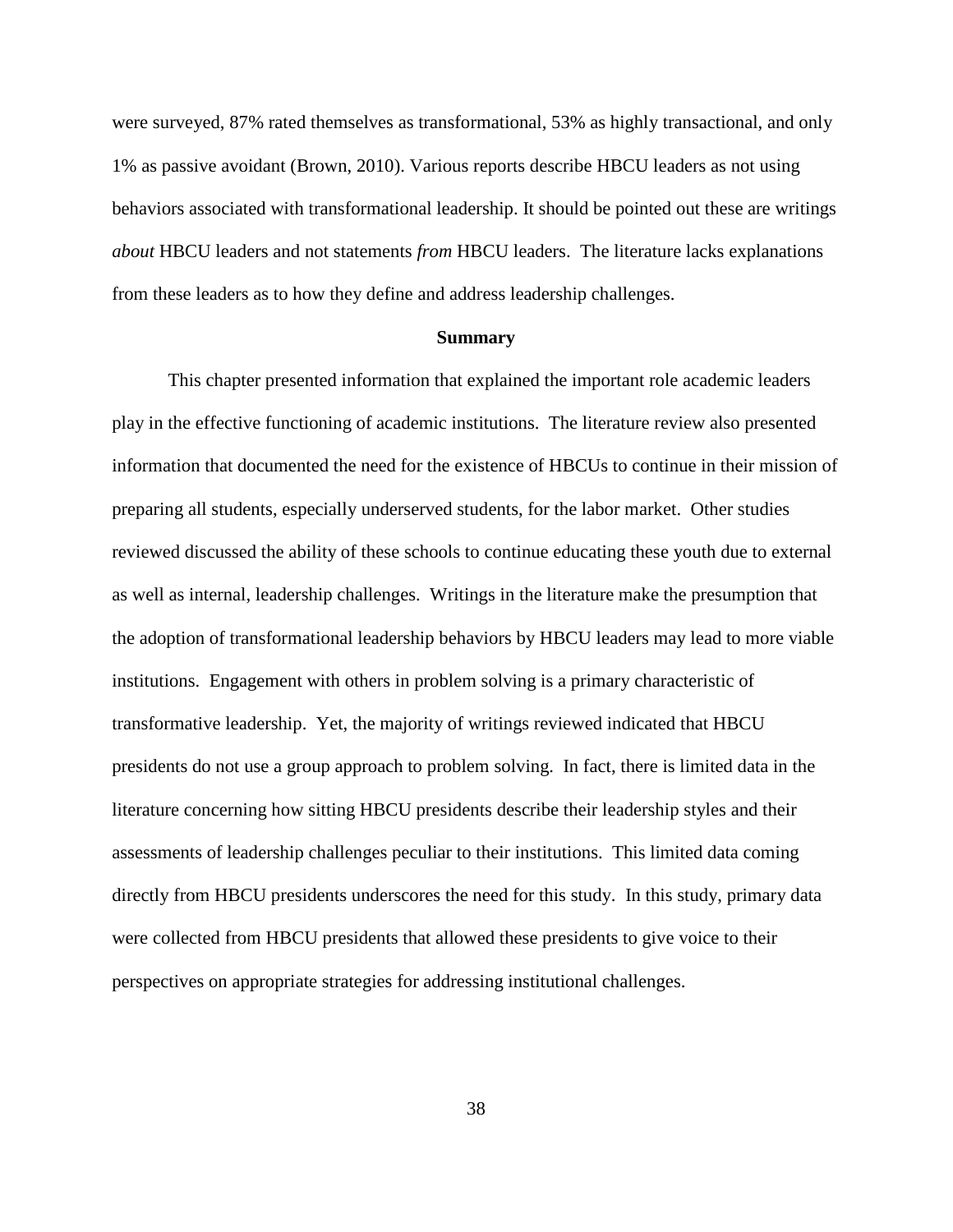In chapter 3, the methodology used to obtain this data from five HBCU chancellors is described. In chapter 4, analysis of the data obtained from the chancellors is presented. In chapter 5, the implications of the data findings are discussed.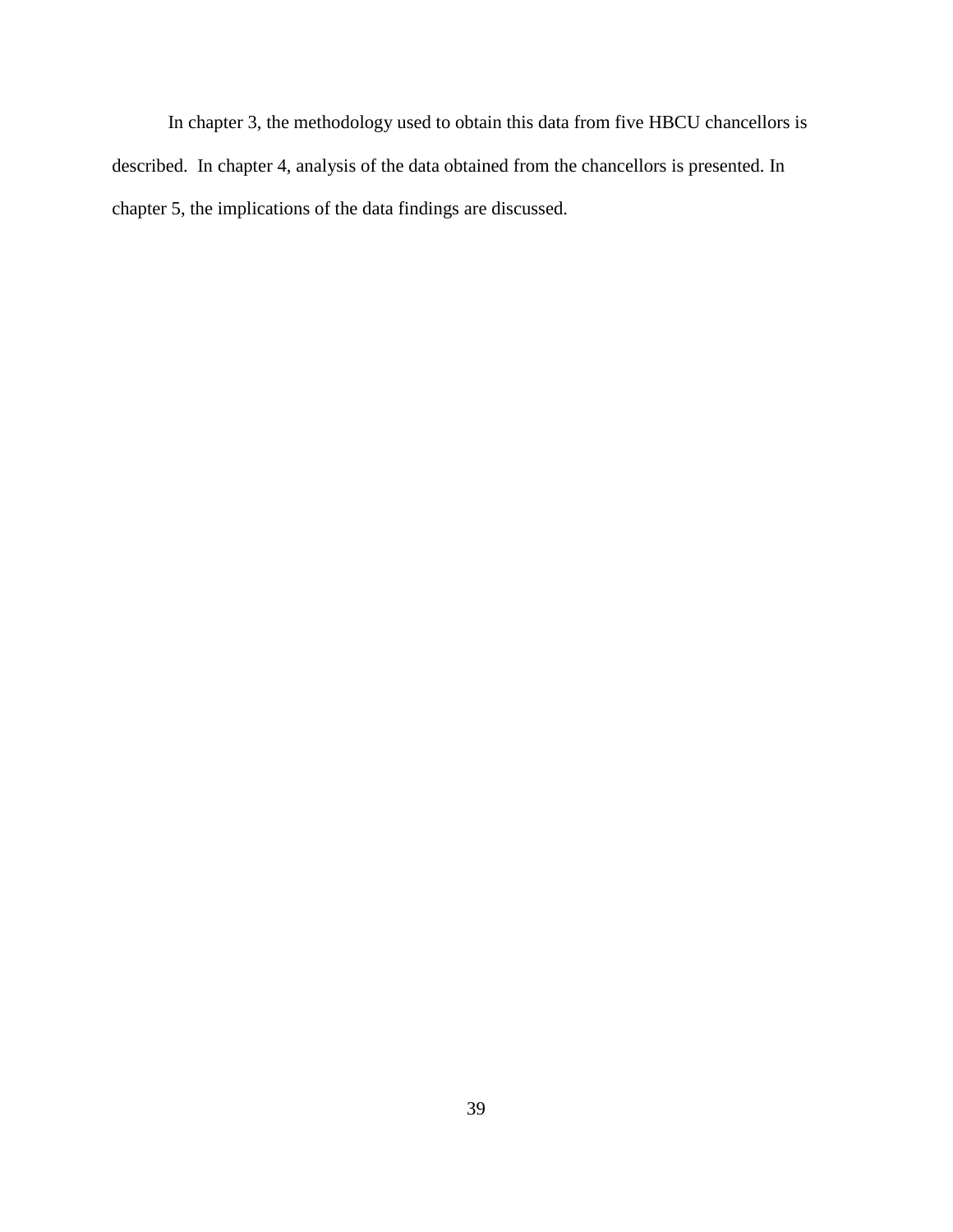#### **CHAPTER 3: METHODOLOGY**

This phenomenological study was designed to explore and describe the leadership styles and behaviors that chancellors in one Southeastern state used in dealing with the challenges of being a leader of an HBCU. This chapter describes the process whereby data were collected from five sitting HBCU chancellors in North Carolina. The data collection was used to find themes that would describe their leadership style as defined by the Full Range Development Leadership model. Writings in the popular press and in scholarly literature detail challenges facing HBCUs. In these same writings, the leadership at HBCUs is often associated with institutions facing precarious states of existence. Much of the research on HBCU leadership focuses on what others say about the challenges faced by the leaders and what the leaders should do. Missing from the literature are the voices of actual HBCU leaders who, in one Southeastern state, have the title of chancellors.

#### **Phenomenological Study**

A phenomenological study focuses on understanding what the participants have in common with a particular phenomenon or occurrence (Creswell, 2013). The researcher provides description and interpretation of shared or common experiences (Creswell, 2013). The phenomenon in this study is what the participants have experienced being an HBCU chancellor. Researching the chancellors' shared experiences can provide information that may help in hiring chancellors, developing policy, and gaining a deeper understanding of public-university HBCU leadership.

With a phenomenological design, a mixture of data collection can be used, which can also be described as triangulation. Creswell (2013) lists interviews and documents as parts of data collection for a phenomenological study, while van Manen (1990) counts formally written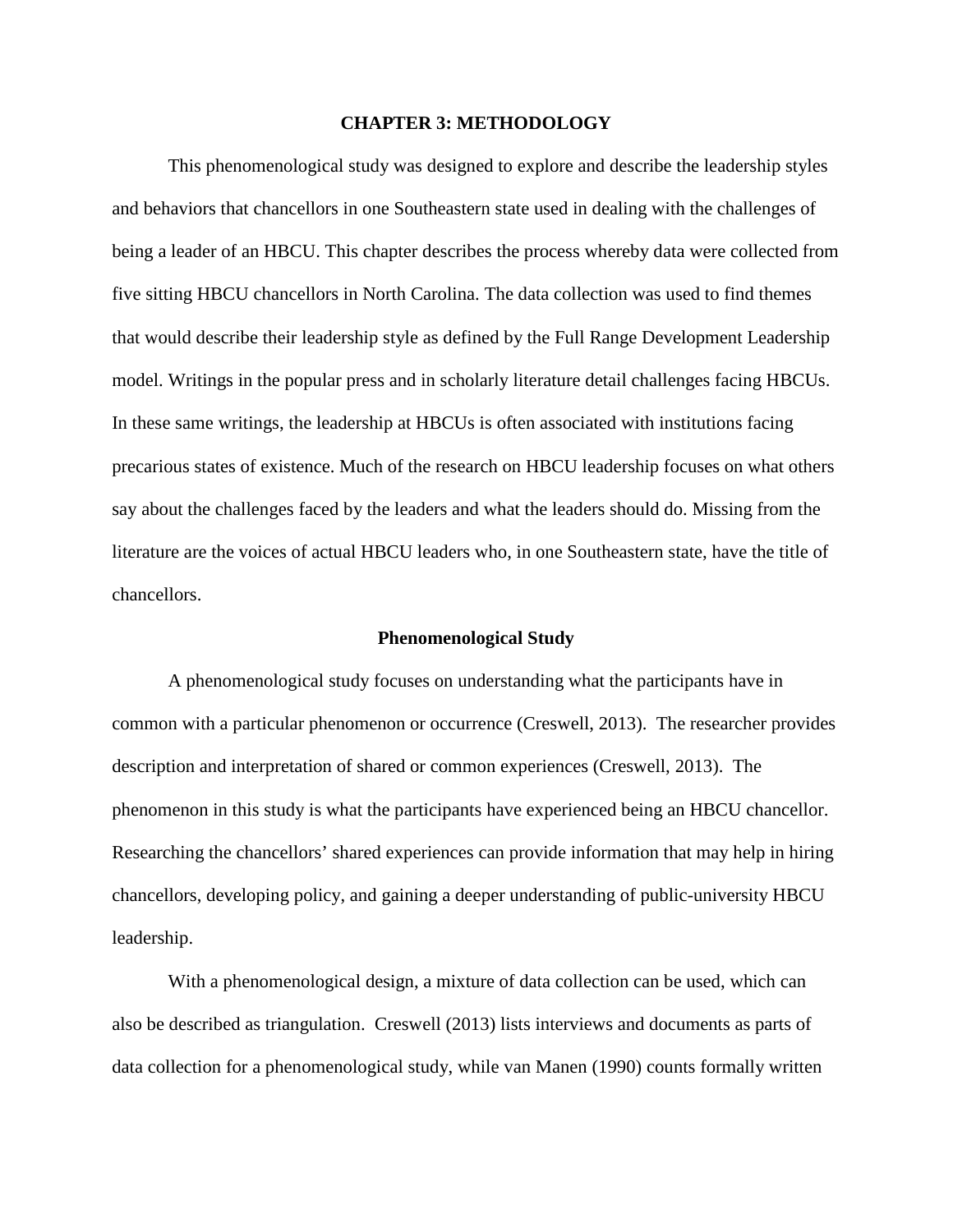responses as a part of data collection. Participants in a phenomenological study can provide both subjective and objective experiences, and the researcher can excerpt aspects from qualitative and quantitative research (Creswell, 2013). Surveys, interviews, and speeches were used to triangulate and, thus, validate the study. This study was driven by five main and four subset research questions:

- 1. What is the experience of being an HBCU chancellor in one Southeastern state?
- 2. What traits of leadership do the HBCU chancellors believe to be important?
- 3. What challenges do the HBCU chancellors face?
- 4. What approaches do HBCU chancellors use to address similar challenges?
- 5. What are the HBCU chancellors' leadership styles?
	- How do the HBCU chancellors exhibit transformational leadership behaviors?
	- How do the HBCU chancellors exhibit transactional leadership behaviors?
	- How do the HBCU chancellors exhibit passive avoidant leadership behaviors?
	- What are the HBCU chancellors' life experiences that they believe developed their leadership styles?

This study obtained first-hand, qualitative, exploratory data from HBCU chancellors serving as leaders of five publicly-funded institutions in a Southeastern state.

#### **Sample**

The data obtained from this study were from the chancellors of five, publicly-funded HBCU academic universities in a Southeastern state. Table 1 contains demographic information from the supplemental questionnaire. Pseudonyms were used to protect the identity of the chancellors. Other descriptive data for each institution were obtained from the (College Portrait of Undergraduate Education, 2013 a-e).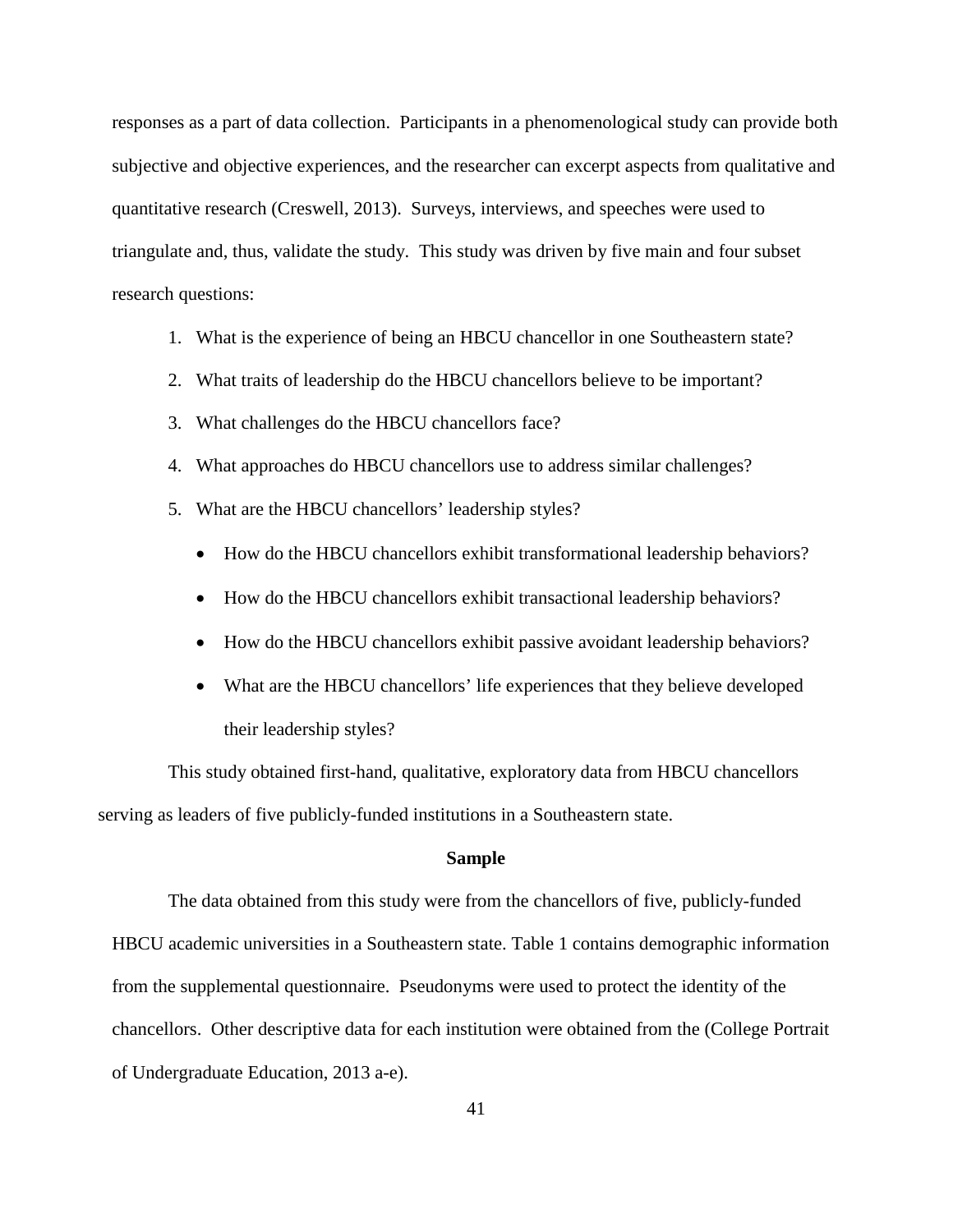# Table 1

| Demographic Responses |  |
|-----------------------|--|
|-----------------------|--|

| Name       | Gender | Age       | Tenure       | Classification | Enrollment    |
|------------|--------|-----------|--------------|----------------|---------------|
| Dr. Ang    | Male   | $52 - 62$ | $0-5$ years  | Public         | 5,001-10,000  |
| Dr. Mills  | Male   | $52 - 62$ | $0-5$ years  | Public         | 10,001-15,000 |
| Dr. Bauer  | Male   | 63-74     | $0-5$ years  | Public         | 5,001-10,000  |
| Dr. Givon  | Male   | 63-74     | $6-10$ years | Public         | 1,001-5,000   |
| Dr. Reilly | Male   | 63-74     | 6-10 years   | Public         | 5,001-10,000  |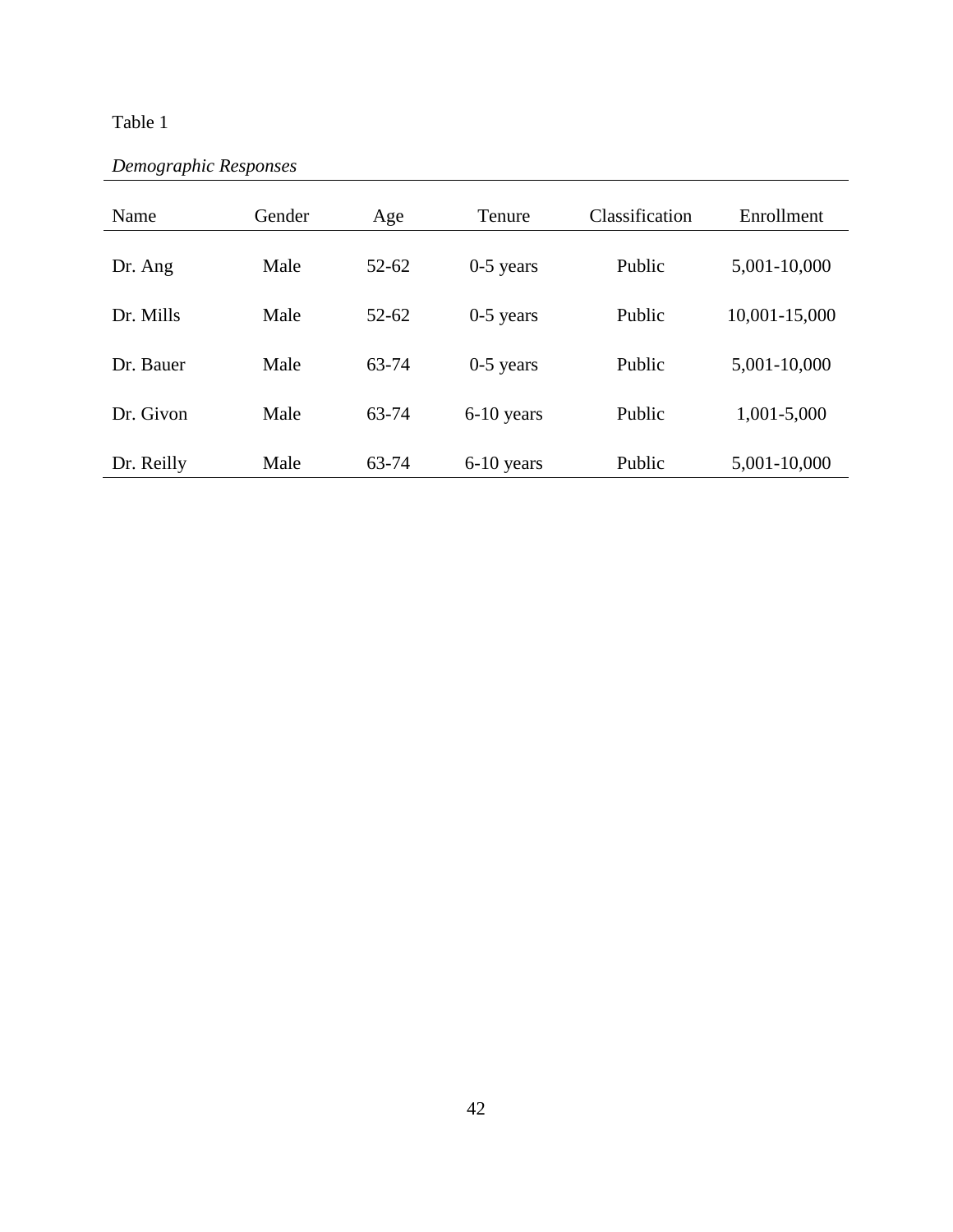Dr. Ang's institution has a Carnegie Classification of Master's Colleges and Universities (College Portrait of Undergraduate Education, 2013b). In the fall 2012 semester, 6,060 undergraduate and graduate students were enrolled at this university. The racial breakdown of the undergraduate students was 67% Black, 16% White, 6% Hispanic, and 11% Other. More females (69%) than males (31%) were enrolled at the university. The 2012-2013 cost to attend this university was \$14, 284. The percentage of low-income enrolled was 67%. Chancellor Ang has been at this university since 2008.

Dr. Mills' institution has a Carnegie Classification of Doctoral/research University (College Portrait of Undergraduate Education, 2013e). In the fall 2012 semester, 10,636 undergraduate and graduate students were enrolled at this university. The racial breakdown was 86% Black, 5% White, 2% Hispanic, and 7% Other. More females (54%) than males (46%) were enrolled at this university. The 2012-2013 cost to attend this university was \$15, 288. The percentage of low-income enrolled students was 61%. Chancellor Mills has been at this university since 2009.

Dr. Bauer's institution has a Carnegie Classification of Master's Colleges and Universities (College Portrait of Undergraduate Education, 2013d). In the fall 2012 semester, 8,604 undergraduate and graduate students were enrolled at this university. The racial breakdown of the undergraduate students was 84% Black, 5% White, 3% Hispanic, and 9% Other. More females (67%) than males (33%) were enrolled at this university. The 2012-2013 cost to attend this university was \$14,359. The percentage of low-income students enrolled was 64%. At the time of the interview, Chancellor Bauer had been at this university since August 2012. In June 2013, he became the interim chancellor at University A.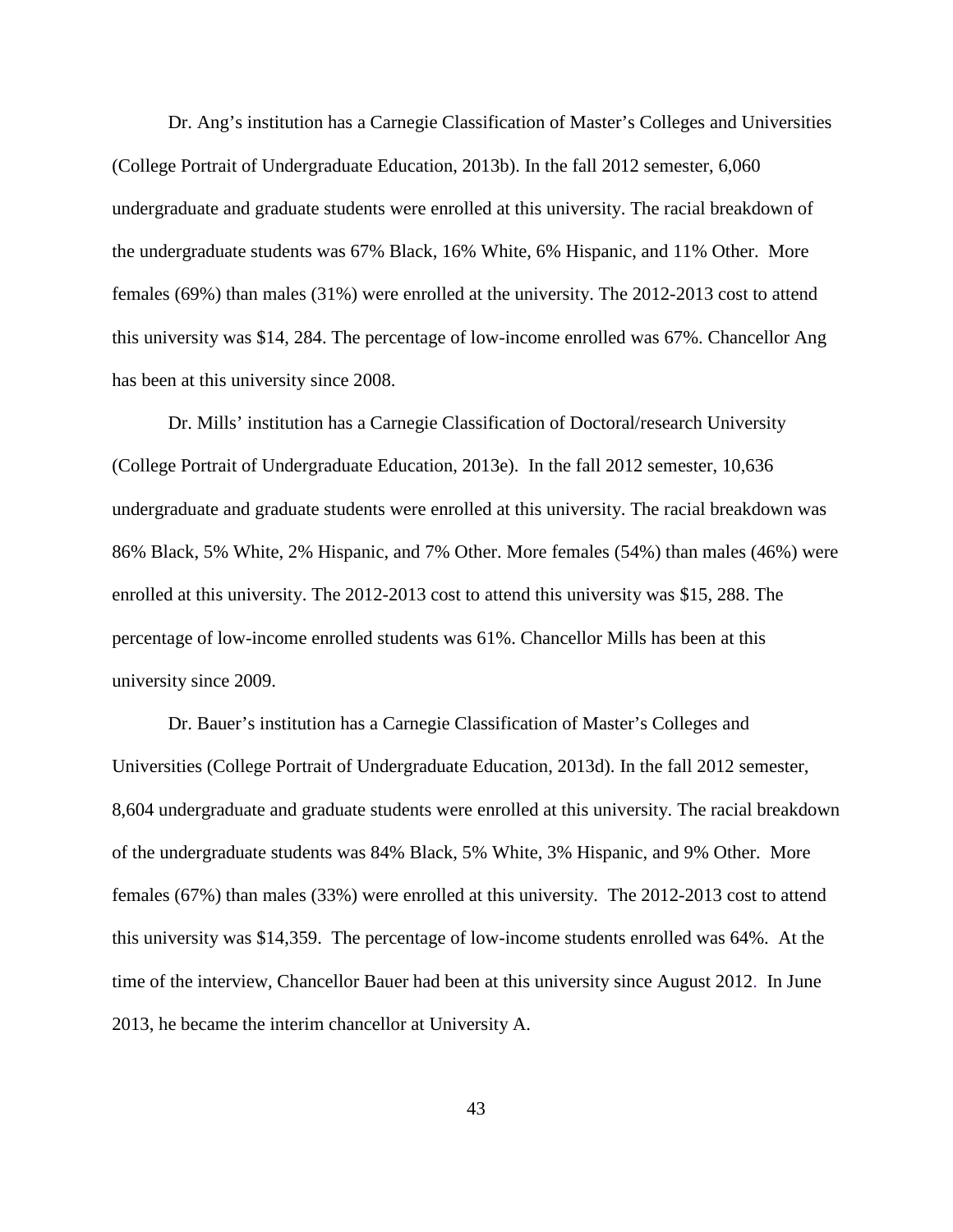Dr. Givon's institution has a Carnegie Classification of Baccalaureate Colleges-Diverse Fields (College Portrait of Undergraduate Education, 2013a). In the fall 2012 semester, 2,878 undergraduate and graduate students were enrolled at this university. The racial breakdown of the undergraduate students was 73% Black, 13% White, 1% Hispanic, and 13% Other. More females (60%) than males (40%) were enrolled at the university. The 2012-13 cost to attend this university was \$11,309. The percentage of low-income enrolled students was 71%. At the time of the interview, Chancellor Givon had been at this university since August 2006. Chancellor Givon resigned in June 2013 and was replaced with interim Chancellor Bauer.

Dr. Reilly's institution has a Carnegie Classification of Master's Colleges and Universities (College Portrait of Undergraduate Education, 2013c). In the fall 2012 semester, 5,689 undergraduate and graduate students were enrolled at this university. The racial breakdown of the undergraduate students was 75% Black, 16% White, 2% Hispanic, and 7% Other. More females (70%) than males (30%) were enrolled at this university. The 2012-2013 cost to attend this university was \$17, 225. The percentage of low-income enrolled students was 62%. Chancellor Reilly has been at this university since 2007.

The sampling method was purposeful since the respondents were all public-HBCU chancellors from the same state and university school system. There are only five, publiclyfunded HBCUs in this particular Southeastern state.

#### **Procedure**

Before conducting the interviews, permission was obtained to conduct research with human subjects from the unversity's Institutional Review Board (IRB) (see Appendices B and C). The contact information for the chancellors was passed on to the dissertation author from the deans of the schools/colleges of education from each of the five public HBCUs. The chancellors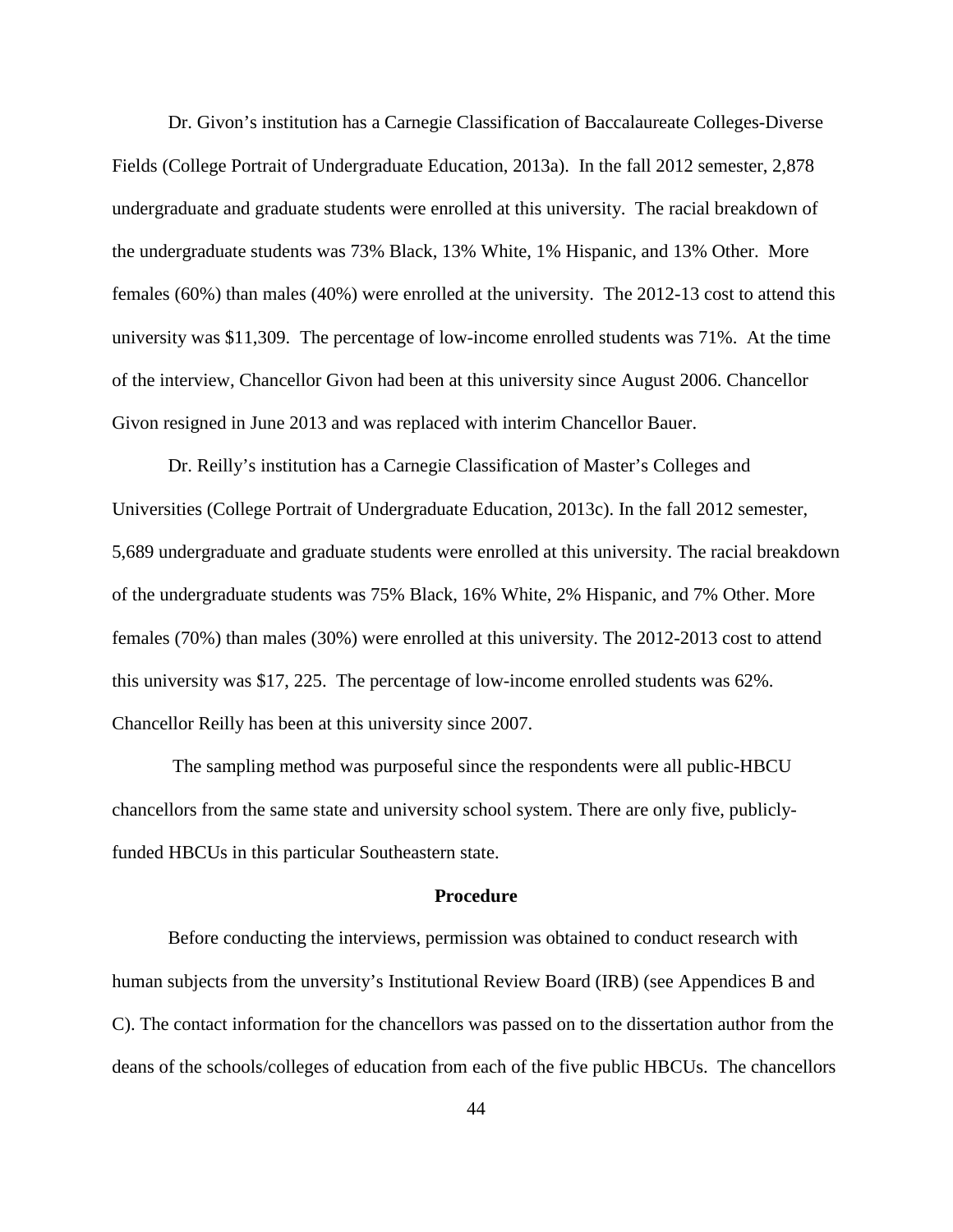were sent an explanatory or invitation letter via an e-mail message (see Appendix A). They were informed that this is a doctoral research study on the chancellors' perceptions of themselves as transformational leaders and were provided with brief documentation explaining how not only they but also their institutions and students would benefit from their participation. The license for the MLQ 5X was purchased from Mind Garden. In July 2012, the company set up the online version of the MLQ 5X and the supplemental questionnaire. The chancellors were sent an explanatory e-mail message on how to access and take the online MLQ 5X. Data for the online survey and questionnaire were collected from July through September of 2012 by Mind Garden and kept in a file that the researcher could access. Two of the chancellors took the MLQ 5X and the supplemental questionnaire in the online format. From February through April 2013, each of the five chancellors was interviewed using the protocol found in Appendix D. By requests of the chancellors, there were face-to-face and phone interviews. For the face-to-face interviews, the meetings took place in the chancellors' offices. They were all asked the same questions from the interview protocol. At the end of each interview, the chancellor was given a paper form of the MLQ 5X to take or retake. For the phone interviews, the chancellors' administrative assistants provided the interviewer with a phone number and time to call the chancellor. The chancellors were asked the same questions from the interview protocol. One of the chancellors, who was interviewed by telephone, had already taken the MLQ 5X and supplemental questionnaire online and another one faxed his completed MLQ 5X and supplemental questionnaire to the researcher. The chancellors were asked in a follow-up, e-mail message to provide a speech that reflected their views on leadership. One chancellor had already provided a copy of a speech during the interview. The remaining chancellors' executive assistants or public relations representatives e-mailed a copy of their speeches.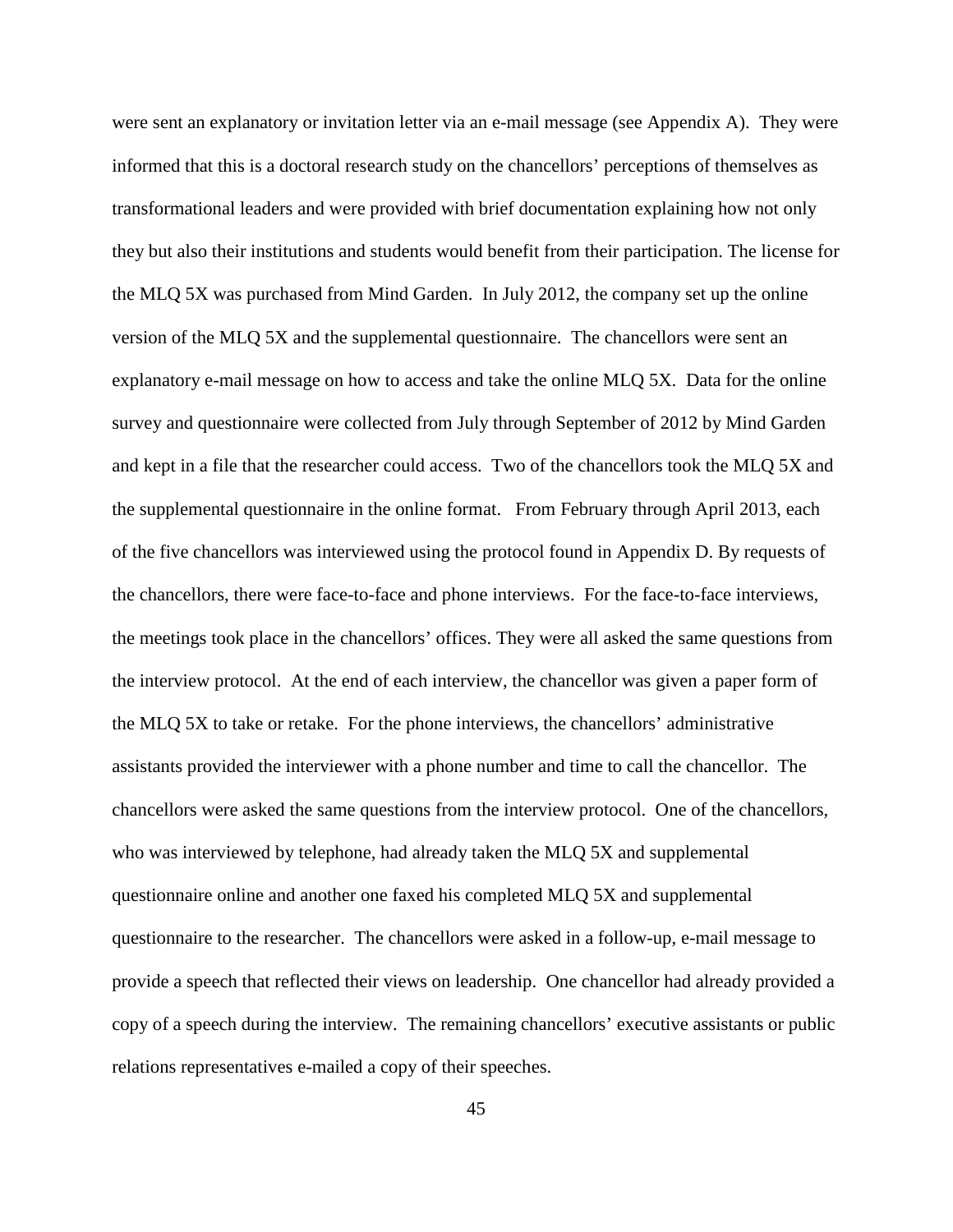#### **Measures**

#### **MLQ 5X**

The Multifactor Leadership Questionnaire 5X (MLQ 5X) is used to measure the degree to which a leader exhibits transformational, transactional or passive avoidant behavior. The MLQ 5X gauges the full range of leadership development. The MLQ 5X is divided into two sections, the Leader Form and the Rater Form, both containing 45 questions. The Leader Form asks the respondent to rate the frequency of his/her behavior, while the Rater Form asks the followers to rate the leaders' behavior. The choices on the form are based on the Likert scale and contain the following range of values: (a) 0 for not at all, (b) 1 for once in a while (c) 2 for sometimes (d) 3 for fairly often (e) 4 for frequently (Bass & Riggio, 2006). Only the Leader Form was used in this study so that HBCU chancellors would rate their own behavior. Each component of the FRLD model is made up of scales. Transformational behavior has five scales: idealized attributes, idealized behavior, inspirational motivation, intellectual stimulation and individualized consideration. Transactional behavior has two scales: contingent reward and management-by-exemption active. Passive avoidant behavior has two scales: management-byexception passive and laissez-faire.

There are nine questions on the MLQ 5X that measure the outcomes of leadership: extra effort, effectiveness, and satisfaction. Thirty-six questions on the MLQ 5X represents a scale of transformational, transactional or passive avoidant behaviors. For example, four questions measure idealized attributes (transformational). One of these questions (#25) reads, "I display a sense of power and confidence." Four questions measure contingent reward (transactional). One of these questions (#35) reads, "I express satisfaction when others meet expectations." Four questions measure management-by-exception (passive avoidant). One of these questions (#3)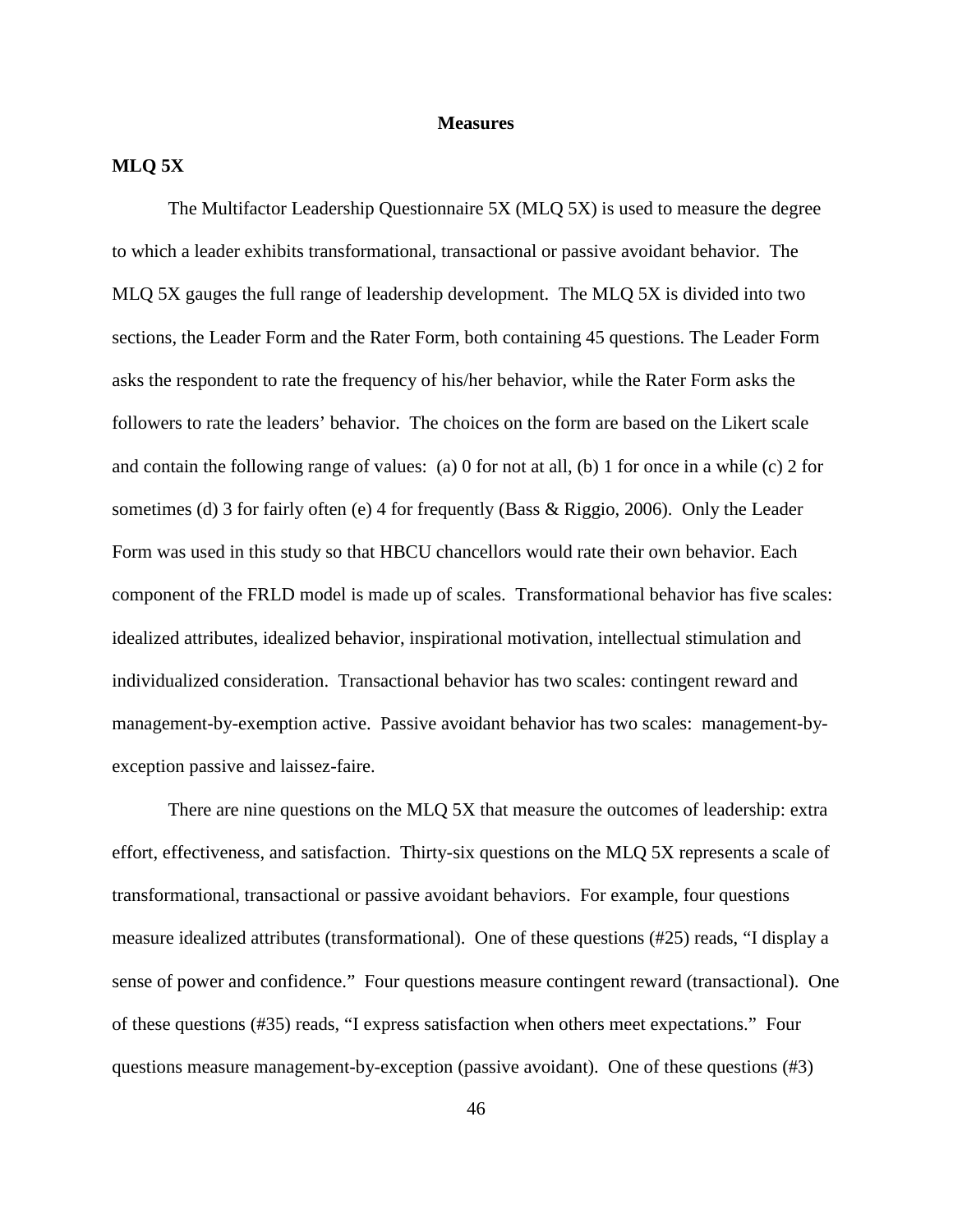reads, "I fail to interfere until problems become serious." Two questions measure satisfaction (outcomes of leadership). One of these questions (#41) reads, "I work with others in a satisfactory way."

#### **Validity of the MLQ 5X**

The MLQ Form 1 was created by Bass (1985). Its structure has undergone several changes to strengthen its construct validity. The MLQ Form 1 was revised to become the MLQ 5R which was revised to become the presently used MLQ 5X. The MLQ 5X is a refined instrument based on criticisms of the MLQ Form 1 and the MLQ 5R (Bass & Avolio, 2004). The MLQ has changed from a six-factor leadership structure to a five-factor leadership structure to a final nine-factor leadership structure. The changes represent efforts to define more accurately the constructs associated with leadership styles and behaviors of Avolio and Bass' (1991) full range of leadership. The MLQ has been criticized for having inadequate discriminate validity among the factors comprising the survey and because Bass' factor structure had failed to be replicated in empirical studies. The following are studies that have validated and cross-validated the MLQ 5X.

Armstrong (2008) performed confirmatory factor analysis on multi-data from 138 cases to measure whether the data confirmed the structural validity of the MLQ 5X. The purpose of Confirmatory Factor Analysis (CFA) was to evaluate how well the MLQ 5X fit to its data. With CFA, the prediction of the interrelationships between the latent and observed variables within the model is given before the analysis. The difference between these predicted interrelationships and the actual interrelationships is referred to as "fitted residual" (Armstrong, 2008, p. 8). The closer these residuals are to zero, the better the model fits the data. Also, the root mean square error of approximation (RMSEA) is another fit index used to evaluate a given model. Brown and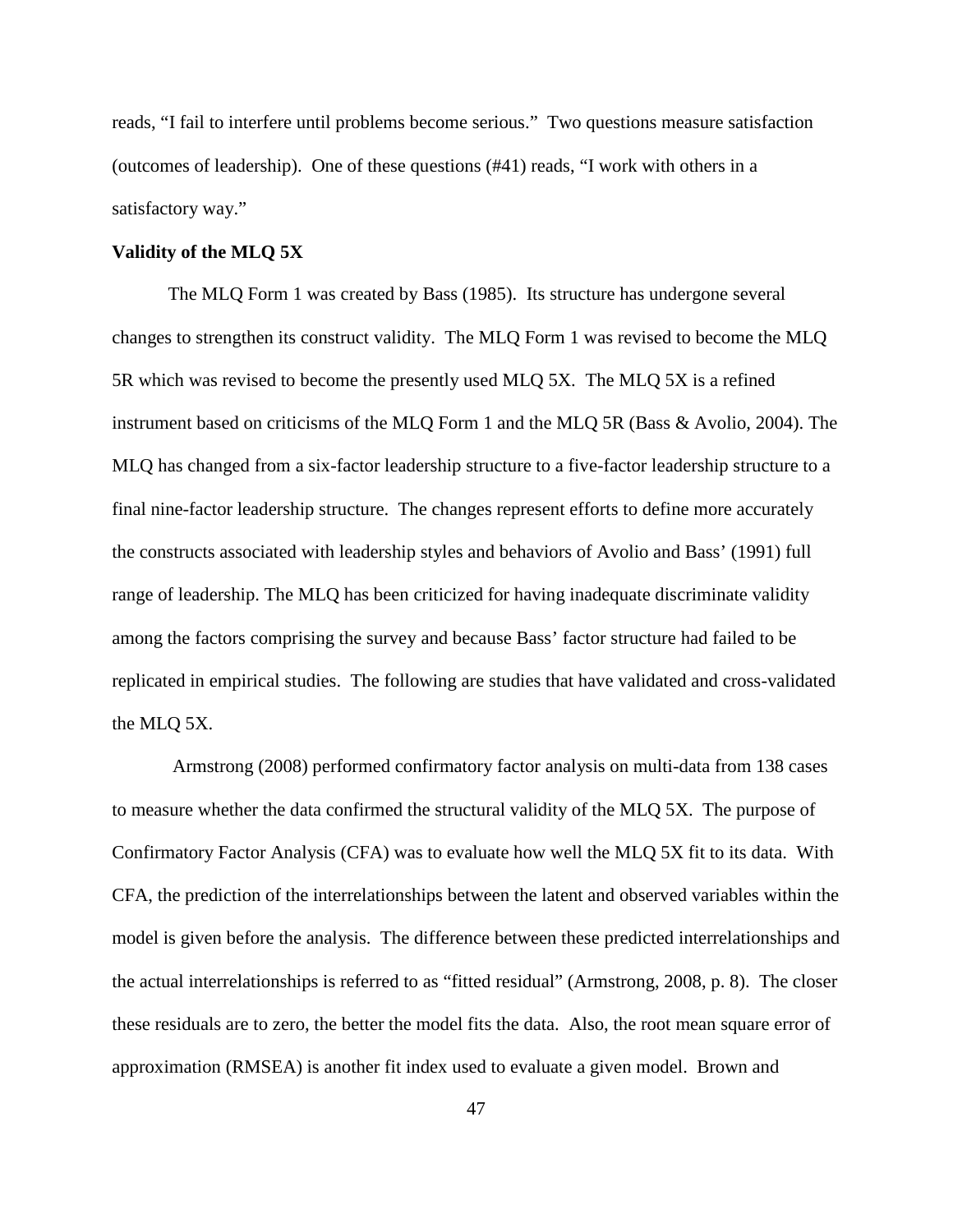Cudeck (1993) suggested that the RMSEA value of .05 or less indicated a close fit between data and the model. Joreskog and Sorbom's (1989) goodness of fit index (GFI) and the adjusted goodness of fit index (AGFI) were used when conducting CFA. The values greater than 0.0 for GFI and greater than 0.8 for AGFI indicate a good fit of the model. Armstrong (2008) examined the construct validity of the MLQ 5X using the confirmatory factor analysis. The results were that all fit measures were significant in a nine-factor model. It could be concluded that the MLQ 5X nine –factor model was a reasonable fit for the data.

Another definitive study that tested the validity and reliability of the MLQ 5X was conducted by Antonakis, Avolio, and Sivasubramanian (2003). Their test is lauded by Avolio and Bass (2004) as proof of the validity of the MLQ 5X. They conducted a meta-analysis of studies obtained from major databases, a leadership center, and independent research. They hypothesized that the MLQ 5X may be affected by the context in which leadership is observed and evaluated and found that the nine-factor model was stable within homogenous contexts. The homogenous samples consisted of 2,279 male and 1,089 female raters who evaluated same gender leaders. The nine factor model provided adequate representation of the full range model as assessed by the MLQ 5X.

Armstrong (2008) and Antonakis et al. (2003) used confirmatory factor analysis to confirm the nine-factor structure of the MLQ 5X. It is evidence of construct validity.

#### **Supplemental Questionnaire**

The supplemental questionnaire contained five demographic questions and one multiple choice question. The Supplemental Questionnaire measured perception, gender, age range, length of service, funding classification, and size of the institution. The first question asked was, "Would you categorize yourself as transformational?" The response choices were (a) Yes (b) No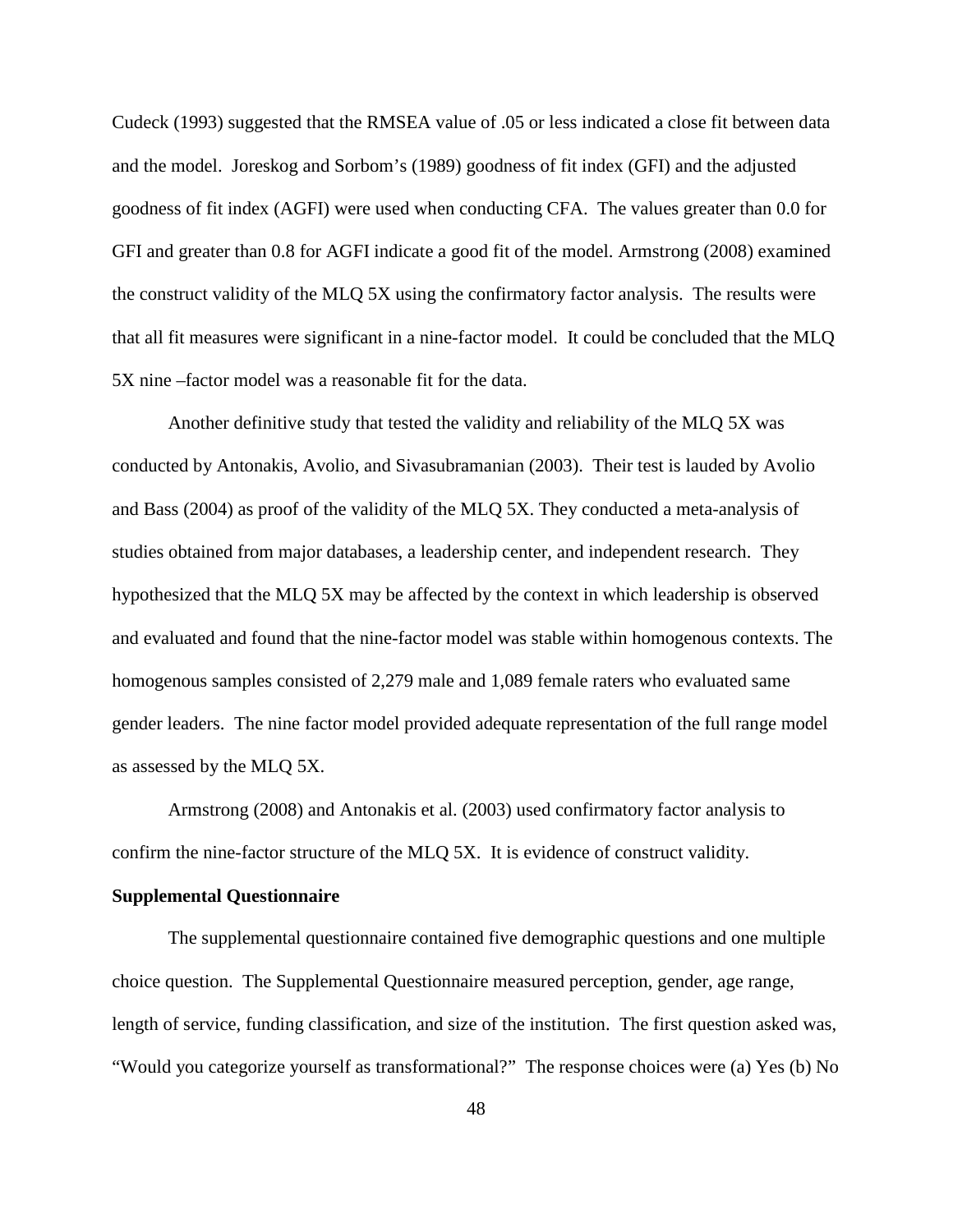(c) Not sure (d) Don't know what that means. A demographic question asked, "What is your gender?"

#### **Interview Protocol**

The interview protocol was used in both face-to face and two telephone interviews. In the interview protocol, the chancellors were asked demographic questions and questions that explored whether they had held leadership positions before they became chancellors. For example, they were asked, "Prior to assuming the role of chancellor, have you ever served as a provost, dean of a college/school, chair of a department?" In addition, the chancellors were asked questions designed to ascertain their leadership behaviors. These questions were intended to accomplish the following: (a) to describe their leadership styles, (b) to identify the five most important traits of leadership, (c) to identity the five biggest challenges HBCU leaders face, (d) to explain how they addressed the challenges, (e) to describe the relationships between actions and the FRLD Model, (f) to find commonalities in behavior, approaches and solutions.

In another part of the interview protocol, the chancellors were read six statements from the MLQ 5X Leader Form. The MLQ 5X rates the degree to which a leader exhibits behaviors described in the FRLD Model. After the statements were read, each chancellor was asked to indicate if the statement described (a) something he would not use (b) something he would use once in a while (c) something he might use sometimes (d) something he uses fairly often or (e) something he uses frequently or even always. Each statement's relationship to an item on the MLQ 5X Leader Form is indicated below. In addition, the statement's categorization as indicating either transactional, transformational or laissez-faire leadership behavior is indicated. The statements are as follows: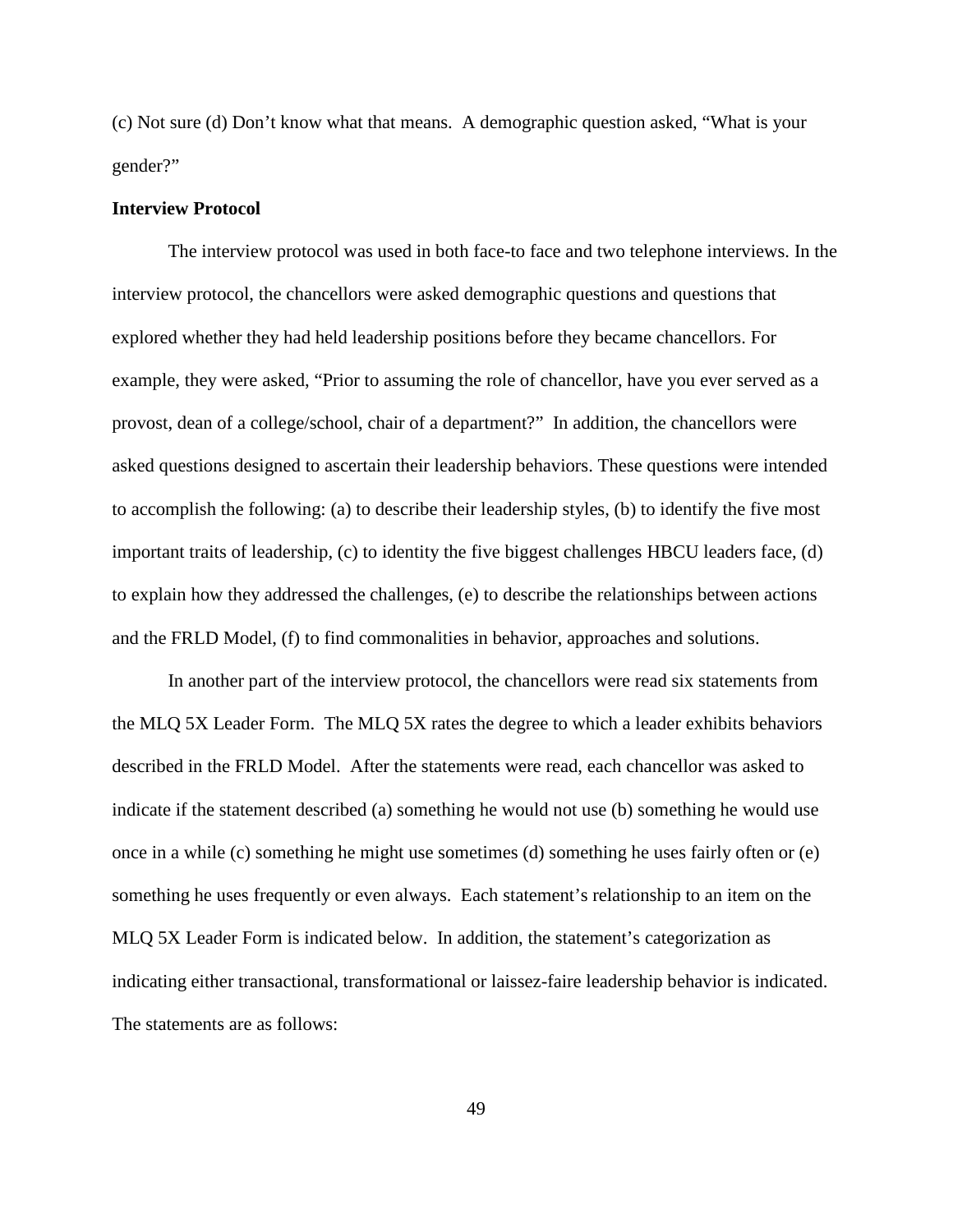- 1. I concentrate my full attention on dealing with mistakes, complaints, and failures. (#22 on the MLQ 5X Leader Form; Transactional)
- 2. I seek differing perspectives when solving problems. (#8 on the MLQ 5X Leaders Form; Transformational).
- 3. I show that I am a firm believer in "If it ain't broke, don't fix it." (#17 on the MLQ 5X Leaders Form; Passive Avoidant).
- 4. I spend time teaching and coaching. (#15 on the MLQ 5X Leaders Form; Transformational)
- 5. I make clear what one can expect to receive when performance goals are achieved. (#16 on the MLQ 5X Leader Form; Transactional).
- 6. I demonstrate that problems must become chronic before I take action. (#20 on the MLQ 5X Leaders Form; Laissez-Faire).

#### **Speeches**

During the face-to-face interviews, one chancellor voluntarily gave a copy of a speech that provided an example of that chancellor's leadership values, goals, and style. Three other chancellors provided speeches that were examples of their leadership values, goals, and styles. By the time this data collection took place in the spring of 2014, one of the five chancellors had left the university. As a result, four speeches were analyzed.

#### **Triangulation**

In using triangulation, the MLQ 5X, the supplemental survey, the interview protocol, and speeches provide corroborative evidence. This process entails corroborating evidence from different sources of data to find themes (Creswell, 2013). Using the different data sources provides validity to the findings (Creswell, 2013).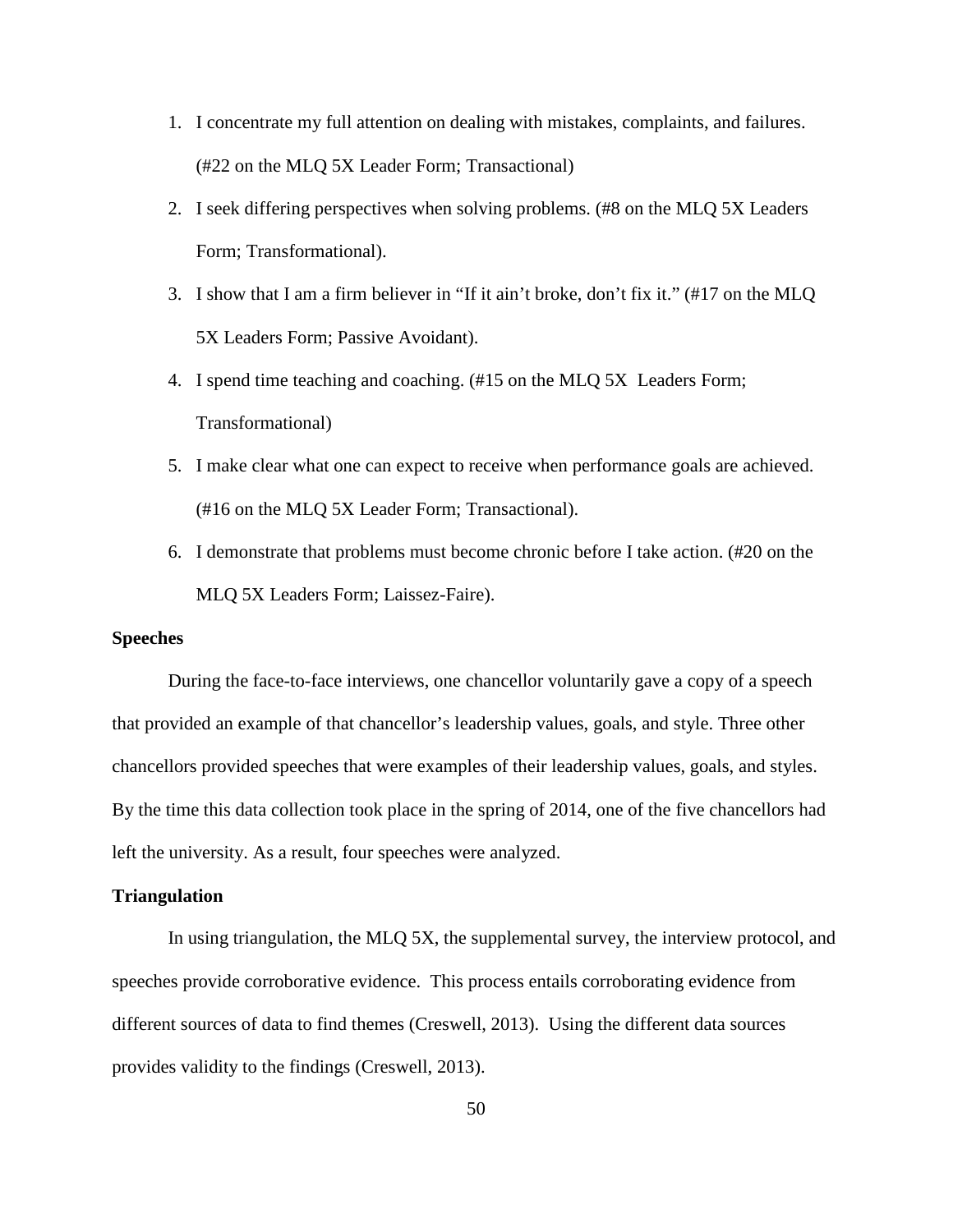#### **Data Analyses**

Descriptive statistics was used to analyze the data. Data collections for this phenomenological study included the MLQ 5X questionnaire, the supplemental questionnaire, the interviews, and the speeches. The interviews were transcribed from the researcher's notes, and all documents were analyzed for themes. Only four transcribed interviews could be approved and only four speeches could be analyzed because one of the chancellors resigned shortly after the interview.

#### **MLQ 5X Leader Form**

 Table 2 shows how the MLQ 5X is constructed and it provides a visual to see how the scores are averaged. The averages are used to determine the extent or degree to which the questionnaire taker is transformational, transactional, and passive avoidant (Bass & Avolio, 2004). Each one of the 45 questions is called an "item" with each item corresponding with a scale name and characteristic. For example: Scale name, Inspirational Motivation (IM), is a transformational characteristic that corresponds with items 9, 13, 26, and 36 on the Leader Form. To get the score, the answers are summed and divided by the number of items. For example, using the above scale name IM, suppose the leader gives item 9 a "2" rating, item 13 a "1" rating, item 26 a "3" rating, and item 36 a "4" rating. The sum (10) is then divided by the number of items (4) for that particular scale name. The total comprises the average for the scale name. Analyses can also be made by comparing the leaders' score against a norm table provided by Bass and Avolio (2004).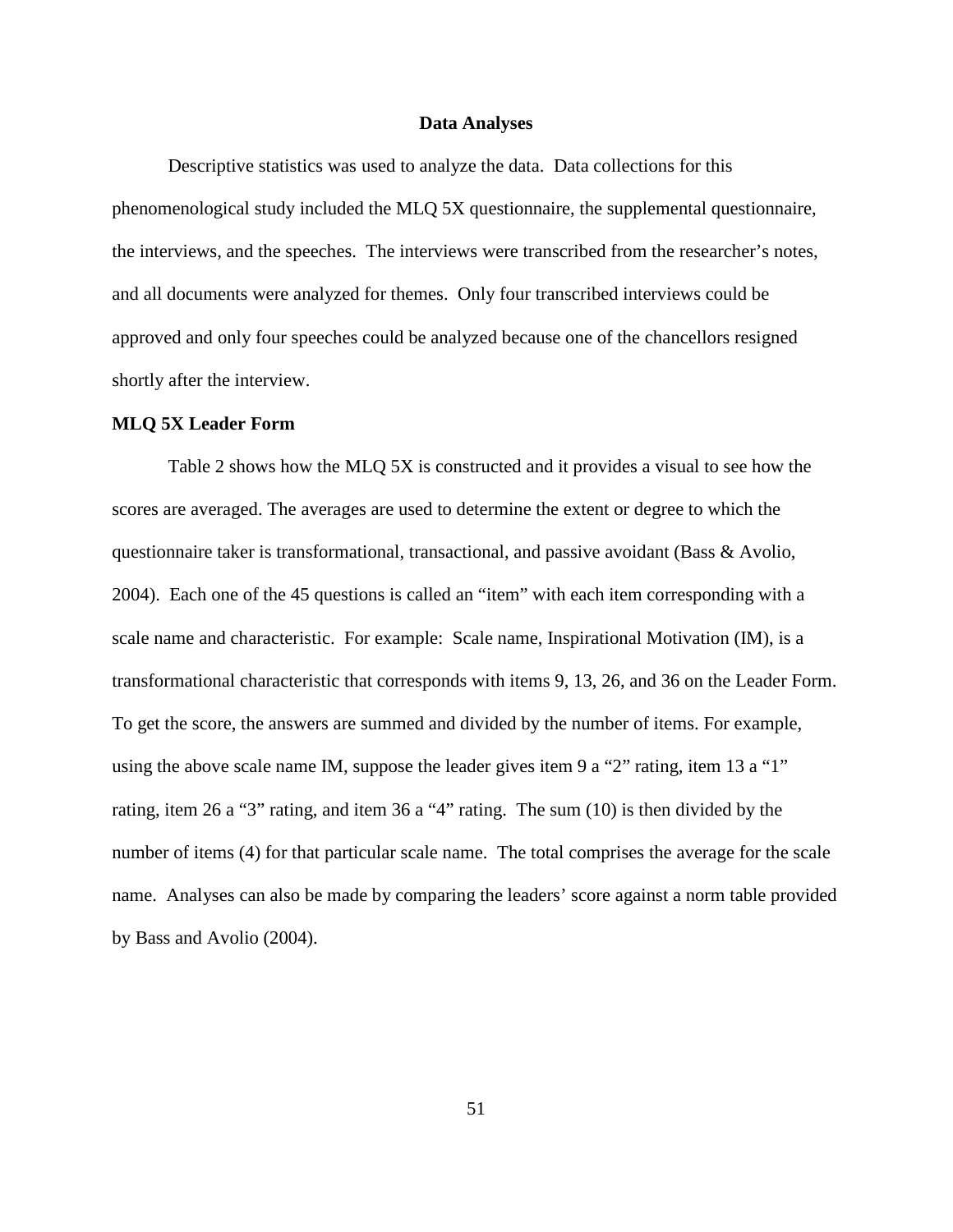# Table 2

| Information Used to Average Scores on the MLQ 5X |  |  |  |  |  |  |
|--------------------------------------------------|--|--|--|--|--|--|
|--------------------------------------------------|--|--|--|--|--|--|

| Characteristic            | <b>Scale Name</b>                      | <b>Scale Abbreviation</b> | Items          |
|---------------------------|----------------------------------------|---------------------------|----------------|
| Transformational          | <b>Idealized Attributes</b>            | <b>IA</b>                 | 10,18,21,25    |
| Transformational          | <b>Idealized Behaviors</b>             | IB                        | 6, 14, 23, 34  |
| Transformational          | <b>Inspirational Motivation</b>        | IM                        | 9,13,26,36     |
| Transformational          | Intellectual stimulation               | <b>IS</b>                 | 2,8,30,32      |
| Transformational          | <b>Individual Consideration</b>        | IC                        | 15, 19, 29, 31 |
| Transactional             | <b>Contingent Reward</b>               | CR                        | 1,11,16,35     |
| Transactional             | Management by Exception Active         | <b>MBEA</b>               | 4,22,24,27     |
| <b>Passive Avoidant</b>   | <b>Management by Exception Passive</b> | <b>MBEP</b>               | 3, 12, 17, 20  |
| Passive Avoidant          | Laissez-Faire                          | LF                        | 5,7,28,33      |
| Outcomes of<br>Leadership | Extra Effort                           | EE                        | 39,42,44       |
| Outcomes of<br>Leadership | Effectiveness                          | <b>EFF</b>                | 37,40,43,45    |
| Outcomes of<br>Leadership | Satisfaction                           | <b>SAT</b>                | 38,41          |

*Note*. Source (Avolio & Bass, 2004, p. 111).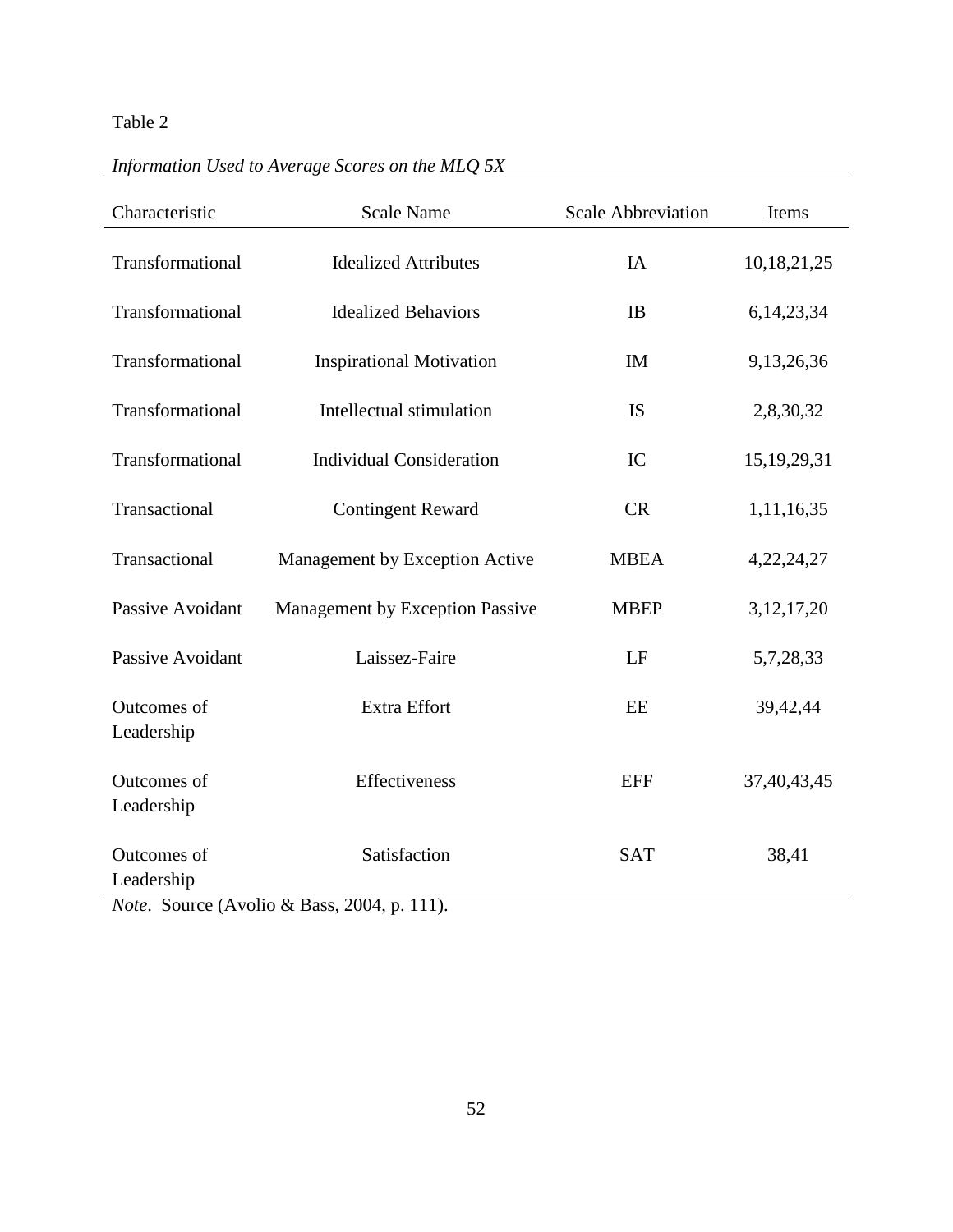#### **Supplemental Questionnaire**

The responses on the supplemental survey were analyzed for similarities. This information may be used to clarify results, responses, and analyses from the MLQ 5X and the demographic information was represented by a table.

#### **Interview Protocol**

These were open-ended questions that allowed the chancellors to provide their unique perspectives on leadership (Neumann & Bensimon, 1990). The interviews were transcribed from the interviewer's notes. The transcribed interviews were e-mailed to the chancellors for their approval. All four chancellors approved their transcribed interviews. These data were analyzed using strategies associated with qualitative analysis (Krathwohl  $\&$  Smith, 2005) and with phenomenological studies. The responses from the interview protocol were put into categories. These categories were traits of leadership, challenges, addressing challenges, and behaviors. Quotes that provided an explanation of how the participant experienced the phenomenon were recorded. From these quotes, themes were developed. The information was recorded in tables. There are tables with themes for each category. In particular, the data were examined to determine if commonalities existed among the chancellors' perspectives on their leadership styles, important leadership traits, leadership challenges, and approaches to solving problems. The data were also examined to determine relationships between the chancellors' perspectives on leadership and the tenets of transformational, transactional, and passive avoidant leadership theory.

The fourth question on the interview protocol consisted of six statements. The statements as have been detailed above mimicked statements found on the MLQ 5X Leader Form. Each statement was associated with transformational, transactional, or passive avoidant leadership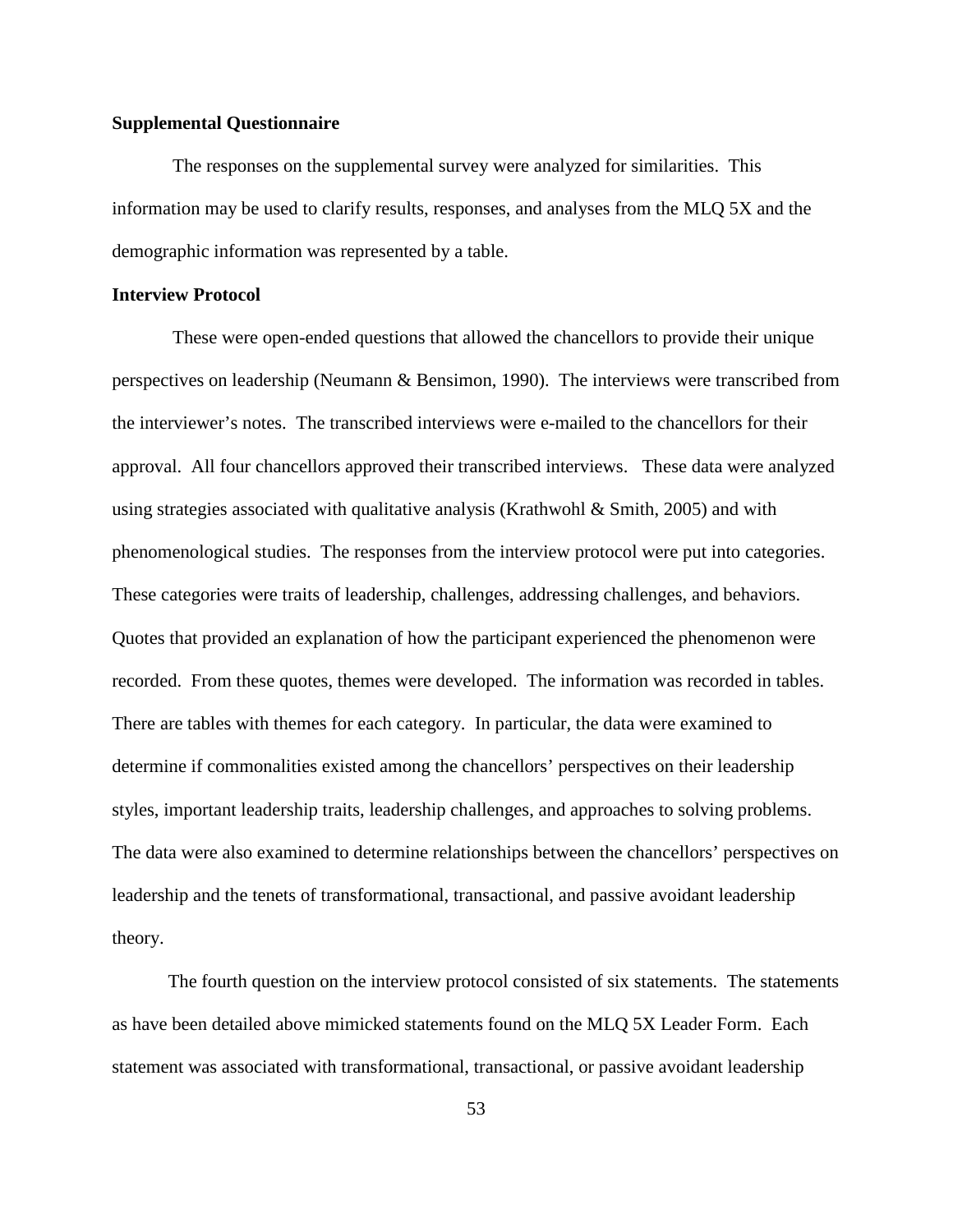behavior. Frequency counts were used to determined how often each statement was identified by the chancellors as a behavior they do not do at all, something they do once in a while, a behavior they might do sometimes, a behavior they engage in fairly often, or a behavior that they do frequently or always. Frequency counts are appropriate for summarizing data on one or more variables (Huck, 2004).

#### **Speeches**

The speeches were analyzed to describe and categorize the leadership styles of the chancellors. The findings were compared with those from the MLQ5X and the interviews to see if the findings were consistent. Analyzing the speeches completed the triangulation process.

#### **Summary**

The purpose of this study was to explore and describe the leadership styles and behaviors of HBCU leaders currently serving as chancellors of five publicly-funded institutions in one Southeastern state, allowing others to understand, explore, and describe their leadership styles and behaviors. The chancellors were interviewed between February 2013 and April 2013. A survey, a protocol of interview questions, and speeches were used to obtain the chancellors' definition of leadership challenges and how they set about addressing the challenges. Questions adopted from the MLQ 5X Leader Form were a part of the interview protocol. This allowed the researcher to consider each of the chancellors' responses in terms of leadership approaches associated with three different types of leadership style: transformative, transactional, or passive avoidant.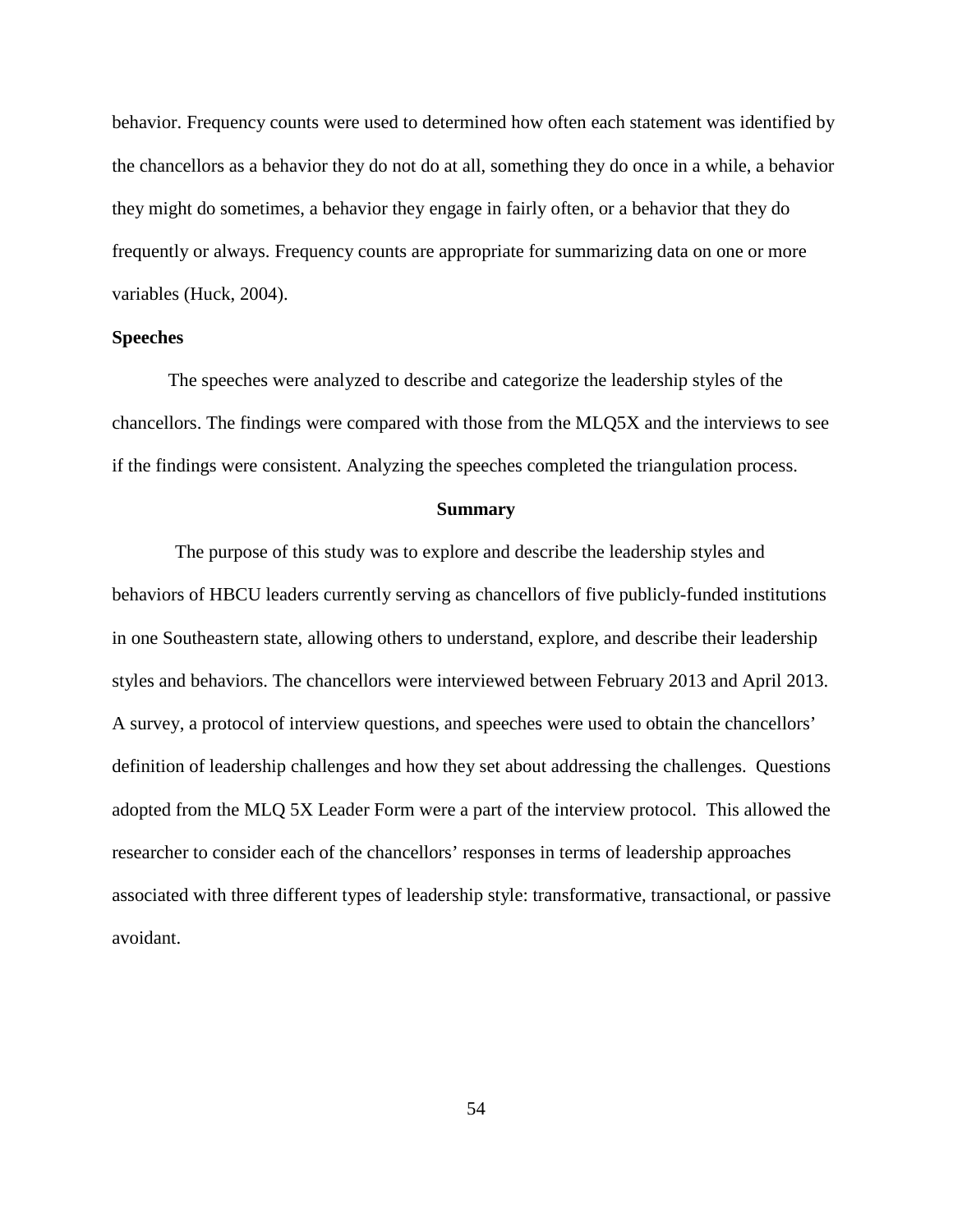#### **CHAPTER 4: RESULTS**

This phenomenological study explored and described the leadership styles and behaviors that chancellors in one Southeastern state used in dealing with the challenges of being a leader of a publically-funded HBCU. All five of the chancellors were male and between 52 and 74 years old. Three chancellors had been at their institutions for five years or less and two had been at their institutions for at least ten years or less. The enrollments at their institutions were in a range between 1,001 and 15,000 students.

#### **Research Question One**

The themes for the first research question were derived from this inquiry: What is the experience of being an HBCU chancellor in one Southeastern state? The results are summarized in Table 3. Three themes emerged from the chancellors' responses.

#### **Understanding the Chancellor's Role**

All five chancellors, through different examples, spoke about their roles as chancellors. Their experiences as an HBCU chancellor included "create[ing] the circumstances for change" (Ang), "understanding the university standards and brand and managing through it all" (Mills)," "flat out embrace[ing] the strategic directions of the University enthusiastically" (Bauer), "transparency" (Givon), and "If you worry about holding on to the job, you don't get much done" (Reilly).

#### **Motivation**

With terms such as "motivated," and "enthusiastically," two of the chancellors, Ang and Bauer, showed that their experience included motivating stakeholders.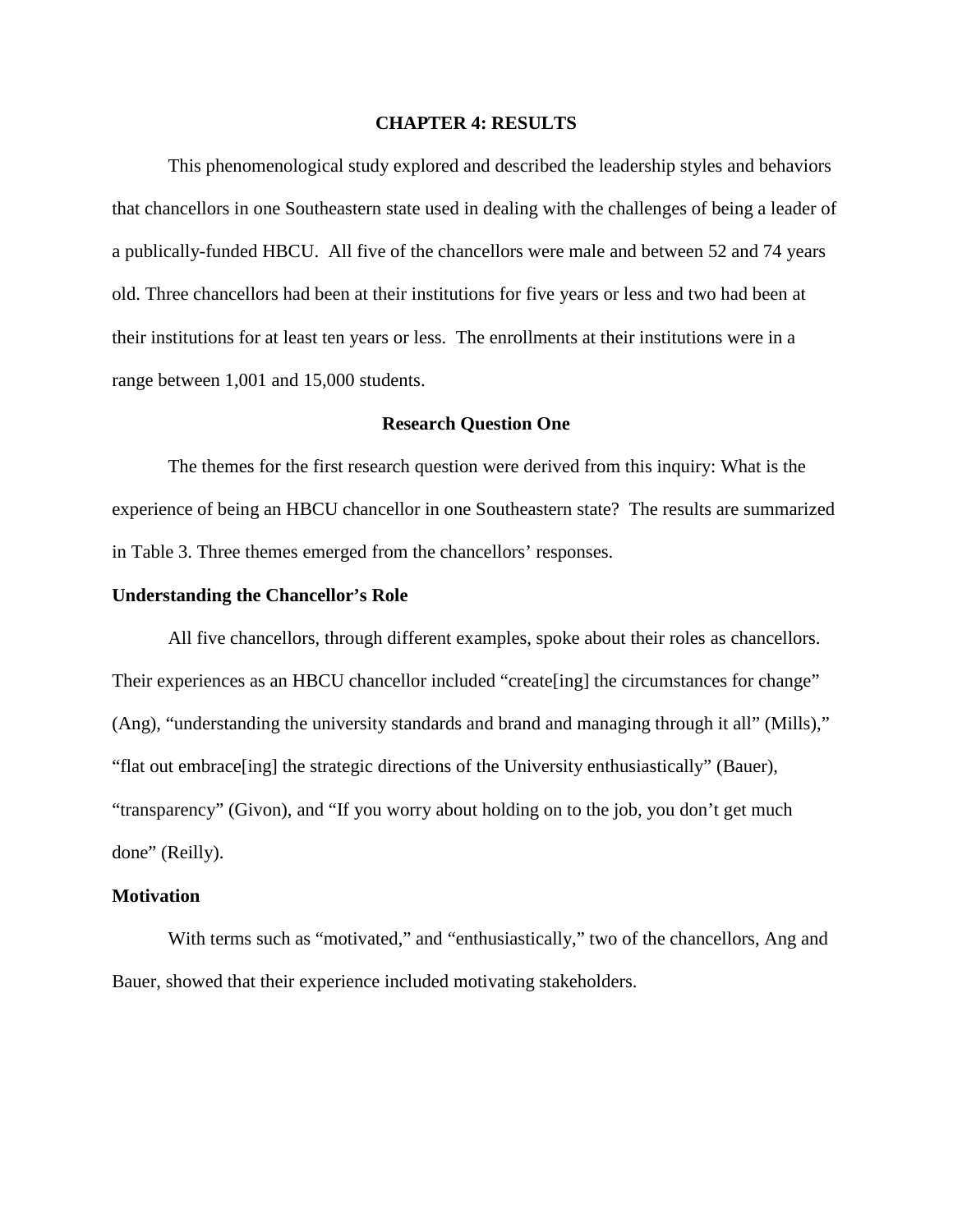### Table 3

leadership.

| Chancellor | <b>Significant Words and Statements</b>                                                                                                                     |
|------------|-------------------------------------------------------------------------------------------------------------------------------------------------------------|
| Ang        | Change begins when you are motivated to change and then create the<br>circumstances for change. (speech)                                                    |
| Mills      | Understanding the role of chancellor and the board of trustees, understanding<br>the university standards and brand and managing through it all (interview) |
| Bauer      | I assure you that I will flat out embrace the strategic directions of the University<br>enthusiastically.(speech)                                           |
| Givon      | Transparency * (interview)                                                                                                                                  |
| Reilly     | If you worry about holding on to the job, you don't get much done. (interview)                                                                              |
|            | <i>Notes</i> . The Significant Statements are based on the responses from the questionnaire, interview                                                      |
|            | or speech that best represents the chancellors' experience. *In response to the important traits of                                                         |

### *The Experience of Being an HBCU Chancellor*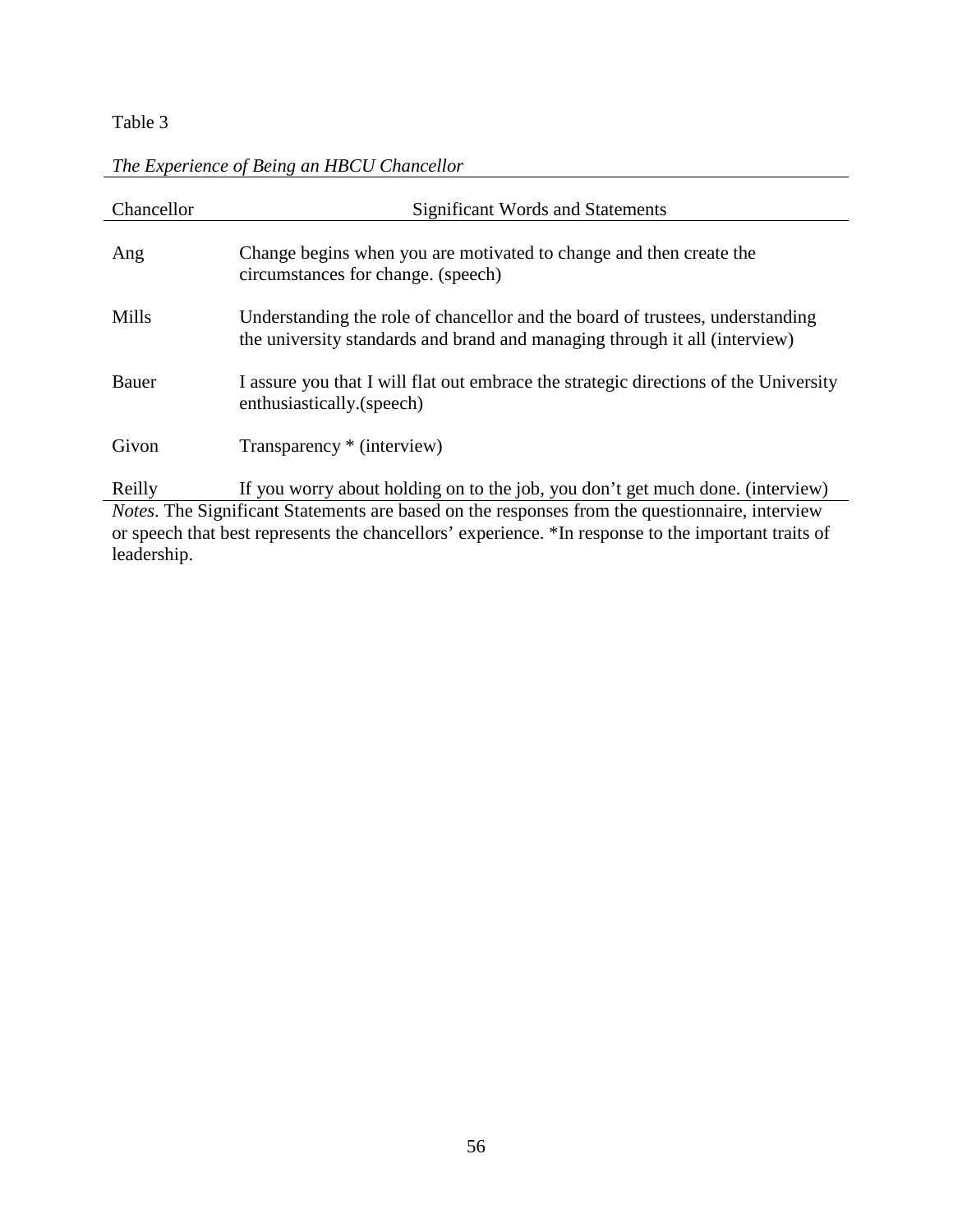#### **Teamwork**

Chancellor Mills reiterated his belief in making all stakeholders knowledgeable about the status of the university. He used words, such as "understanding' in the same sentence with "chancellor" and "board of trustees." Chancellor Givon used the word "transparency," which indicated that he was open to making his actions known to others.

#### **Research Question Two**

The second research question asks the following: What traits of leadership do the HBCU chancellors believe to be important? A summary of the responses is shown in Table 4. Two themes emerged from the analysis of the responses related to this research question.

#### **Working Together**

In describing what they considered to be a trait of leadership, the chancellors used the words "collaborative," "transparency," and "consensus builder." These words incorporated aspects of working together. Being collaborative is a trait of leadership that was pointed out by Chancellors Mills and Bauer during their interviews. Chancellor Mills mentioned "growing together as a family," and, similarly, Chancellor Bauer stated that "Leadership is a collaborative effort" and that he would make phone calls to utilize stakeholders' talents for the better of the university. Other examples of working together are Chancellor's Mill's assertion that "any goal that we set could be achieved" and Chancellor Reilly's belief that the stakeholders " on-going interest in the university" makes achieving goals less solitary and more collaborative.

#### **Work Ethic**

In an interview and in speeches, the work ethic theme was evident. Bauer used the word "work ethic" in his interview response to the traits of leadership. Students are the audience for Chancellor Ang's speech.

57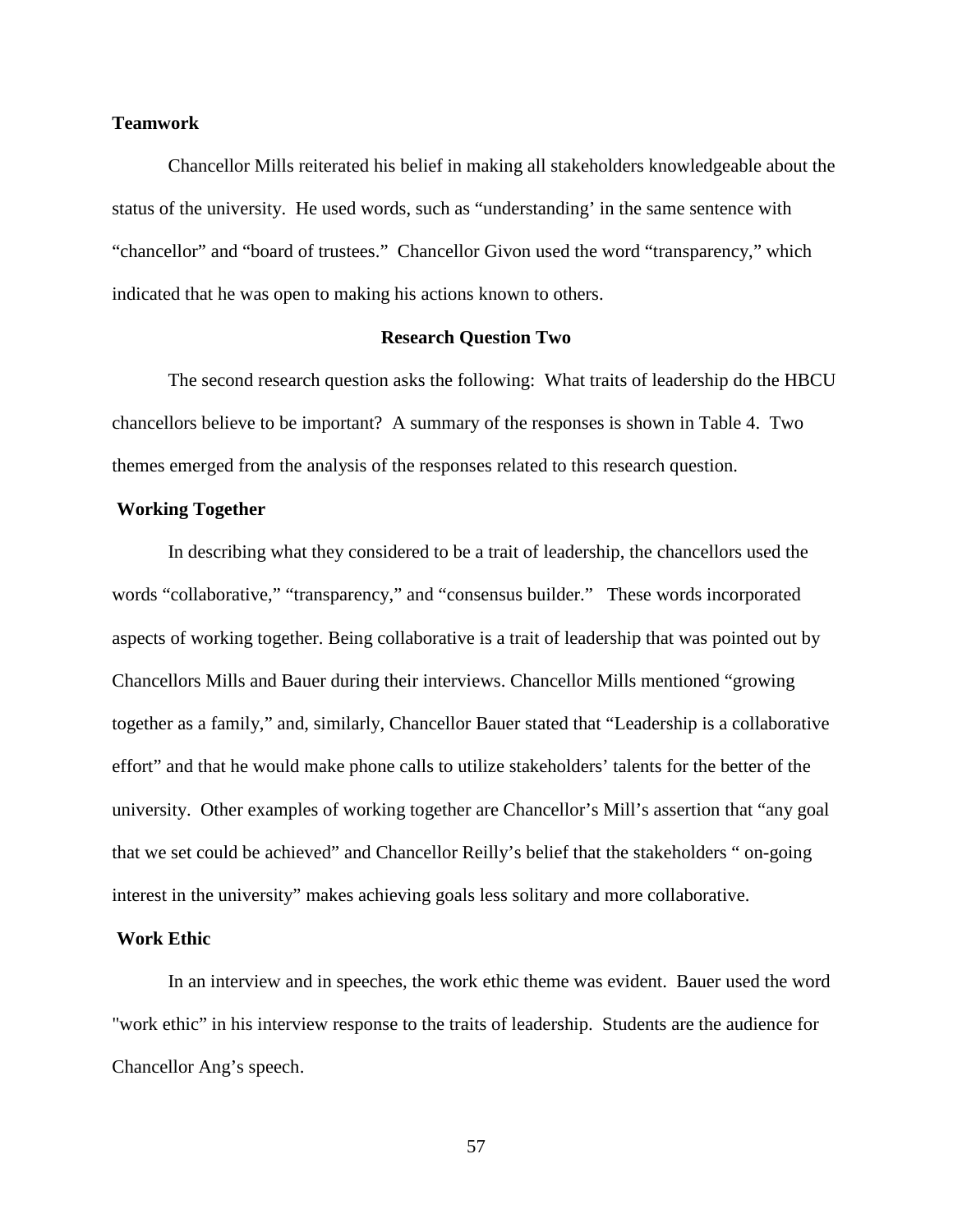### Table 4

*Traits of Leadership*

| Chancellor | <b>Significant Words and Statements</b>                                                                                                                                                                                                                                                                                                                                                                                                                                                                                            |
|------------|------------------------------------------------------------------------------------------------------------------------------------------------------------------------------------------------------------------------------------------------------------------------------------------------------------------------------------------------------------------------------------------------------------------------------------------------------------------------------------------------------------------------------------|
| Ang        | Visionary, transparency, ethical (interview). Wallowing in mediocrity with<br>others is a choice and you deserve the consequences of such choices. (speech)                                                                                                                                                                                                                                                                                                                                                                        |
| Mills      | Consensus builder, collaborative, visionary (interview). We are excited to have<br>you look forward [to] growing together as a family and an institution. Our<br>institution had the necessary ingredients for greatness and with the proper<br>planning, a robust work ethic and a willingness to evolve; any goal that we set<br>could be achieved.(speech)                                                                                                                                                                      |
| Bauer      | Work ethic, collaborate, engage and motivate (interview). You have heard this<br>before and it's true. Leadership is a collaborative effort. Most importantly, I have<br>your phone numbers. And I'll be calling. I intend to fully cash in on your<br>collective genius, your wisdom and experience, and your love and passion for<br>the continued growth of  Chancellorship is not about me and it could never be<br>about any one person. It's about what we can do together to make this great<br>university better. (speech) |
| Givon      | Transparency decisive, risk taker (interview). I'm elated to have the title of<br>chancellorand I look forward to servingas its chancellor (article)                                                                                                                                                                                                                                                                                                                                                                               |
| Reilly     | Decisiveness, knowledge, political suaveness (interview). In talking with some<br>of you, I am really pleased to hear that as a result of these briefings, you know<br>more about the university. What I plan to do this morning is to deliver a message<br>about the role of the university  kind of a history lesson with a look forward.<br>You are the first audience to receive this message, and that's because of your on-<br>going interest in the university and your increased knowledge of your efforts.<br>(speech)    |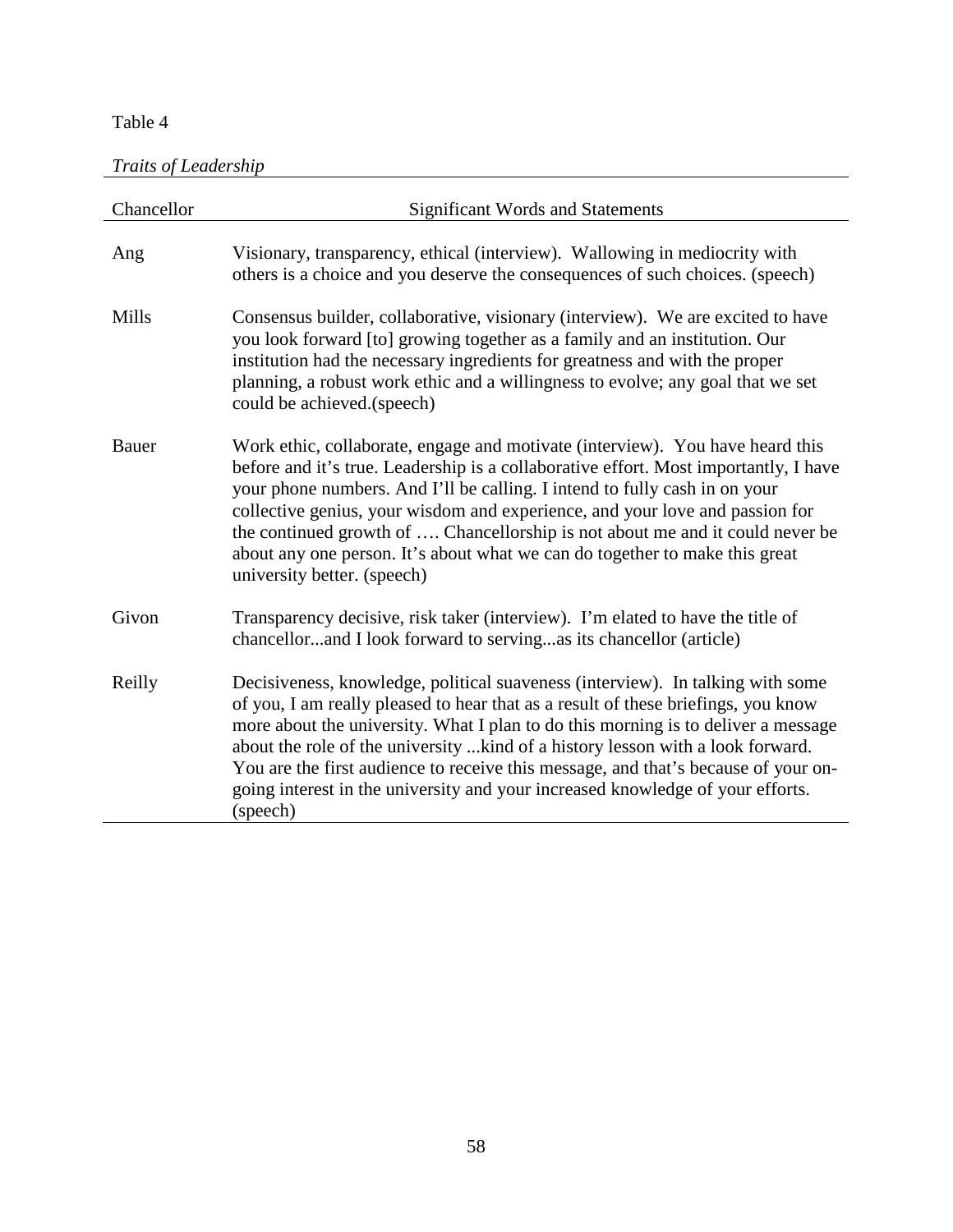Chancellor Ang was not only advocating this trait for himself but for students as well. He stated in his speech: "Wallowing in mediocrity with others is a choice and you deserve the consequences of such choices." In order for students to do well, they must set goals and work diligently to do well. Chancellor Mills continued the work ethic theme in his state of the university speech: "Our institution had the necessary ingredients for greatness and with the proper planning, a robust work ethic and a willingness to evolve; any goal that we set could be achieved." Dr. Givon's example showed his enthusiasm to work: "I'm elated to have the title of chancellor ...and I look forward to serving ...as its chancellor."

#### **Research Question Three**

The third research question is the following: What challenges do the HBCU chancellors face? The responses to this research question are summarized in Table 5. Two themes emerged.

#### **Budget Concerns**

Whether it is assessing the budget situation at a university, lamenting state and federal budget cuts, trying to secure funds in difficult economic, times, or developing external partnerships to help manage the budget concerns, four out of five of the chancellors mentioned budget concerns as a major challenge. The chancellors expressed concerns from Chancellor Mills' "assessing the resource needs of the university" to Chancellors Bauer's "even considering the impact of draconian budget cuts ."

As if to emphasize the harshness of the budget challenges, the chancellors used connotative words, such as Chancellor Mills' "cuts" and Chancellors Bauer's use of the words "downward," "spiral," "deficits" and "draconian." Chancellor Reilly summed up the challenging budget concerns with the statement "that [the] problem is simply dollars."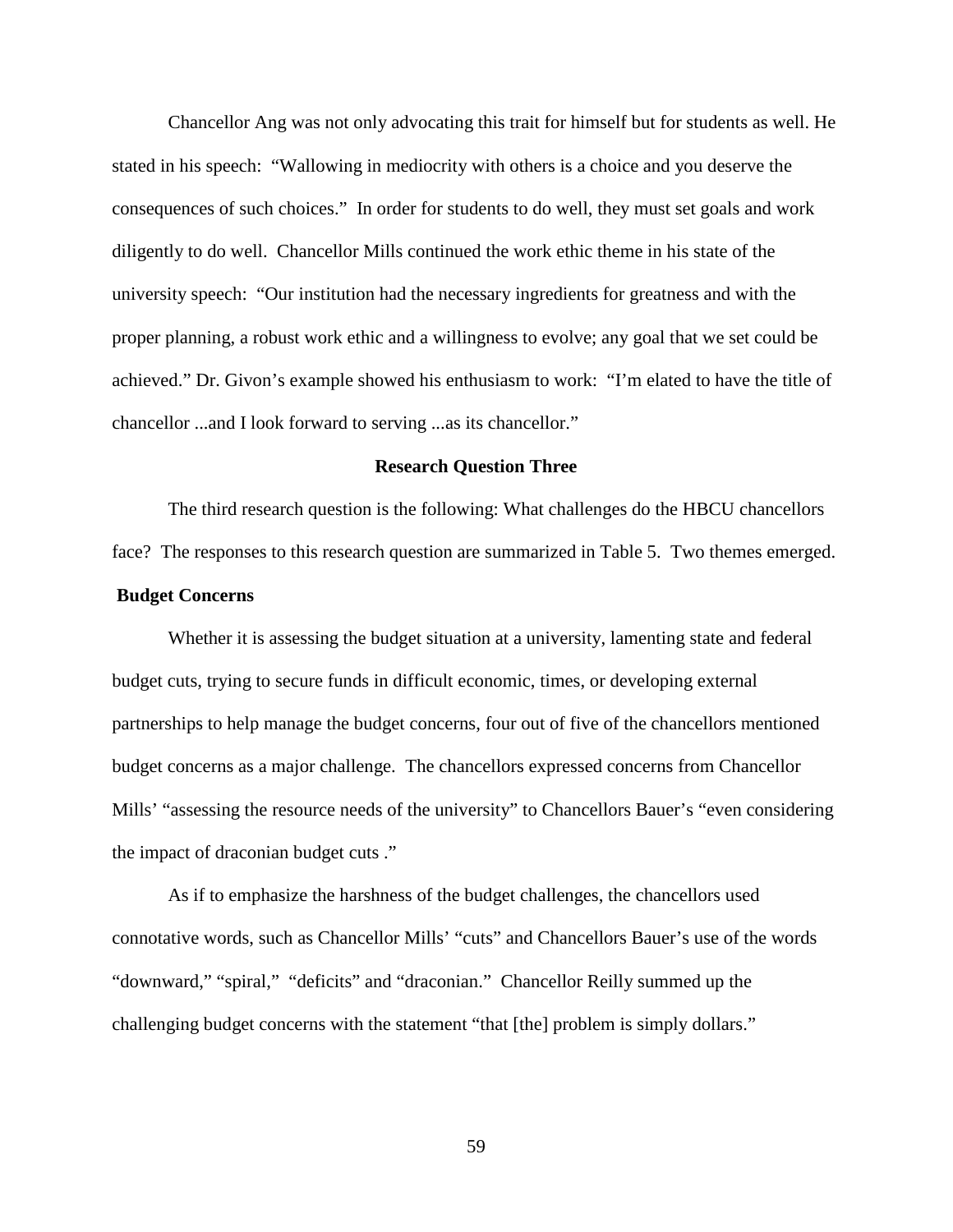### Table 5

# *Challenges the HBCU Chancellors Face*

| Chancellor | <b>Significant Statements</b>                                                                                                                                                                                                                                              |
|------------|----------------------------------------------------------------------------------------------------------------------------------------------------------------------------------------------------------------------------------------------------------------------------|
| Ang        | Changing an anachronistic culture; varied levels of competency throughout the<br>organization; underdeveloped academic reputation and vision (interview)                                                                                                                   |
|            | The requirements associated with becoming a competitive and attractive job<br>applicant of the $21st$ century are rigorous. To believe that one can graduate with a<br>low GPA and be in demand is sheer folly. (speech)                                                   |
| Mills      | Analyzing the fiscal environment of the institution; establishing and building<br>relationships with key external and internal constituents; assessing the resource<br>needs of the institution (interview)                                                                |
|            | Unfortunately, this year won't be without its challenges. With the passing of more<br>budget cuts, we must carefully manage external factors and their potential effects<br>on our university. (speech)                                                                    |
| Bauer      | State budget cuts and downward economic spiral and funding cutbacks; firing<br>people (interview)                                                                                                                                                                          |
|            | And I see both challenges and opportunities. Even considering the impact of<br>draconian budget cuts, the less than expected enrollment numbers, and the deficits<br>associated with Division 1 membership. We have challenges we can turn into<br>opportunities. (speech) |
| Givon      | Budget, energizing alumni, motivating faculty                                                                                                                                                                                                                              |
| Reilly     | Being afraid of losing their [chancellors'] jobs; very limited experience outside of<br>an HBCU. (interview)                                                                                                                                                               |
|            | Yet, with all of our efforts, we are facing a mounting challenge that has begun to<br>negatively impact our potential for success. That problem is simply dollars.<br>(speech)                                                                                             |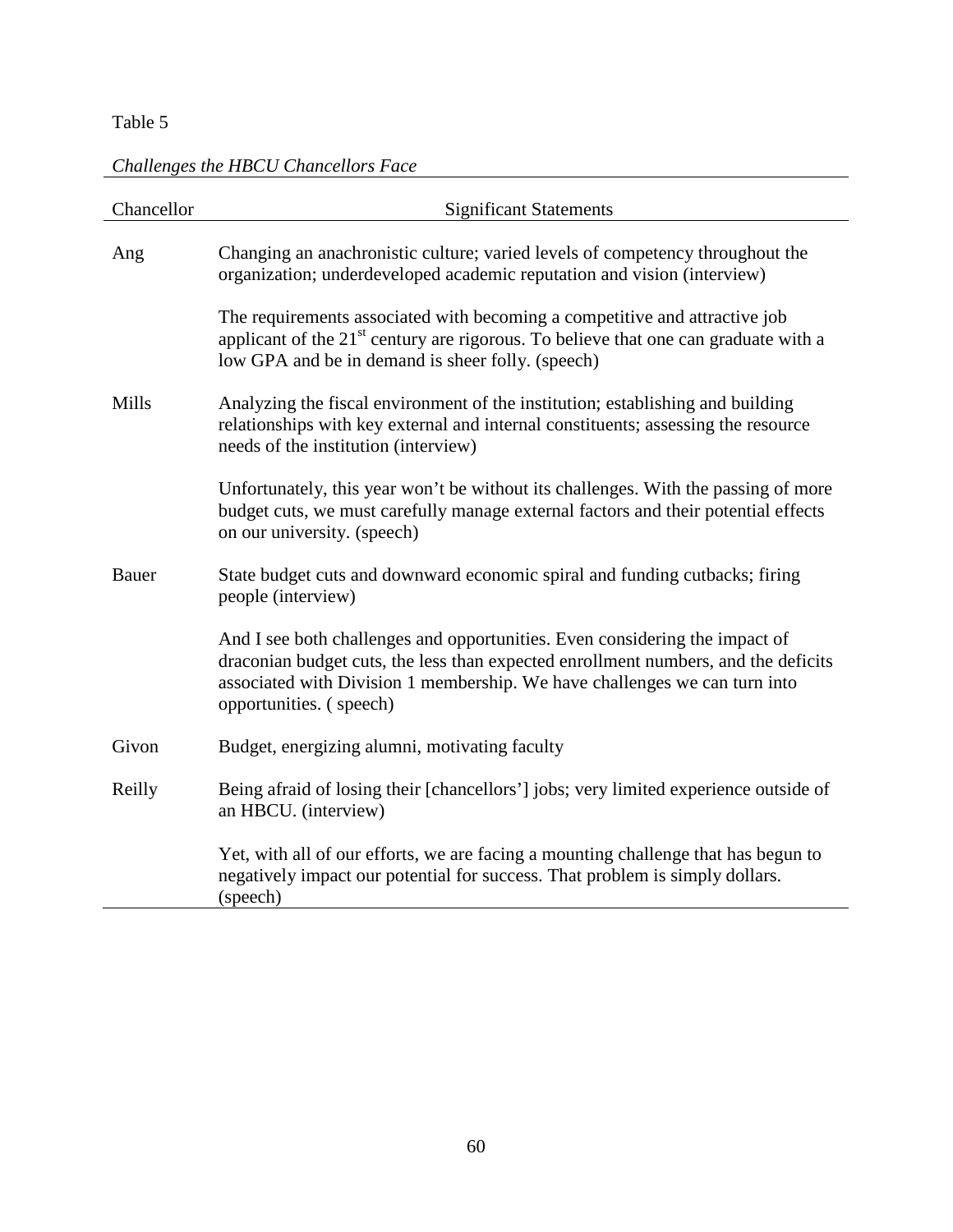## **Competency**

Competency was mentioned in its various forms. Chancellor Ang mentioned the challenge of dealing with the "varied levels of competency throughout the organization." The capability of some of the students, faculty, and administrators was a challenge. Perhaps, it was a challenge in part because Chancellor Ang mentioned dealing with "...an anachronistic culture" of faculty and deans who were not positively promoting the university. As Chancellor Bauer reasoned, "firing people" was a challenge, yet a necessity.

Concerns also focused on students' being prepared for their futures. Chancellor Ang offered that it was asinine for students '...to believe that one can graduate with a low GPA and be in demand ." He described this thinking as "sheer folly." For faculty, the concern was having the drive to work well with others or as Chancellor Givon acknowledged, "motivating faculty" was a challenge. For administrators, the challenge was about being skilled enough to deal productively with HBCU students, faculty, and other stakeholders. Chancellor Mills stated that "establishing and building relationships with key external and internal constituents" was a challenge. Chancellor Givon expressed that "energizing alumni and motivating faculty" were among his challenges.

## **Research Question Four**

The fourth research question asks the following: What approaches do HBCU chancellors use to address similar challenges? Table 6 shows a summary of the responses. There were three themes to emerge from the analysis of the responses to this question.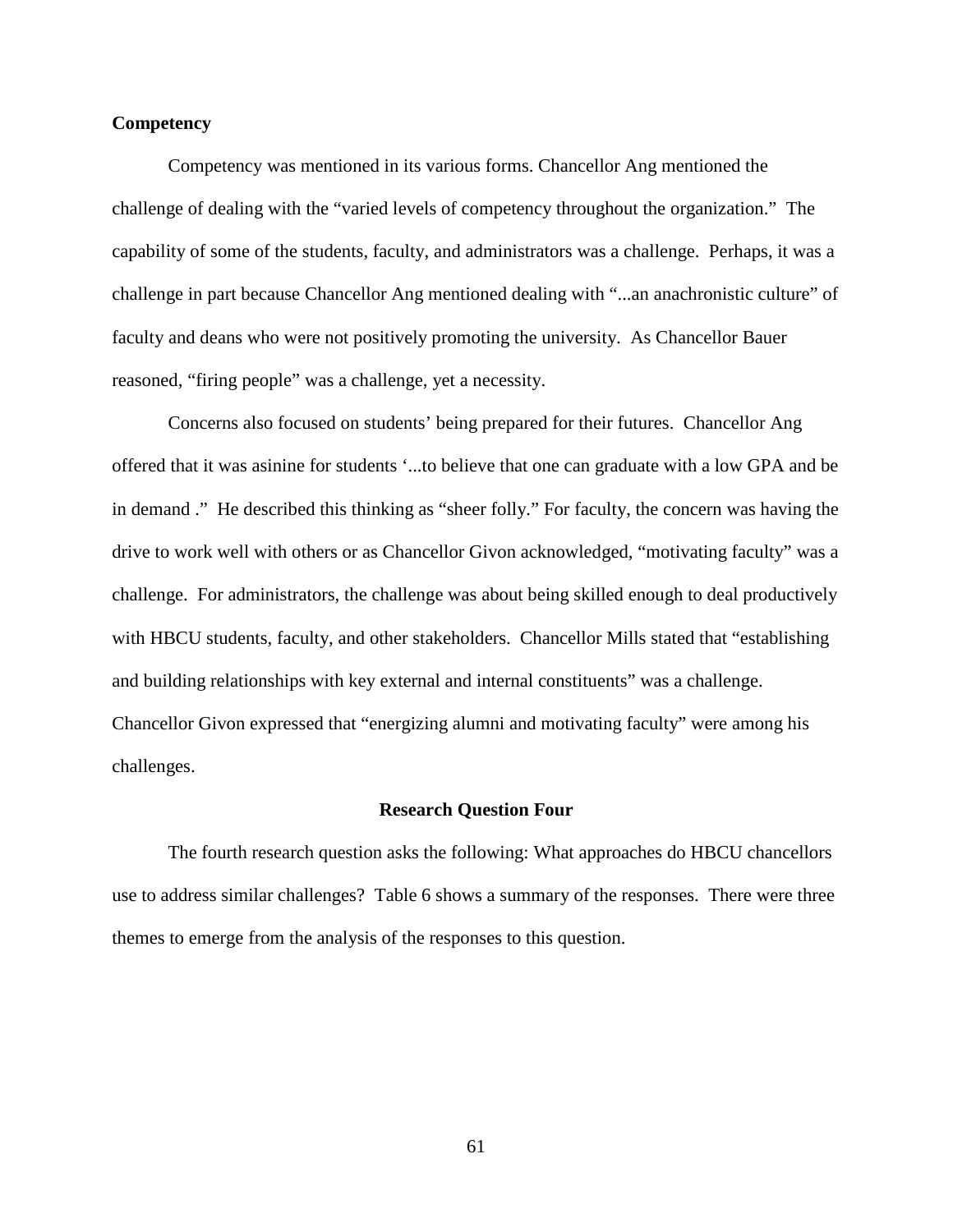# *Approaches to Address Challenges*

| Chancellors  | <b>Significant Statements</b>                                                                                                                                                                                                                                                                                                                                                                                                                                                                                                                 |
|--------------|-----------------------------------------------------------------------------------------------------------------------------------------------------------------------------------------------------------------------------------------------------------------------------------------------------------------------------------------------------------------------------------------------------------------------------------------------------------------------------------------------------------------------------------------------|
| Ang          | Link budgeting and planning, faculty incentives, student centeredness (interview)                                                                                                                                                                                                                                                                                                                                                                                                                                                             |
|              | Self-regulation refers to learners' beliefs about their capability to engage in<br>appropriate actions, thoughts, feelings, and behaviors in order to pursue valuable<br>academic goals while self-monitoring and self-reflecting on their progress toward<br>goal completion. (speech)                                                                                                                                                                                                                                                       |
| Mills        | Educated boards, defined peers, best practices (interview). We will plan more<br>strategically, create a budget planning process for more effective resource<br>allocation, communicate openly and honestly with our constituents and diversify<br>our resource base and require more of our stakeholders. (speech)                                                                                                                                                                                                                           |
| <b>Bauer</b> | Listen/open-door policy, won't micromanage, post-tenure review process,<br>branding university, foster public/private partnerships (interview). I know you will<br>do everything possible to ensure that I am successfulthat will mean that this<br>cruise ship of a university continues to sail smoothly. I am confident that you<br>professionals-true pros- are intensely loyal toand that it takes team work to make<br>dreams work. And I am thrilled that members of this Executive Leadership team<br>work so well together. (speech) |
| Givon        | Knowledgeable and creative budget team, energizing alumni, motivating faculty<br>(interview)students across the nation and around the world must know there is a<br>university that still offers personalized attention and a quality education at a<br>reasonable rate (article)                                                                                                                                                                                                                                                             |
| Reilly       | Support from top administrators, [be] bold, don't worry about job stability.<br>(interview)Are attracting a higher quality student. We have raised the bar for<br>faculty to obtain tenurestudents who need remedial attention are steered toward<br>community colleges. (speech)                                                                                                                                                                                                                                                             |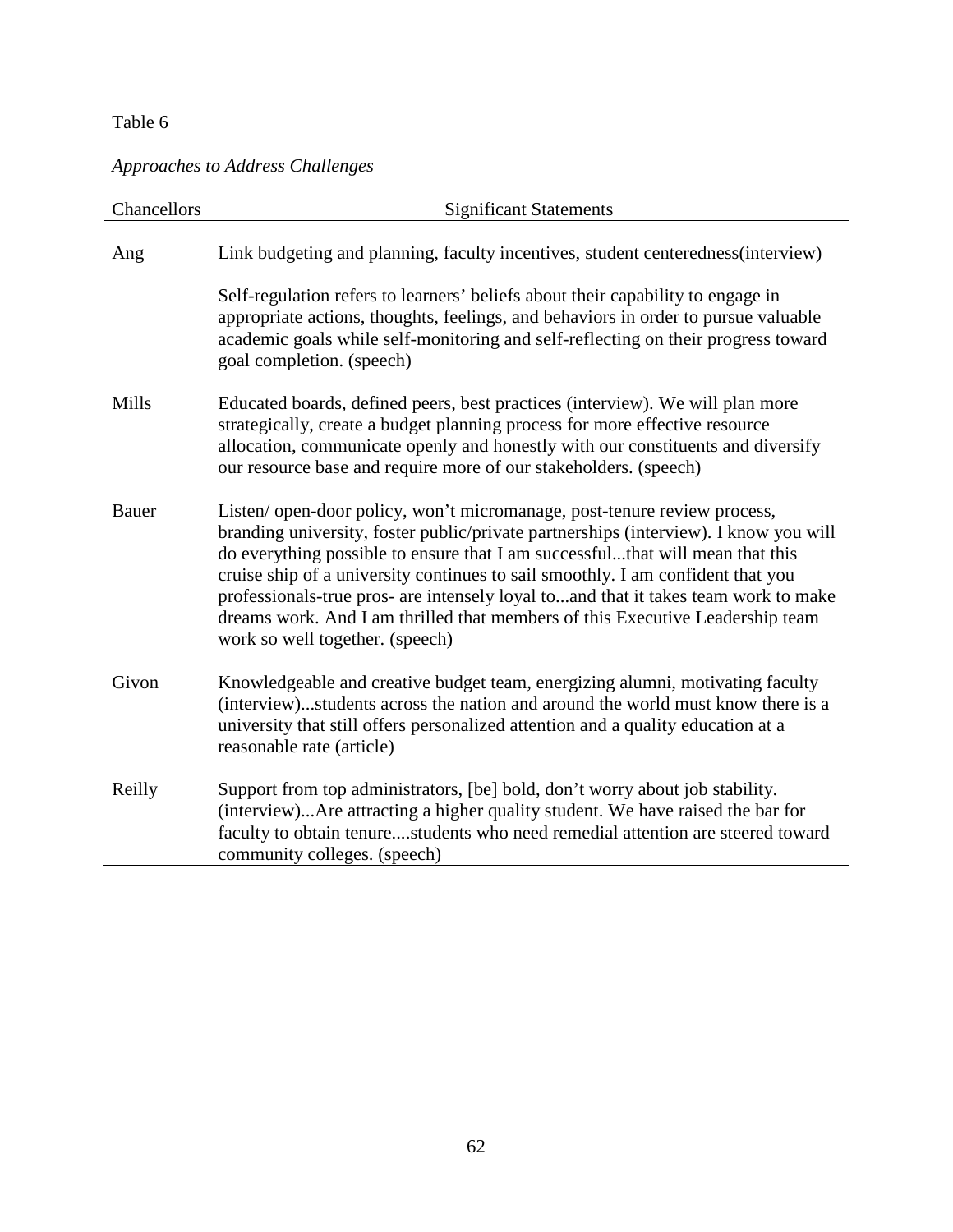### **Strategic Budget Planning**

Strategic planning demands that a well thought out approach be used to tackle budget concerns. The strategies that developed this theme include Chancellor Ang's "budget planning," Chancellor Givon's "creating a knowledgeable and creative budget team," Chancellor Bauer's "branding the university," Chancellor Mills' having better "defined peers" and "educating boards," and Chancellor Bauer's "fostering public and private partnerships."

## **Student Centeredness**

To address the challenge of preparing competent students, the theme of student centeredness emerged. Chancellor Ang promoted it in a speech to students: "Self-regulation refers to learners' beliefs about their capability to engage in appropriate actions, thoughts, feelings, and behaviors in order to pursue valuable academic goals while self-monitoring and self-reflecting on their progress toward goal completion." Chancellor Reilly espoused a twofold approach to addressing student competency. His take on student centeredness included "attracting a higher quality student" and steering "students who need remedial attention toward community colleges."

# **Faculty Incentives**

Faculty incentives became a theme for addressing the challenges of incompetent faculty. In his interview, Chancellor Bauer advocated a "post tenure review process" for faculty who had become complacent or non-caring after they had earned tenure. He shared the belief with educators and politicians who believed that tenure should not become a safe-haven for incompetent faculty. Chancellor Givon stated that "motivating faculty" was his way to address competency concerns.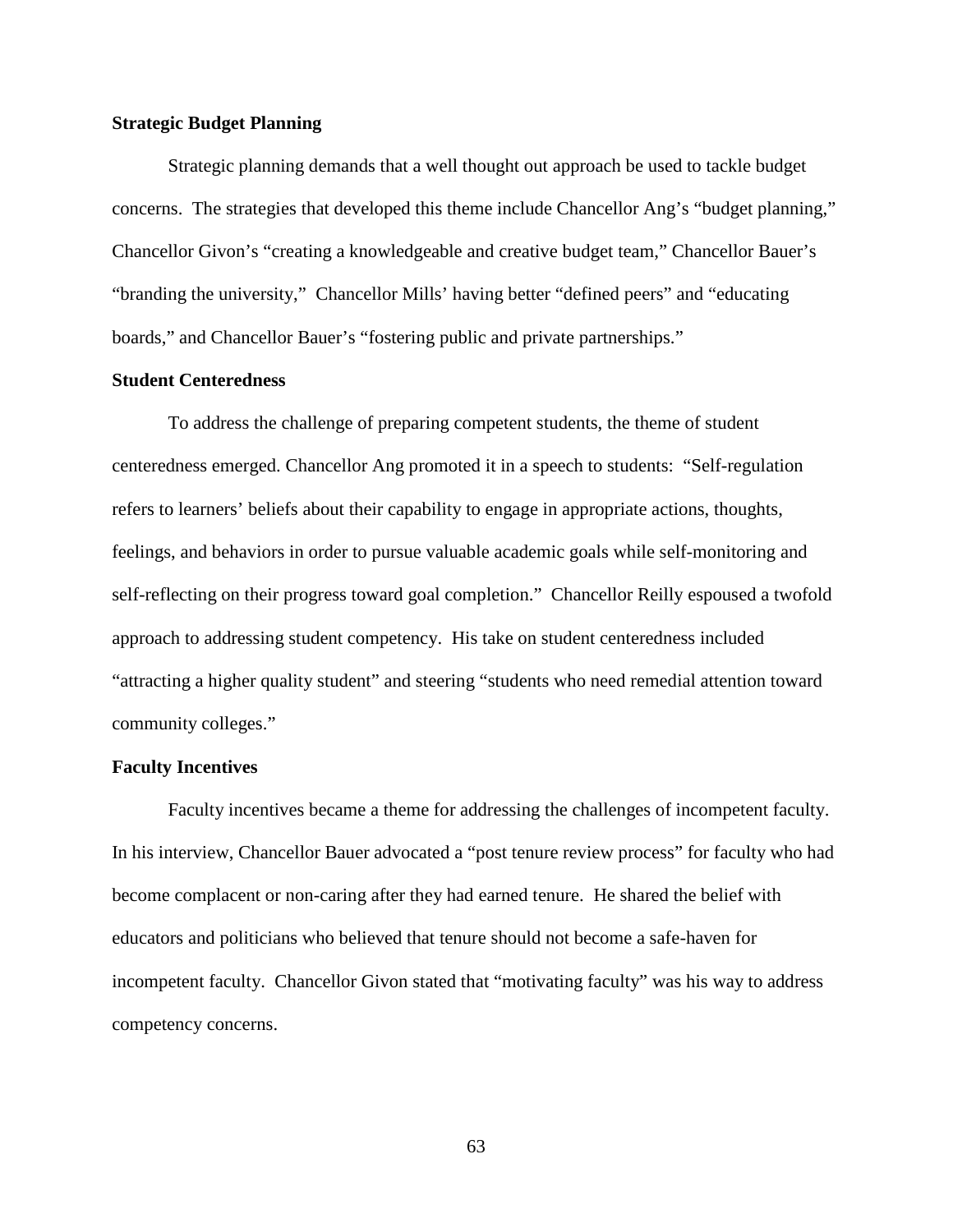#### **Research Question Five**

The themes were extracted from the responses to the fifth research question: What are the HBCU chancellors' leadership styles? To aid in interpreting the results related to the MLQ 5X, Table 7 contains a summary of the subscales for three main scales. Tables 8 and 9 summarize the results for this research question.

#### **Leadership Styles**

Two chancellors completed an online version of the MLQ 5X Questionnaire Leader Form, and five completed a paper version. The license to use the questionnaire and the scoring key were provided by Mind Garden (Bass & Avolio, 2004). Each statement or item on the questionnaire represented a characteristic of leadership styles (see Table 8). For example, transformational, is comprised of four subscales: idealized attributes (IA), idealized behaviors (IB), inspirational motivation (IM), and intellectual stimulation (IS). All of the subscales included four items on the questionnaire. For example, items 10, 18, 21, and 25 represent transformational/idealized attributes. The response option of each item ranged from zero to four. The average score of each subscale was calculated. The range of the average score was between 0 and 4.

In order to analyze the chancellors' leadership styles, the average score for each subscale was compared with the score on the norm tables provided by Mind Garden (Bass & Avolio, 2004). The norm table shows percentiles for individual scores based on self-rating from a normed population. The percentiles in the table represented the percentage of the population whose averages were lower (Bass & Avolio, 2004). For instance, the average score of 2.5 for idealized attributes is at the  $20<sup>th</sup>$  percentile, which means 20% of the normed population scored lower.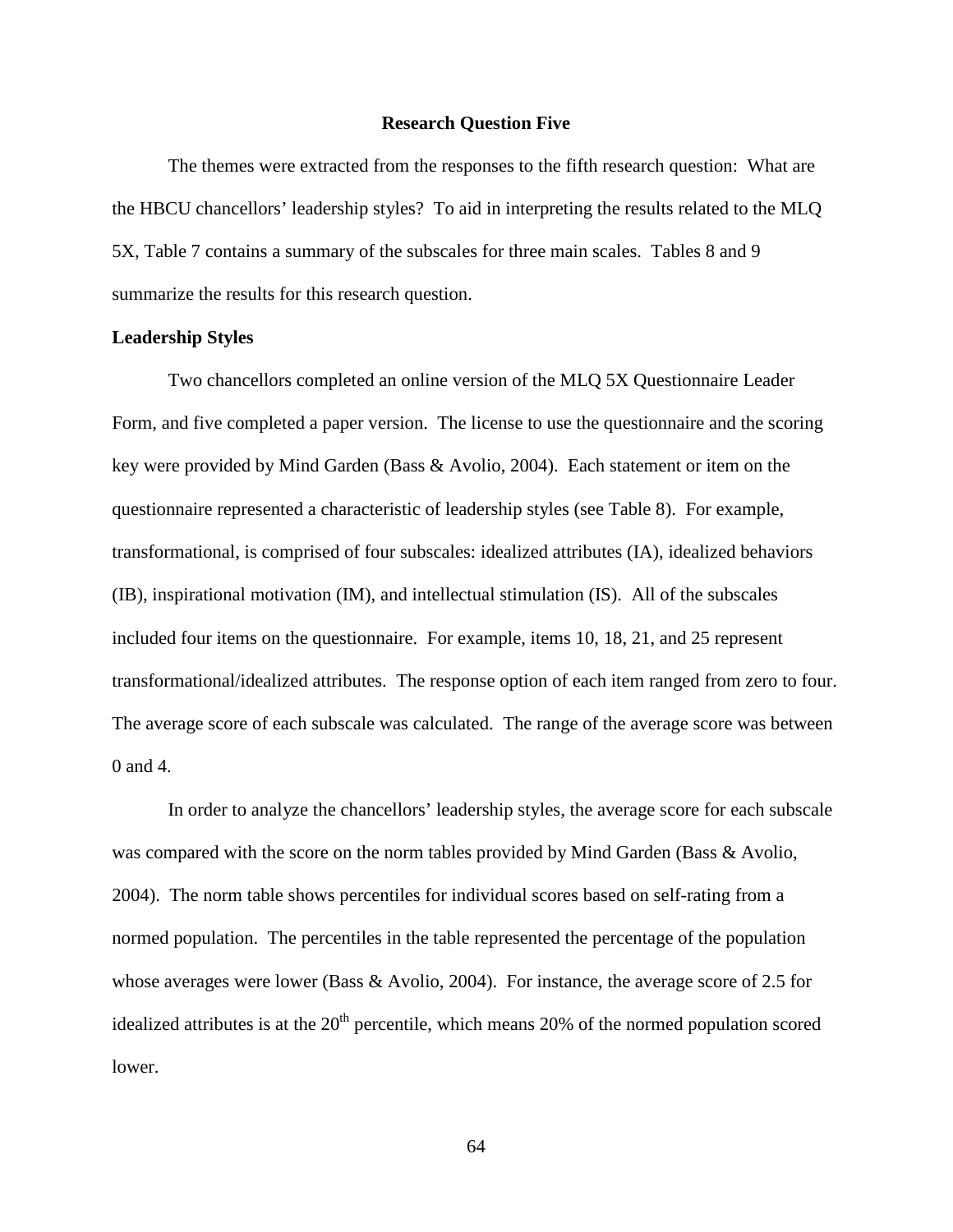*Scales and Subscales of the MLQ 5X*

| <b>Scales</b>    | <b>Subscales</b>                                                                                                                                                                                                                       |
|------------------|----------------------------------------------------------------------------------------------------------------------------------------------------------------------------------------------------------------------------------------|
| Transformational | Idealized Attributes (IA)-leader is so dynamic,<br>ethical, and moral that the followers want to<br>emulate him or her.                                                                                                                |
|                  | Idealized Behavior (IB)-leader expresses<br>morality in reaching common goals.                                                                                                                                                         |
|                  | Inspirational Motivation (IM)-leader offers<br>meaning, inspiration in reaching the<br>institution's mission.                                                                                                                          |
|                  | Intellectual Stimulation (IS)-leader<br>encourages creativity and new ideas.                                                                                                                                                           |
|                  | Individual Consideration (IC)-leader is<br>mentor.                                                                                                                                                                                     |
| Transactional    | Contingent Reward (CR)-follower is<br>rewarded for successfully completing a task.                                                                                                                                                     |
| Passive Avoidant | Management by Exception-Active (MBEA)-<br>leaders monitor the followers' actions and<br>make corrections as needed.<br>Management by Exception-Passive(MBEP) –<br>leader waits until the situation is chronic<br>before taking action. |
|                  | Laissez-Faire (LF)-leader avoids decision<br>making and involvement.                                                                                                                                                                   |

*Note*. Adapted from Bass and Avolio, 2004.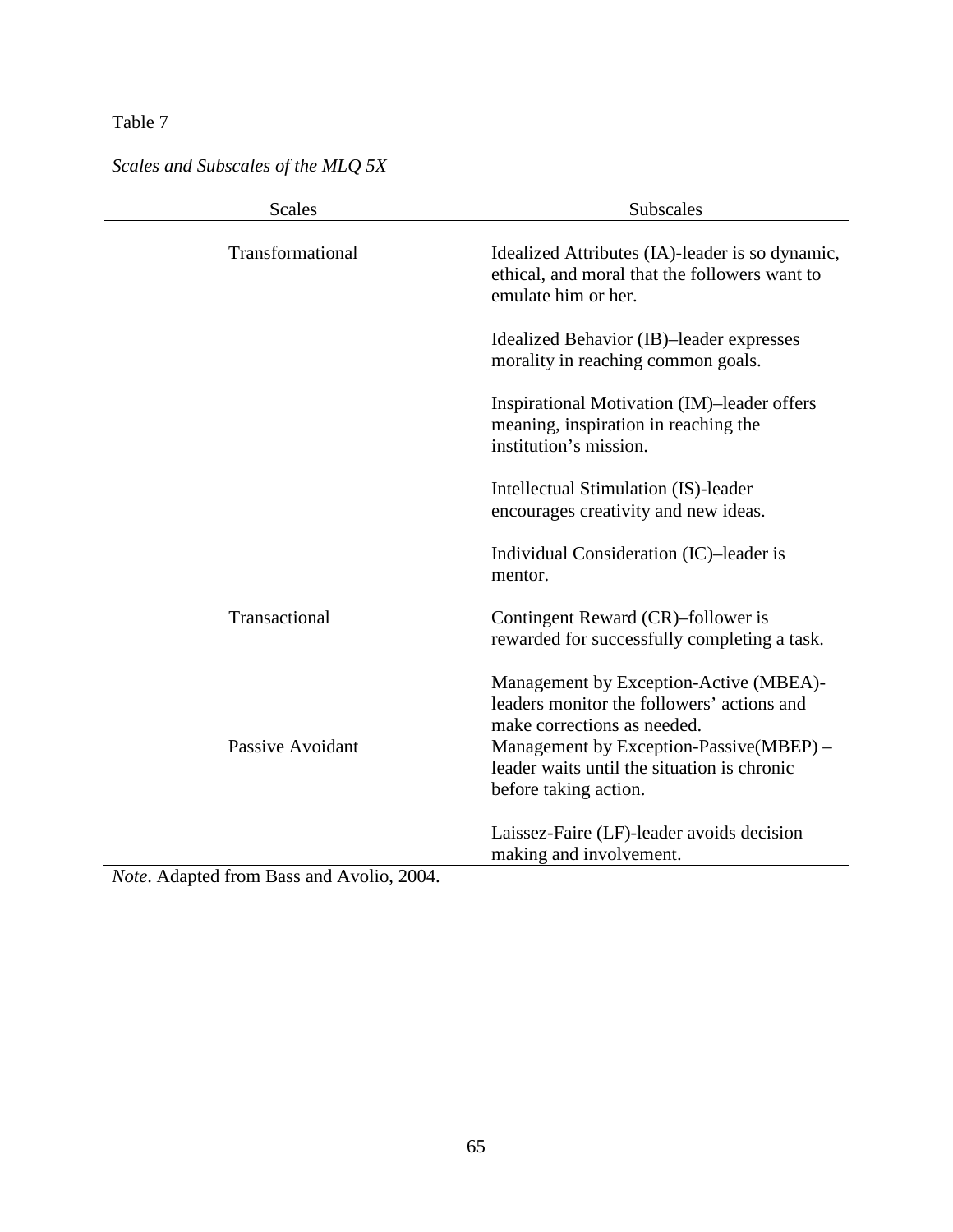## *Leadership Styles*

|             |                |                | Transformational<br>Leadership |                |                | Transactional<br>Leadership |             |                  | Passive/Avoidant<br>Leadership |
|-------------|----------------|----------------|--------------------------------|----------------|----------------|-----------------------------|-------------|------------------|--------------------------------|
| Chancellors | IA             | IB             | IM                             | IS             | IC             | <b>CR</b>                   | <b>MBEA</b> | <b>MBEP</b>      | LF                             |
| Ang         | 2.75           | 3.5            | 3.5                            | 2.75           | 3              | 2.5                         | 2.25        | .25              | $\overline{0}$                 |
|             | $(30-40\%)$    | $(80\%)$       | (70%)                          | (30%)          | (30%)          | (20%)                       | $(10\%)$    | $(5-10\%)$       | $(5-10\%)$                     |
| Mills       | $\overline{4}$ | $\overline{4}$ | $\overline{4}$                 | 3.75           | 4              | 3                           | 1.5         | .25              | $.5\,$                         |
|             | $(100\%)$      | (95%)          | (95%)                          | $(90\%)$       | (95%)          | $(40-50\%)$                 | (50%)       | $(5-10\%)$       | $(40-50%)$                     |
| Bauer       | $\overline{4}$ | 3.5            | $\overline{4}$                 | $\overline{4}$ | $\overline{4}$ | 3.5                         | 3           | 1.25             | $.5\,$                         |
|             | $(100\%)$      | $(80\%)$       | (95%)                          | $(100\%)$      | (95%)          | $(80\%)$                    | (95%)       | $(60-70%)$       | $(40-50\%)$                    |
| Givon       | 3              | 3.5            | 3.6                            | 3.5            | 3              | 2.75                        | 1.25        | $\theta$         | $\boldsymbol{0}$               |
|             | $(50\%)$       | $(80\%)$       | $(80-90\%)$                    | $(80\%)$       | $(30-40%)$     | $(30\%)$                    | (40%)       | $(0-4\%)$        | $(5-10\%)$                     |
| Reilly      | 2.5            | 3.75           | 2.5                            | 2.25           | 2.5            | 3                           | 2           | $\boldsymbol{0}$ | .25                            |
|             | (20%)          | $(90\%)$       | (20%)                          | $(10\%)$       | (10%)          | (40%)                       | $(0-4% )$   | $(0-4%$          | $(20-30%)$                     |

*Notes*. **Transformational**: IA=Idealized Attributes, IB=Idealized Behavior, IM=Inspirational Motivation, IS=Intellectual Stimulation, IC=Individual Consideration; **Transactional**: CR=Contingent Reward, MBEA=Management by Exception (Active); **Passive Avoidant**: MBEP=Management by Exception (Passive), LF=Laissez-Faire. The values in the parentheses denote the percentile of the normed population that scored lower.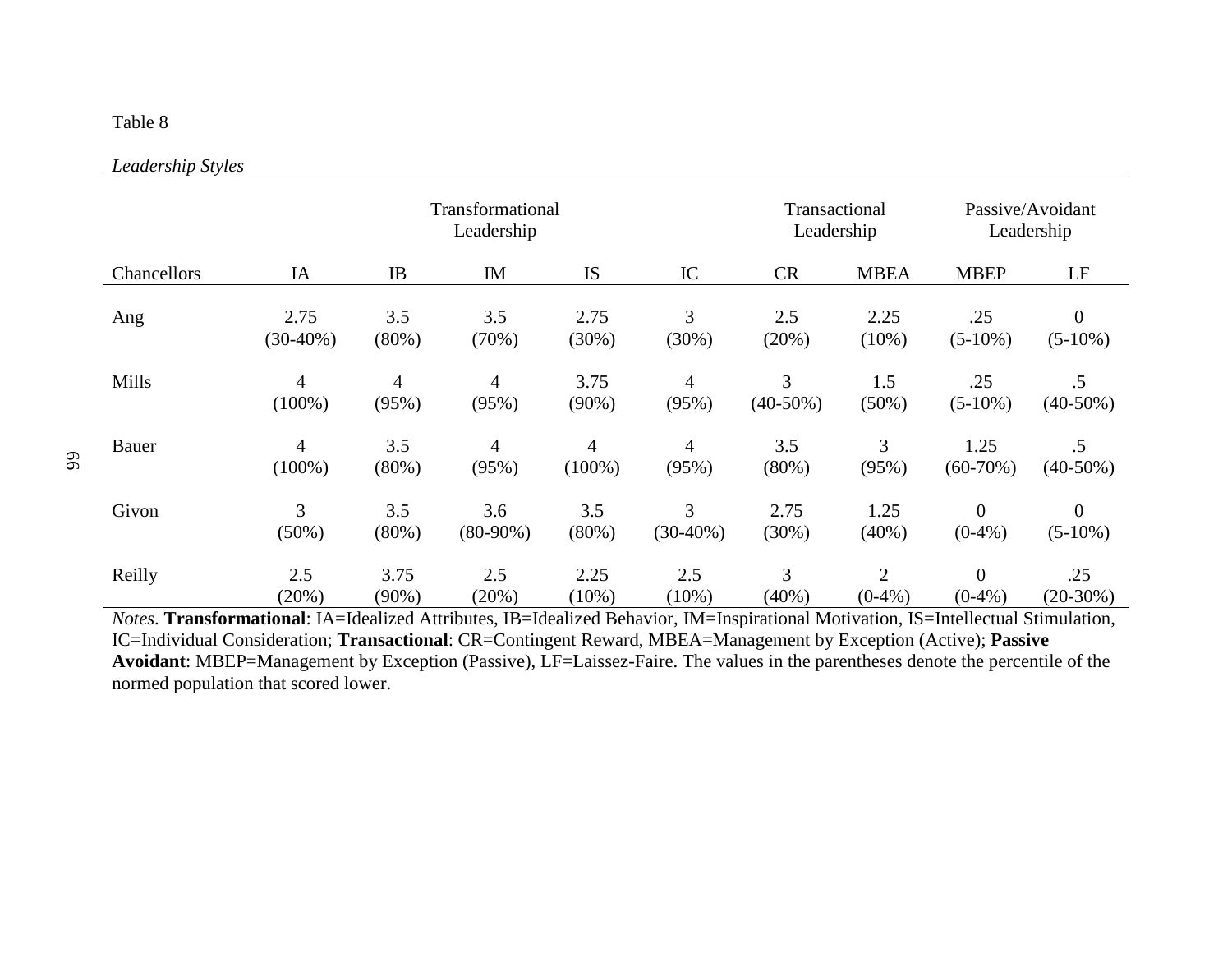| Chancellor   | Extra Effort | <b>Effectiveness</b> | Satisfaction   |
|--------------|--------------|----------------------|----------------|
| Ang          | $3(60-70\%)$ | $3(30-40\%)$         | $2.5(10-20\%)$ |
| <b>Mills</b> | $3.6(90\%)$  | $3.75(90\%)$         | 3.5(70%)       |
| <b>Bauer</b> | $3(60-70%)$  | $3(30-40\%)$         | $2.5(10-20\%)$ |
| Givon        | $3(60-70\%)$ | $3.5(70-80\%)$       | $3(50-60\%)$   |
| Reilly       | $3.6(90\%)$  | $3.75(90\%)$         | 3.5(70%)       |

*Outcomes of Leadership Behavior*

*Note*. The values in the parentheses denote the percentile of the normed population that scored lower.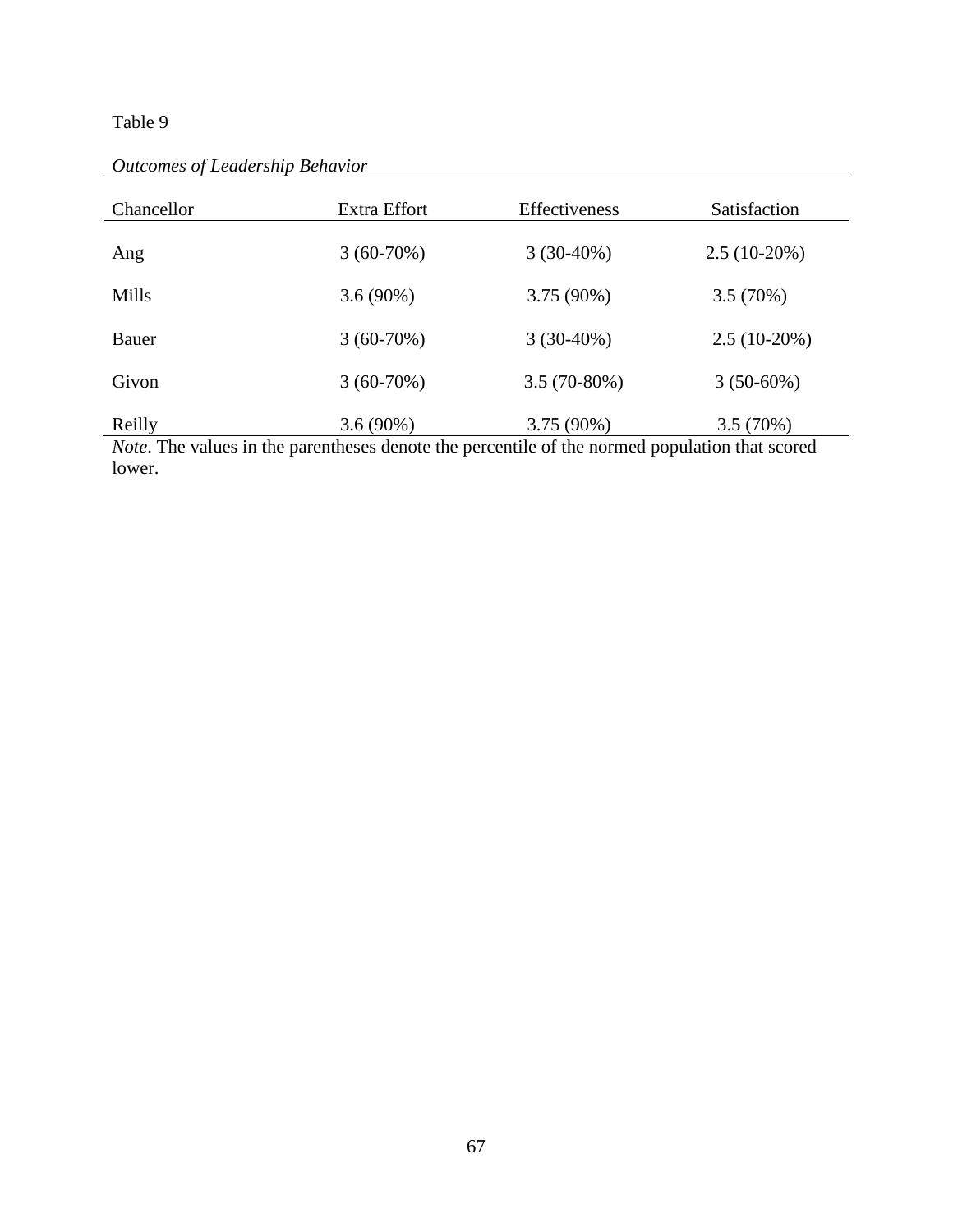Table 8 shows the rankings of leadership styles for each chancellor. Chancellor Ang's highest transformational normed percentile for IB was 80%. His highest transactional normed percentile for CR was  $20\%$ . He was between the  $5{\text -}10^{\text{th}}$  percentiles for passive avoidant. Chancellor Mills was more transformational than the norm for all subscales ( $\geq$  90%). His highest transactional percentile was 50% for MBEA. He measured in the  $5{\text -}10^{\text{th}}$  percentiles for MBEP and in the 40-50<sup>th</sup> percentiles for LF. Chancellor Bauer measured more than the norm for all subscales ( $\geq 60$ -70%) except for the last: LF, which was between the 40-50<sup>th</sup> percentiles. Chancellor Givon measured less than the norm for all transactional and passive avoidant scales:  $30<sup>th</sup>$  percentile for CR,  $40<sup>th</sup>$  percentile for MBEA, 0-4<sup>th</sup> percentile for MBEP, and 5-10<sup>th</sup> percentile for LF. Out of the five transformational scales, he measured less than the norm for one: IC and just 50% for IA. Other transformational subscales reached at least 80<sup>th</sup> percentile. Chancellor Reilly measured less than the norm for all subscales ( $\leq 40\%$ ) with the exception of IB in the  $90<sup>th</sup>$  percentile.

#### **Outcomes of Leadership Behavior**

Three scales (extra effort, effectiveness, and satisfaction) were used to assess the outcomes of leadership. The outcomes of leadership scores showed the extent to which the chancellors felt their leadership was successful. Extra effort has three items. Effectiveness has four items, and satisfaction has two items.

The average score of each outcome scale was obtained by summing the responses to the corresponding items and dividing by the number of items. The average score for each outcome scale was also compared with the score on the norm tables provided by Mind Garden (Bass  $\&$ Avolio, 2004).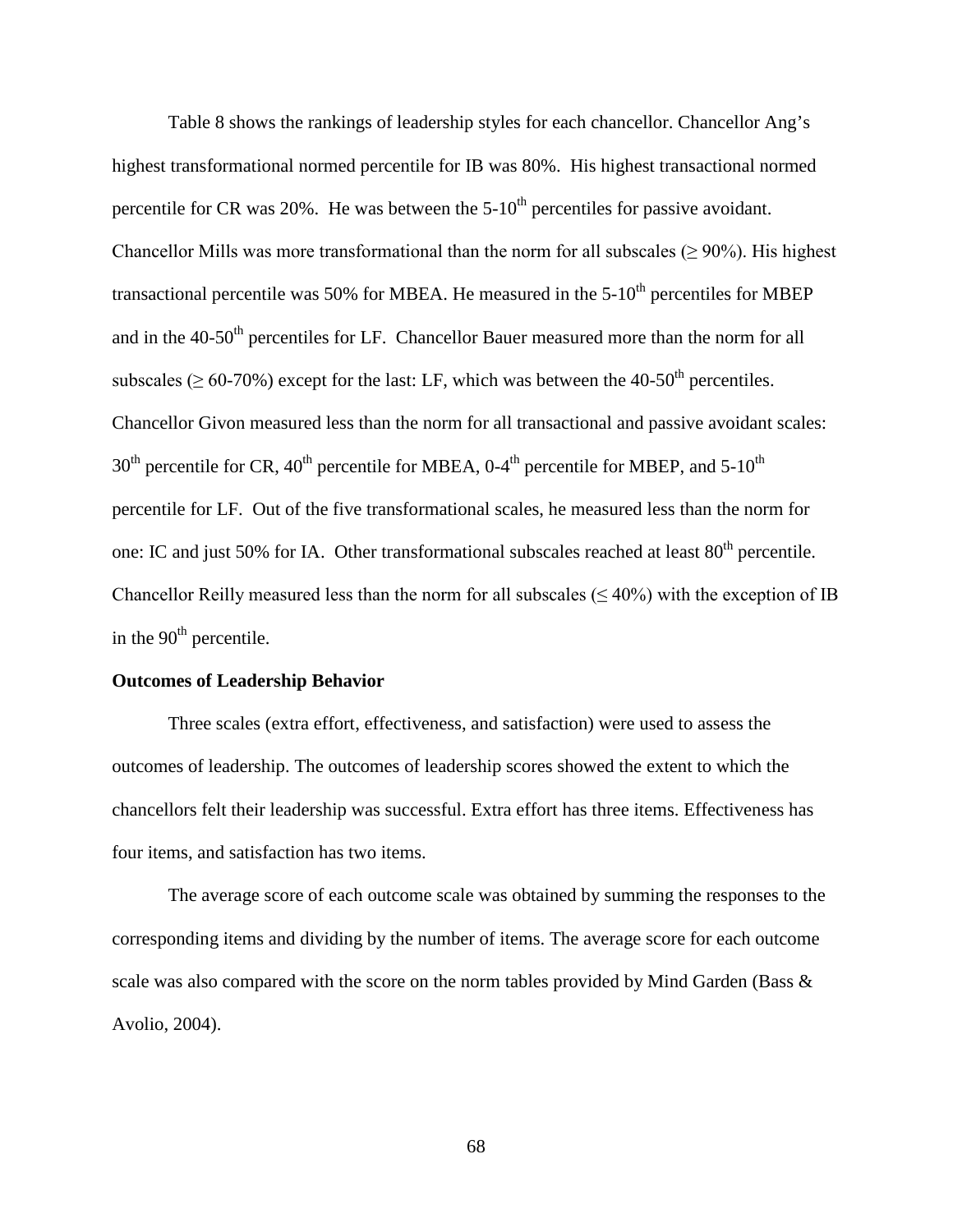Table 9 shows the ratings of outcomes of leadership behavior for each chancellor.

Chancellor Ang had the highest percentiles (60-70%) for extra effort, 30-40<sup>th</sup> percentiles for effectiveness, and 10-20<sup>th</sup> percentiles for satisfaction. Chancellor Mills' highest percentiles were 90% for extra effort, 90% for effectiveness, and he had a high percentile, 70%, for satisfaction. Chancellor Reilly's percentiles mirrored Mills'. He scored highest in effectiveness (90%) and extra effort (90%) and lowest in satisfaction (70%). Chancellor Bauer's highest percentile was 60-70% for extra effort. He scored lower for effectiveness (30-40%) and satisfaction (10-20%). Chancellor Givon scored highest for effectiveness (70-80%), followed by extra effort (60-70%), and the lowest in satisfaction (50-60%).

## **Subset Research Questions**

#### **Transformational Behaviors**

Table 10 contains a summary of responses related to transformational leadership. The first subset research question asks the following: How do the HBCU chancellors exhibit transformational leadership behaviors? Believing in others is a transformational behavior. The transformational leader's belief in others can be seen in the following: "empowered" (Ang), "open-door policy" (Bauer), "won't micromanage" (Bauer), and "need your ideas" (Reilly).

The chancellors' identifying their relationships with the stakeholders as family-like is a transformational behavior. The transformational leader's promotion of the family-like atmosphere can be seen in the following: from Chancellor Mills' "building relationships," "our university wide goals and initiatives," and "growing together as a family and an institution" to Chancellor Bauer's, "The chancellorship is not about me . . . It's about what we can do together."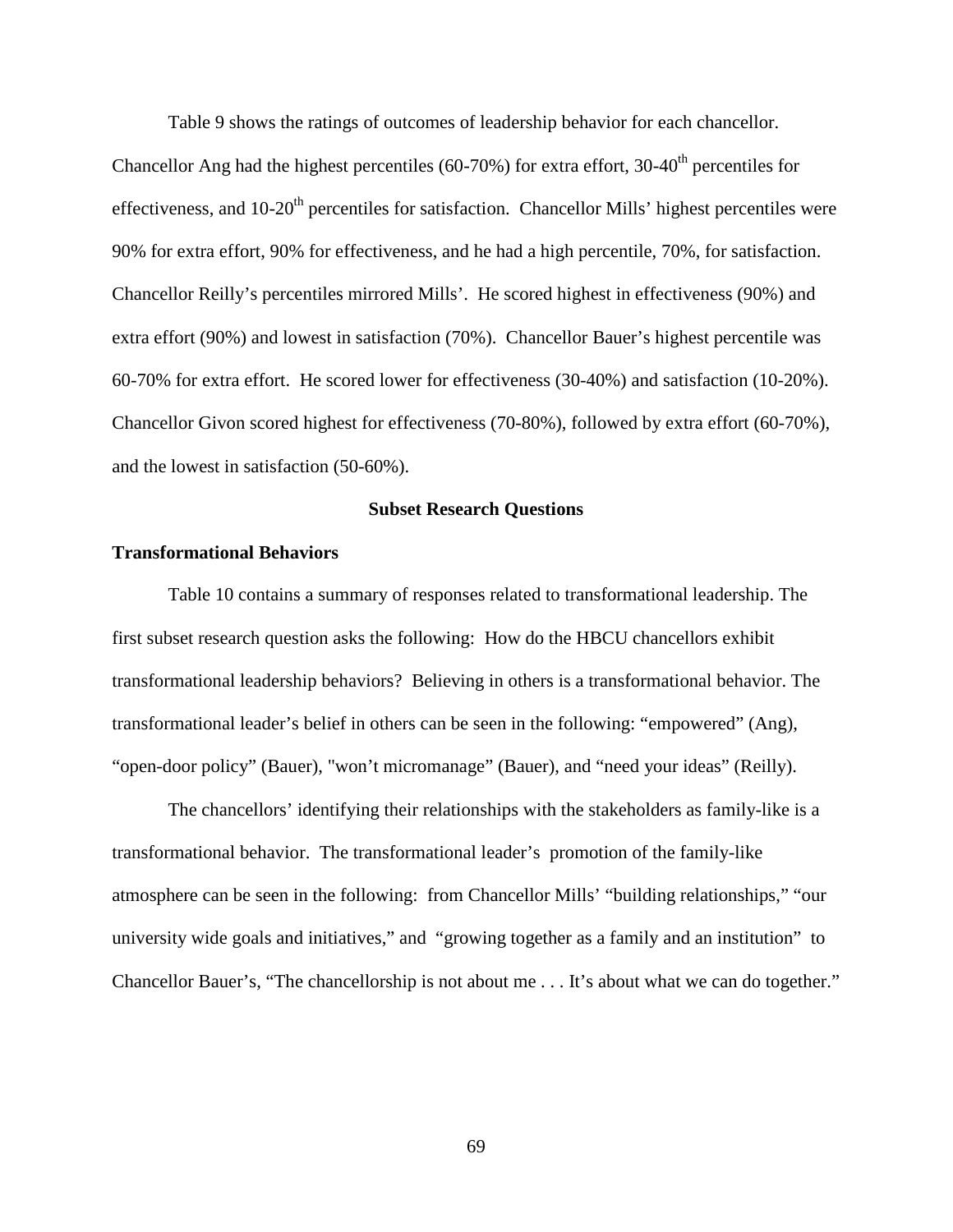# *Transformational Leadership Behaviors*

| Chancellors | <b>Significant Words and Statements</b>                                                                                                                                                                                       |
|-------------|-------------------------------------------------------------------------------------------------------------------------------------------------------------------------------------------------------------------------------|
| Ang         | Empowered vice chancellors and raised expectations for them. (interview)                                                                                                                                                      |
|             | Change begins when you are motivated to change and then create the<br>circumstances for change. (speech)                                                                                                                      |
| Mills       | Establishing, building relationships with key external and internal constituents.<br>(interview)                                                                                                                              |
|             | It is my hope that your contributions bring us closer to obtaining our university-<br>wide goals and initiatives. We are excited to have you and look forward to<br>growing together as a family and an institution. (speech) |
| Bauer       | Ability to engage and motivate. I do listen. I have an open-door policy. I won't<br>micromanage. (interview)                                                                                                                  |
|             | The chancellorship is not about me and it could never be about any one person.<br>It's about what we can do together to make this great university even better.<br>(speech)                                                   |
| Givon       | Motivating faculty. Being an example with passion (interview)                                                                                                                                                                 |
| Reilly      | Of course, you can always help. We need your ideas on what we can do to<br>better meet the financial needs of our students. (speech)                                                                                          |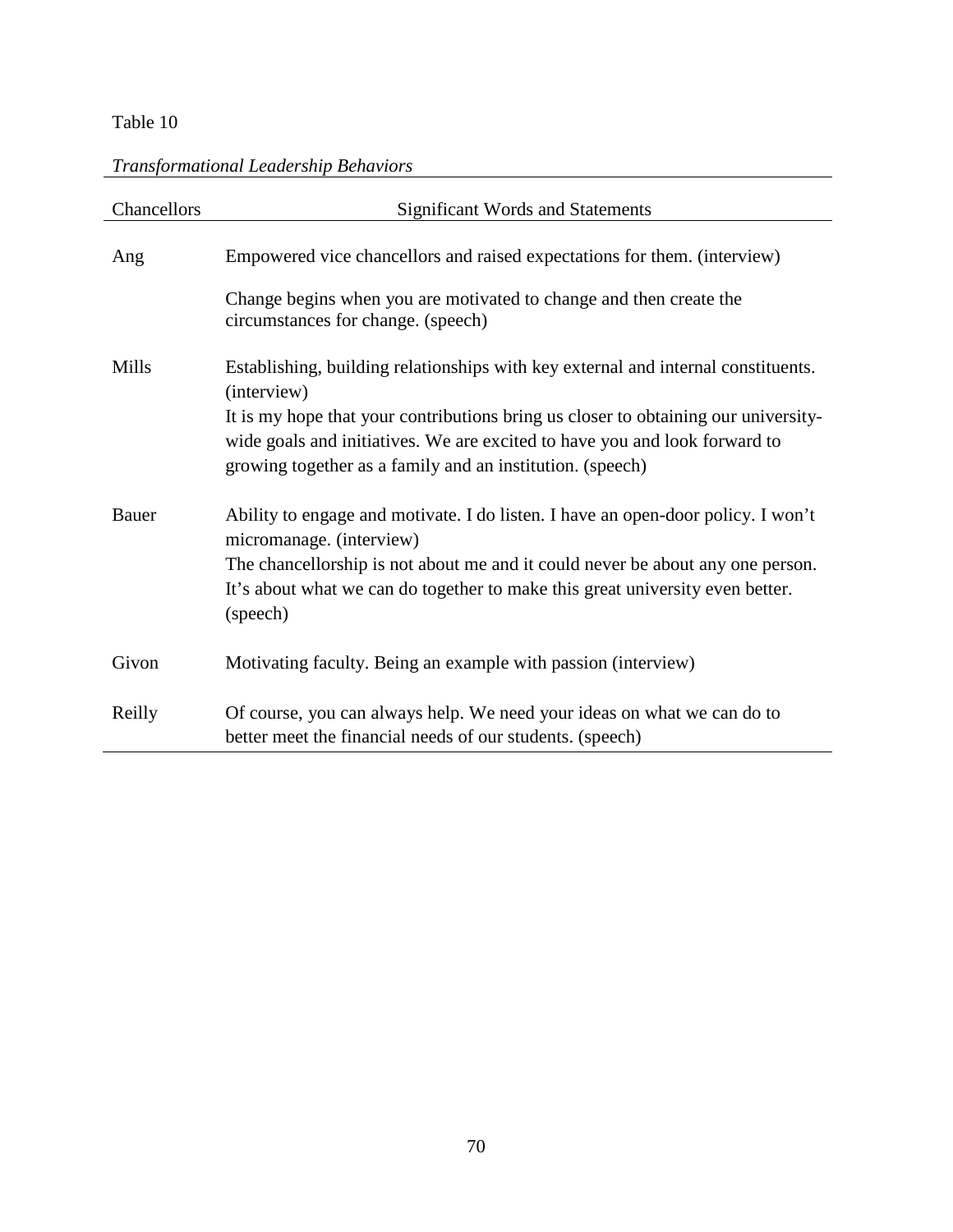Being a motivator is a behavior of transformational leaders. Motivational behavior was found in the following: Chancellor Ang's: "Change begins when you are motivated to change and then create the circumstances for change." Chancellor Bauer's: "ability to engage and motivate. I do listen," and Chancellor Givon's: " motivating faculty."

## **Transactional Behaviors**

Table 11 contains a summary of responses related to transactional leadership. The subset research question asks the following question: How do the HBCU chancellors exhibit transactional leadership behavior? The transactional behavior of rewarding followers for their participation was evident in these examples: "[I] provide faculty incentives" (Ang), "I intend fully to cash in on your collective genius, your wisdom . . . for the continued growth of " (Bauer). "Ed Smith\* hired me. He was supportive. I told him that I have to be bold and you have to back me up. Also, you [stakeholders] have made an investment in the future" (Reilly).

#### **Passive Avoidant Behavior**

Table 12 contains a summary of responses related to passive/avoidant leadership. The subset research question asks the following: How do the HBCU chancellors exhibit passive avoidant leadership behaviors? During the interviews (this question was also #17 on the MLQ 5X Leader Form), the chancellors were asked to respond to the statement "If it ain't broke, don't fix it," which is an example of passive avoidant behavior. Four of them responded that to some degree that they agreed with that particular passive avoidant behavior. Only one chancellor, Reilly, responded that he does not agree with this passive avoidant statement.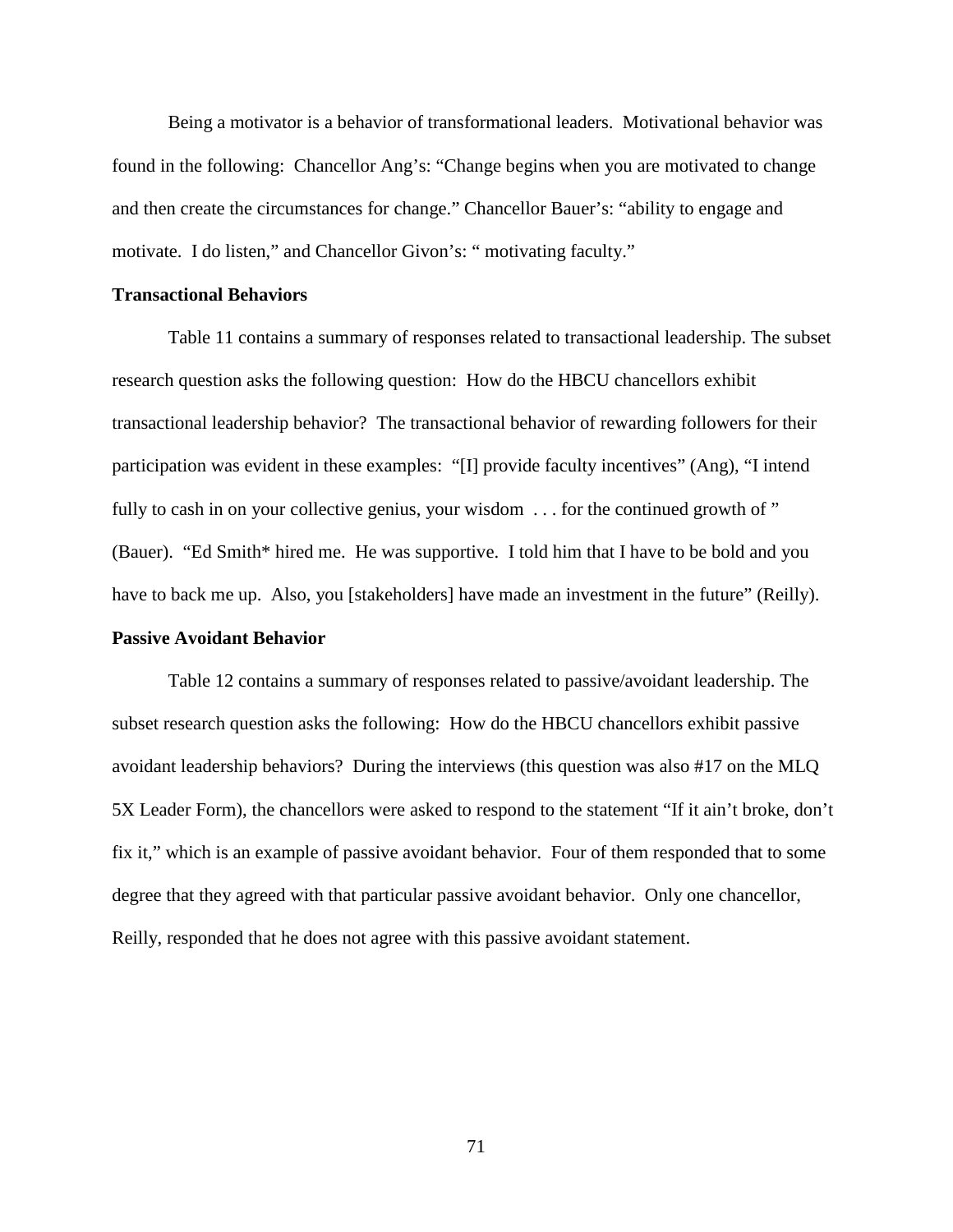| Chancellor        | <b>Significant Statements</b>                                                                                                                                                                                                                                                                                                                                                                                                                                                               |
|-------------------|---------------------------------------------------------------------------------------------------------------------------------------------------------------------------------------------------------------------------------------------------------------------------------------------------------------------------------------------------------------------------------------------------------------------------------------------------------------------------------------------|
| Ang               | Provide faculty incentives (interview)<br>If you want to get your dream job after graduation or after attending graduate<br>school, you must make a commitment to self-regulation.                                                                                                                                                                                                                                                                                                          |
| Mills             | N/A                                                                                                                                                                                                                                                                                                                                                                                                                                                                                         |
| Bauer             | If people don't measure up, they have to go. (interview)<br>I intend fully to cash in on your collective genius, your wisdom and experience,<br>and your love and passion for the continued growth of (speech)                                                                                                                                                                                                                                                                              |
| Givon             | N/A                                                                                                                                                                                                                                                                                                                                                                                                                                                                                         |
| Reilly            | Ed Smith* hired me. He was supportive. I told him that I have to be bold and<br>you have to back me up. (interview)<br>To each of you, who made a contribution to this building renovation, please<br>know that we are deeply grateful for you support. Also, you have made an<br>investment in the future success of all of our students. As a person with a<br>finance background, I can tell you that you will never get a better investment<br>than your gift to this project. (speech) |
| $Noto *nequdonym$ |                                                                                                                                                                                                                                                                                                                                                                                                                                                                                             |

*Note*. \*pseudonym.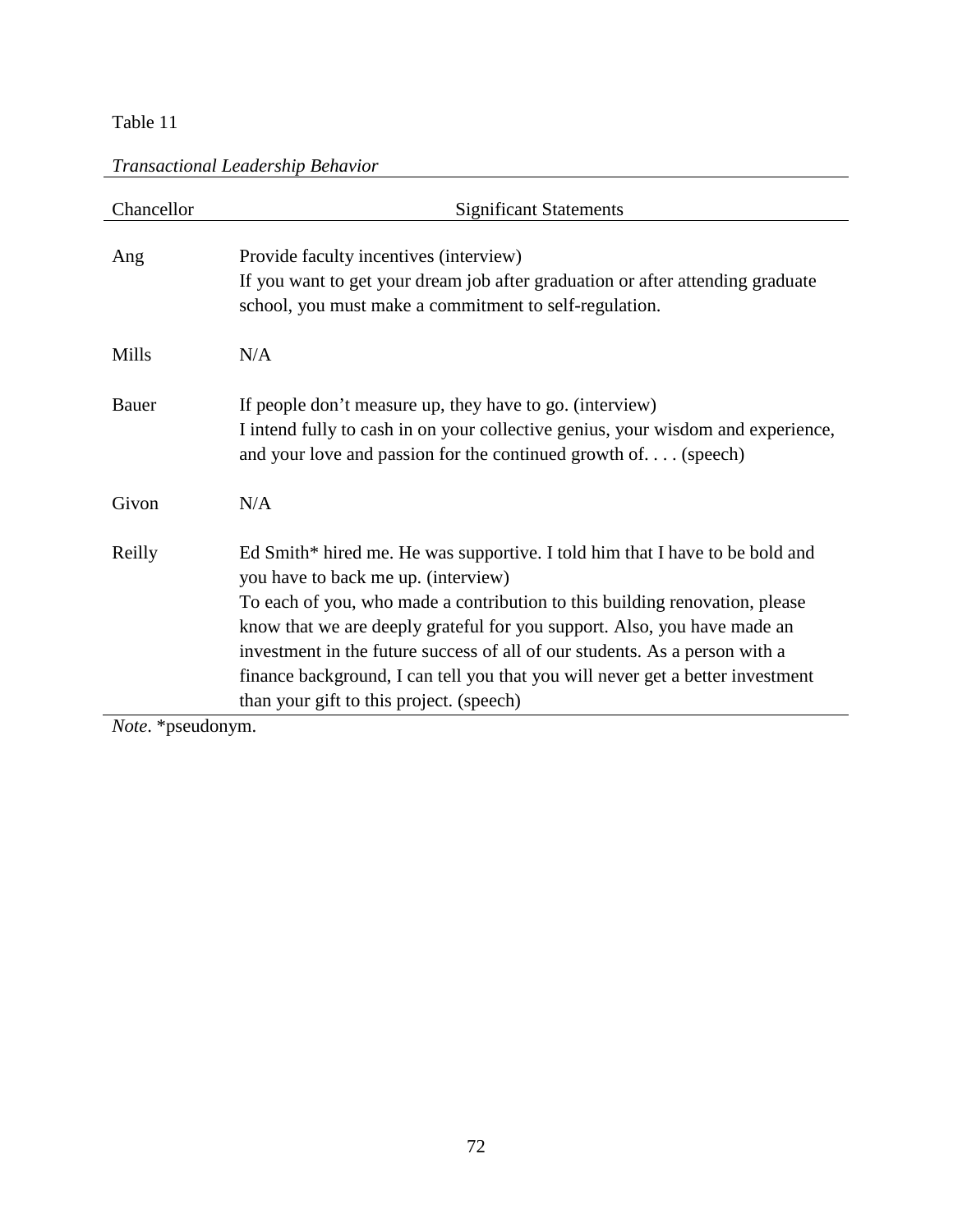# *Passive Avoidant Leadership Behaviors*

| Chancellors | <b>Significant Statements</b>                                                                                                                       |
|-------------|-----------------------------------------------------------------------------------------------------------------------------------------------------|
| Ang         | In response to whether he agrees with the statement. If it ain't broke, don't<br>fix it, the chancellor responded: I do once in a while (interview) |
| Mills       | In response to whether he agrees with the statement, If it ain't broke, don't fix<br>it, the chancellor responded: rarely. (interview)              |
| Bauer       | In response to whether he agrees with the statement, If it ain't broke, don't fix<br>it, the chancellor responded: all the time. (interview)        |
| Givon       | In response to whether he agrees with the statement, If it ain't broke, don't fix<br>it, the chancellor responded: fairly often. (interview)        |
| Reilly      | In response to whether he agrees with the statement, If it ain't broke, don't fix<br>it, the chancellor responded: not at all. (interview)          |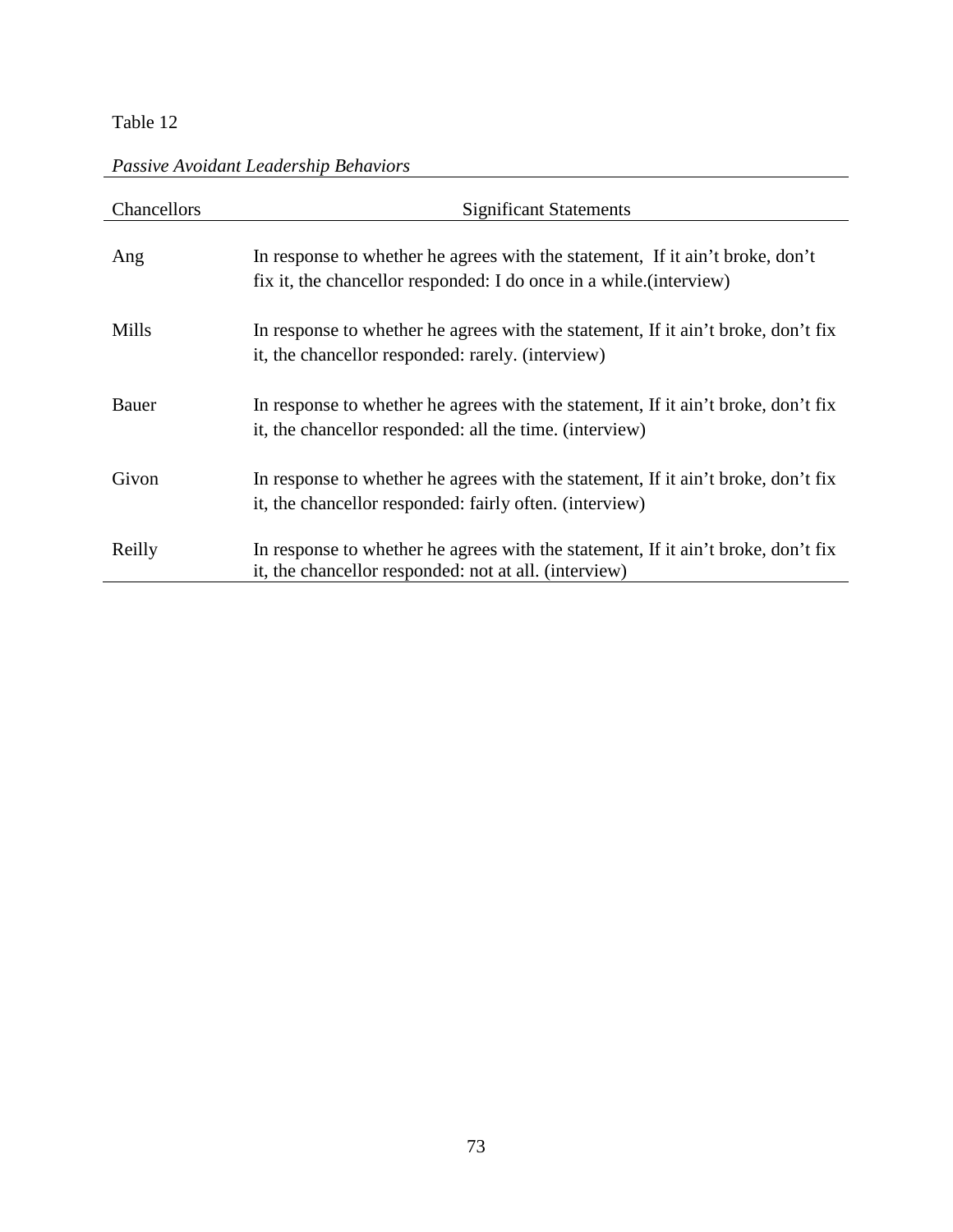## **Life Experiences**

Table 13 shows a summary of statements related to life experiences. The themes were extracted from the final subset research question: What are the HBCU chancellors' life experiences that they believe developed their leadership styles?

**Family.** The chancellors' responses revealed that their leadership styles were coming from other significant people in their lives. Chancellor Mills explained that he had "mentors from childhood." Chancellor Bauer was specific that his style was influenced "probably [by] lessons taught to me by my mother, aunt, and grandmother—all the people who raised me."

**Job experience.** Job experience is based on the chancellors' own jobs and their observing the styles of other leaders. Chancellor Ang said that "a successful administrative experience" developed his leadership style. Chancellor Mills credits "professional experience" including that as being the "chancellor of two institutions." Chancellor Givon mentioned, "watching previous leaders in various careers." "The experiences I've had have been in higher education for thirty years," responded Chancellor Reilly.

#### **Detailed Individual Analyses**

### **Chancellor Ang**

Ang focused on raising the competency of the students and faculty at his institution; he attributed the problem to a culture that needs to be changed. As a result, he felt that his institution had a weak academic reputation. His strategies to deal with the challenges were to focus on the students and to provide faculty incentives. Ang scored the highest on the MLQ 5X in idealized behaviors and inspirational motivation. In these scales, he was more transformational than the norm. Ang scored in the  $80<sup>th</sup>$  percentile in idealized behavior. Question #14 on the Leader Form of the MLQ 5X measures idealized behavior. It states the following: I specify the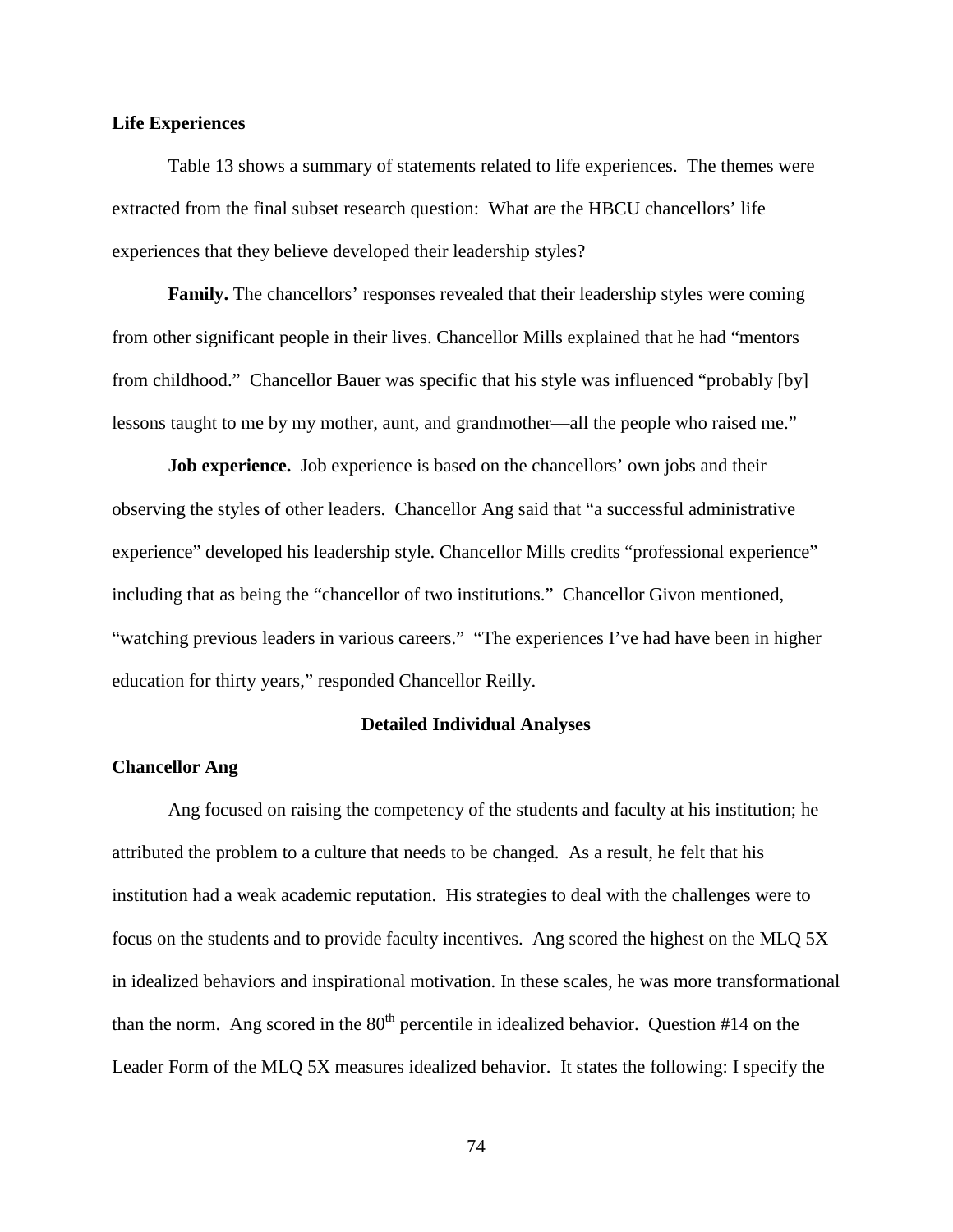# *Life Experiences*

| Chancellors | <b>Significant Statements</b>                                                                         |
|-------------|-------------------------------------------------------------------------------------------------------|
| Ang         | Excellent mentors, a successful administrative experience (interview)                                 |
| Mills       | From childhood, professional experience: dean, provost, chancellor of two<br>institutions (interview) |
| Bauer       | Lessons taught by my mother, aunt, and grandmother—all the people who raised<br>me. (interview)       |
| Givon       | Watching previous leaders in various careers (interview)                                              |
| Reilly      | The experiences I've had have been in higher education for thirty years.<br>(interview)               |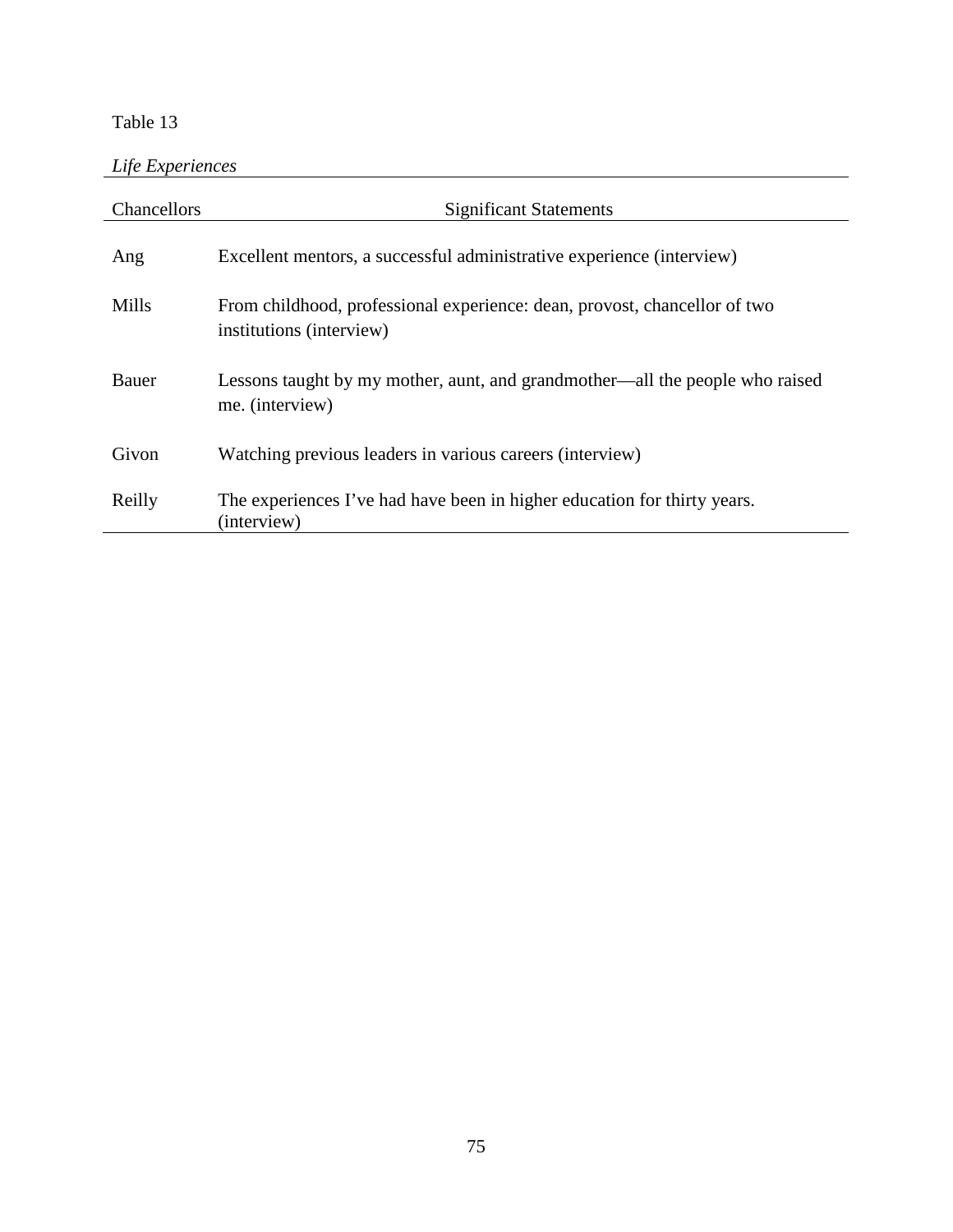importance of having a strong sense of purpose. He responded, "Fairly often." Ang's warning students not to wallow in mediocrity and accepting the consequences if they did is an example of considering the moral and ethical consequences of decisions or idealized behavior. Another example of idealized behavior was his advising students to work towards and maintain a high GPA, which instills a strong sense of purpose in the students. He scored in the  $70<sup>th</sup>$  percentile in inspirational motivation. Question #36 on the Leader Form of the MLQ 5X measures inspirational motivation. It states the following: I express confidence that goals will be achieved. He chose, "Sometimes." Being visionary was a trait that he believed to be important, and it is a trait that is a characteristic of inspirational motivation.

In his interview, Ang stated that he believed in providing faculty incentives, which is a transactional behavior. However in contradiction to his interview statement, he scored less transactional than the norm in both transactional scales. For contingent reward, Ang scored in the  $20<sup>th</sup>$  percentile. Question #16 on the Leader Form of the MLQ 5X measures contingent reward. It states the following: I make clear what one can expect to receive when performance goals are achieved. He answered, "Sometimes."

For the outcomes of leadership, Ang scored less than the norm for effectiveness and satisfaction 30-40% and 10-20% respectively. Question #43 on the MLQ 5X Leader Form measures effectiveness in meeting organizational requirements. Question #41 on the MLQ 5X Leader Form measures satisfaction with working with others in a satisfactory way. Ang answered, "Fairly often" and "Frequently, if not always," respectively. Since the outcomes of behavior are synonymous with transformational and transactional behaviors, a contradiction exists between his low scores for effectiveness and satisfaction and his belief in providing incentives to faculty.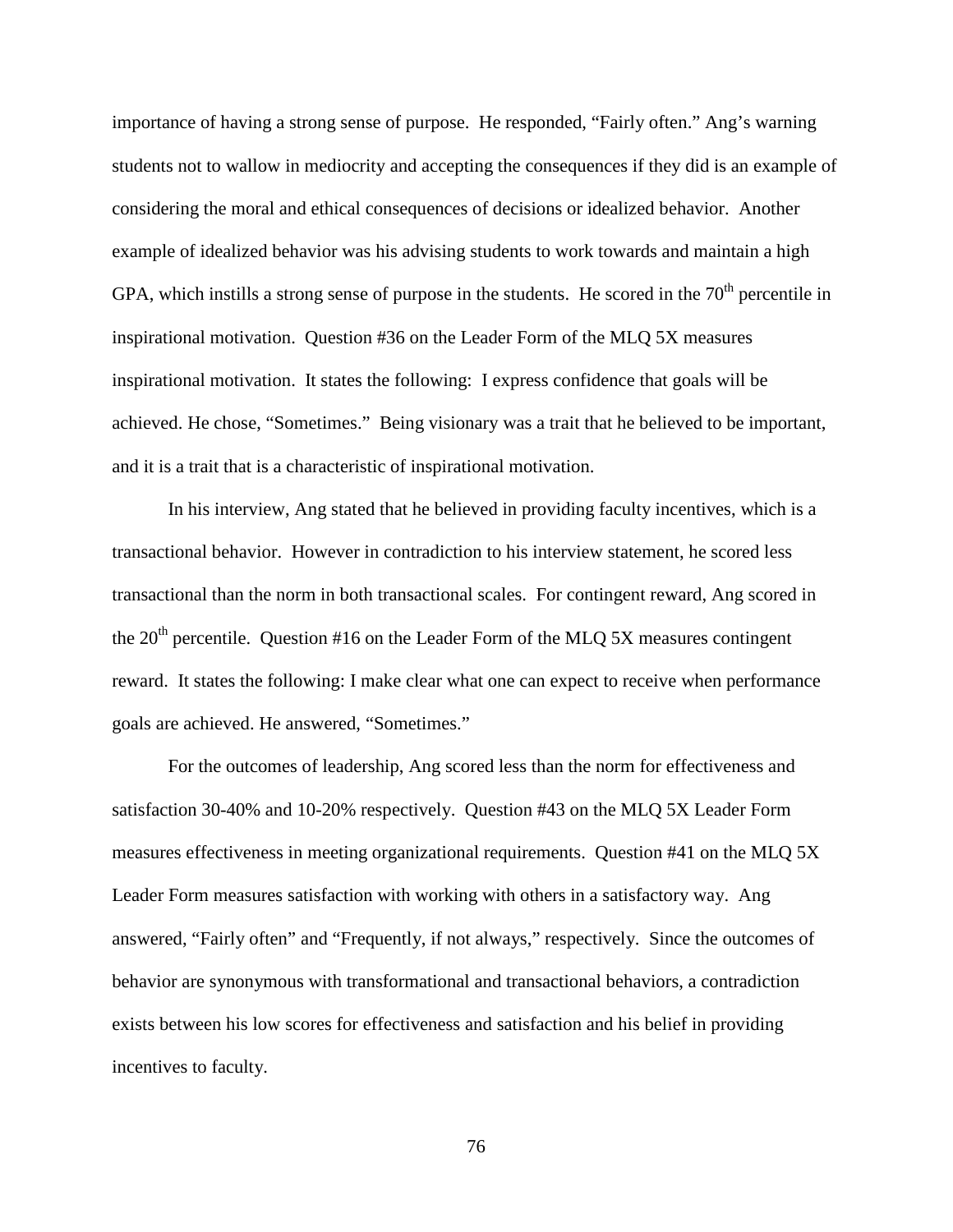### **Chancellor Mills**

Mills focused on the challenges of securing the financial needs of the institution. He attributed the challenge to budget cuts. His strategy to address the financial challenge was to include and educate internal and external stakeholders in the management of the university. Mills scored more transformational than the norm in all transformational scales. He scored in the  $100<sup>th</sup>$  percentile for idealized attributes. Question #10 on the MLQ 5X Leader Form measures idealized attributes by asking the following: I instill pride in others for being associated with me. He responded, "Frequently, if not always." His strategies for dealing with challenges included characteristics associated with idealized attributes: going beyond self-interest for the good of the institution; idealized behaviors: emphasizing the importance of having a collective sense of mission; inspirational motivation: vigorously vocalizing the needs to be accomplished; intellectual stimulation: soliciting differing perspectives; and individual consideration: educating. Mills had a 40-50<sup>th</sup> percentile for laissez-faire. Question  $#5$  on the MLQ 5X Leader Form measures laissez-faire by avoiding getting involved when important issues arise. He selected, "Fairly often." There are no examples from the interview or documents to support  $40-50<sup>th</sup>$ percentile for laissez-faire.

Mills scored more than the norm in extra effort, effectiveness, and satisfaction. The transformational and transactional behaviors that are associated with the three outcomes of behavior shaped the way he viewed the traits of leadership: consensus builder and getting others to do more than they expected (extra effort), visionary and effectiveness in meeting occupational needs (effectiveness), and collaboration and satisfactorily working with others (satisfaction).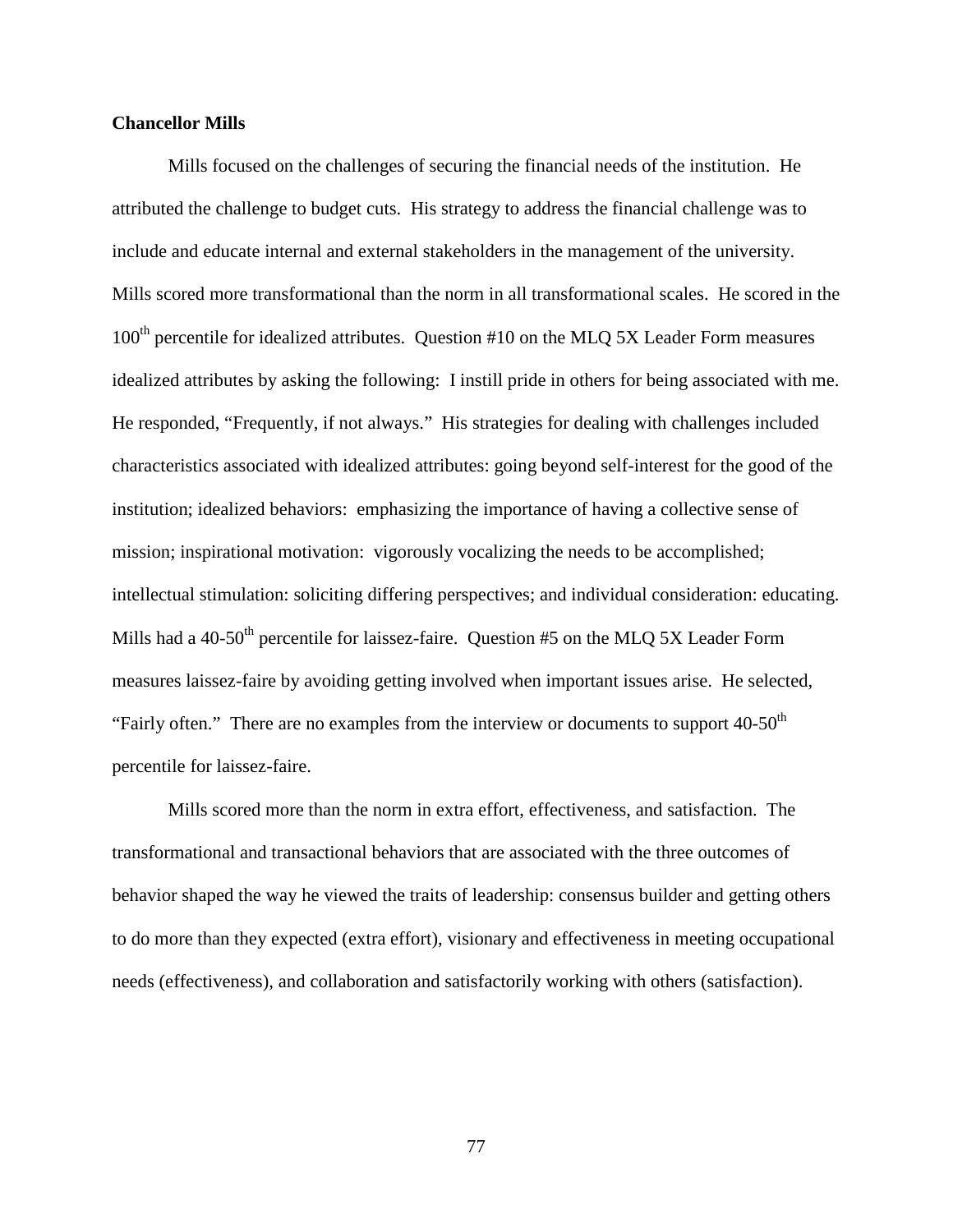## **Chancellor Bauer**

Bauer focused on the effects of state budget cuts and funding cutbacks on the institution. The effects included firing employees and low enrollment numbers. His strategy to address challenges included an open-door policy and branding the university. He scored more transformational than the norm in all transformational scales. Bauer scored in the  $95<sup>th</sup>$  percentile in inspirational motivation. His strategies of an open-door policy and branding the university align closely with inspirational motivation. He scored more transactional than the norm in all transactional scales. Bauer scored in the  $80<sup>th</sup>$  percentile in contingent reward. On the MLQ 5X Leader Form, question #11 measures contingent reward and states the following: I discuss in specific terms who is responsible for achieving performance targets. He chose, "Frequently, if not always." Bauer's assertion in a speech that he fully intended to cash in on stakeholders' collective genius, wisdom, experience, love, and passion for the continued growth of the university is an example of contingent reward behavior. He also scored more passive avoidant than the norm for management-by-exception: passive (MBEP). He scored in the  $60-70<sup>th</sup>$ percentiles for MBEP. On the MLQ 5X Leader Form, question #17 measures MBEP: I show that I am firm believer in "If it ain't broke, don't fix it." He answered, "Fairly often." In a speech, he informed the audience that because he was serving as an interim chancellor, he would not change the strategic plans of the university. MBEP is characterized by not interfering until the worst happens. He scored less than the norm for effectiveness and satisfaction, but more than the norm for extra effort. His scores for the outcomes of leadership were 30-40% (effectiveness), 10-20% (satisfaction), and 60-70% (extra effort). On the MLQ 5X Leader Form, question #42 measures extra effort by stating the following: I heighten others' desire to succeed.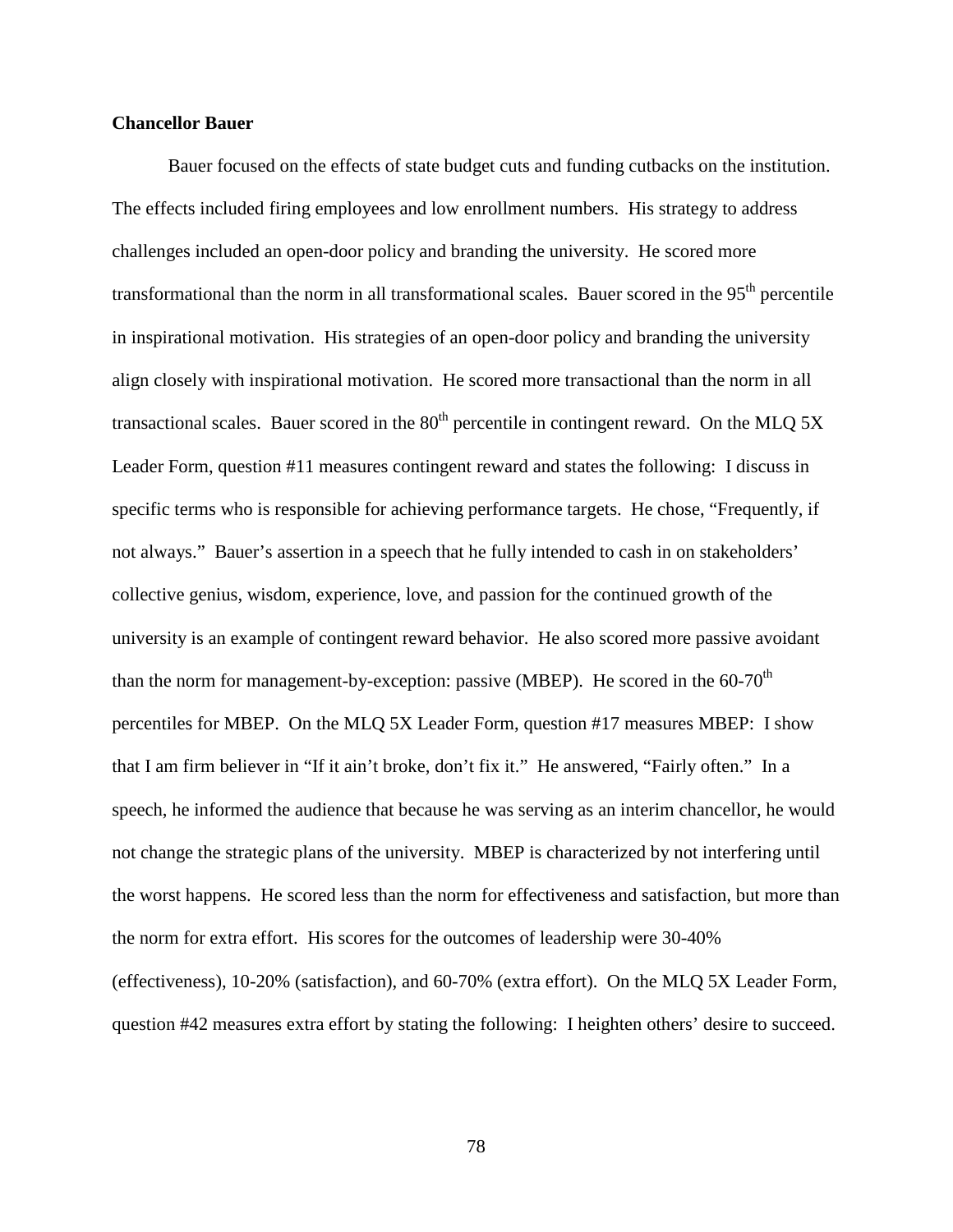He responded, "Frequently, if not always."Bauer stated motivation as a trait of leadership; additionally, motivation is a characterization of extra effort.

### **Chancellor Givon**

Givon focused on being able to give personalized attention to students at a reasonable rate. The challenge was being able to do so in spite of budget cuts. His strategy to deal with the challenge was to create a knowledgeable and creative budget team. Givon scored more transformational than the norm for idealized behaviors, inspirational motivation, and intellectual stimulation. These scales are characterized by having a collective sense of mission, expressing confidence in achieving goals, and welcoming differing perspectives when solving problems (Bass & Avolio, 2004). Givon scored in the  $80-90<sup>th</sup>$  percentiles for inspirational motivation. Question #9 on the MLQ 5X Leader Form measures inspirational motivation. It states the following: I talk optimistically about the future. Givon answered, "Frequently, if not always" and demonstrated this behavior by motivating faculty. Givon scored less transactional than the norm in both transactional scales. He scored in the  $30<sup>th</sup>$  percentile for contingent reward. Question #1 on the MLQ 5X Leader Form measures contingent reward: I provide others with assistance in exchange for their efforts. He chose, "Once in a while." There are no examples of this type of behavior from his interview and speech. These characterizations shaped his strategy in dealing with his challenges. He scored more than the norm for extra effort, effectiveness, and satisfaction with the leadership. Respectively, he scored in the  $60-70^{th}$ ,  $70-80^{th}$ ,  $50-60^{th}$ percentiles. Question #38 on the MLQ 5X Leader Form measures satisfaction and states the following: I use methods of leadership that are satisfying. Givon selected, "Fairly often." Being transparent was a trait that he believed to be important, and which factored in to the outcomes of leadership behaviors.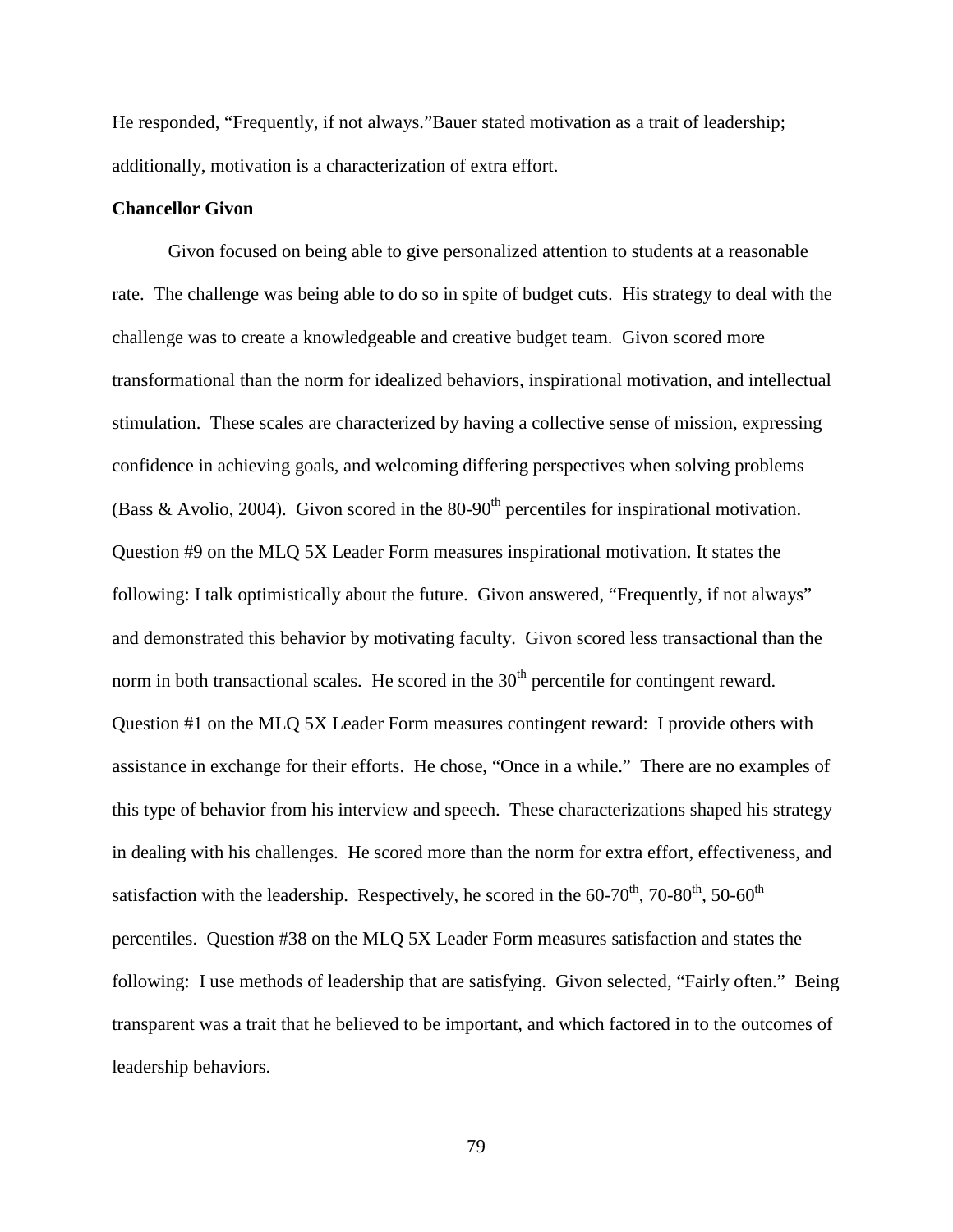## **Chancellor Reilly**

Reilly focused on negating the fear of losing his job. His strategy to address this problem was to gain support from top administrators. He scored more transformational than the norm in the idealized behavior scale. Idealized behavior is characterized by the leader's expressing his most important beliefs (Bass & Avolio, 2004). He scored in the  $90<sup>th</sup>$  percentile for idealized behavior. On the MLQ 5X Leader Form, question #6 measures idealized behavior: I talk about my most important values and beliefs. Reilly chose, "Not at all." Expressing his belief in securing administrative support shaped his strategy in addressing his challenges. Reilly scored in the 40<sup>th</sup> percentile for contingent reward. He is less transactional than the norm in that scale. On the MLQ 5X Leader Form, question #11 measures contingent reward and states the following: I discuss in specific terms who is responsible for achieving performance targets. Again, Reilly chose, "Not at all." He reminds stakeholders in a speech that students' success is an investment in the future. Reilly scored in the  $0-4<sup>th</sup>$  percentiles for MBEP. MBEP is a passive avoidant behavior. Question # 3 on the MLQ 5X Leader Form measures MBEP: I fail to interfere until problems become serious. He selected, "Fairly often." There are no examples of passive avoidant behavior from any of the documents.

Reilly scored more than the norm in all outcomes of leadership scales by scoring in the  $90<sup>th</sup>$ ,  $90<sup>th</sup>$  and  $70<sup>th</sup>$  percentiles, respectively. Question #37 on the MLQ 5X Leader Form measures effectiveness and states the following: I am effective in meeting others' job-related needs. He answered, "Fairly often." Effectiveness seems to be the one theme that shaped his strategy for dealing with his challenge because one characterization of effectiveness is for the leader's being able to represent his group to top authorities (Bass & Avolio, 2004). Being politically savvy is a trait that he believed to be important and factored into his idealized and effectiveness behaviors.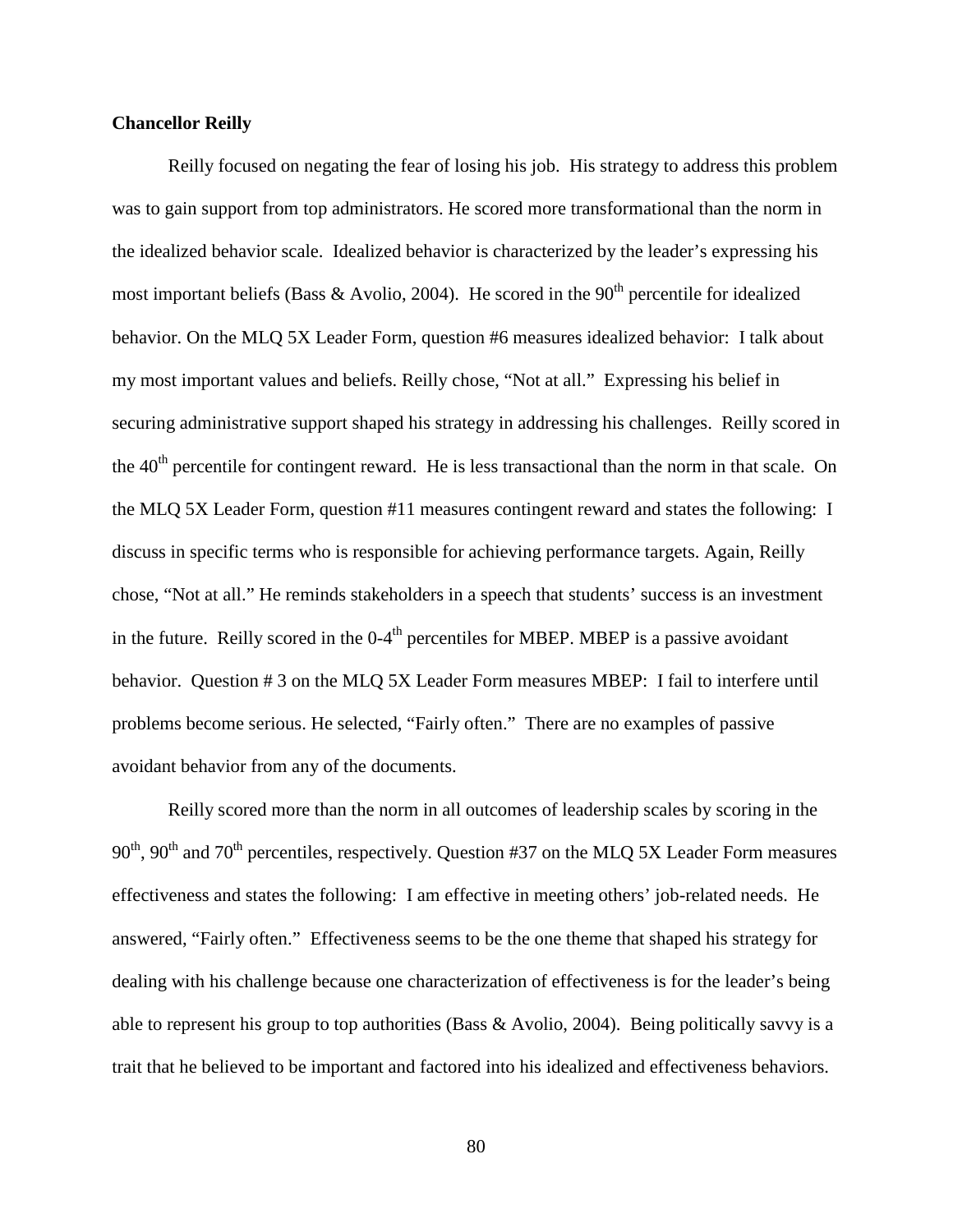## **Summary**

In Chapter 4, the participants and methodology were reviewed. Tables 4 through 7 contained data from the study in the form of significant words or statements. From these significant words and statements, themes were derived. An explanation of the themes was discussed for each table. Tables 8 and 9 represented averages and percentiles that determined the degree to which a chancellor was more or less than the norm. Tables 10 through 13 showed representative responses related to various leadership styles and life experiences.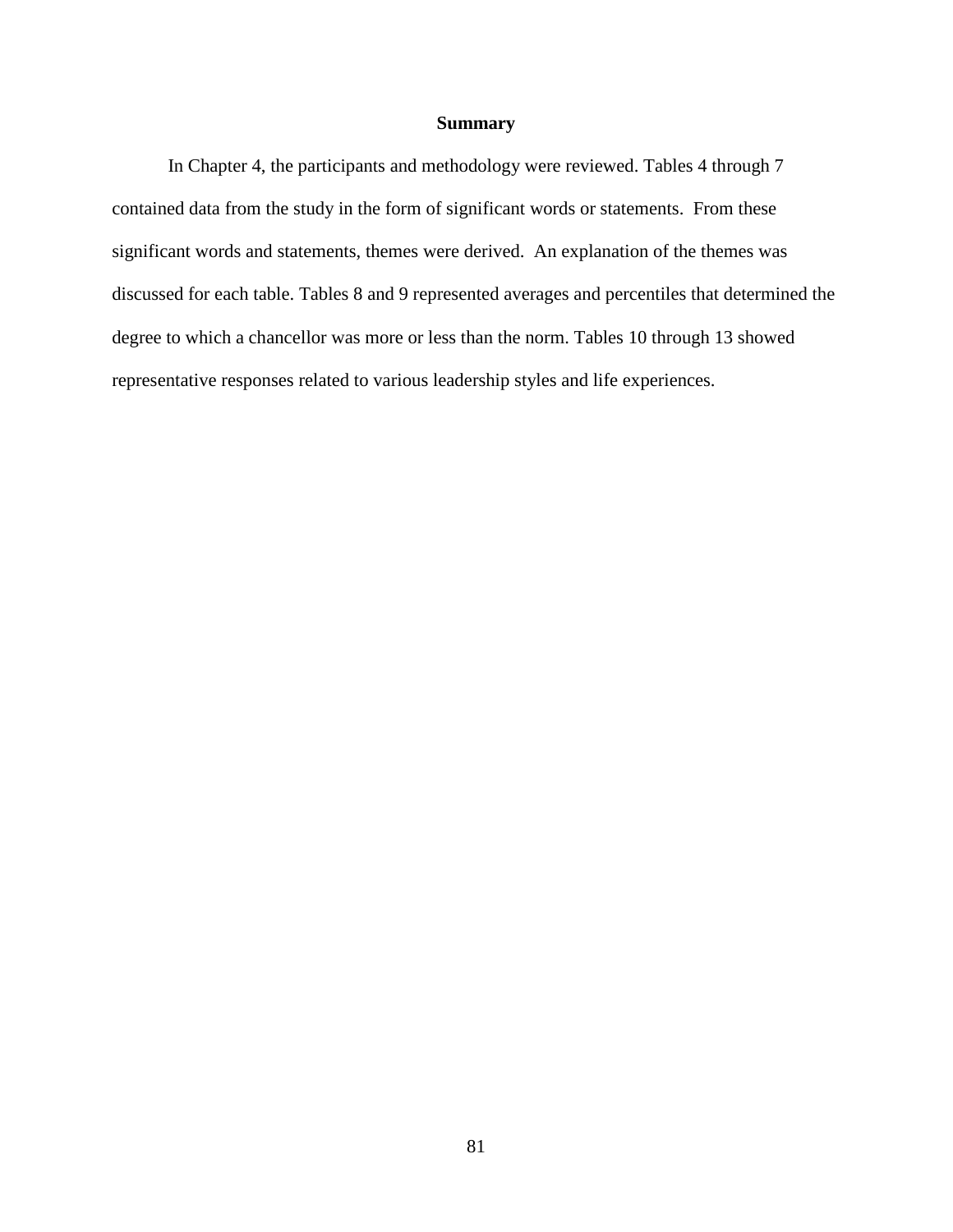#### **CHAPTER 5: DISCUSSION, IMPLICATIONS, RECOMMENDATIONS**

Historically Black Colleges and Universities are in precarious positions because of the challenges they face. In order to address these challenges, their chancellors and presidents must be effective leaders. The literature shows that transformational leadership is effective in dealing with challenges. This style is characterized by inspirational leadership. Even though there is limited literature on the leadership styles of HBCU chancellors and presidents, there is evidence that portrays HBCU leadership as being didactic and, therefore, non-transformational (Gasman et al., 2010; Jencks & Riesman, 1967; Lewis, 2011; Phillips, 2002). This phenomenological study adds to the literature by describing the experiences of being a chancellor of a publically-funded HBCU in one Southeastern state. This was achieved by researching questions that centered on the experience of being a chancellor- -defining traits of leadership, identifying challenges and the approaches used to address their challenges, and measuring their leadership styles. To answer these questions, the chancellors completed a questionnaire, participated in interviews, and submitted speeches.

#### **Summary of the Results**

The chancellors were asked what it is like being a chancellor in this particular Southeastern state. Their responses revealed three themes: understanding the chancellor's role, motivation, and teamwork. Chancellors Ang's understanding of his role included ". . . creating circumstances for change" at his university. Chancellor Mills' role included establishing of the university standards, branding the university, and managing the university. Embracing the strategic directions of his university was the view of Chancellor Bauer, who was serving as interim chancellor. Chancellor Givon espoused transparency, while Chancellor Reilly advocated not worrying about job stability in order to focus on getting work done. Serving as a motivator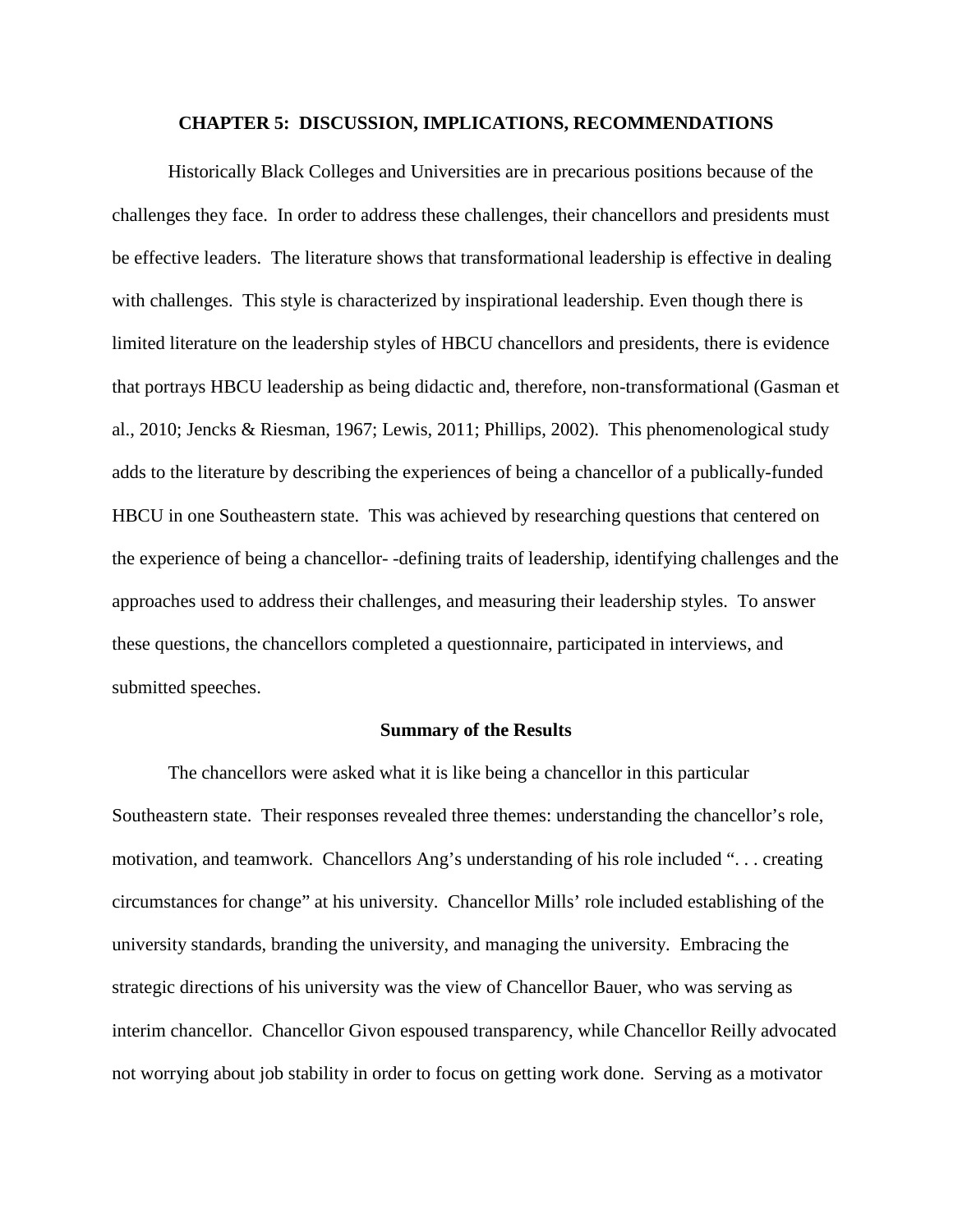was another duty they viewed as being essential to their job. Chancellors Ang, Mills, and Reilly believed in motivating themselves and other stakeholders. Ang and Reilly directly stated and implied that motivation began with the chancellor's belief in himself first and then in others. In addition to being motivators, the chancellors were advocates for teamwork. For example, Chancellor Givon stated that being transparent conveyed one experience of his job. With transparency, the leader does not keep secrets in his interactions or dealings with others as chancellor, but includes others in the different stages of management. This inclusion connotes teamwork.

The experience of being a chancellor of a publically-funded HBCU included exploring the challenges that impacted their universities. The two themes derived from their responses were budget concerns and faculty and student competence. Out of five interviewed chancellors, four named budget cuts as a main challenge in providing for their students and universities. Chancellors Mills and Bauer lamented that their institutions suffered because of state budget cuts. Chancellors Ang and Givon also revealed that their challenges were centered on their students. The former mentioned the challenge of the lack of preparedness of students and the latter felt that giving personalized attention to students was compromised by budget cuts. The exception, Chancellor Reilly, surmised that chancellors' fear of losing their jobs was a major challenge to overcome.

The chancellors offered different and, at times, similar strategies for dealing with the abovementioned challenges. Analyses of their interviews and speeches disclosed strategic budget planning, student centeredness, and faculty incentive themes. Chancellor Ang's strategy to deal with his challenges was to focus on the students and to provide faculty incentives. Chancellors Mills' and Givon's strategies to address their financial challenges were similar since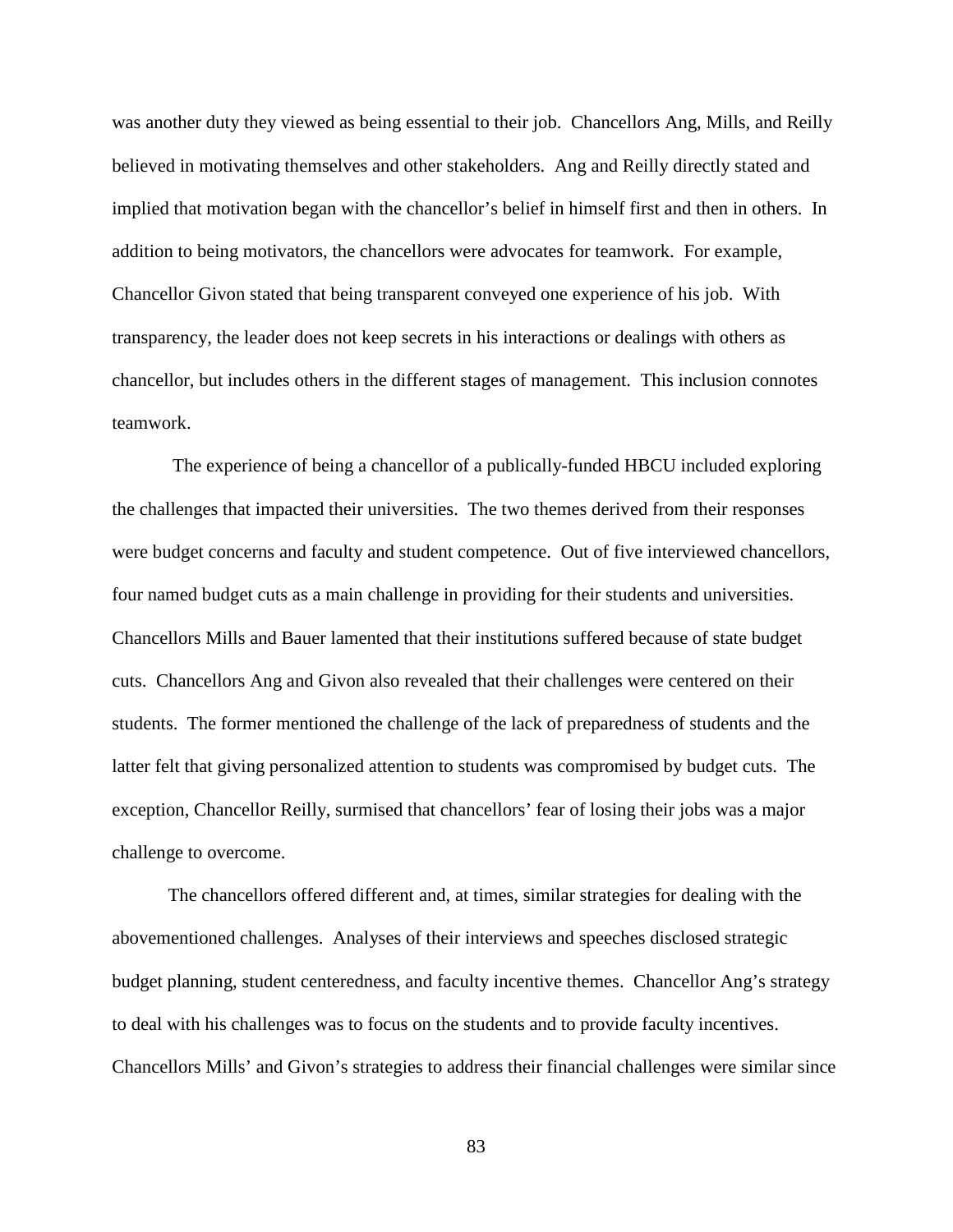they both included informing stakeholders about the financial problems and enlisting their help in solving the financial woes of the university. Chancellor Bauer's strategies included being readily available to anyone who wanted to speak to him and promoting the distinctiveness of the university. In keeping with his theme of self preservation, Reilly's solution was to gain the support from top administrators.

How a chancellor viewed his role and addressed issues may be explained by identifying and understanding his leadership style. A chancellor's leadership style provided context to the experiences of being a chancellor. Their leadership styles were explored using interviews, speeches, and the survey, the MLQ 5X Leader Form, which measures the extent of their transformational, transactional, and passive avoidant behaviors. The data disclosed that the chancellors credited prior administrative or work experience as a factor in influencing their leadership styles. Chancellors Mills and Bauer also gave credit to the influence of their family members. Their influences and other experiences may have been a factor in forming their leadership styles.

The results from the survey provided supplementary evidence of the chancellors' leadership styles. Chancellor Bauer's scores placed him above the norm in all subscales, which implies that he used a combination of leadership styles in his job. Chancellor Mills' strongest scores reflected a transformational leadership style. However, his other scores showed that he also used a combination of all three leadership styles. Chancellors Ang, Givon, and Reilly scored high in transformational subscales (IB/IM, IB/IM IS, and IB respectively) and lower than in transactional and passive avoidant subscales. The three are more likely transformational leaders. The outcomes of leaderships were measured as well in the MLQ5X. It asked chancellors' judgments of their effectiveness on followers. Their responses revealed whether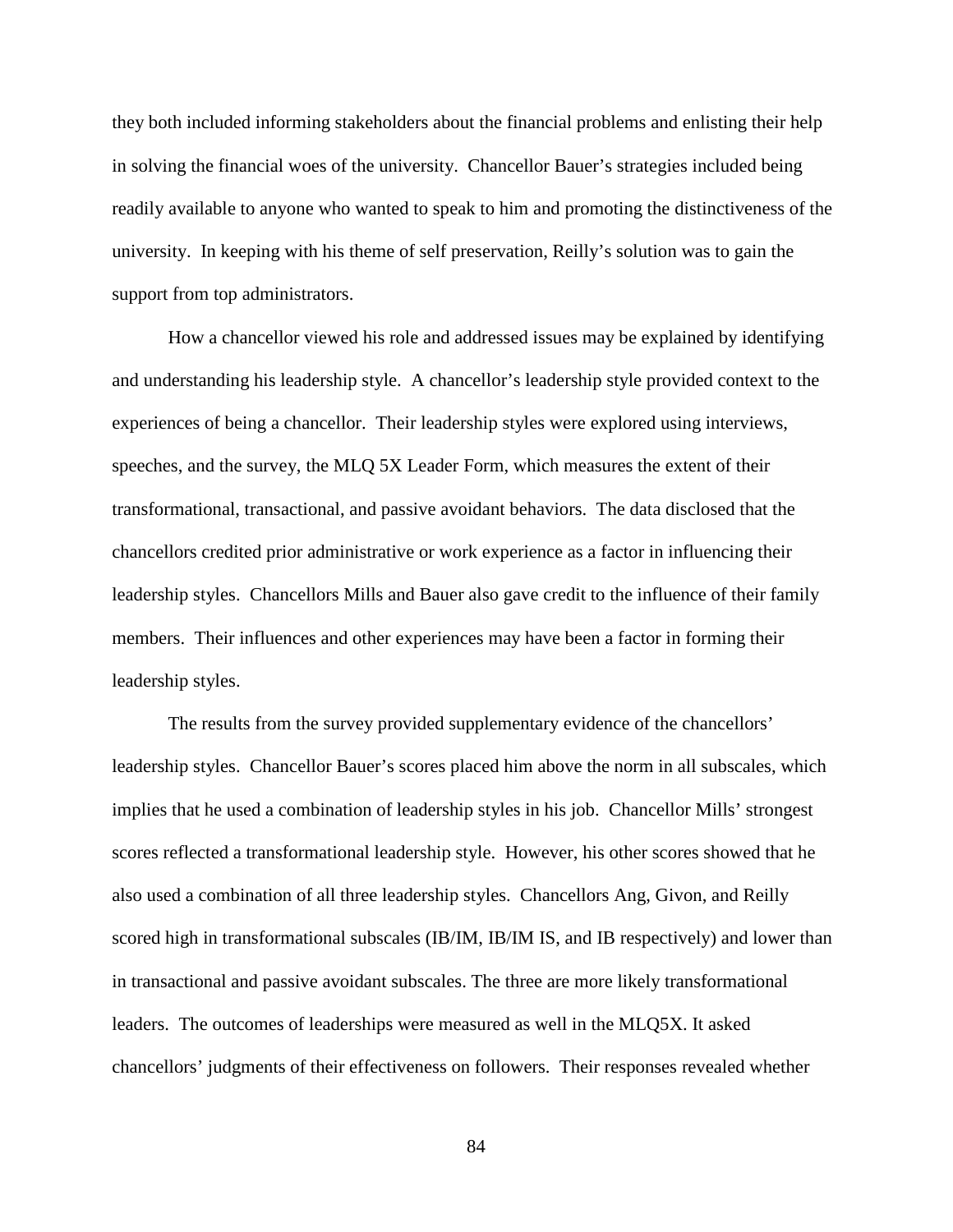they viewed their leadership as being examples of exerting extra effort, as effective, and whether their followers were satisfied with their leadership. These are called outcomes of behavior and are associated with transformational and transactional behaviors. The outcomes of behavior percentiles showed that Chancellors Ang and Bauer scored low in effectiveness and satisfaction, whereas Chancellors Ang, Mills, and Reilly scored high in all categories (extra effort, effectiveness, and satisfaction).

### **Discussion**

#### **Experiences of Being HBCU Chancellors**

This phenomenological study focused on the experiences of being HBCU chancellors of publically-funded universities. This study disclosed whether the chancellors' experiences were unique, similar to, or different from the experiences that other chancellors had had in different institutions. Overall, the chancellors understood their roles as HBCU chancellors, which included motivating others and advocating teamwork. In order to put into context the environment in which these chancellors perform their duties, it seems beneficial to discuss the Board of Governors.

**Board of Governors**. The experience of being a chancellor in this study was influenced by a governing board. The chancellors' institutions in this Southeastern state are a part of a consortium of statewide higher-education institutions. The consortium includes HBCUs and predominantly White institutions (PWIs). Each of these institutions is governed by a Board of Governors, which dictates strategic directions and "oversees the alignment [of an overall] vision with institutional resources, investments, and results" (Board of Governors, 2013-2018, p. 3). The chancellors serve on Board of Governors' committees and are expected to promote its goals.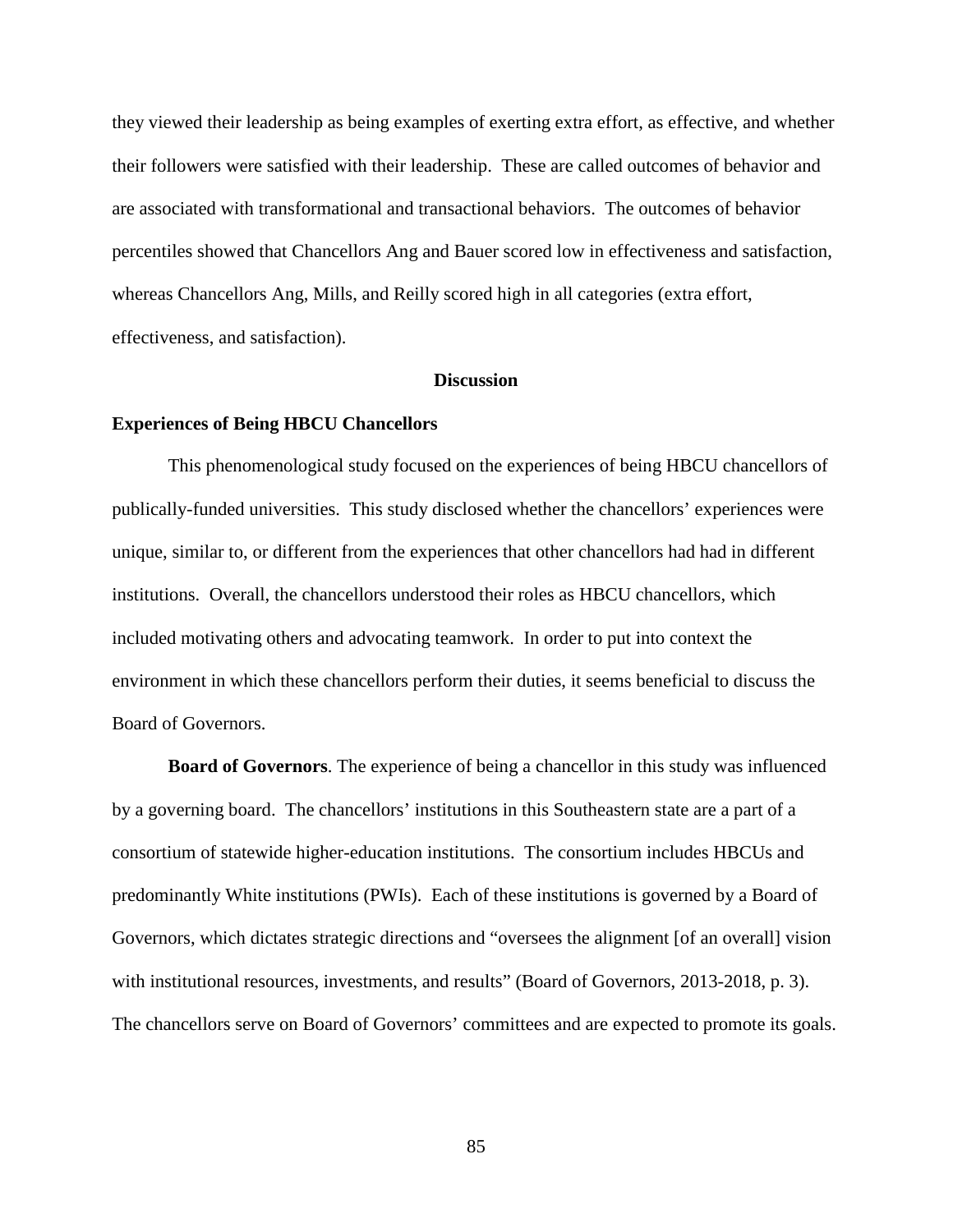The experiences expressed by the chancellors in interviews, speeches, and an article also reflect the commitments expressed by the Board of Governors:

- 1. Admitting and educating academically prepared students
- 2. Performing duties with integrity and ethical standards
- 3. Remaining committed to low tuition
- 4. Fostering collaborations
- 5. Supporting and rewarding faculty
- 6. Sharing knowledge to advance the state's economy
- 7. Being shaped by the state's economy, society, and politics (Board of Governors, 2013-2018, p. 11)

Adhering to the goals and strategies set by the Board of Governors accounted for how the chancellors experienced their positions. In this study, the chancellors expressed some of the same commitments as outlined by the Board of Governors.

**Challenges**. Being an HBCU chancellor means they each had to face a lot of challenges and issues on a daily basis. They were leading an institution, which requires not only educating students and supporting faculty, but also sharing knowledge to improve the state economy as well. It is not surprising that the current study showed that budget concerns and competency (faculty and student) were deemed as the main challenges for the chancellors. Though those challenges echo the commitments set by the Board of Governors, they showed the realities with which HBCU chancellors had to cope. For instance, based on the Board of Governors, the chancellors should remain committed to low tuition. The reality was that four of five interviewed chancellors pointed out that budget concerns were a major challenge and that they greatly needed money to make the institution function. Institutions must get more financial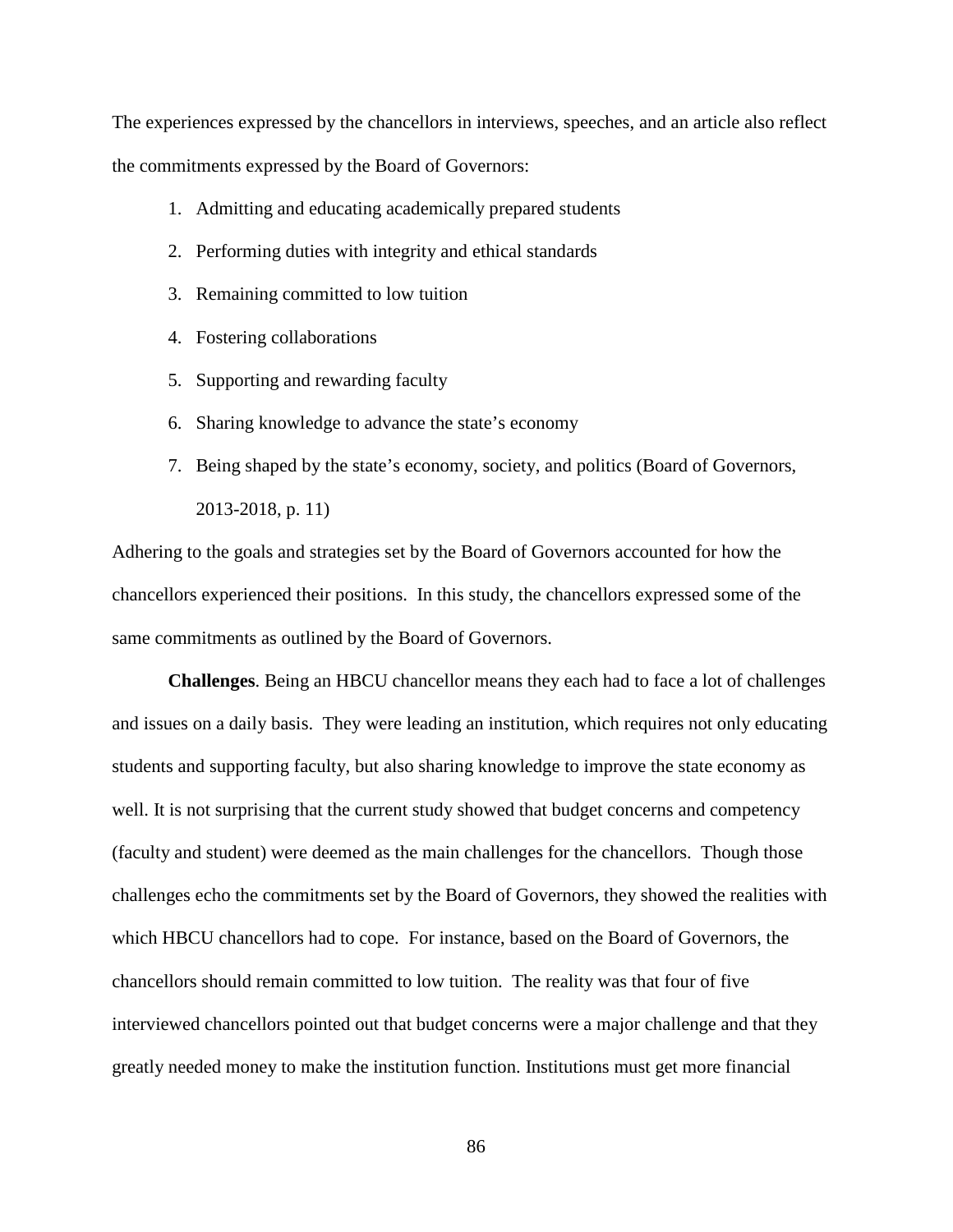support by raising tuition (Board of Governors, 2013-2018). Therefore, maintaining a commitment to low tuition would be a challenge for the HBCU chancellors. Statistics show that between the school year 2008-2009 to 2012-2013 there was an average increase in tuition by \$277,423,066 or a 53.2% increase for the Southeastern state university system (UNC-GA Finance, 2009-2013). Three of the HBCUs studied had lower increases for the same time period. Chancellor Ang's university had a 31.1% increase. Chancellor Bauer's students saw a 40.6% increase. The tuition at Chancellor Reilly's university increased by 40. 5%. Two HBCUs experienced increases higher than the system average: Chancellor Givon at 60.2%.and Chancellor Mills' at 60.4% (UNC-GA Finance, 2009-2013).

The second challenge mentioned by the chancellors was competency. The Southeastern university system is committed to educating students who are "academically prepared to succeed" (Board of Governors, 2013-2018, p.11). Students are considered as potential investments for the Southeastern state. The return on the investment is for students to graduate, become gainfully employed, and give back to the state. The Board of Governors (2013-2018) is committed to recruiting faculty who use their knowledge and creativity in guiding students to success. Even before students matriculated on campus their competencies were an issue because HBCUs are in competition with PWI institutions for Black students, who are no longer regulated to attending HBCUs (Wenglinsky, 1996). Therefore, admitting academically prepared students would challenge the HBCU leaders. Students who apply for college come from diverse backgrounds with diverse academic preparedness. The Board of Governors (2013-2018) is committed to admitting and educating students "who are academically prepared to succeed" (p. 11). These are the students who can handle rigorous training and are more likely to graduate with well-honed thinking and communication skills.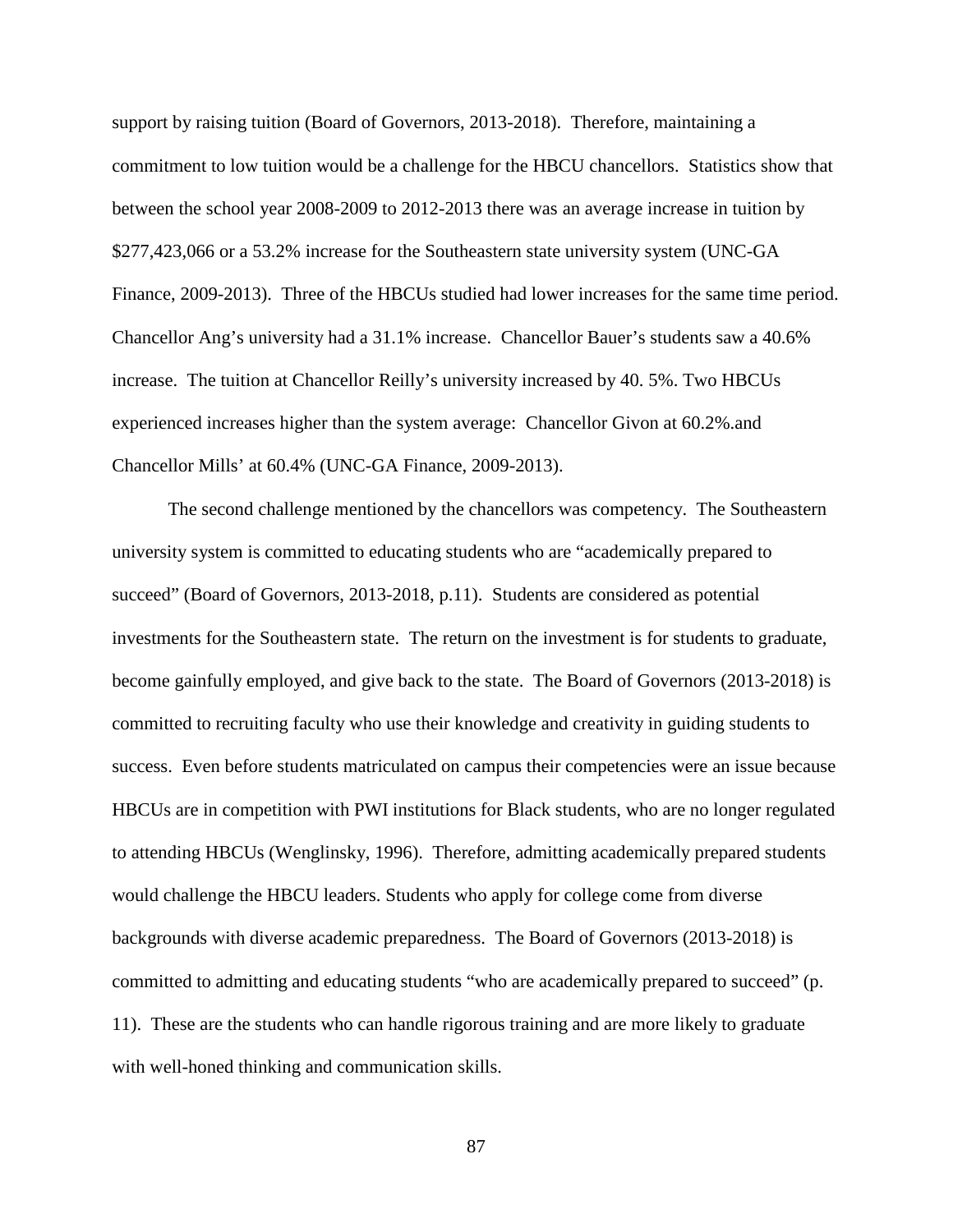The chancellors also expressed concern with the competency of their faculty. Some pointed out that there were faculty members who did not want to be led, those who were indifferent, and those who were unhappy. Nevertheless, competency concerns were not all negative because there were chancellors who believed in promoting and lauding effective faculty who led committees well or had published or won awards for scholarly achievements. Teaching, conducting new and innovative research, publishing, and engaging in collaborative endeavors with internal and external environments highlight the importance of faculty in an institution.

It is documented in the literature that HBCU chancellors and presidents often had combative relationships with faculty because of a lack of shared governance (Lewis, 2011; Phillips, 2002). A lack of shared governance implies an absence of teamwork or working together between the chancellor or president and the faculty. Some faculty members' indifference and unhappiness stemmed from being excluded from making decisions. Dr. Reid-Wallace, former president of Fisk University in Tennessee was an advocate of shared governance, which she viewed as a basic tenet of academia (Mbajekwe, 2006). Lack of shared governance is also cited as a challenge affecting the operation of all HBCUs (Lewis, 2011; Phillips, 2002). This is especially problematic since research indicates that the most effective leadership is leadership that includes others in developing and reaching goals (Lewis, 2011). Lewis interviewed faculty at a public and at a private HBCU. Her study conclusions recommend more communication between upper level administrators and faculty and more reliance on a campus operational model that includes faculty in planning and allocating resources for recruiting high achieving students and exploring research initiatives. A publically-funded HBCU that bases goals on the commitments of a system-wide governing board may find it difficult to deny shared governance or teamwork. The chancellors followed Lewis' findings when they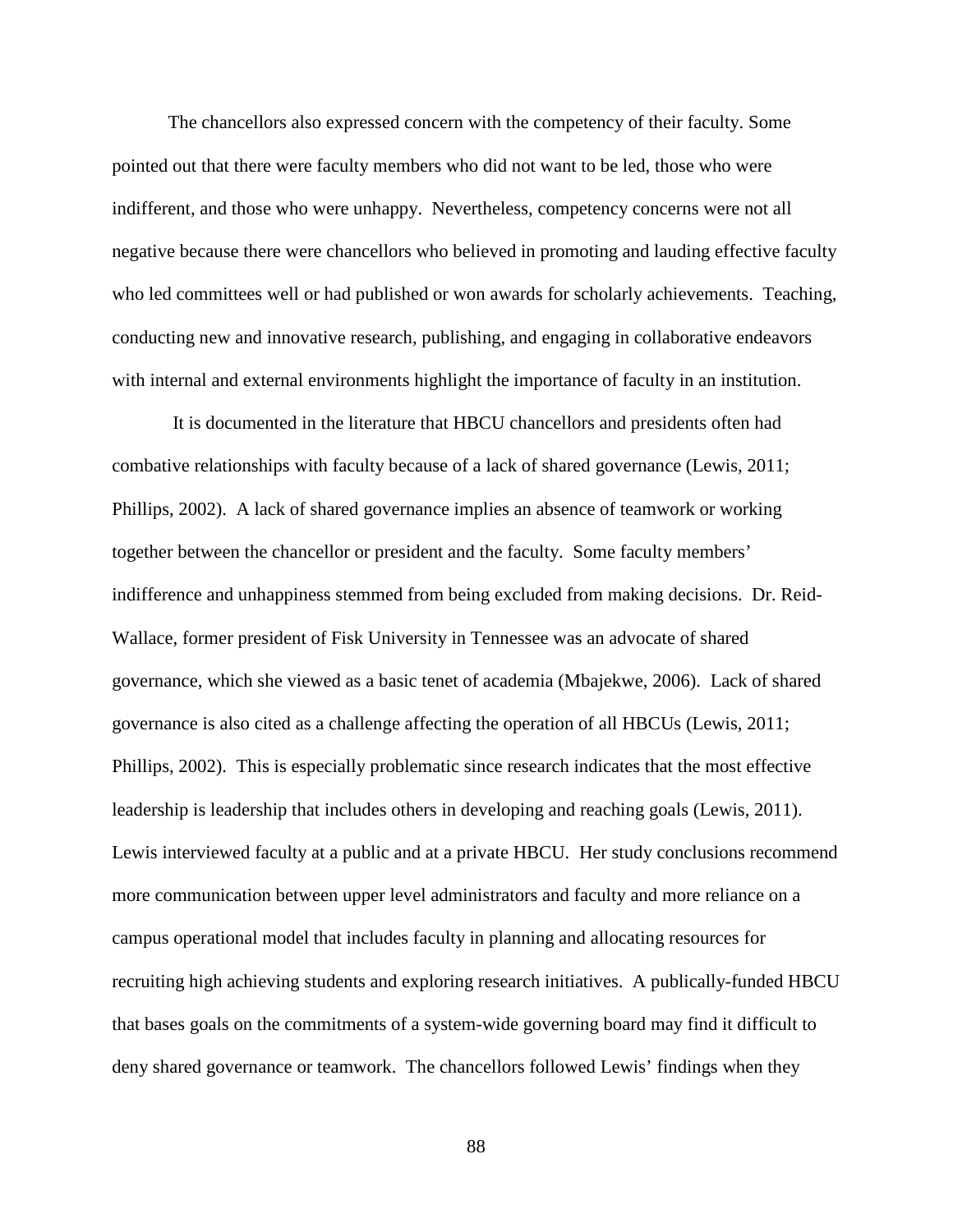talked about teamwork with faculty in instances of budget planning and readying for reaccreditation.

The chancellors' experiences revealed concerns about the budget and the competency of students and faculty. These concerns were the major challenges expressed by the chancellors. Their challenges were consistent with the literature: funding and student-need challenges. A study conducted by Mbajekwe (2006) about Dillard University concluded that HBCUs must make students competitive in the global labor force and that the university must prepare its students to "transform the world" (p. 99). In the same study, Dr. Marie V. McDemmond, former president of Norfolk State University, stated that more students were majoring in the sciences than in education, resulting in the university's dedication to providing a prepared work force. Dr. Reid-Wallace, former president of Fisk University in Tennessee, prepared students by seeking and employing top faculty (Mbajekwe, 2006). She accepted that part of her role was to hire the most competent faculty to keep the university functioning at a high level.

**Meeting the challenges**. The chancellors' experiences aligned with the Board of Governors' commitments to advancing the state's economy, selecting and retaining academically prepared students, and supporting and rewarding faculty (Board of Governors, 2013-2018). Similarly, the chancellors sought to address their challenges through strategic budget planning, student centeredness, and faculty incentives.

Student centeredness is a form of budget planning. Strong enrollments, low financial aid default rates, consistently good graduation rates, and job attainment all affect the budget. However, none of these goals can be obtained if students are not prepared for the rigors of a university education. To meet this challenge, chancellors realized that they had to be competitive in attracting and selecting academically-prepared students while rerouting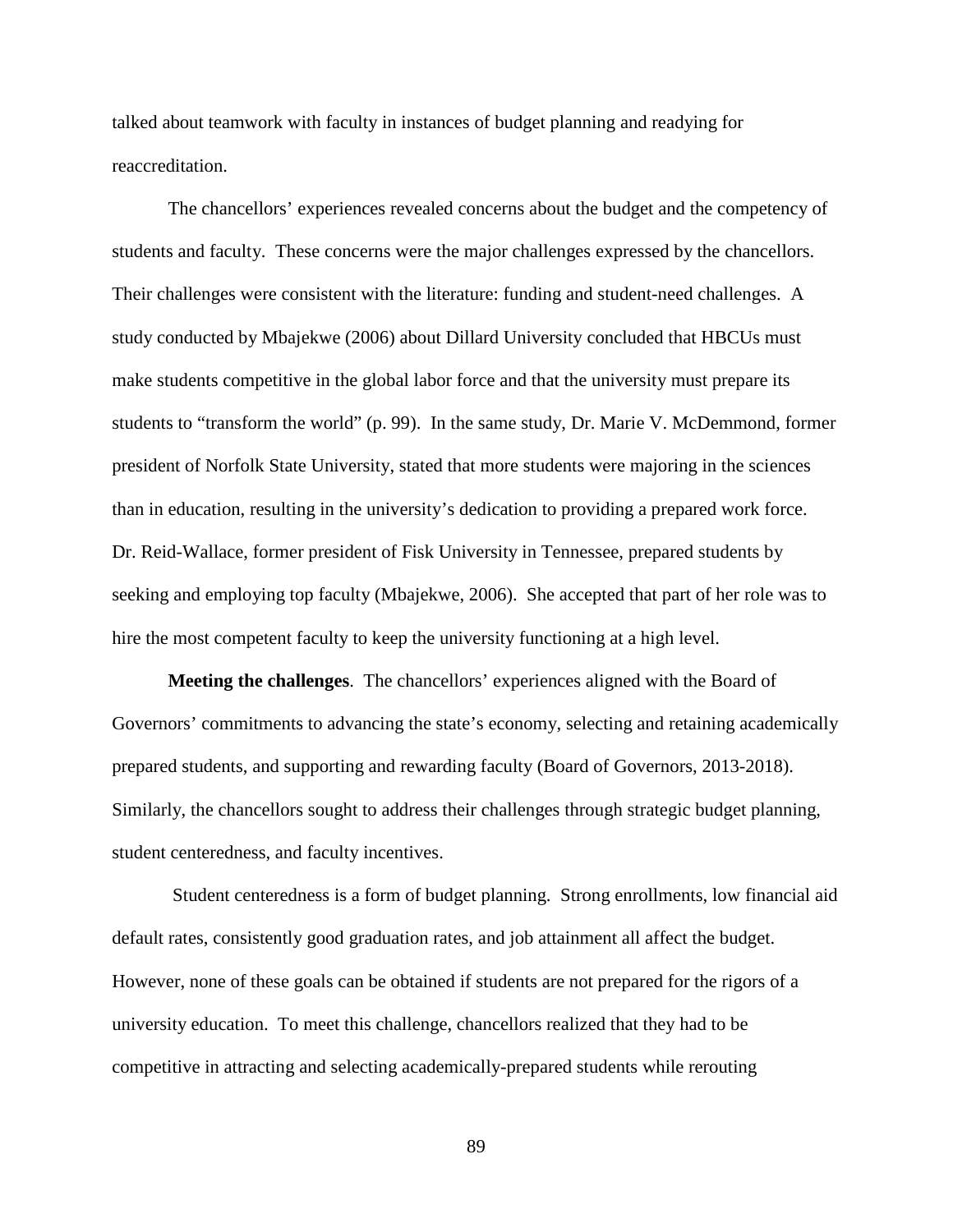underprepared applicants toward community colleges. They emphasized personalized attention and insisted that students set goals. The literature supported a student-centered approach to addressing challenges, and the mission of HBCUs' being integral in educating remedial students (Albritton, 2012). Students at HBCUs are more likely to graduate (Drewry & Doermann, 2001). A study by Wenglinsky (1996) found that Black students at HBCUs have a greater likelihood of pursuing a graduate education and become professionally employed. Black students at HBCUs have higher occupational aspirations (Ricard & Brown, 2008). One scholar recommended that students worked on obtaining an education so that they would be able to attain a job in a globally competitive world (Wormley, 2010). HBCUs contribute considerably to the graduation of Black students (Allen et al., 2007). These factors provide evidence that HBCUs are student-centered institutions. Former and present HBCU presidents, such as those at Norfolk State University in Virginia, Savannah State University in Georgia, Morgan State University in Maryland, and Bowie State University in Maryland, have recently added science and engineering programs in an effort to ensure that their students will be competitive in the domestic and global labor force (Mbajekwe, 2006). Their decisions advocate a kind of student centeredness that may provide financial stability for the students and their alma mater.

Those at the forefront of preparing students for their post-university lives are faculty who can be a solution to the challenges the HBCU chancellors face. However, the literature on the relationship between faculty and the leadership is such that chancellors and presidents have been labeled as tyrannical towards faculty (Gasman et al., 2010; Jencks & Riesman, 1967). This authoritarian attitude has been manifested in not sharing governance. This negative view does not describe the chancellors in this study. Based on the results of this study, the chancellors did not represent tyrannical behavior or resist sharing governance. They talked about motivating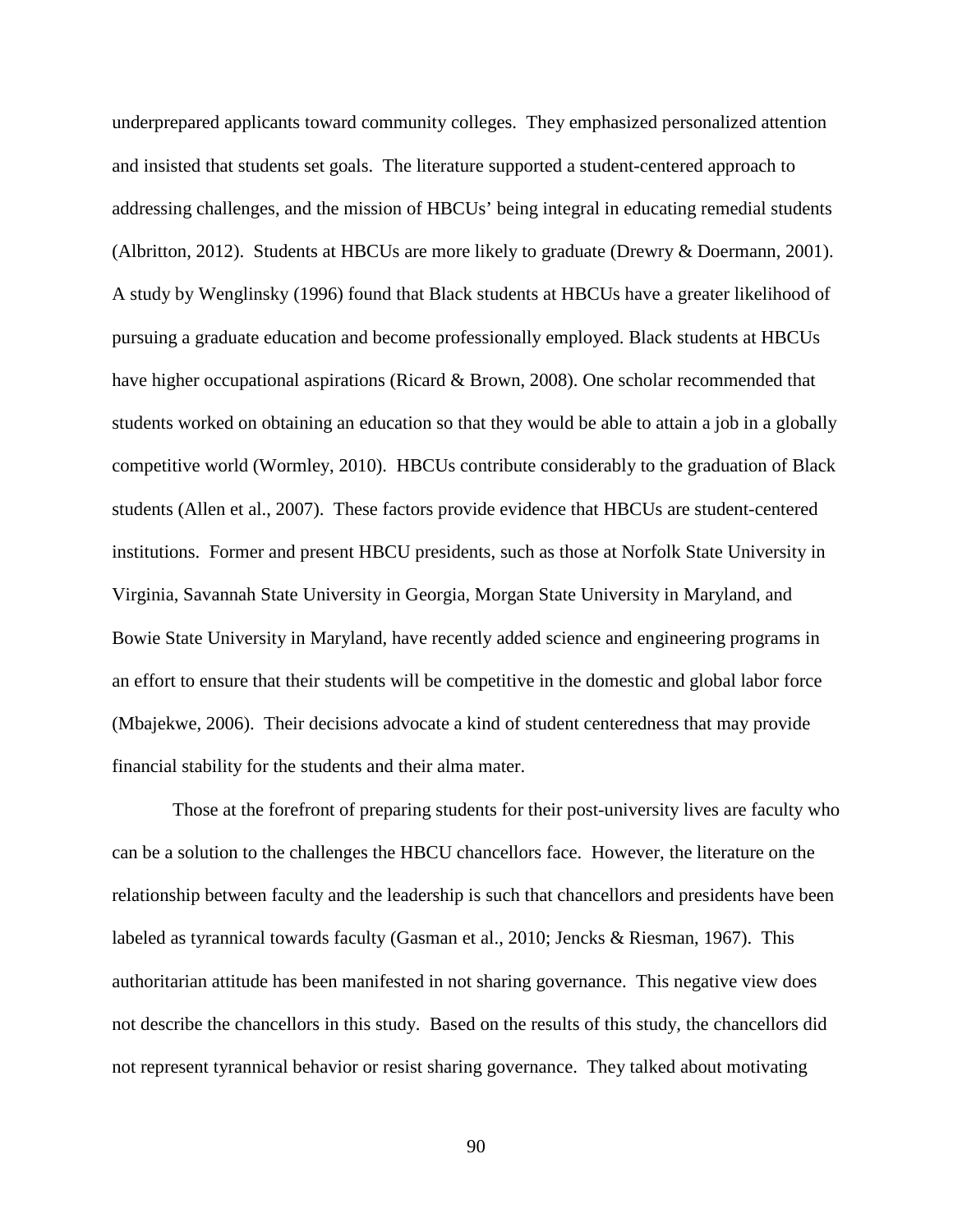faculty, raising the bar for obtaining tenure, and providing faculty incentives--issues more aligned with transactional behavior, and, in their cases, were effective. The chancellors' views were similar to the Board of Governors' commitment to supporting and rewarding faculty. For example, Chancellor Mills said in his interview that he wanted his faculty to have research experience from major institutions. In turn, they would use their experience and skills to create and promote research that benefitted the university. Even though Chancellor Bauer pointed out in his interview that tenure was not enough for his faculty to be deemed as competent, he offered a system of checks and balances that would identify incompetent faculty. His approach was not tyrannical.

The commitments the chancellors used to address the challenges of their universities were parallel with some of the commitments espoused by the Board of Governors. In many instances, the financial stability of a university is predicated upon admitting the right student for the rigors of academe and the expertise of the faculty member' s preparing students for postgraduation life.

#### **Leadership Traits and Styles**

What the chancellors valued as traits of leadership and the extent to which they used transformational, transactional, and passive avoidant behaviors were explored in this study. The chancellors believed effective leaders exude traits for working together and a strong work ethic that helped their universities and complemented the Board of Governors' commitments to "fostering collaborations" and "performing duties with integrity and ethical standards" (Board of Governors, 2013-2018, p. 11). These traits are characteristics of transformational behavior. Bess and Dee (2012) identified the need for affiliation (working together) and integrity (strong work ethic) as traits of leadership. According to Brower and Balch (2005), transformative behaviors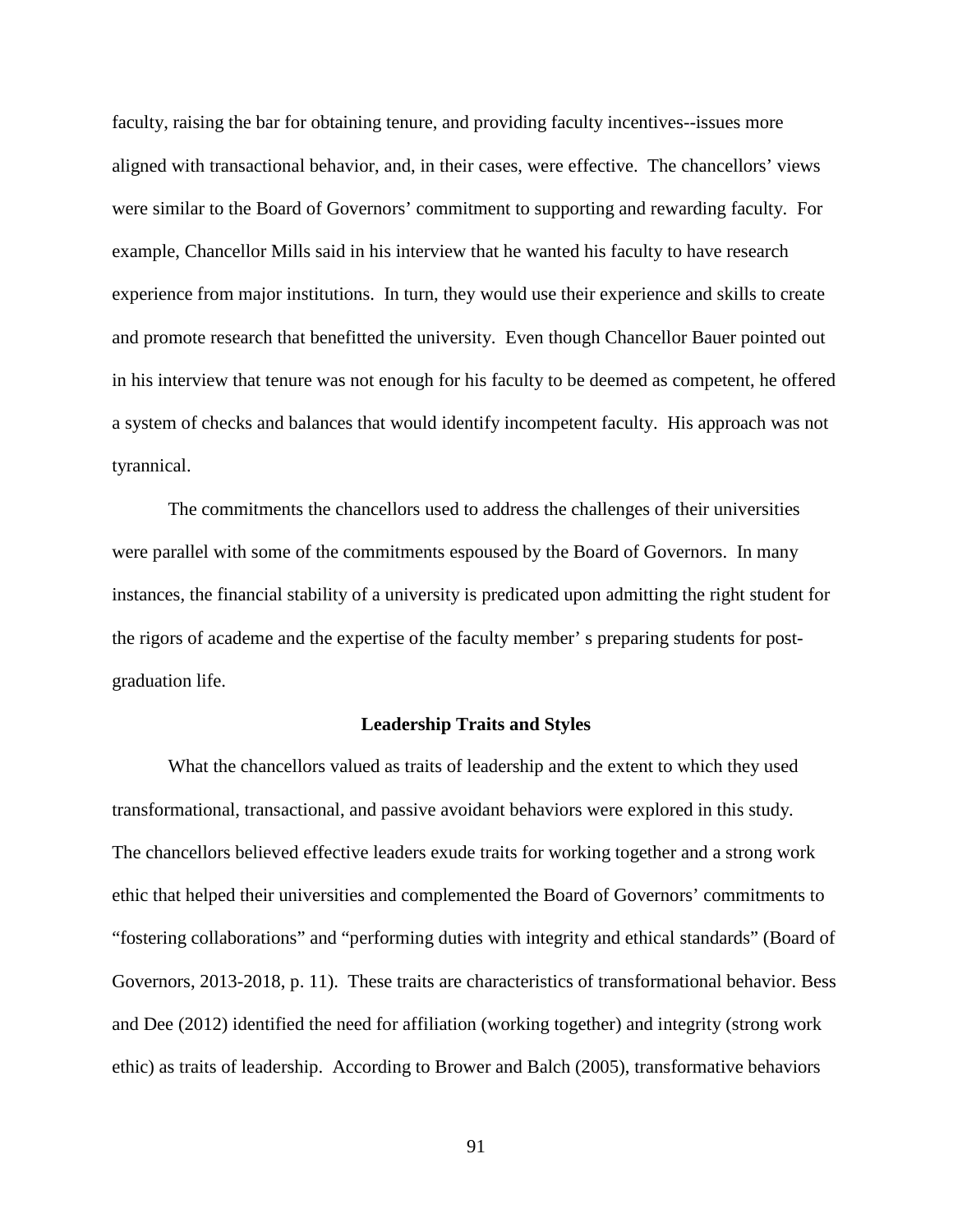create educational effectiveness at institutions. For the chancellors, the traits were evident in how they addressed challenges. Major themes that evolved from the study included teamwork (working together) and a variety of methods (strong work ethic) to run a university.

Historically, HBCU chancellors were viewed as being controlling and resistant to sharing power. Black college presidents have had a wide range of authority, which has left the faculty with little power to override ineffective leaders (Drewry & Doermann, 2001). This raises the issue of shared governance with faculty at HBCUs because presidents at HBCUs have proven difficulty with relinquishing their power and sharing governance with faculty. A lack of shared governance may translate into the chancellor and president not working as a team. Faculty members' authority may be diminished, resulting in questioning the competency of the faculty. Historically, some of the HBCU presidents have been regarded as a negative example. In the article, "The Negro College," in the *Harvard Educational Review,* researchers Jencks and Riesman (1967) claimed that HBCU presidents tyrannized faculty. For example, a former president at Philander Smith College was accused of not practicing shared governance. This president passed a rule that faculty could not speak to the press, and when one of the outspoken faculty members did so, the faculty member was fired (Gasman, 2010). In 2009, the president of Clark Atlanta University in Georgia was investigated and consequently censured by the American Association of University Professors (AAUP) because 55 full-time faculty members were fired without the university's declaring financial exigency (Gasman, 2010). Such behavior is the antithesis to being a transformational or even a transactional leader.

With this historical context in mind, researching the chancellors' leadership styles revealed whether they were standard bearers of ineffective leadership behaviors. All of the chancellors in this study responded in the affirmative that they were transformational leaders.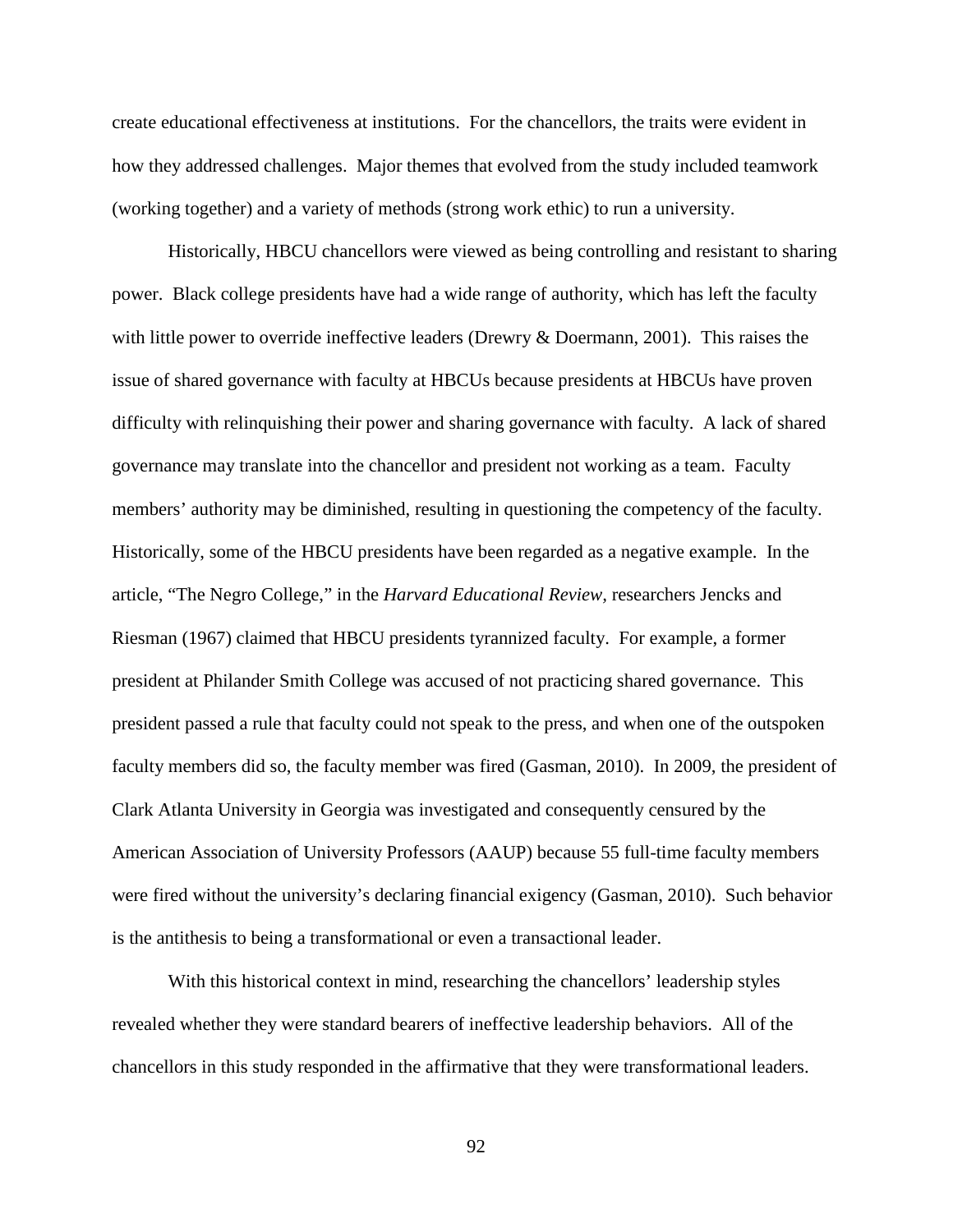There were only two chancellors who measured at or above the  $50<sup>th</sup>$  percentile in all transactional subscales (Mills and Bauer). These two also posted high percentiles in all transformational subscales. Even their combined passive avoidant subscales were in the  $50<sup>th</sup>$  percentile or higher for 75% of the subscales. Those results implied that those two chancellors used combinations of different leadership styles in leading a HBCU institution. However, in his interview and speech, Chancellor Mills expressed strong transformational behaviors. For example, he advocated educating the board of trustees and faculty in the jargon of higher education and the needs of the university (transformational), and he also promoted the accomplishments of faculty who had brought positive recognition to the university (transactional). Chancellor Bauer emphasized in his interview his goal to keep the university from floundering under his interim direction. In his speech to the board of trustees, he declared that in his interim position his intention was not to change the strategic direction of the university (passive avoidant). Yet, in the same speech, he expressed his desire to work with them for the good of the university (transformational). He also expressed in his interview his frustration in working with faculty who were not inspired to work with him, an interim chancellor, towards common goals. In his opinion, these faculty had been long-time employees of the university and were resistant to change. He felt that they needed to be dismissed but could not be because of good evaluations. He advocated a post tenure review process that would help to get rid of those who were benefitting from past evaluations that no longer reflected the current situation. According to Bass (1999), leaders use both transactional and transformational behaviors; however, the most effective leaders are those who more frequently use transformational behavior. The remaining three chancellors' scores were more reflective of the literature. In a study by Brown (2010), 61 presidents were surveyed. Eightyseven percent rated themselves as transformational, 53% as highly transactional, and only 1%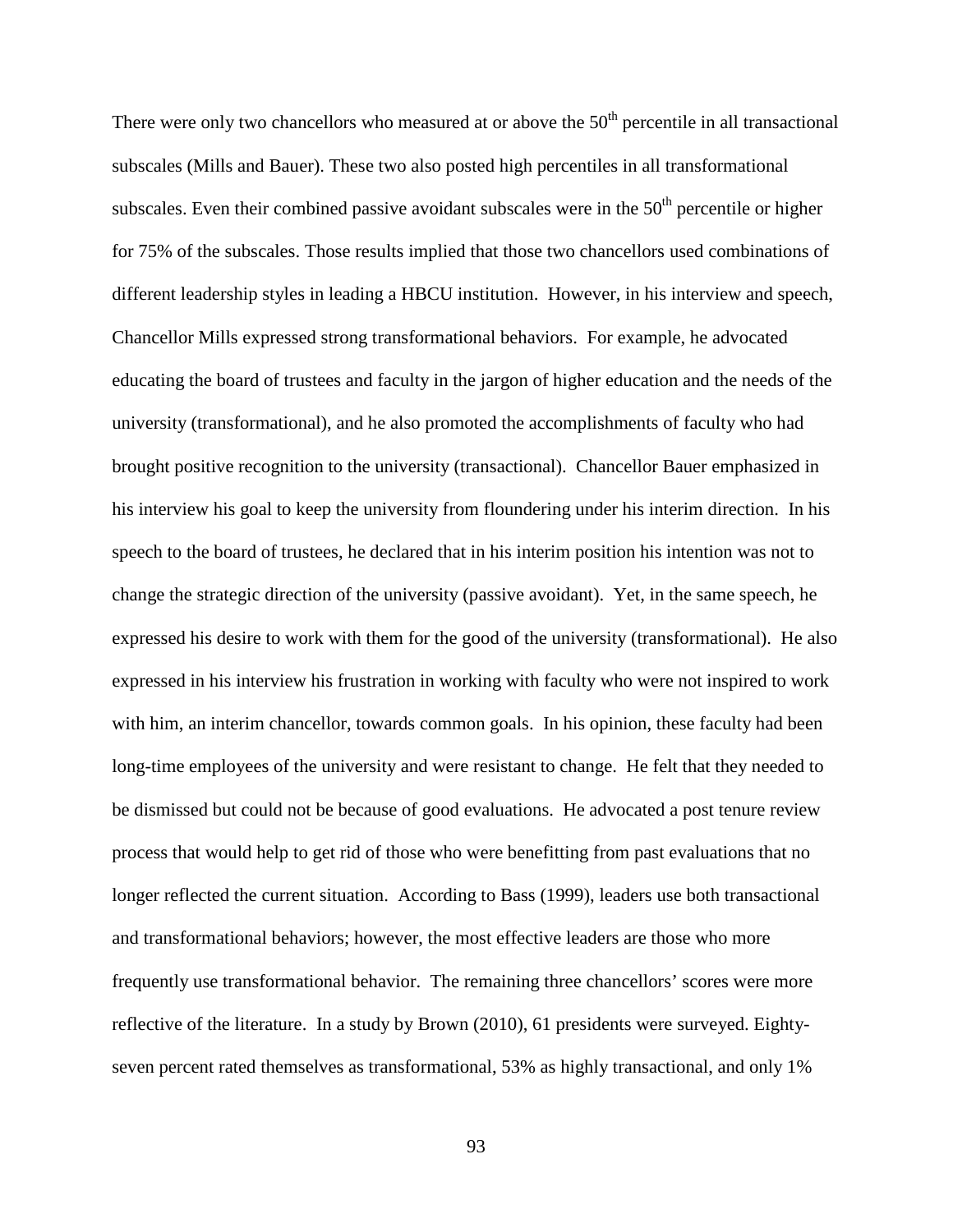was passive avoidant. The findings in this study are consistent with the literature in that the chancellors defined themselves as transformational, but the data from the survey, interviews, and speeches indicated that they used transactional and passive avoidant behaviors as well.

#### **Limitations of the Study**

First, this is a phenomenological study and it is qualitative in nature. The number of participants is small because there are only five publically-funded HBCUs in this particular Southeastern state. The findings cannot be generalized to other populations. Secondly, the selfreported data may have led to desirable responses as opposed to honest, truthful, or forthright responses. Thirdly, data collected in the study could not reflect the whole picture of the experience of being an HBCU chancellor: one was an interim chancellor; one had a change in position before a speech could be collected. The unstable leadership and turnover of positions could leave the university in a precarious position with recyclable leadership. The phrase "recycled presidents" was used by Gasman (2009) to illustrate the fact that often the leadership is stagnant, static, and lifeless. In her narrative, she discussed how too often with HBCUs leadership vacancies are filled with the same chancellors and presidents who often believe in antiquated ideas and practices that are not beneficial to the university. However, search committees often overlook this and hire ineffective leaders. Additionally, all five chancellors were male, which excluded a female chancellors' perspective. However, the interim chancellor was replaced with a female after the study began. Time limitations prevented an interview with this new female chancellor. Last, data were not collected from students, faculty, administrators, staff or board of trustees though they are the important sources to help understand HBCU chancellors' experiences of being a chancellor and their leadership styles.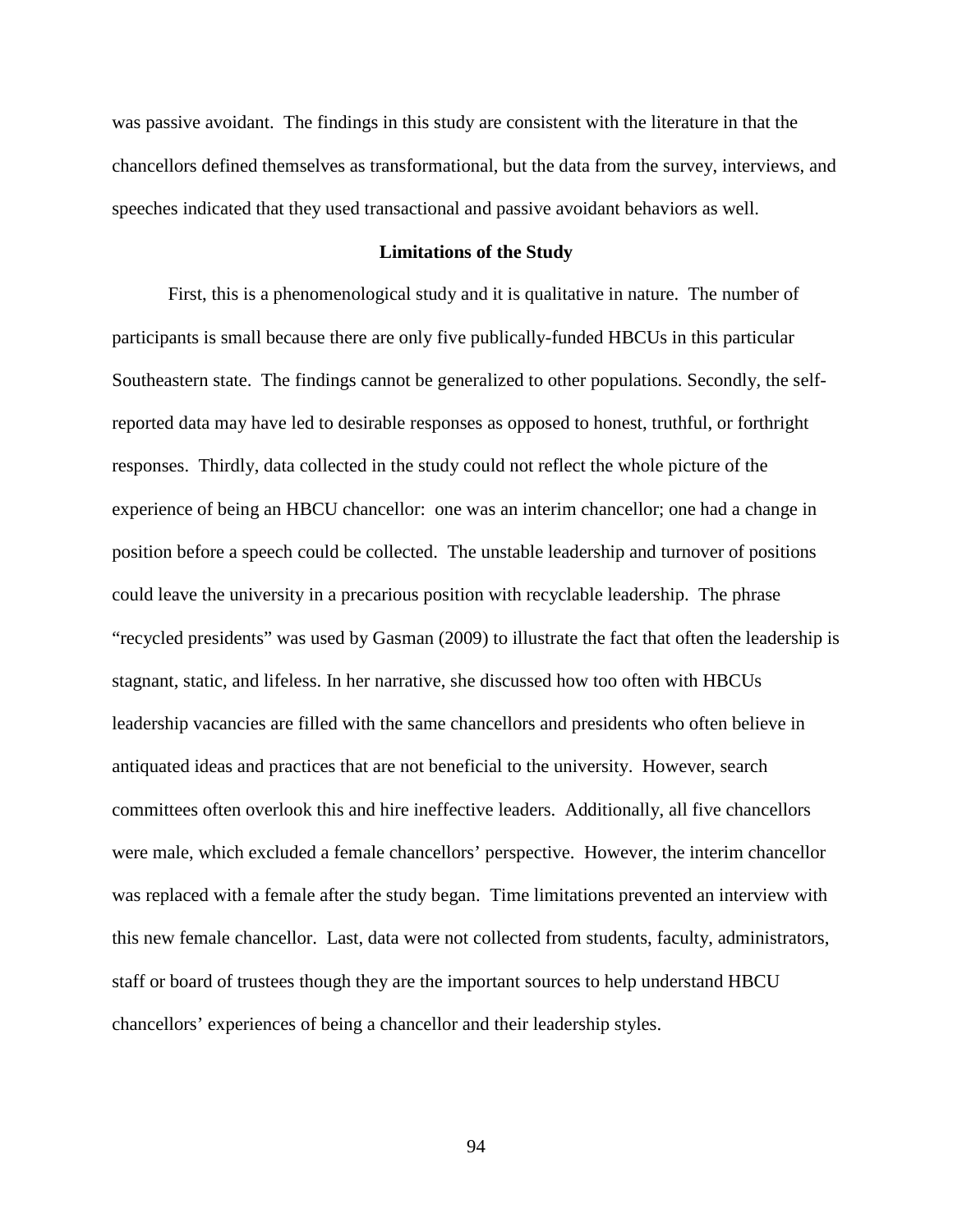## **Implications of the Study**

#### **Effective Transactional Leadership**

Transformational leadership style is not the only answer to the success of an HBCU. Two of the most forthcoming and impressive chancellors, who led two of the more successful HBCUs in terms of stakeholder satisfaction, pride, stability, retention, and graduation rates, scored above the  $50<sup>th</sup>$  percentile in all of the transactional subscales. The meaning of these results is that Chancellors Mills and Bauer used a variety of leadership styles to lead. The proof is their thriving universities. For example, Chancellor Mills is at the helm of an institution that is beloved by many of its alumni. The campus is visually impressive, and its academic reputation is rigorous. During the interview, Mills acknowledged that alumni express great love and school spirit for their alma mater. Yet, he cautioned that some of the alumni needed to realize that what worked in the past no longer works-an exciting marching band does not solve all of the university's problems. Mills made it clear that he did not want to hire faculty without major research experience. Hiring someone with specialized experience is an example of transactional leadership because those faculty will be expected to use their skills for something in return, whether it is a promotion or accolades. In his speech, he lauded the accomplishments of a professor who had won accolades for a successful business model. Mills believed that his university would benefit from the positive actions of his professor, which is another example of transactional leadership.

In their interviews, two chancellors dwelled on dismissing unmotivated and indifferent faculty. Chancellor Bauer and Chancellor Givon spoke emphatically about the need to dismiss faculty who were not interested in supporting the goals of the university. For them, a lack of support or indifference from the faculty warranted dismissal. The chancellors were aware that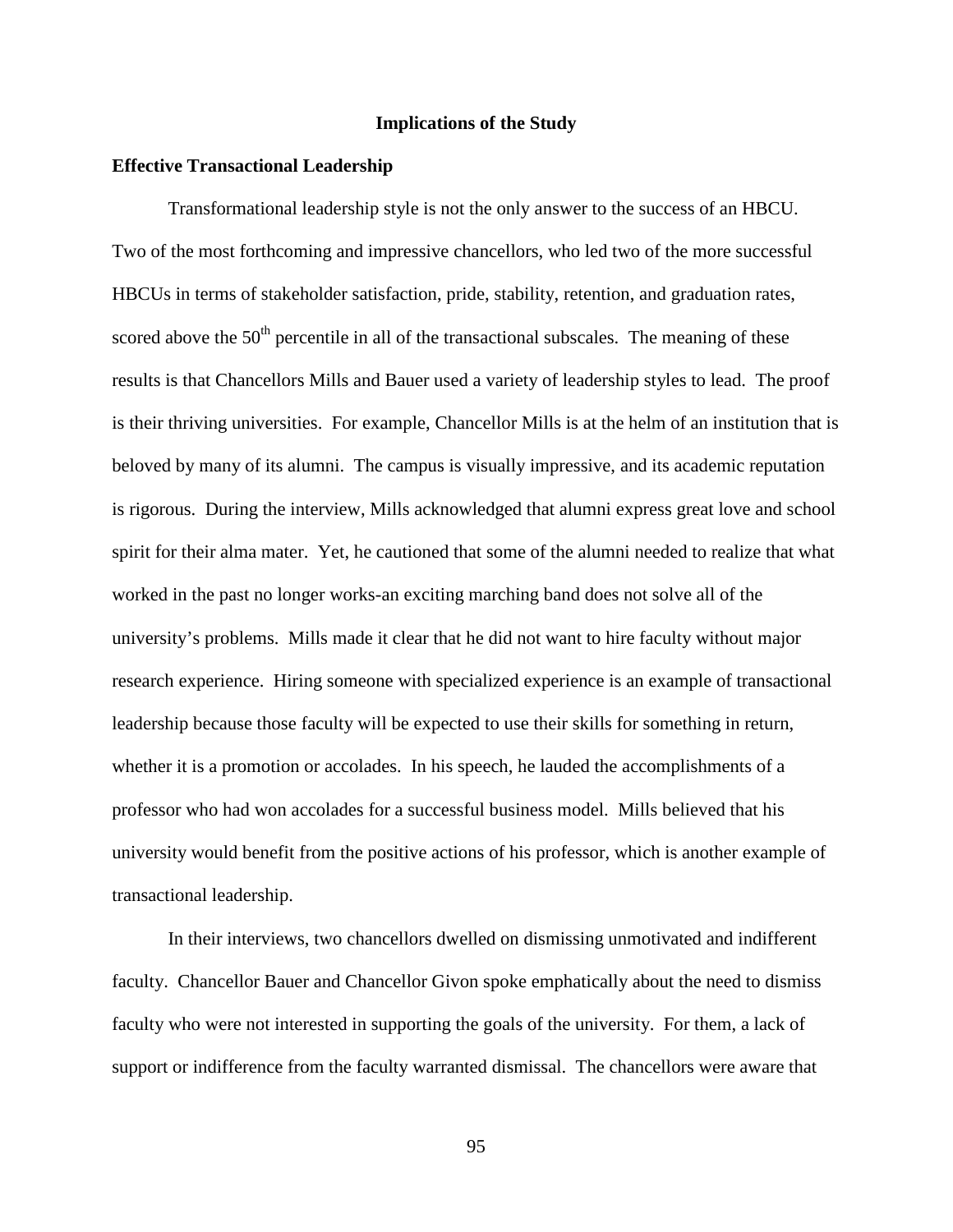faculty members' actions advanced the positive reputations of their universities. In order to do so, they needed faculty who were committed to the goals of the university. Those who were not were not welcomed to stay. Transactional leadership involves followers' working toward a common goal in order to be rewarded in some way. In an attempt to invigorate unmotivated faculty, the abovementioned chancellors used the threat of dismissal as an incentive for employment. It is as if they are saying, "If you shape up, you'll be rewarded with the assurance of keeping your job." Assurances of being rewarded are examples of classic transactional leadership.

#### **Students' Academic Preparedness**

The results of this study indicated that it is important for HBCUs to admit academicallyprepared students who are more likely to graduate, become gainfully employed, and contribute financially and/ or altruistically to their universities. The chancellors were aware that they had to have selective admissions policies because of the competition with PWIs to attract and retain competent students. They emphasized that capable students were more likely to graduate, build a positive reputation for their universities, and become supportive alumni. Chancellor Ang discussed the need for students' setting goals and not wallowing in mediocrity. Chancellor Mills spoke at length about the necessity of being selective in admissions policies because a wellchosen student was more likely to graduate. Chancellor Givon mentioned the implications of the Board of Governors' raising the academic standards for admission into the state's public universities. He lamented that raising the grade point average for admission made it more difficult for some minority students to gain admission at his university. The history of HBCUs' having been the only option for minority and underserved students was in jeopardy. Chancellor Reilly advocated redirecting remedial students into community college systems. Doing so, he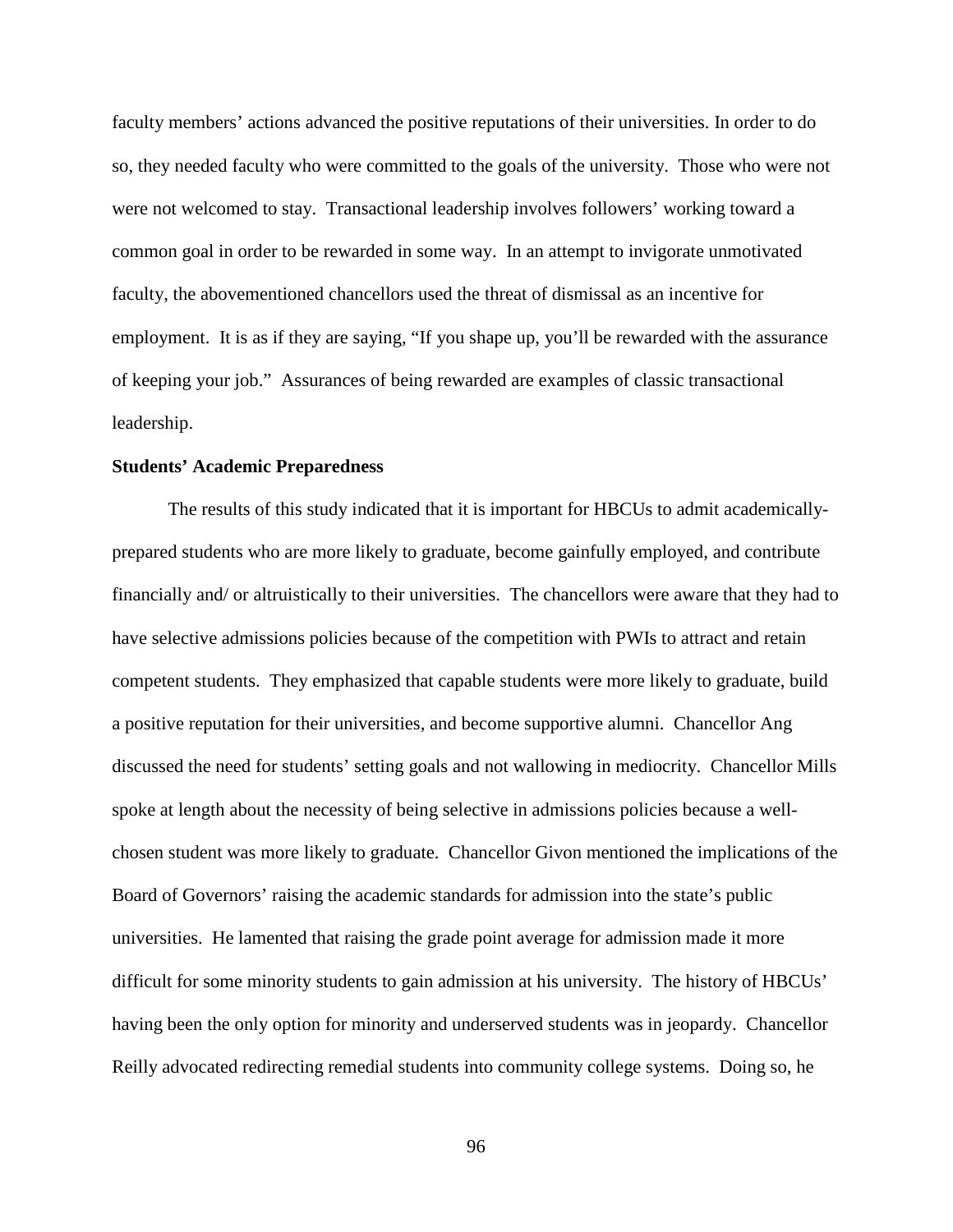reasoned, could ensure the academic success of a student's matriculation at the university level. By focusing on the academic preparedness of the students, the chancellors were strengthening the students' chances of graduating and giving back to their alma maters.

#### **Teamwork**

The results of this study showed that working together is one of the most important strategies in leading an HBCU university. Teamwork was especially mentioned in finding solutions to financial problems and in preparing students for their careers. Transformational and transactional leadership styles are associated with teamwork. Transformational teamwork is based on working towards a goal-the common good. Transactional teamwork is based on working towards a goal in order to be rewarded for one's contributions. The implication of valuing working together and a strong work ethic shows that the chancellors know that leading an institution is not a solitary assignment. Chancellor Ang mentioned mentors. Chancellor Mills suggested "requiring more from stakeholders." Chancellor Bauer rhymed that it "takes teamwork to make things work." Chancellor Givon promoted "energizing alumni." Chancellor Reilly emphasized "support from top administrators." To enhance leadership, the leader must scrutinize and recognize the relationships and interactions between the leader, follower, state of affairs, and other elements that encompass the entirety of the system (Sosik & Jung, 2010). The more stakeholders who are willing to work together towards common goals for the university may make it easier to reach those goals. For example, a university may organize a series of fundraisers. If stakeholders volunteer their time, money, expertise, support, special services, tangible items, and creativity in these fundraisers, the easier it is to reach goals. Students may call alumni to solicit donations. Local businesses may donate tangible items, school supplies,

97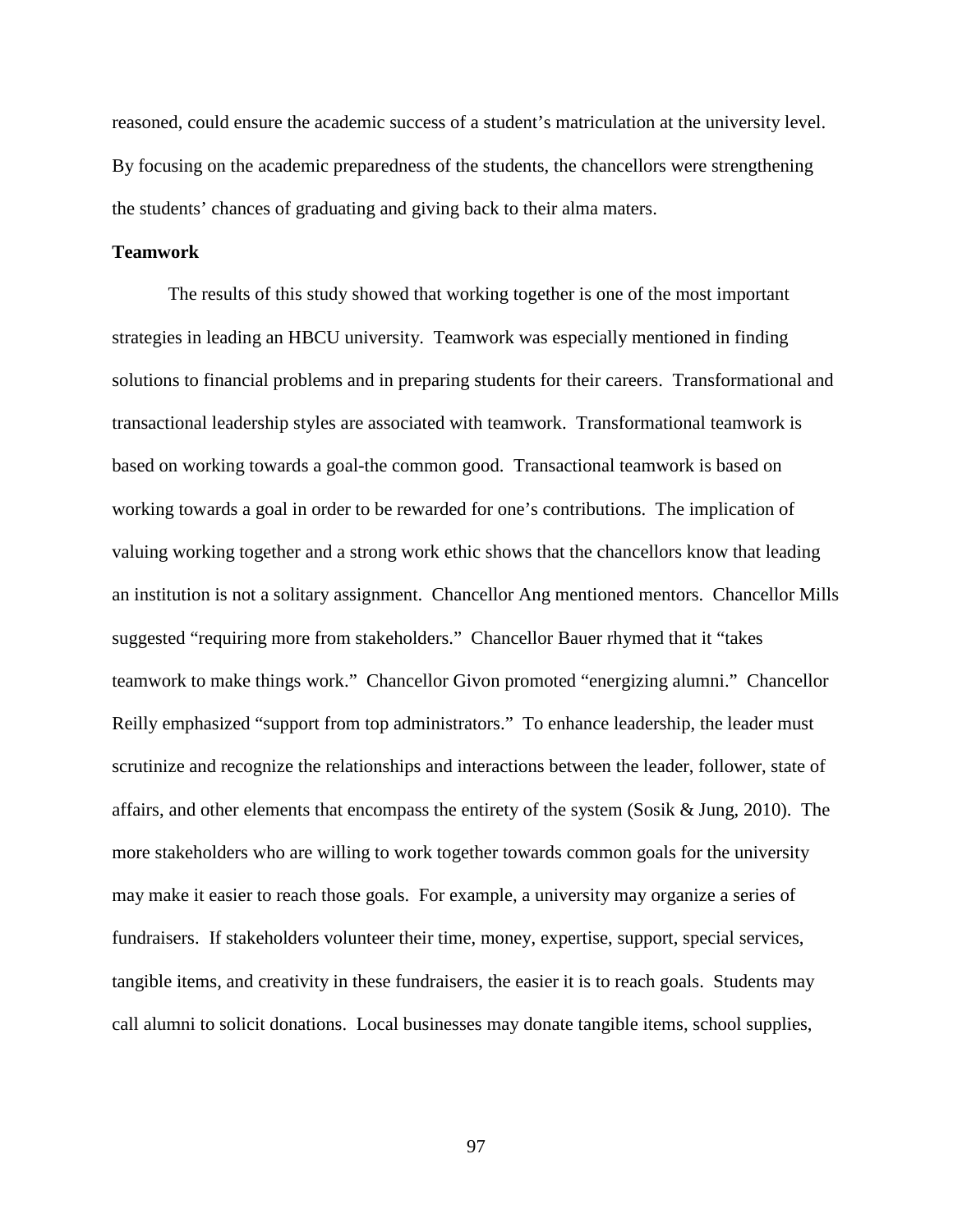free advertising or money for fundraisers. The chancellors realized the importance of teamwork in an effectively run university.

### **Financial Awareness**

The results of this study showed financial awareness is necessary for the survival of the university. Even though the chancellors' institutions receive funds from the state, they were all aware that the tight economic landscape calls for an acute awareness of all budgetary issues. In order to succeed in leading a HBCU institution, they have to be aware of the financial needs. Including stakeholders' participation in strategic budget planning builds financial stability and transparency for the university, which may lead to more money flowing in to the university. Strategic budget planning also satisfies mandates from the Board of Governors (2013-2018) to set goals to "Establish actionable strategies that are clear, measurable, and affordable; and define sources and uses for all funds, creating clear accountability for strategic investments" (p. 4). Chancellors Ang, Mills, and Bauer emphasized being financially aware; Bauer and Reilly indirectly mentioned actions that revealed financial awareness. Bauer suggested forging public and private partnerships and branding the university. Successfully doing so may lead to financial contributions. Reilly indicated that attracting an academically prepared student can help the university recoup money in the future. As with any university, the center of the focus is the student. Raising and securing financial resources is for the student's benefit. When Chancellor Givon received his chancellorship, he promised students "personalized attention and a quality education at a reasonable rate." Immediately, he realized the focus had to be on students and the budget.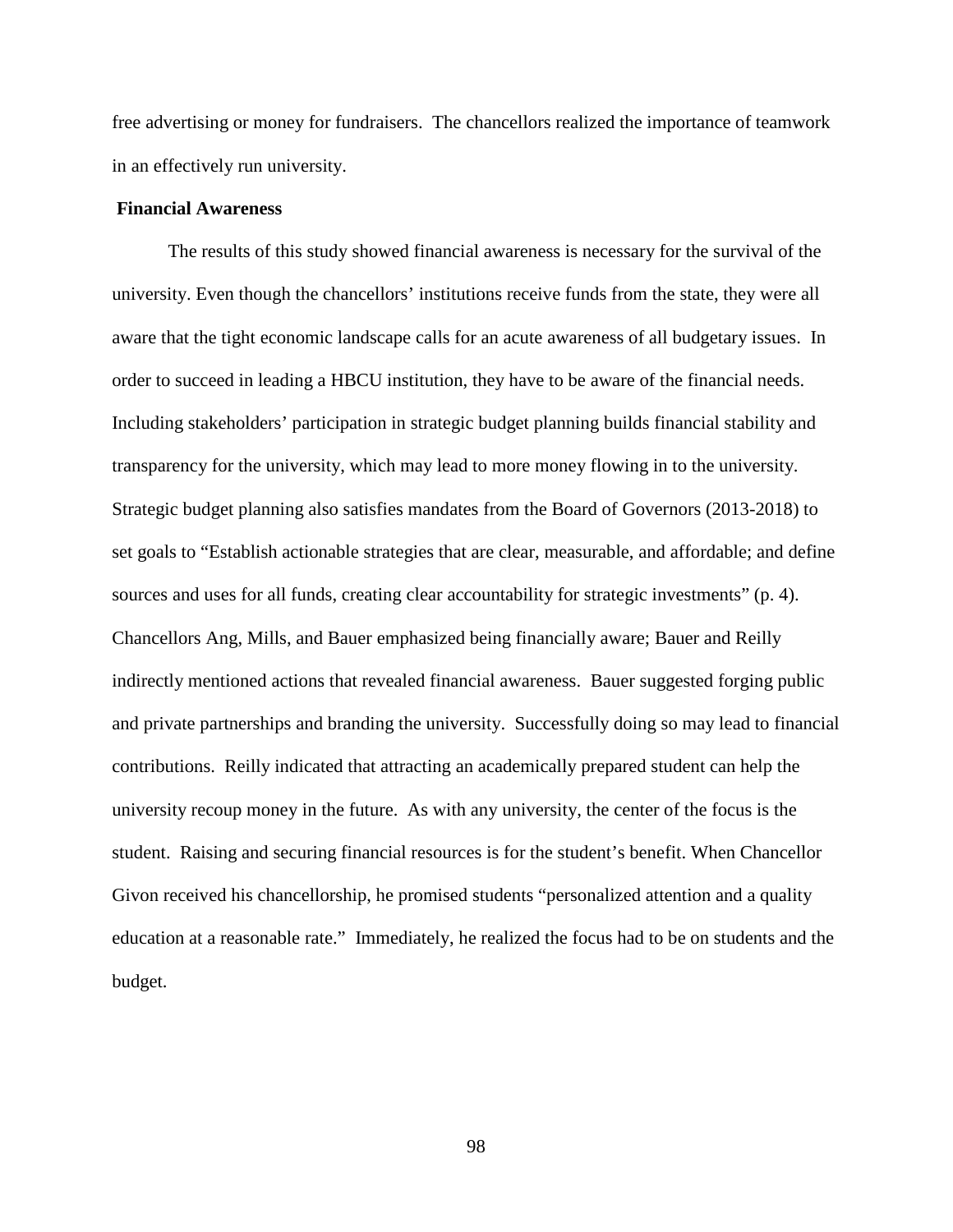#### **Recommendations for Future Research**

The results of this study indicated that future research could focus on the following areas. **Triangulation**

**Stakeholders' view**. Exploring the experiences of being an HBCU chancellor led to results that opened up the possibilities of further research. This study focused on only five male HBCU chancellors. As we know, students, faculty, staff, board of trustees, and administrators are the important sources to help understand HBCU chancellors' experiences of being a chancellor and their leadership styles. Future research would focus on others' perceptions of their chancellors. More data sources could give more accurate and detailed information about the study interest, which is why a future study should collect data from different people.

**Gender**. By coincidence, all five chancellors in this study were males. During the course of the study, interim Chancellor Bauer was replaced with a female chancellor. Even though female chancellors are rare, their experiences of being a HBCU chancellor would be valuable. What they have experienced might be different from what male chancellors have. A future study should explore the experiences of female chancellors at publically-funded HBCUs. Research has shown that HBCU male and female presidents tended to remain in their positions for an average of seven to nine years (Brown, 2010). A gap exists between retirement (Ryu, 2010) and the lack of prepared replacements. A possible solution to this gap would be for more higher education institutions to consider the female candidates that exist in the hiring pool.

The leadership styles of female chancellors are mixed in the analyses of transformational female leadership. Bass (1998) reports that measurement scales have shown that more women than men are labeled as transformational leaders. A study by Bass et al. (1996) found that more women were active management by exception (MBEA-transactional) leaders, while men were

99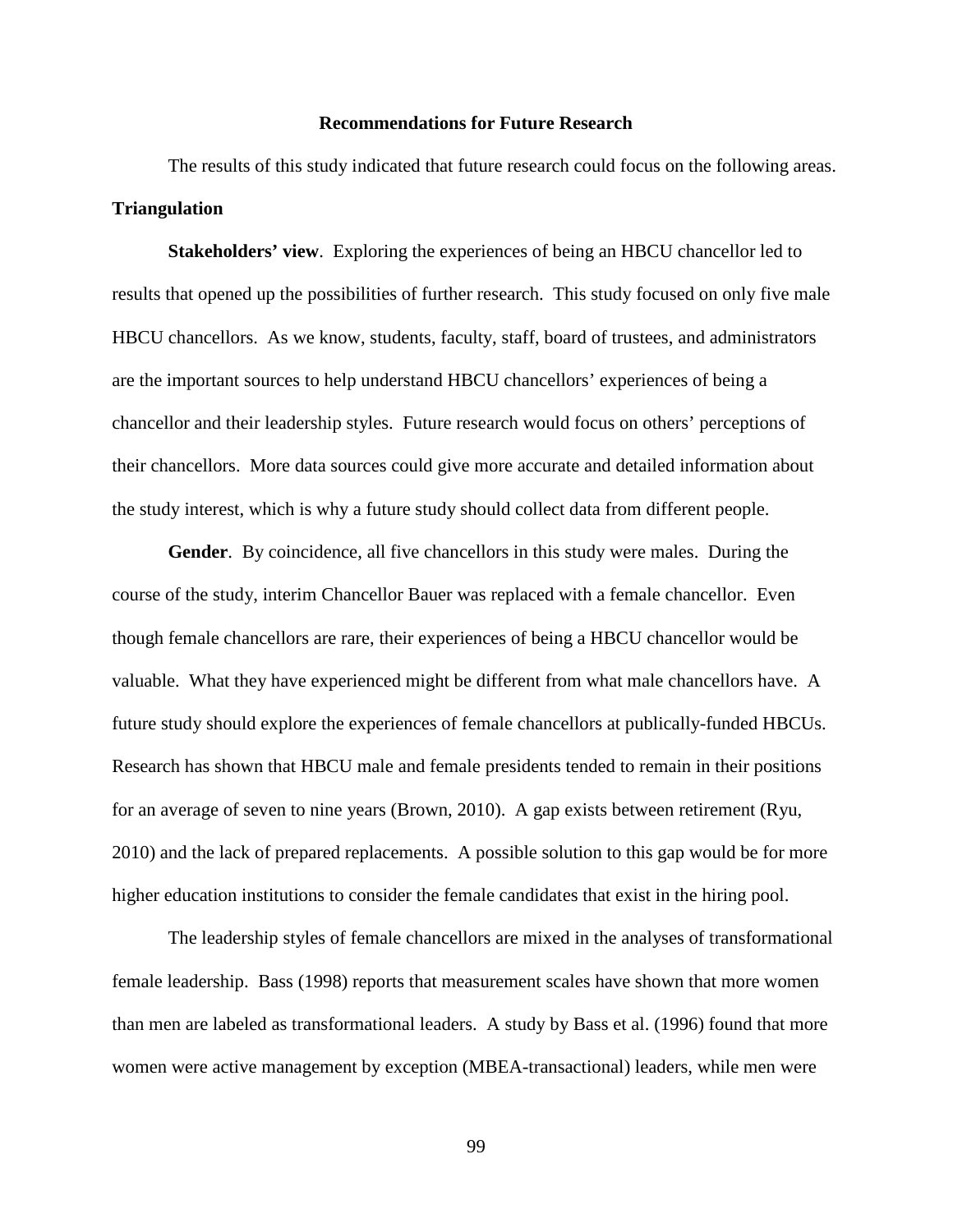more passive management by exception (MBEP-passive avoidant) leaders. Eagly et al. (2003) conducted a meta-analysis of 45 studies on the differences between women's and men's transformational leadership, finding that women were somewhat more transformational than men on the self-rater measurement. However, a woman's transformational leadership may not be as productive as a man's. The higher a woman scored with intellectual stimulation and individualized consideration (transformational subscales), the lower men rated them as effective leaders (Ayman & Korabik, 2010; Ayman, Korabik, & Morris, 2009). These two studies seemed to differentiate between scoring high as a transformational leader on a survey and the actual practice of using transformational behavior.

These two studies concluded that a woman who measures as more transformational than the norm does not necessarily mean that female leader should use or practice transformational leadership in mixed-gender environments. Women may use transformational behavior, but based on issues of bias by the followers, the woman may not be as effective. The woman may be the quintessential definition of a transformational leader but that does not assure that others will accept her as one. Conversely, Chen et al. (2010) found that regardless of their leaders' gender, employees expressed the same job satisfaction under transformational leadership. This is a judgment on practice, not just a measurement of outcome. Though identifying women's leadership styles is complex, future research might serve well to focus on females as leaders at publically-funded HBCUs given that a female was hired to be the chancellor at one of the studied HBCUs, and that there is the possibility that females may be considered for other vacancies.

**Training program.** HBCUs were created to serve a demographic population that has historically been underserved. In the beginning, students who attended HBCUs were not allowed to attend PWIs, thus obviating the need for universities that would educate them. Now,

100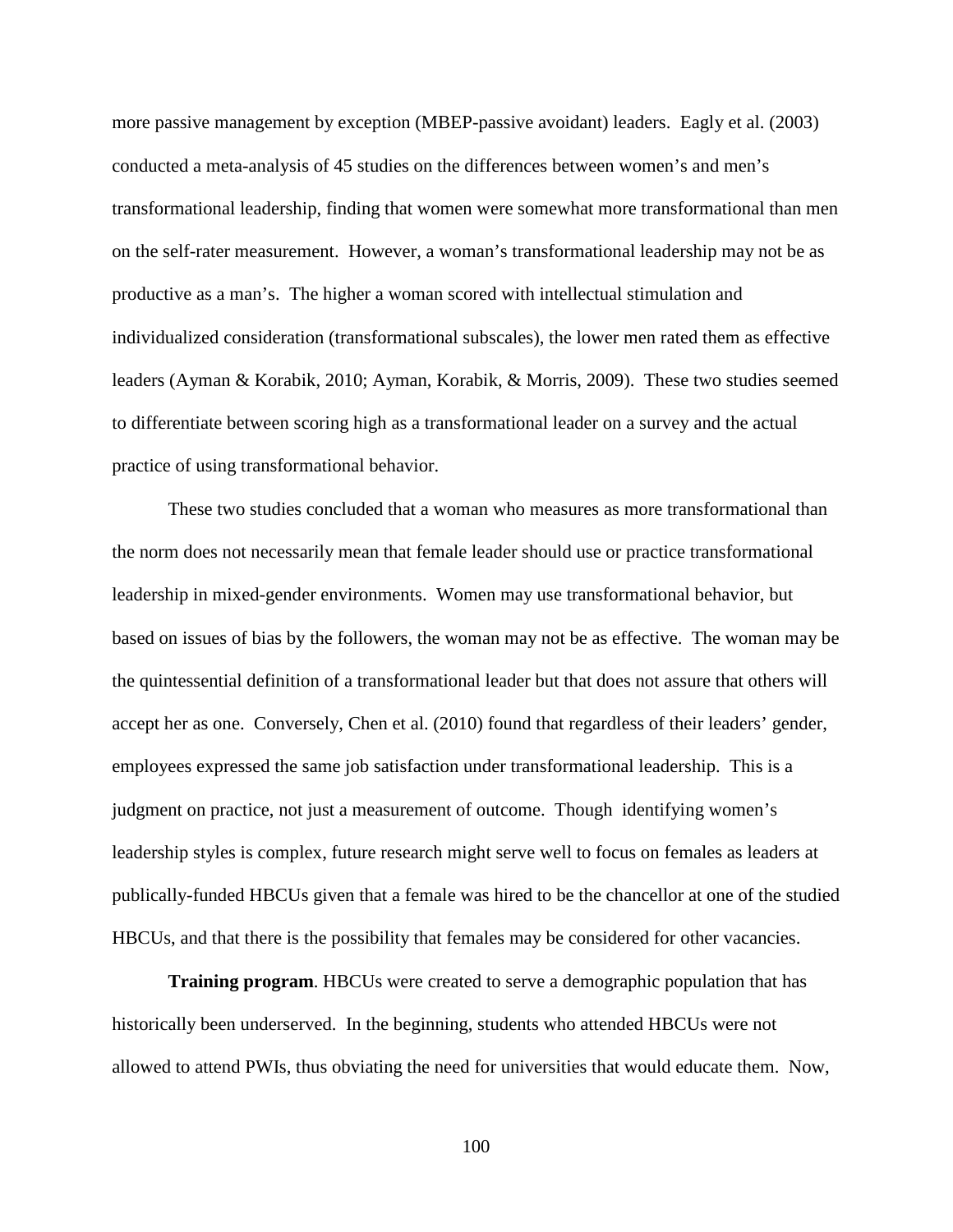admission is no longer denied by law based upon race, but HBCUs still tend to serve students who are disadvantaged in some way, whether it is socio-economically or due to limited access to programs that promote academic preparedness. Add to that other complex issues: students bypassing HBCUs to attend PWIs, as well as students' lowered expectations of the value of HBCUs (Gasman, 2012). In 2008-2009, there was a decrease in enrollment at HBCUs. Furthermore, HBCUs tend to operate with funding that is more limited compared to their PWI counterparts. Their alumni tend to show their support enthusiastically but not necessarily financially. Graduation rates may be lower, and career earnings of those who do graduate, may not place them in positions to endow their alma maters. Another trend exhibited in HBCUs is that trustee boards and president search committees may not know what to look for when choosing leaders. Another trend among schools is to simply choose leaders who have left another university without examination of the past performance or capability of that candidate. Despite the fact that HBCU presidents are retiring in unprecedented numbers, successors have not been identified (Ryu, 2010). This lack of available candidates creates instability, leading to the potential for a rocky transition from one presidency to the next. HBCU trustees are tasked with the responsibility of selecting viable presidents. The director of the White House Initiative on Education stated that HBCU trustees often do not understand the transformative tactics when finding a president (Gasman, 2012). Care should be taken to find a chancellor who can deal effectively with the unique challenges that affect HBCUs. In order to do this, search committees need to know how to conduct an effective search, much the way a caring parent might know to use certain criteria when selecting a babysitter. A pool of highly qualified babysitters can exist, but your child will not benefit if you do not know what to look for and where to look. There is a need to hire chancellors who are prepared to tackle HBCU issues. To increase this likelihood,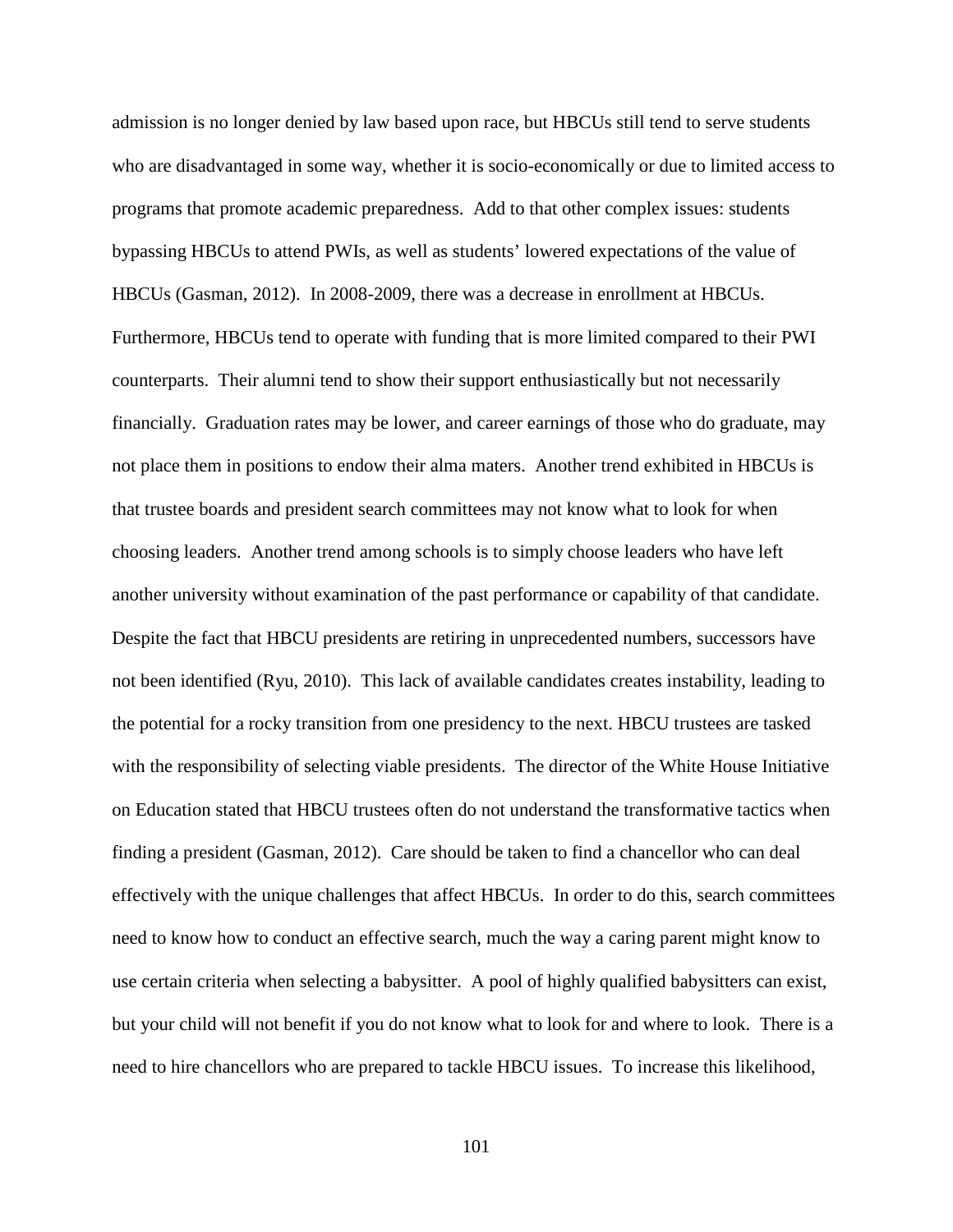they may be trained. The Kellogg MSI Leadership Fellows program is such an initiative designed to prepare minorities to become university chancellors and presidents at minority serving institutions (MSIs). The effectiveness of a preparatory program, such as The Kellogg MSI Leadership Fellows program, would make an interesting study. The selection process is highly selective with sitting chancellors and presidents recommending the participants. The participants are expected to attend workshops that focus on topics, such as budgeting, relating to the board of trustees, understanding the presidential search process, implementing institutional development, fundraising, and applying leadership theory and practice. Upon completion of the workshops, they enter into a two-week internship with a Model President. After the internship, they are paired with a Mentor, or sitting MSI president, with whom the participant is expected to reflect about his or her experiences in the program (The Institute for Higher Education Policy, 2004). A study about the efficacy of the program could disclose valuable information for search committees and other stakeholders invested in finding chancellors and presidents.

#### **Conclusion**

The experience of being a chancellor at a publically-funded HBCU is not very different from the one of being a chancellor at other public institutions. Though they were facing financial and competency challenges, they understand and believe in the importance of teamwork in leading an institution. They were more likely transformational leaders. Using a combination of transformational, transactional and even passive avoidant leadership styles was also common. The experiences add to the goals of the significance of the study by giving the HBCU chancellors a chance to reflect on how they work with others to achieve basic institutional goals, such as recruiting and preparing students, maintaining academic standards, working constructively with critical stakeholders, and dealing with the challenges of fundraising.

102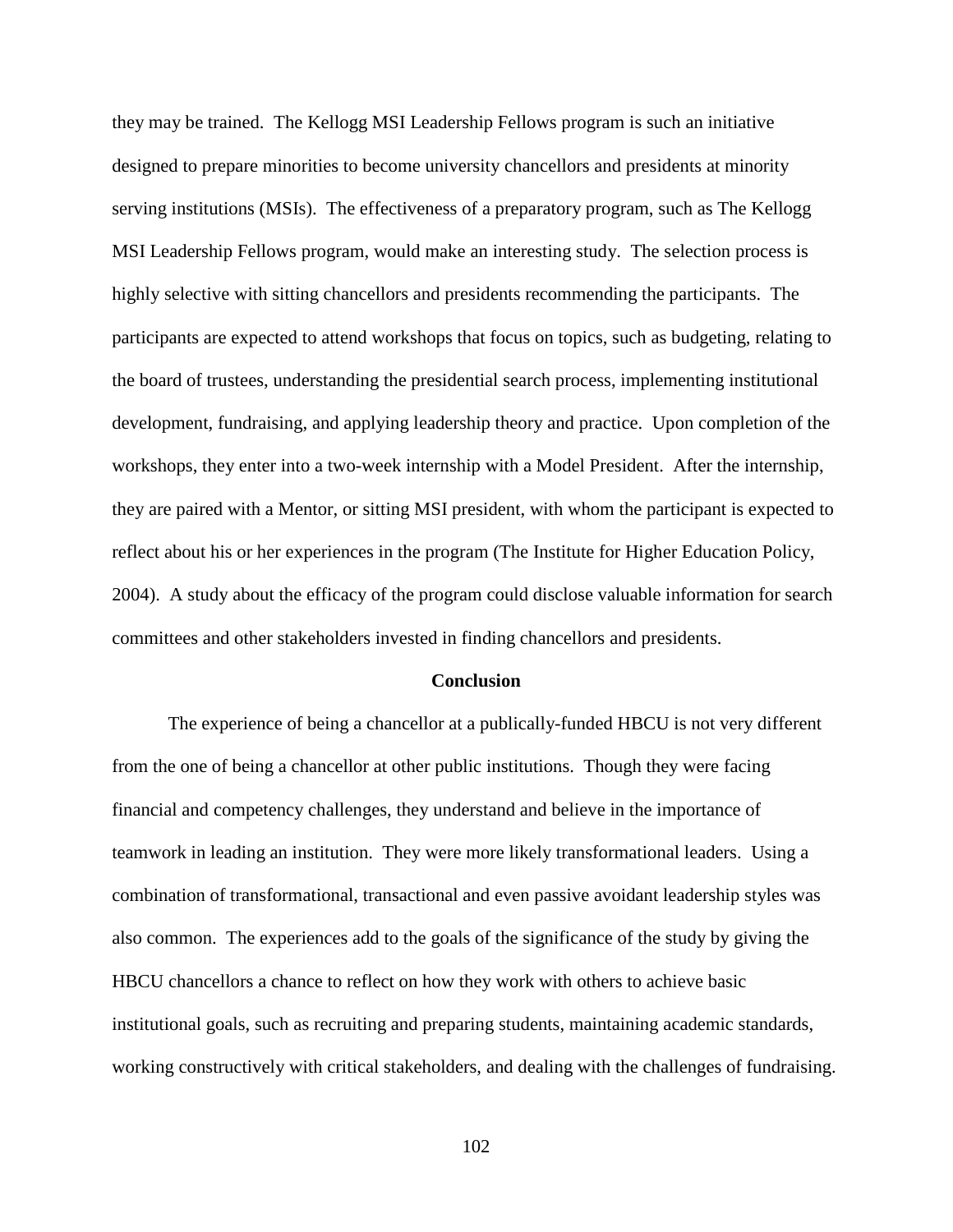In accordance with the literature, accomplishing these goals using transformational behaviors would benefit their institutions (Bower & Wolverton, 2009; Brower & Balch, 2005). However, the results of this study indicated chancellors' transactional behaviors could benefit the institution. Their experiences provide answers to the statement of the problem by adding to the literature how HBCU chancellors use strategic leadership to identify and address challenges. The ultimate goal of research on chancellors at publically-funded HBCUs is to add to the literature on a topic that is not often studied in the hopes of obtaining information *from them* and relaying valuable information *to them* so they can become the best leaders for their institutions.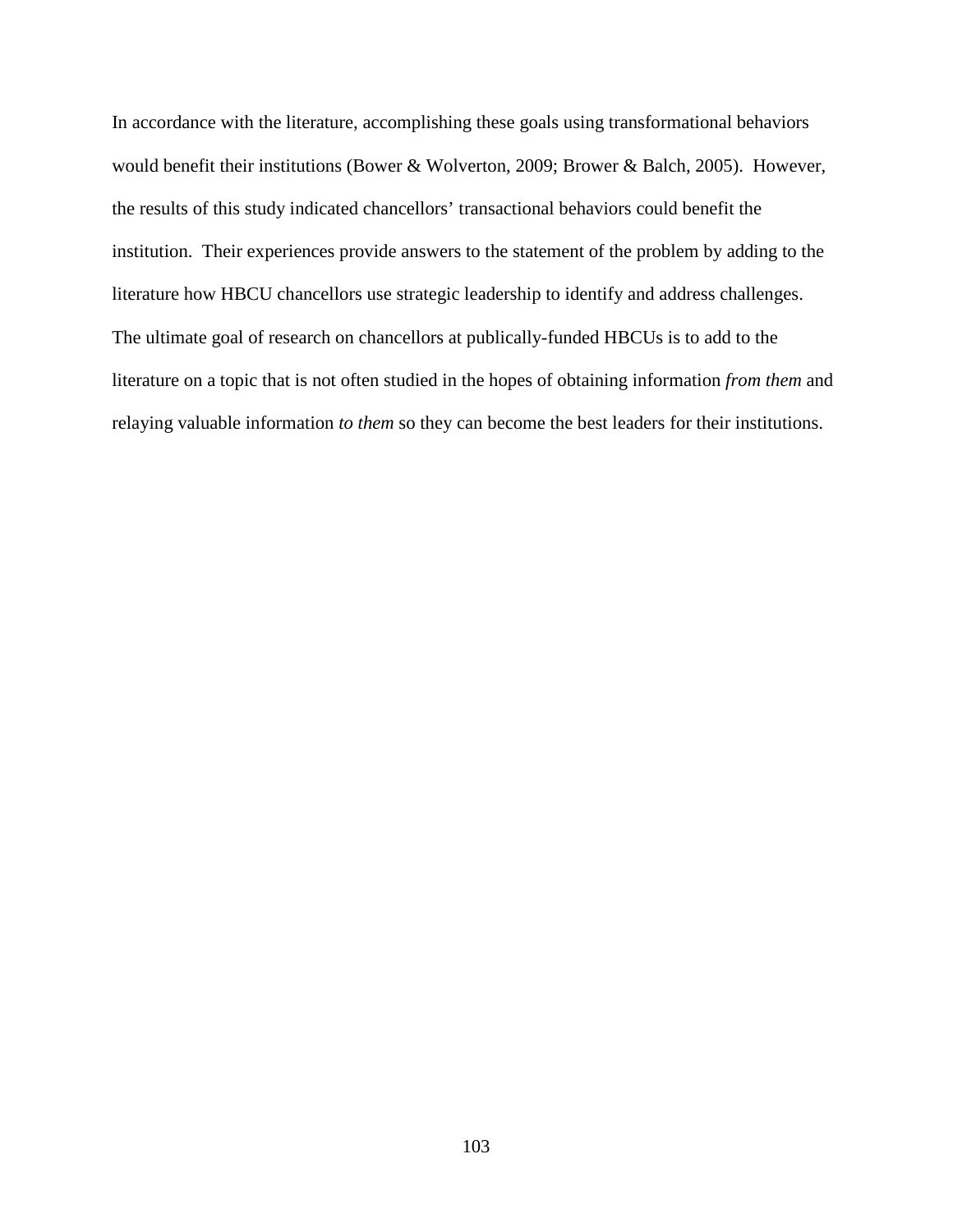#### **REFERENCES**

- Abdul-Alim, J. (2012). HBCU leaders must acclimate themselves with corporate practices to remain relevant. Retrieved from http://diverseeducation.com/article/50109
- Abelman, R., & Dalessandro, A. (2009). The institutional vision of historically Black Colleges and universities. *Journal of Black Studies*, *40*(2), 105-134.
- Adair, J. (2010). *Strategic leadership: How to think and plan strategically and provide direction*. Philadelphia: Kogan Page Limited.
- Albritton, T. J. (2012). Educating our own: The historical legacy of HBCUs and their relevance for educating a new generation of leaders. *Urban Review: Issues and Ideas in Public Education*, *44*(3), 311-331.
- Allen, W. R., Jewell, J. O., Griffin, K. A., & Wolf, D. S. (2007). Historically Black colleges and universities: Honoring the past, engaging the present, touching the future. *Journal of Negro Education*, *76*(3), 263-280.
- Antonakis, J., Avolio, B. J., & Sivasubramaniam, N. (2003). Context and leadership: An examination of the nine full-range leadership theory using the multifactor leadership questionnaire. *Leadership Quarterly, 14*, 264-295.
- Armstrong, A. (2008). Evaluating the structural validity of the multifactor leadership questionnaire (MLQ): Capturing the leadership factors of transformationaltransactional leadership. *Contemporary Management Research*, *4*(1), 3-14.
- Appiah, K. A., & Gates, H. L. (1999). *Africana: The encyclopedia of the African American Experience*. New York: Basic Civitas Books.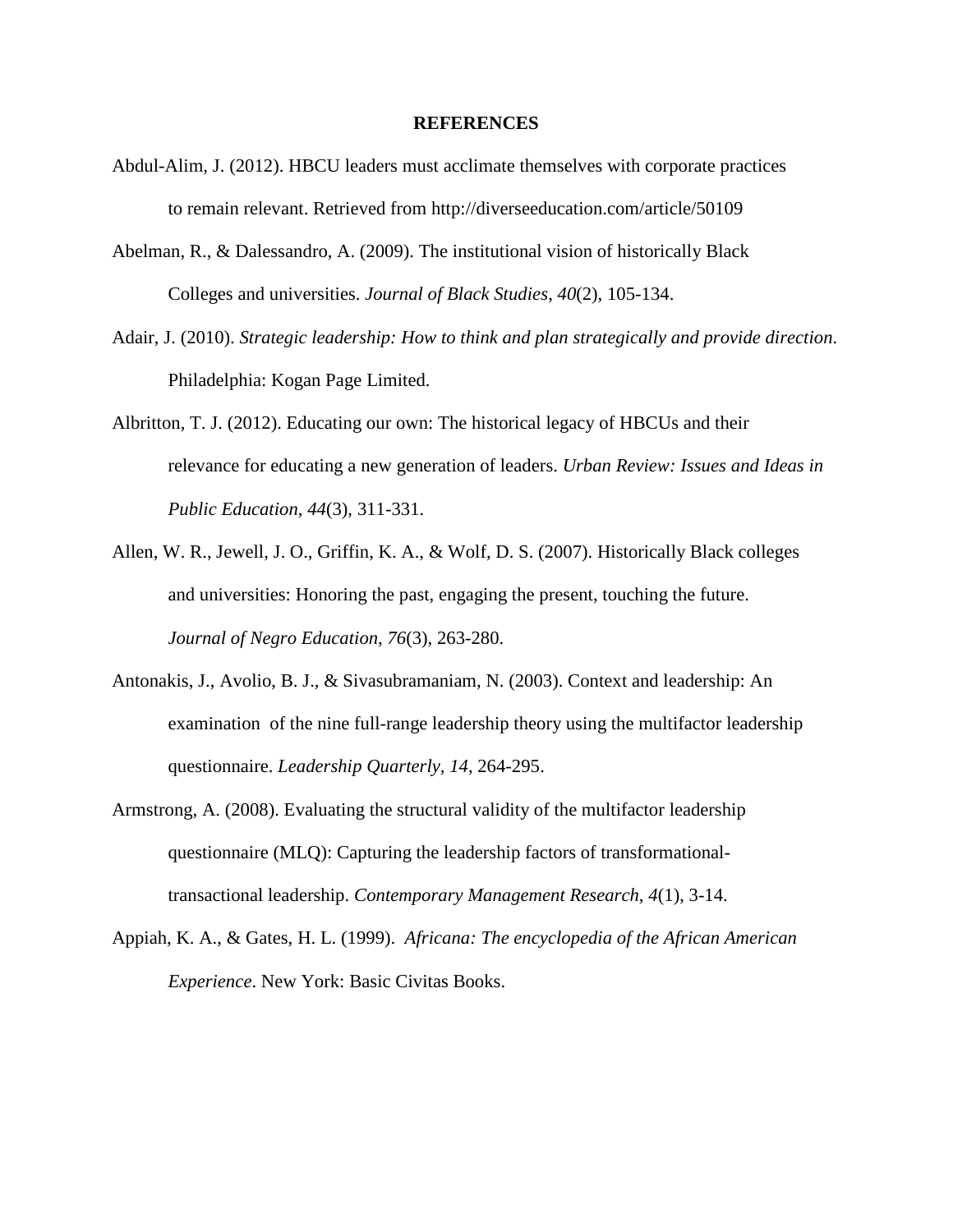- Atwell, R. H., & Green, M. F. (1985). Resources: Management for colleges, not businesses. In J. S. Green & A. Levine (Eds.), *Opportunity in adversity* (pp. 177-194). San Francisco: Jossey-Bass.
- Aud, S. Fox, M., & Ramani, K. (2010). *Status and trends in the education of racial and ethnic groups* (NCES 2010-015). U.S. Department of Education, National Center for Educational Statistics, Washington, DC, U.S. Government Printing Office. Retrieved from http:/nces.ed.gov/pubs2010/2010015.pdf
- Avolio, B. J., & Bass, B. M. (1991). *The full-range of leadership development*. Center for Leadership Studies. Binghamton, NY.
- Ayman, R., & Korabik, K. (2010). Leadership: Why gender and culture matter. *American PsychologicalAssociation*, *65*(3), 157-170. doi:10.10371a001880
- Ayman, R., Korabik, K., & Morris, S. (2009). Is transformational leadership always perceived as effective: Male subordinates' devaluation of female transformational leaders. *Journal of Applied Social Psychology*, *39*, 852-879.
- Bales, R. F., & Slater, P. E. (1955). Differentiation in small decision-making groups. In T. Parsons (Ed.), *Family, socialization, and interaction processes*. Glencoe, Illinois: Free Press.
- Barbuto, J. E. (2005). Motivational and transactional, charismatic, and transformational leadership: A test of antecedents*. Journal of Leadership and Organizational Studies, 11*(4), 26-40.
- Bartsch, K. J. (2009). The employment projections for 2008-2018. *Monthly Labor Review*. Retrieved from http://www.bls.gov/opub/mlr/2009/ll/art1full.pdf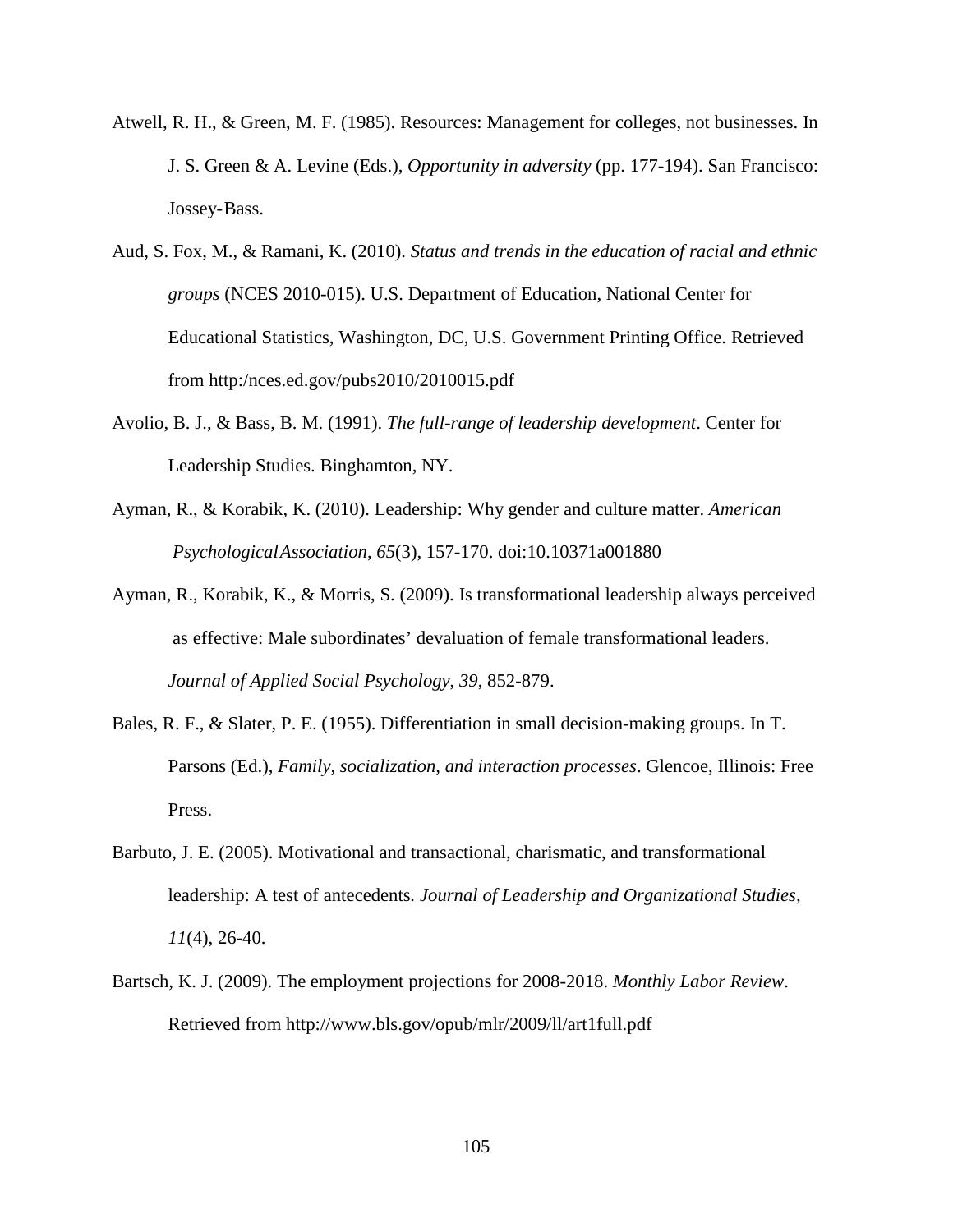Basham, L. M. (2012). Transformational leadership characteristics necessary for today's leaders in higher education. *Journal of International Education Research*, *8*(4), 343-348. Retrieved from http://www.cluteinstitute.com/

Baskerville. (2010, October 18). Lezli Baskerville president and ceo, nafeo responds tp Richard Vedder's Oct 18, 2010 opinion in the chronicle of higher education "why do we have hbcus?" [Web log post]. Retrieved from

http://nafeo.org/community/web2010/news\_vedder htm

- Bass, B. M. (1985). *Leadership and performance beyond expectations*. New York: Free Press.
- Bass, B. M. (1998). *Transformational leadership: Industrial, military, and educational impact*. New Jersey: Lawrence Erlbaum Associates.
- Bass, B. M., & Avolio, B. J. (2004). *Multifactor leadership questionnaire*. Nebraska: Mind Garden, Menlo Park, CA.
- Bass, B. M., & Riggio, R. E. (2006). *Transformational leadership*. New York: Psychology Press.
- Berea College. (2012, October 17). *About the college*. Retrieved from http://www.berea.edu /about/
- Bess, J. L. & Dee, J. R. (2008). *Understanding college and university organization: Theories for effective policy and practice*. Sterling, Virginia: Stylus.
- Bensimon, E. A., Neuman, A., & Birnbaum, R. (1989). *Making sense of administrative leadership.* ASHE-ERIC higher Education Report No. 1. Washington, DC: George Washington University.
- Berson, Y., Shamir, B., Avolio, B. J., & Popper, M. (2001). The relationship between vision strength, leadership style, and context. *The Leadership Quarterly*, *12*, 53-73.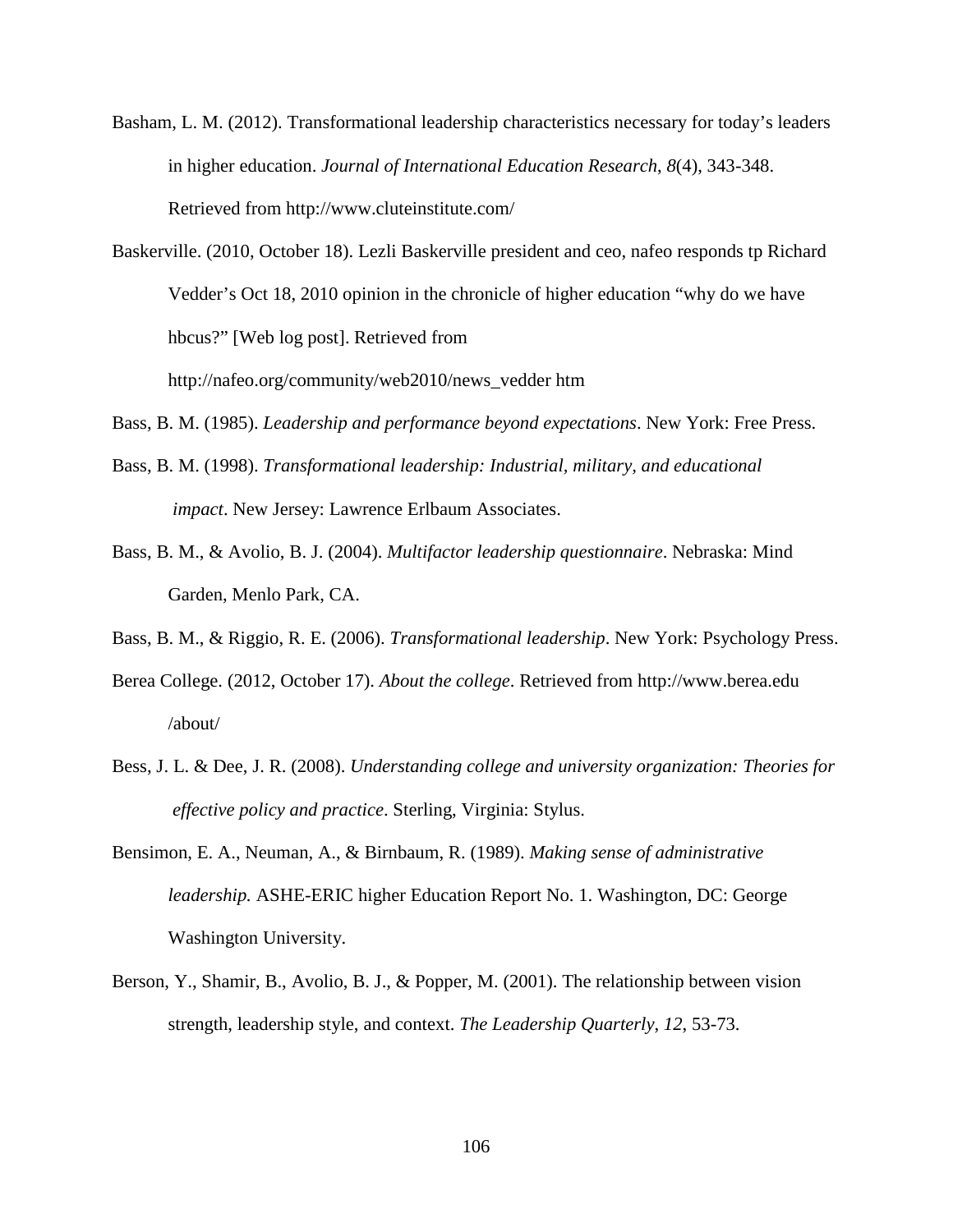- Bigg, M. (2009, February 15). Recession hits Black colleges hard. *Reuters Edition*. Retrieved from http://www.reuters.com/article/2009/02/16/us-usa-ur
- Board of Governors. (2013-2018). *Strategic directions initiative*. Retrieved from http://www.northcarolina.edu/?q=content/our-time
- Bodla, M., & Nawaz, M. (2010). Comparative study of full range leadership model among faculty members in public and private sector higher education institutes and universities. *International Journal of Business and Management, 5*(4), 208-214. Retrieved from www.ccsenet.org/ijbm
- Bolman, L. G., & Gallos, J. V. (2011). *Reframing academic leadership*. San Francisco: John Wiley & Sons, Inc.
- Bower, B. L., & Wolverton, M. (2009). *Answering the call: African American women in higher education leadership*. Sterling, VA: Stylus Publishing.
- Bowers, D. G., & Seashore, S. E. (1966). Predicting organizational effectiveness with a fourfactor theory of leadership. *Administrative Science Quarterly*, *11*(2), 238-263.
- Brower, B. L., & Balch, B. (2005). *Transformational leadership and decision making in schools.* CA: Corwin Press.
- Brown, E. D. (2010). *Four-year historically Black college and university presidents: An examination of leadership styles, values, and attributes* (Doctoral dissertation). Retrieved from ProQuest. (3480201)
- Brown, M. C. (n.d.) *African-American student achievement in historically Black colleges and universities*. Retrieved from http://www.diversityweb.org/Digest/vol8no1/brown.cfm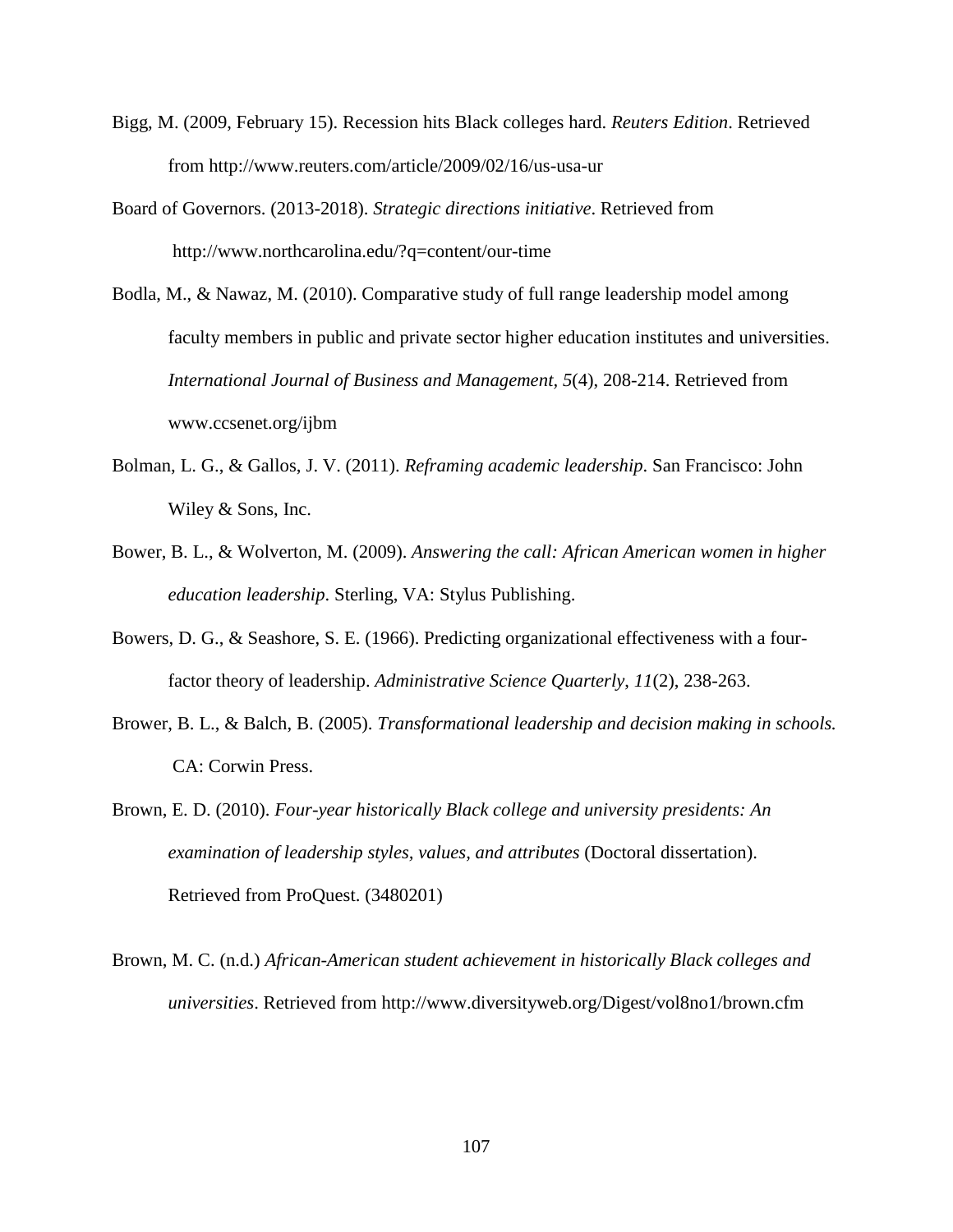- Brown, M. W., & Cudeck, R. (1993). Alternative ways of assessing model fit. In K. A. Bollen and J. S. Long (Eds.), *Testing structural equation models* (pp. 136-162). Newbury Park, California: Sage.
- Brown, M. C., & Freeman, K. (Eds.). (2004)*. Black colleges: New perspectives on policy and praxis*. Westport: Praeger.
- Brown, M., & Ratcliffe, J. (Eds.). (2000). *Organization and governance in higher education* (5<sup>th</sup> ed.). Pearson Custom Publishing.

Brown, E. D. (2010). *Four-year historically Black college and university presidents: An examination of leadership styles, values, and attributes* (Doctoral dissertation). Retrieved from ProQuest. (3480201)

- Brutus, S., Aguinis, H., & Wassmer, U. (2013). Self-reported limitations and future directions in scholarly reports: Analysis and recommendations. *Journal of Management, 39*, 48-75. doi: 10.1177/0149206312455245
- Burns, J. M. (1978). *Leadership*. New York: Harper & Row.

Cantey, N., Bland, R., Mack, L., & Joy-Davis, D. (2011). Historically Black colleges and universities: Sustaining a culture of excellence in the twenty-first century. *Journal of African American Studies*. Online publication. doi:10.1007/s 12111- 011-9191-0

- Carnevale, A., Rose,S., & Cheah, B.(2011). *The college payoff: Education, occupations, lifetime earnings:Center on education and the workforce*. Retrieved from http://cew.georgetown.edu/collegepayoff
- Carter, W. (1973). *Shaw's universe*. Maryland: D.C. National Publishing.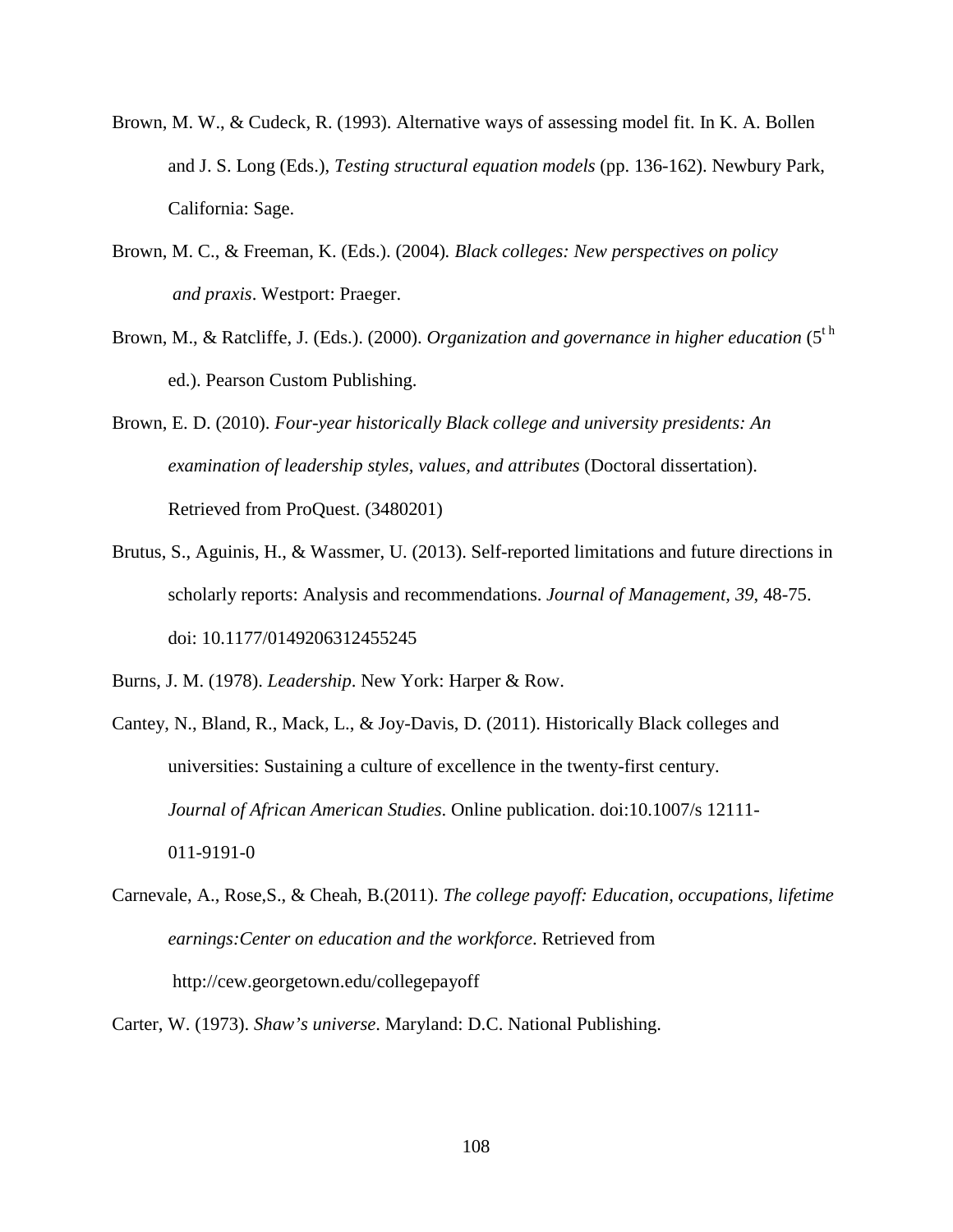Chen, L., Chen, C. W., & Chen, C. Y. (2010). Are educated background and gender moderator variables for leadership satisfaction and organizational commitment*. African Journal of Business Management*, *4*(2), 248-261. Retrieved from http://www.academicjournals.org/AJBM

College Portraits. (2013a). College Portrait of Undergraduate Education. *Elizabeth City State University 2012-2013 college portrait*. Retrieved from

http://www.collegeportraits.org/search?name=elizabeth & distance=25&address

College Portraits. (2013b). College Portrait of Undergraduate Education. *Fayetteville University 2012-2013 college portrait*. Retrieved from

http://www.collegeportraits.org/search?name=fayetteville+distance=25&address

College Portraits. (2013c). College Portrait of Undergraduate Education. *Winston Salem University 2012-2013 college portrait*. Retrieved from

http://www.collegeportraits.org/NC/WSSU

College Portraits. (2013d). College Portrait of Undergraduate Education. *North Carolina Central University 2012-2013 college portrait.* Retrieved from http://www.collegeportrait.org/NC/NCCU

College Portraits. (2013e). College Portrait of Undergraduate Education. *North Carolina A&T University 2012*-2013 *college portrait*. Retrieved from http://www.collegeportarits.org/search?name=north+carolina+&distance=25& address

Cooper, K. (2011). The mark of a leader. *Diverse Issues in Higher Education*, *28*(17), 48-50.

Creswell, J. W. (2013). *Qualitative inquiry and research design: Choosing among five approaches*. Washington, DC: SAGE.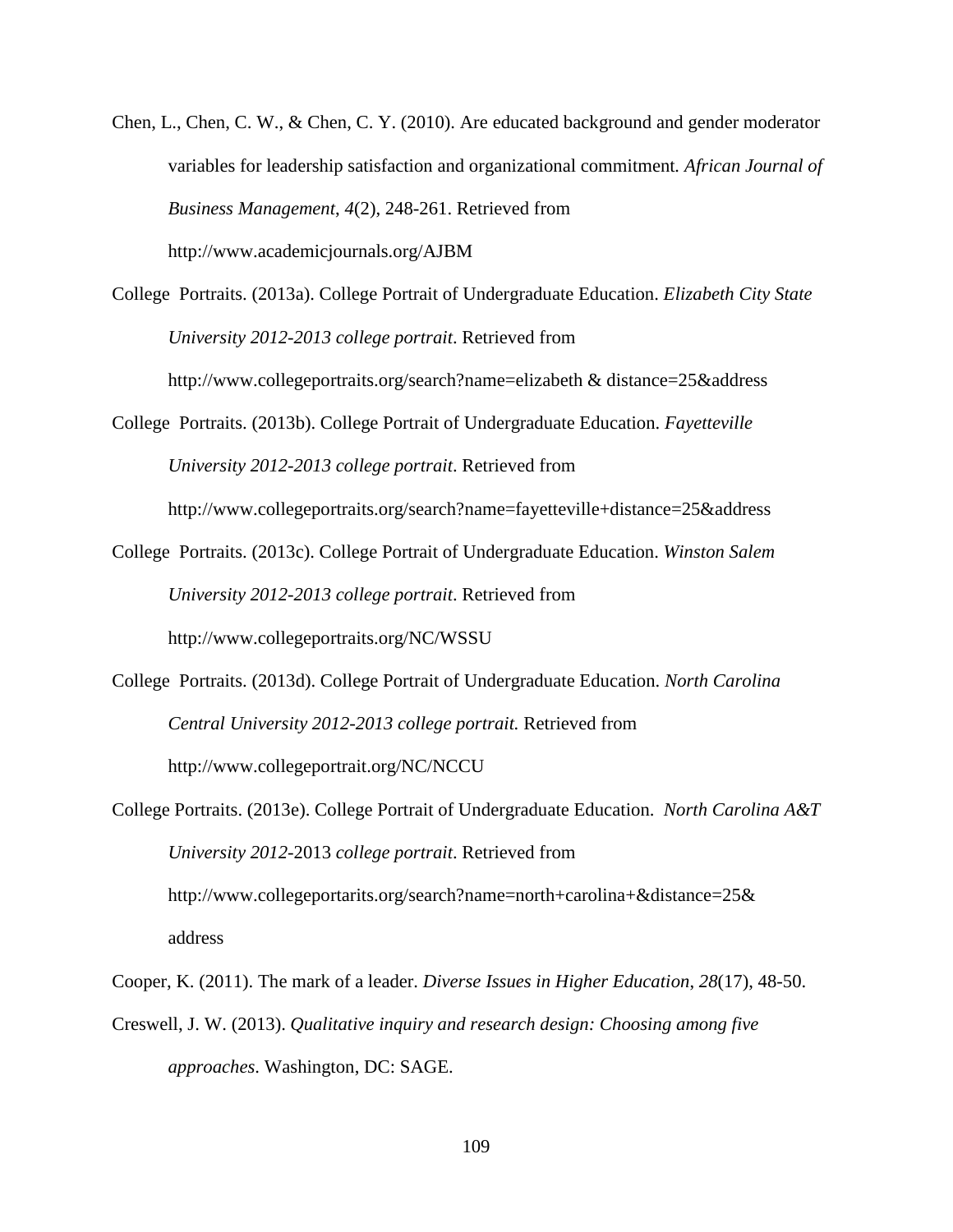- Creswell, J. W., & Clark, V. L. P. (2011). *Designing and conducting mixed methods research*  $(2<sup>nd</sup>$  ed.). Washington, DC: SAGE.
- Densten, I. L., & Gray, J. H. (2001). Leadership development and reflection: What is the connection? *The International Journal of Educational Management, 15*(3), 119-124.
- Downton, J. V. (1973). *Rebel leadership: Commitment and charisma in the revolutionary process*. New York: The Free Press.
- Drewry, H. N., & Doerman, H. (2001). *Stand and prosper: Private Black colleges and their students.* Princeton University Press.
- Dum dum, U. R., Lowe, K. B., & Avolio, B. J. (2002). A meta-analysis of transformational and transactional leadership correlates of effectiveness and satisfaction: An update and extension. In B. J. Avolio & F. J. Yammarino (Eds.), *Transformational and Charismatic Leadership: The Road Ahead*. New York: JAI Press, 35-65.
- Eagly, A. H., Johannesen-Schmidt, M. C., & Van Engen, M. L. (2003). Transformational, transactional, and laissez-faire leadership styles: A meta-analysis comparing men and women. *Psychological Bulletin*, *129*, 569-591.
- Fiedler, F. E., & Garcia, J. E. (1987*). New approaches to effective leadership: Cognitive Resources and organizational performance*. New York: Wiley.
- Fields, C. D. (2001). HBCUs get savvy about fundraising. *Black Issues in Higher Education*, *18*, 38-44.
- Gasman, M. (2008, July 1). Accreditation of Black colleges: Future success? Retrieved from: http://diverseeducation.wordpress.com/2008/07/01/accreditation-ofblack-colleges-future-success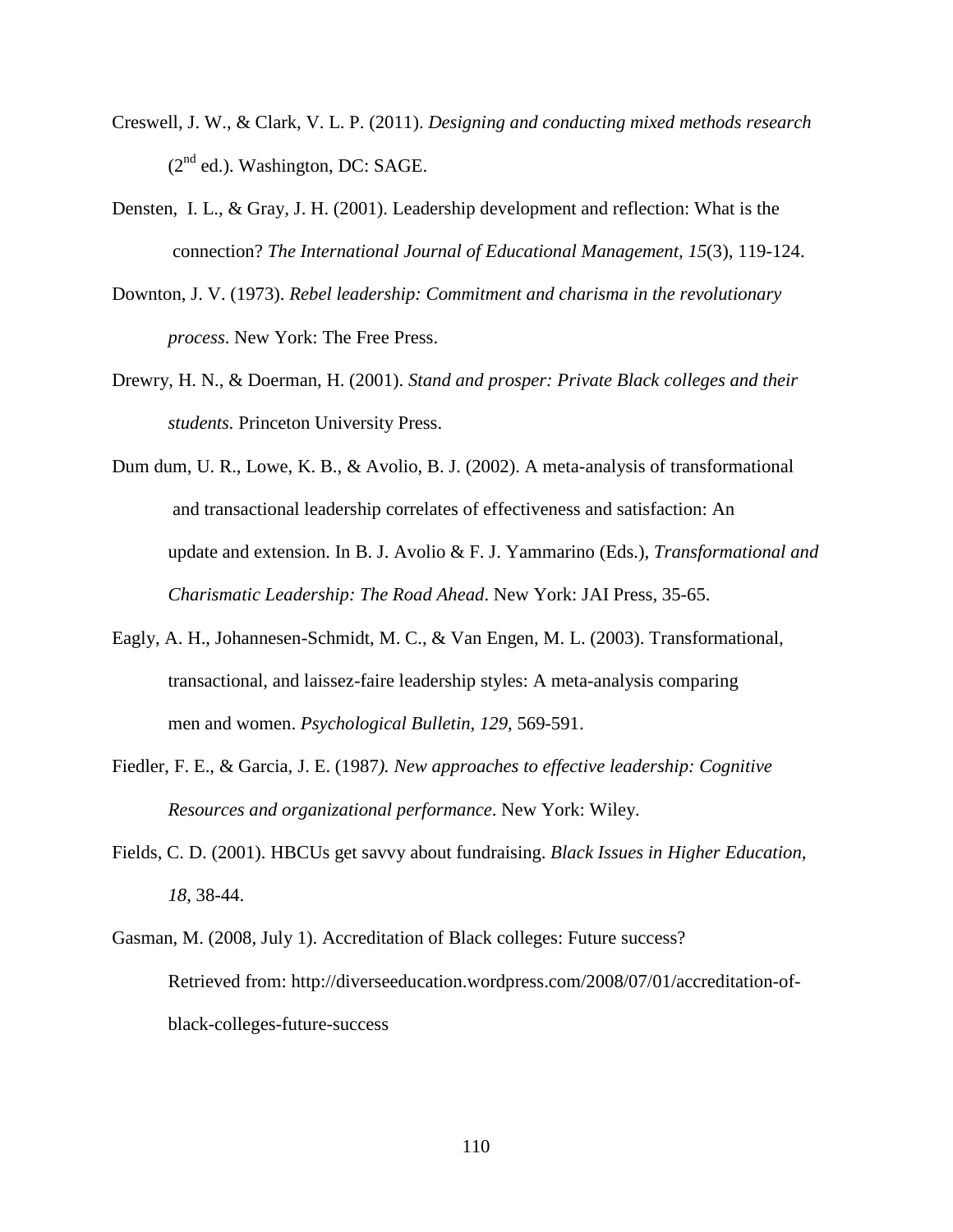- Gasman, M. (2009). Historically Black colleges and universities in a time of economic crisis. *AcademeOnline*, November-December. Retrieved from http:www.aaup.org/ AAUP/pubsres/academe/2009/ND/Feat/gasm.htm
- Gasman, M. (2010). Five lessons for campus leaders: Academic freedom, shared governance and tenure at an historically Black college*. Change*, *42*(6), 54-57.
- Gasman, M. (2012, April 12). Vacancies in the Black-college presidency: What's going on [Web log post]. Retrieved from http://chronicle.com/blogs/innovations/vacancies-inthe-black-college-presidency-whats-g
- Gasman, M., & Anderson-Thompkins, S. (2003). *Fundraising from Black college alumni: Successful strategies for supporting alma mater*. Washington, DC: CASE Books.
- Gasman, M., Lundy-Wagner, V., Ransom, T., & Bowman, N. (2010). Unearthing promise and potential: Our nation's historically Black colleges and universities. In K. Ward & L. E. Wolf-Wendel (Series Eds.), *ASHE Higher Education Report*, *35*(5), 1-134.
- Green, J. S., & Levine, A. (1985). *Opportunity in adversity.* San Francisco: Jossey-Bass.
- Grummon, P. (2012). Issues facing historically Black colleges and universities: Results of a focused discussion survey. *Society for College and University Planning*. Retrieved from http://www.scup.org
- Guy-Sheftall, B. (2006). Shared governance, junior faculty, and hbcus. *Academe*, 92(6), 30-34.
- Hambrick, D. C. (1989). Guest editor's introduction: Putting top managers back in the strategy picture. *Strategic Management Journal*, *10*, 5-15.
- Hambrick, D. C., & Mason, P. A. (1984). Upper echelons: The organization as a reflection of its top managers*. Academy of Management Review*, *9*, 193-206.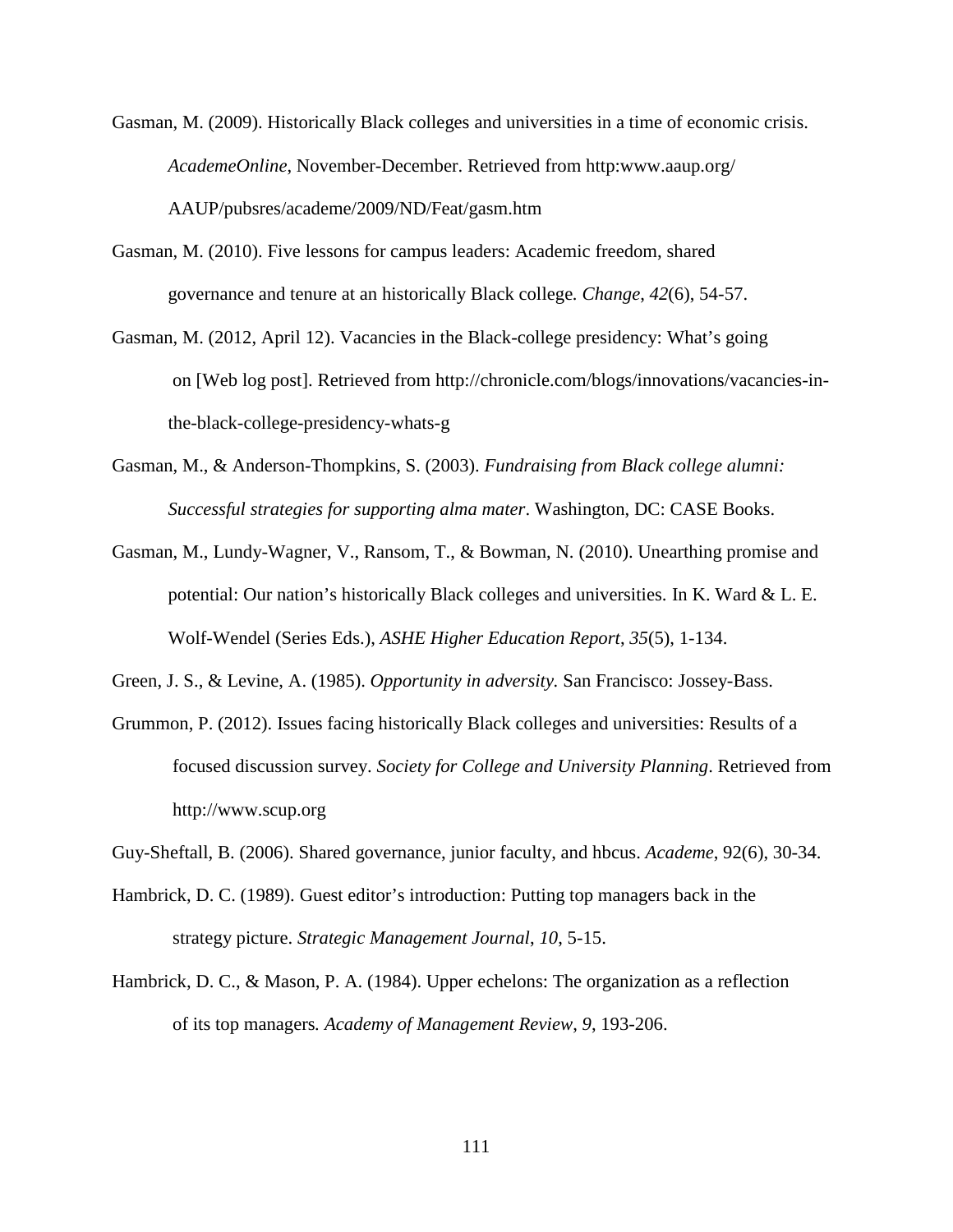- Hawkins, B. D. (2004). Doing more with less: Despite having fewer resources, HBCUs have outpaced majority institutions in producing Black professionals, but experts say strong leadership will be the key to their long-term survival. *Black Issues in Higher Education, 21*(9), 44.
- Hawkins, K. (2013). HBCUs: past  $\&$  present, private vs public. Retrieved from http://prezi.com/peori1pqayqg/hbcus-past-present-private=vx-public/
- Howell, J. M., & Hall-Merenda, K. E. (1999). The ties that bind: The impact of leader member exchange, transformational and transactional leadership, and distance on predicting follower performance. *Journal of Applied Psychology*, *84*, 680-694.
- Huck, S. W. (2004). *Reading statistics and research*. Boston: Pearson.
- Humphreys, J. & Korb, R. (2006). *Economic impact of the nation's historically Black colleges and universities. Technical report*. U.S. Department of Education NCES 2007-178. National Center for Education Statistics. http://www.nces.ed.gov/pubs2007/2007178.pdf
- Hussar, W. J., & Bailey, T. M. (2011). *Projections of education statistics to 2020* (NCES 2011-026). U.S. Department of Education, National Center for Education Statistics. Washington, DC: U.S. Government printing Office.
- Jackson, C., & Nunn, E. (2003). *Historically Black colleges and universities.* CA: ABC-CLIO.
- Jennings, R. (2013, January 6). Sustaining the future of hbcus. *Diverse Education*. Retrieved from http://diverseeducation.com/article/50503
- Joreskog, K. G., & Sorbom, D. (1989). *LISREL 7 user's reference guide*. Mooresville, IN: Scientific Software.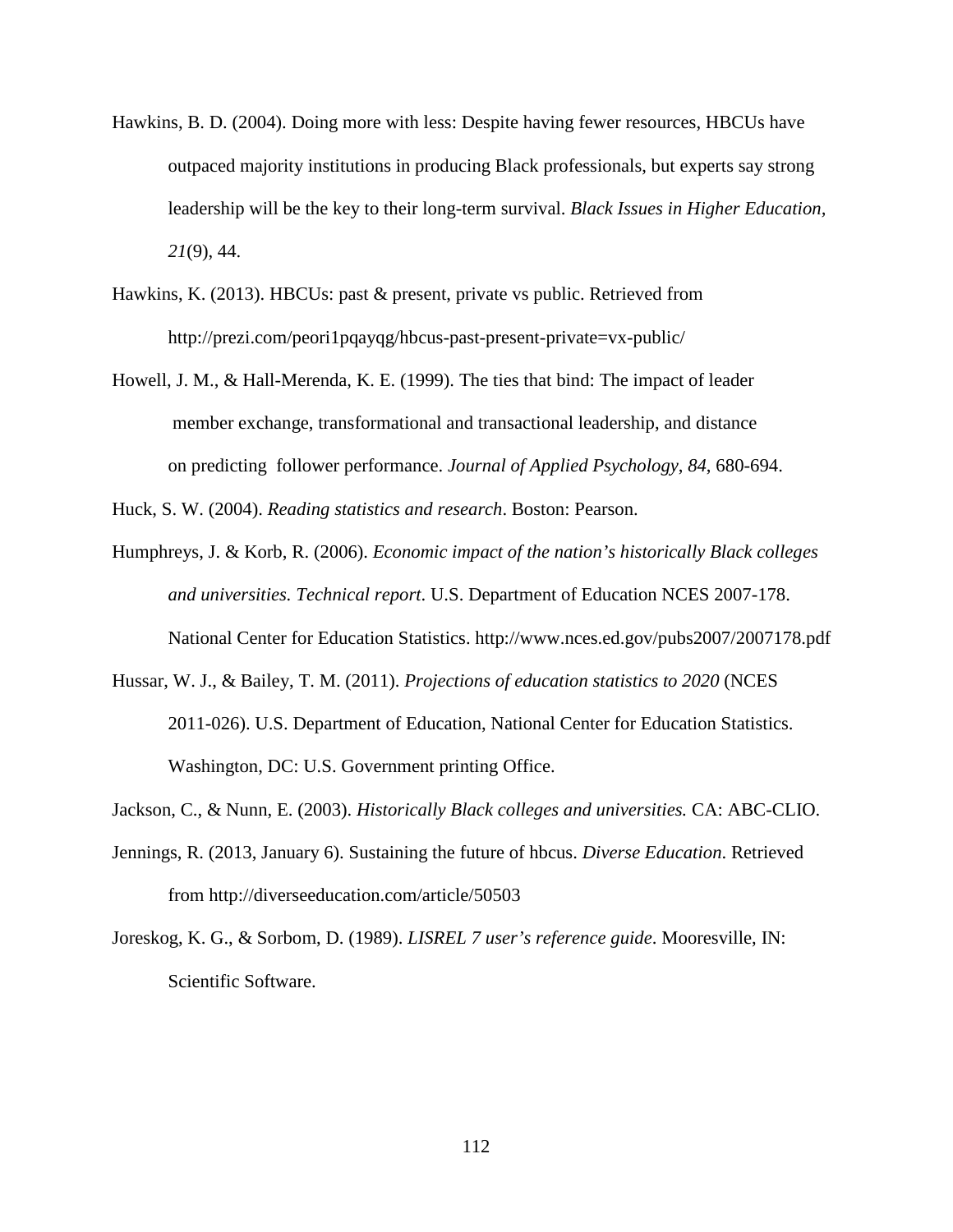Judeh, M. (2010). Transformational leadership: A study of gender differences in private Universities. *International Review of Business Research Papers*, *6*(4), 118-125. Retrieved from www.ccsenet.org/ijbm

- Jung, D. I., & Avolio, B. J. (2000). Opening the black box: An experimental investigation Of the mediating effects of trust and value congruence on transformational and transactional leadership. *Journal of Organizational Behavior*, *21*(8), 9s49- 964.
- Kaifi, B. A., & Mujtaba, B. G. (2010). Transformational leadership of Afghans and Americans: A study of culture, age and gender. *Journal of Service Science & Management*, *3*, 150-158. doi:10.4236/jssm.2010.31019
- Kahn, R. L., & Katz, D. (1960). Leadership in relation to productivity and morale. In D. Cartwright & A. Zander (Eds.), *Group Dynamics: Research and Theory* (2<sup>nd</sup> ed.), pp. 554-571. Evanston, Illinois: Row, Peterson.
- Kearney, E. (2008). Age differences between leader and followers as a moderator of the relationship between transformational leadership and team performances. *Journal of Occupational & Organizational Psychology*, *81*(4), 803-811.
- Kelderman, E. (2012). *Historically Black colleges face a wave of turnovers at the top*. Retrieved from http://business.highbeam.com/434953/article-1G1- 286029193/historically-black-colleges-face-wave-turnovers-top
- Khan, R., Rehman, A., & Fatima, A. (2009). Transformational leadership and Organizational innovation: Moderated by organizational size*. African Journal of Business Management*, *3*(11), 678-684. doi:10.5897/AJBM09.203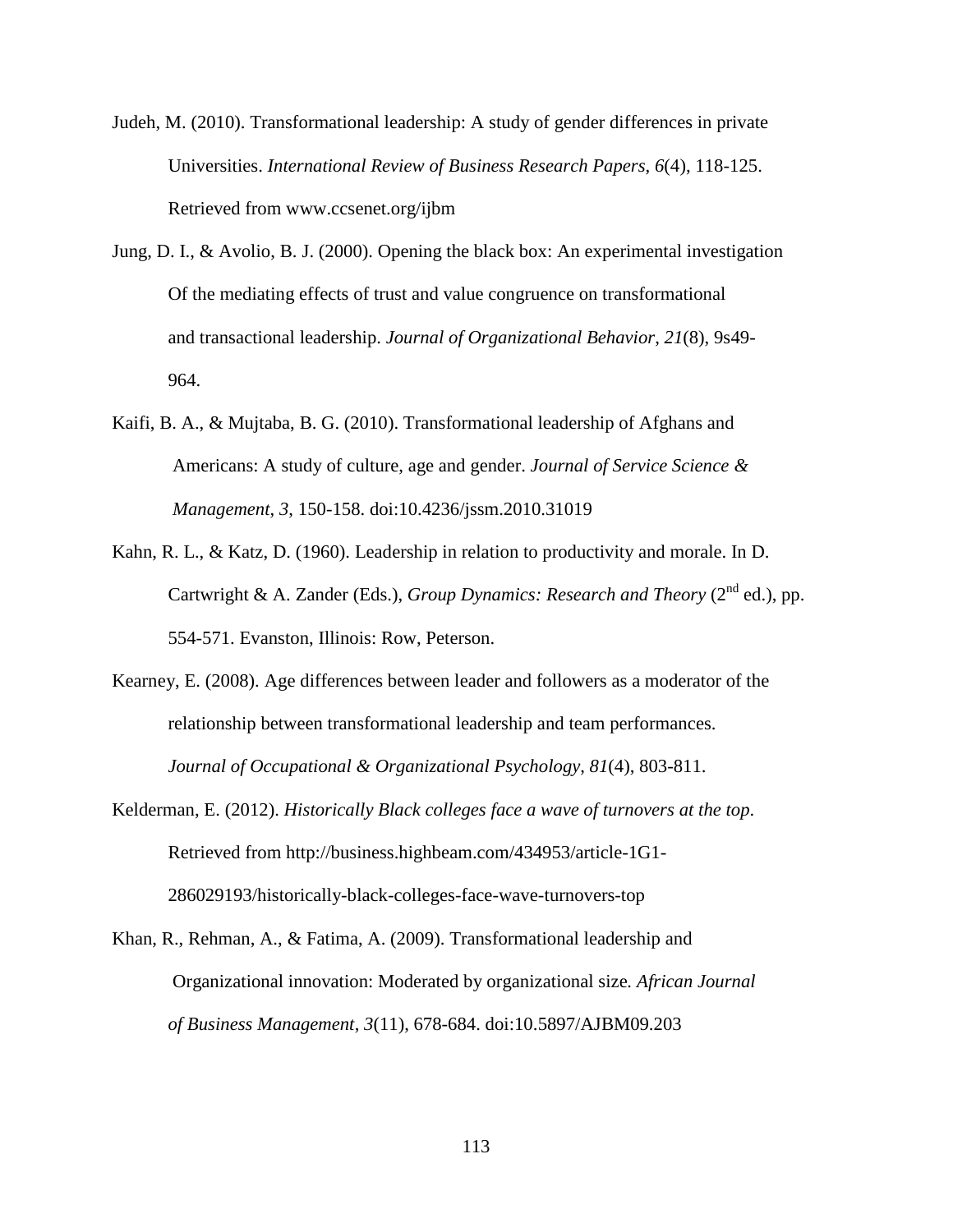- Koene, B. A. S., Vogelaar, A. L. W., & Soeters, J. L. (2002). Leadership effects on organizational climate and financial performances: Local leadership's effect in chain organizations. *Leadership Quarterly, 13*, 193-215.
- Korman, A. K. (1966). Consideration, initiating structure, and organizational criteria: A review. *Personnel Psychology*, 19, 349-361.
- Kouzes, J. M., & Posner, B. Z. (2012). *The leadership challenge: How to make extraordinary things happen in organizations*. San Francisco: Jossey-Bass.
- Korman, A. K. (1966). Consideration, initiating structure, and organizational criteria: A review. *Personnel Psychology*, *19*, 349-361.
- Krathwohl, D. R., & Smith, N. L. (2005). How to prepare a dissertation proposal: Suggestions for students in education and the social and behavioral sciences. Syracuse, NY: Syracuse University Press.
- Lewis, V. (2011). Faculty participation in institutional decision making at two historically Black institutions. *ABNF Journal*, Vol. 22, No. 2, Spring 2011.
- Lowe, K. B., Kroeck, G., & Sivasubramaniam, N. (1996). Effectiveness correlates of Transformational and transactional leadership: A meta-analytic review of the MLQ literature. *The Leadership Quarterly, 7,* 385-425.

Majekwe, C. (2006). *The future of hbcus.* Jefferson, NC: McFarland & Co.

- Maslow, A. H. (1943). A theory of human motivation. *Psychology Review*, *50*, 370-396. Retrieved from http://psychclassics.yorku.ca/Maslow/motivation.htm.
- Matthews, J. J. (2012). *Blacksheep leadership: A story about a leadership challenge and the nature of transformational leadership*. University Place, Washington: University Place Publishing House.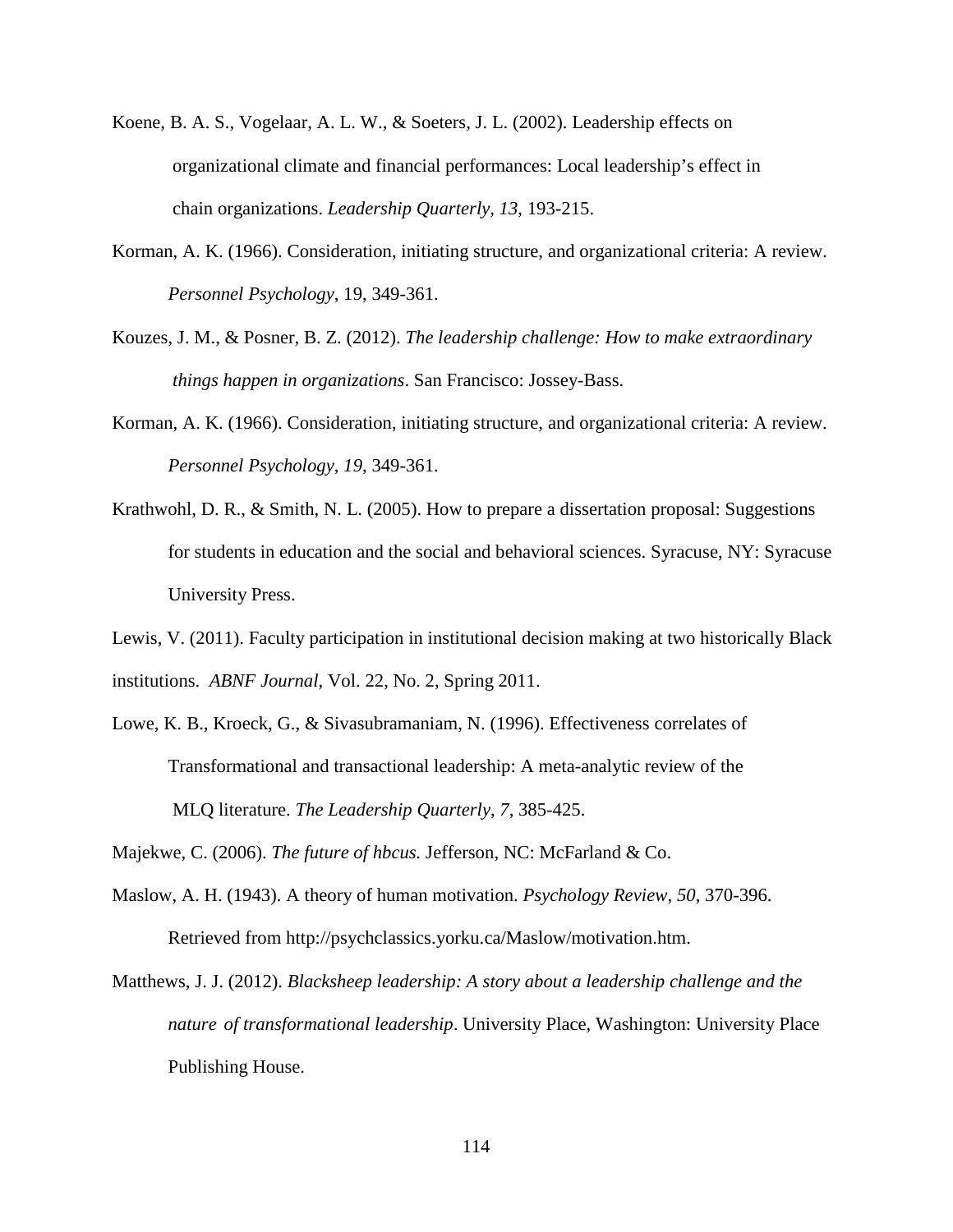- Mead-Fox, D. (2009, April 24). Tackling the leadership scarcity. *The Chronicle of Higher Education*. Retrieved from http://chronicle.com/article/Tackling-the-Leadership=Society
- McCorkle, C. O., & Archibald, S. O. (1982). *Management and leadership in higher education.*  San Francisco, Jossey-Bass.
- McDemmond. M. (2010). Historic challenges demand trained leadership. *Diverse: Issues in Higher Education, 27*(9), 48.

Mind Garden. (2012). Retrieved from http://www.mindgarden.com/faq.htm#whymultirater

- Minor, J. T. (2005). Faculty governance at historically Black colleges and universities. *Academe*, *91*(3), 34.
- Mishra, J. (2007). *Becoming president*. Lanham, Maryland: University Press of America.
- Morrill, R. L. (2010). *Strategic leadership: Integrity strategy and leadership in colleges and universities*. Lansing, Maryland: Rowman & Littlefield Publishers, Inc.
- National Association of College and University Business officers. (2013). *Commonfund study of endowments.* Retrieved from http://www. nacubo.org?Research/NACUBO.
- Nelms, C. (2010). HBCU reconstruction. *Presidency, 13*(1), 14-19.
- Neumann, A., & Bensimon, E. M. (1990). Constructing the presidency: College presidents' images of their leadership roles, a comparative study. *Journal of Higher Education, 61*(6), 678.
- Nichols, C. J. (2004). Univque characteristics, leadership styles and management of historically Black colleges and universities. *Innovative Higher Education, 28*(3), 219-229.
- Northouse, P. G. (2004). *Leadership theory and practice*. Thousand Oaks, CA: Sage Publications, Inc.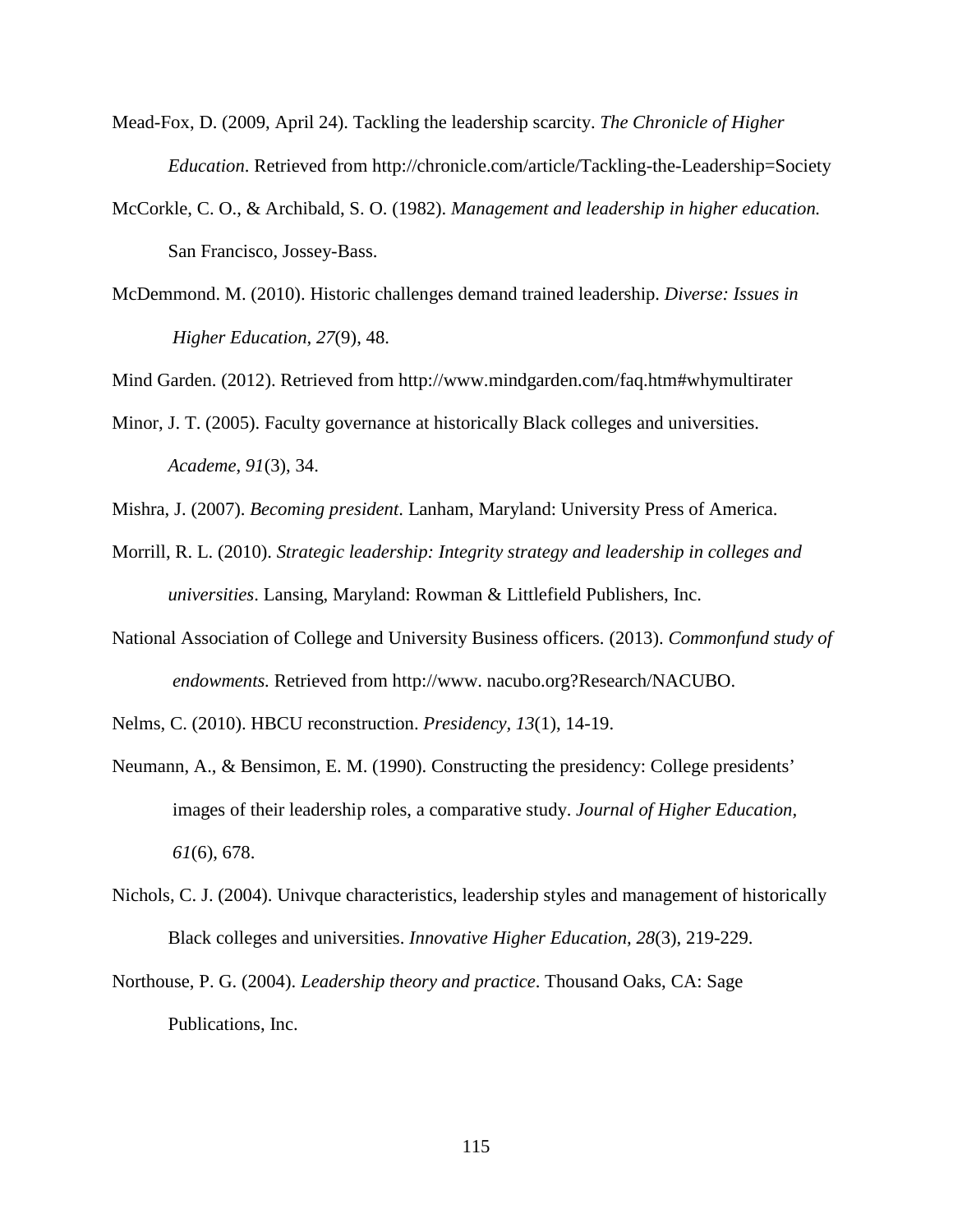- Nguyen, M., Bibo, E. W., & Engle, J. (2012). Advancing to completion: Increasing degree attainment by improving graduation rates and closing gaps for African-American students. *Education Trust*. Retrieved from http://www.eric.ed.gov/PDFS/ED535504.pdf
- Oberlin College. (2012, October 17). *About Oberlin*. Retrieved from http://new.oberlin.edu/ about/
- O'Shea, P. G., Foti, R. J., Hauenstein, N. M. A., & Bycio, P. (2004). Are the best leaders both transformational and transactional? A pattern-oriented analysis. *Journal of Leadership*, *5*, 237-259.
- Park, S. M., & Rainey, H. G. (2008). Leadership and public service motivation in U.S. federal agencies. *International Public Management Journal, 11*(1), 109-142.

Phillips, I. (2002). Shared governance on Black college campuses. *Academe*, 88(4), 50-55.

- Polkinghorne, D. E. (1989). Phenomenological research methods. In R. S. Valle & S. Halling (Eds.), Existential*-phenomenological perspectives in psychology* (pp.41-60). New York: Plenum Press.
- Rai, K.B., & Critter, J. (2000). *Affirmative action and the university: Race, ethnicity, and gender in higher education employment*. University of Nebraska Press.
- Ricard, R. B., & Brown, M. C. (2008). *Ebony towers in higher education: The revolution, mission, and presidency of historically Black colleges and universities.* Sterling, VA: Stylus Press.
- Richmon, M. J., & Allison, D. J. (2003). Toward a conceptual framework for leadership inquiry. *Educational Management and Administration, 31*(1), 31-50.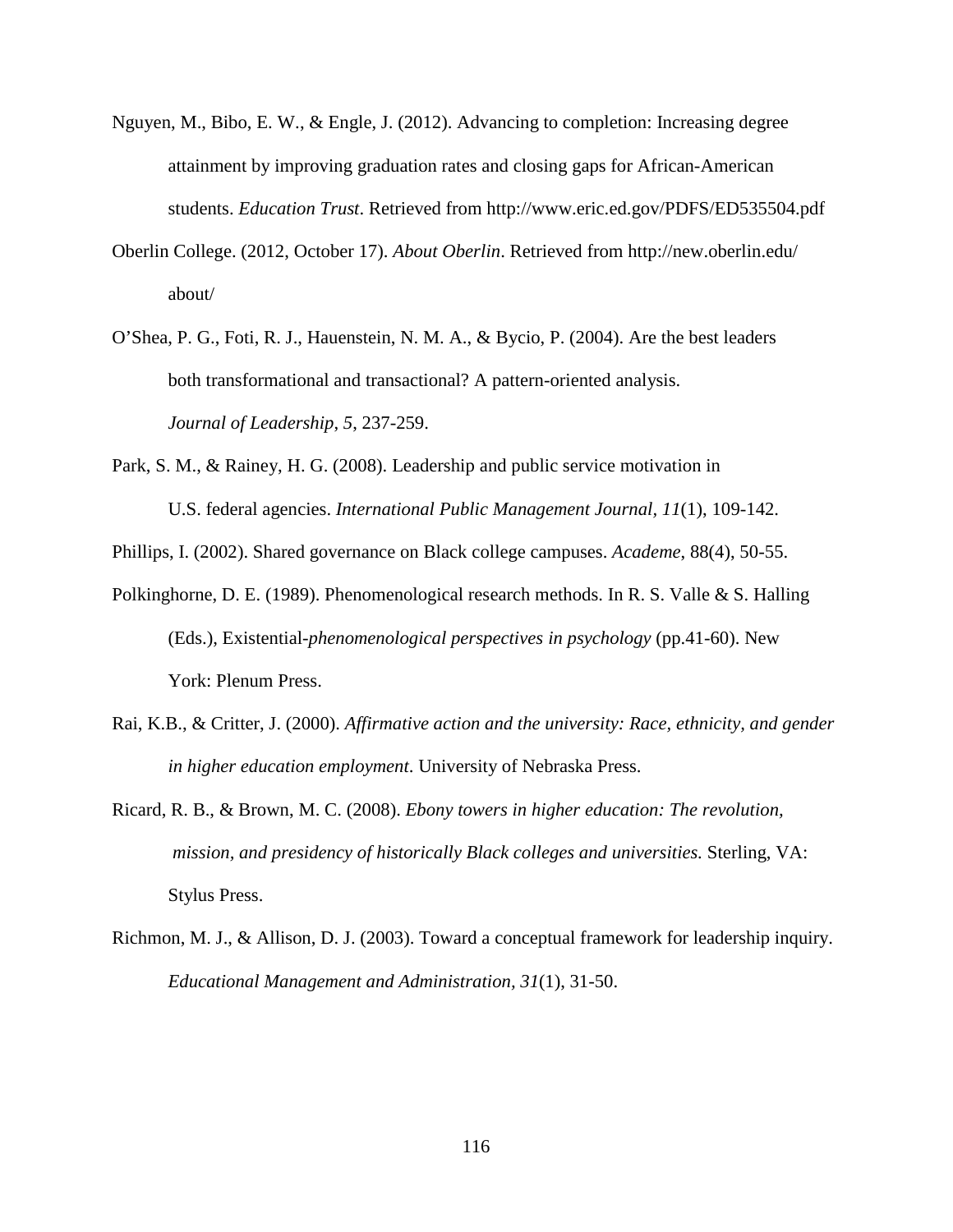- Riley, J. (2010, September 28). Black colleges need a new mission: Once an essential response to racism, they are now academically inferior. *The Wall Street Journal*. Retrieved from http://online.wsj.com/articles/SB10004240527487046
- Rowley, D. (2014, January 13). Alumni giving key to hbcu survival. *The Washington Informer*. Retrieved from http://washingtoninfromer.com/news/204/jan/13/alumni
- Ryu, M. (2010). Minorities in higher education: Twenty-fourth status report with a special essay on the U.S. Hispanic population.

Schexnider, A. J. (2008, February 11). The future of public hbcus depends on exceptional leadership. *Diverse Issues in Higher Education.* Retrieved from http://diverseeducation.com/article/10631c3/perspectives-the-future-of-public-hbcusdepends-on-exceptional-leadership.html

- Singer, M. (1991). The relationship between employee sex, length of service and Leadership aspirations: A study from valence, self-efficacy and attrition perspectives. *Applied Psychology: An International Review*, *40*(4), 417-436.
- Sosik, J. J., & Jung, D. (2010). *Full range leadership development: Pathways for people, profit, and planet.* New York: Psychology Press.
- Sproull, N. D. (2004). *Handbook of research methods: A guide for practitioners and students in the social sciences* (3rd ed.). New Jersey: The Scarecrow Press.
- Stewart, P. (2013). Crisis management : Leaders reflect on high presidential turnovers at hbcus. *Diverse*. Retrieved from http://diverseeducation.com/articel/50499
- Taylor, K. (2005, July). Marie McDemmond on life at the top. *National Association of College and University Business Officers*. Retrieved from http://www.nacubo.org/Business\_Offices\_Magazine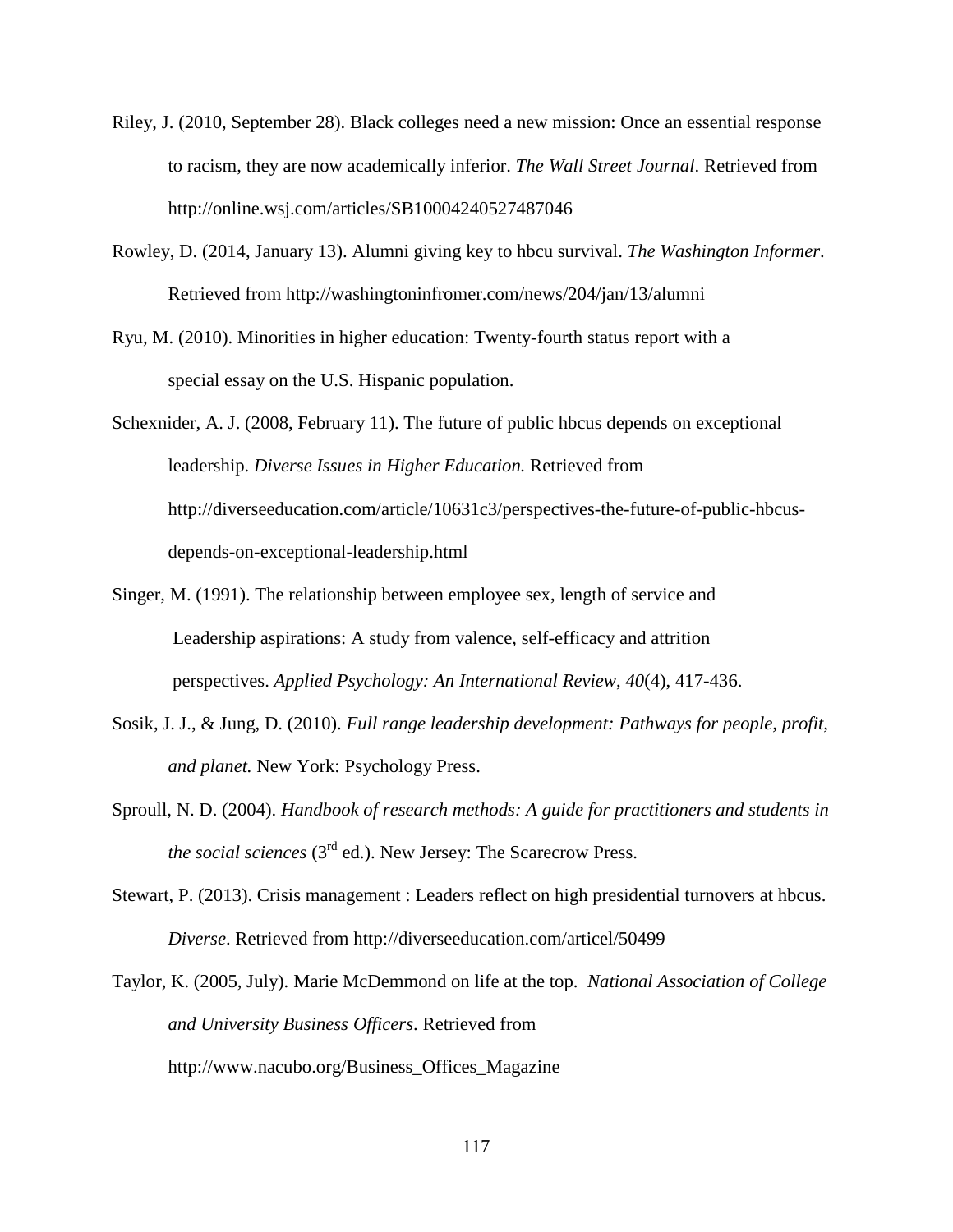- The Institute for Higher Education Policy. (2004). *Leading the way to America's Future*. The Alliance for Equity in Higher Education.
- Thomas, J. (2005). African American leadership in higher education. In D. J. Leon (Ed.), *Lessons in leadership: Executive leadership programs for advancing diversity in higher education*. London: Elsevier.
- Thurgood Marshall College Fund. (2012). *About historically Black colleges and universities*. Retrieved from http://www.thurgoodmarshallfund.net/about-tmcf/al
- Toossi, M. (2012, Jan.). Employment outlook: 2010-2020: Labor force projections to 2020: A more slowly growing work force. *Monthly Labor Review*. Retrieved from http:www.bls.gov/opub/mlr/2012/01/art3full.pdf
- Trottier, T., Van Wart, M., & Wang, X. (2008). Examining the nature and significance of leadership in government organizations. *Public Administrative Review*, *68*(2), 319-33.
- Turner, D. (2006, August 16). Competition for student[s] results in Black universities recruiting Hispanics. *Marc's Blog HBCU Recruiting Hispanic Students*. Retrieved from http://www.marclamonthill.com/hbcu-recruiting-hispanics
- UNC-GA Finance. (2009-2013). *Financial Analysis*. Board of Governors. Retrieved from http://www.northcarolina.edu/?q=content/financial analyses
- United Negro College Fund. (2012). *Who we are*. Retrieved from http://www.unf.org/sections/WhoWeAre/index.asp
- United Negro College Fund. (2014). *Who we are*. Retrieved from http://www.unf.org/sections/WhoWeAre/index.asp
- U.S. Department of Education. (1991). Historically Black colleges and universities and higher education. *Desegregation Office for Civil Rights*.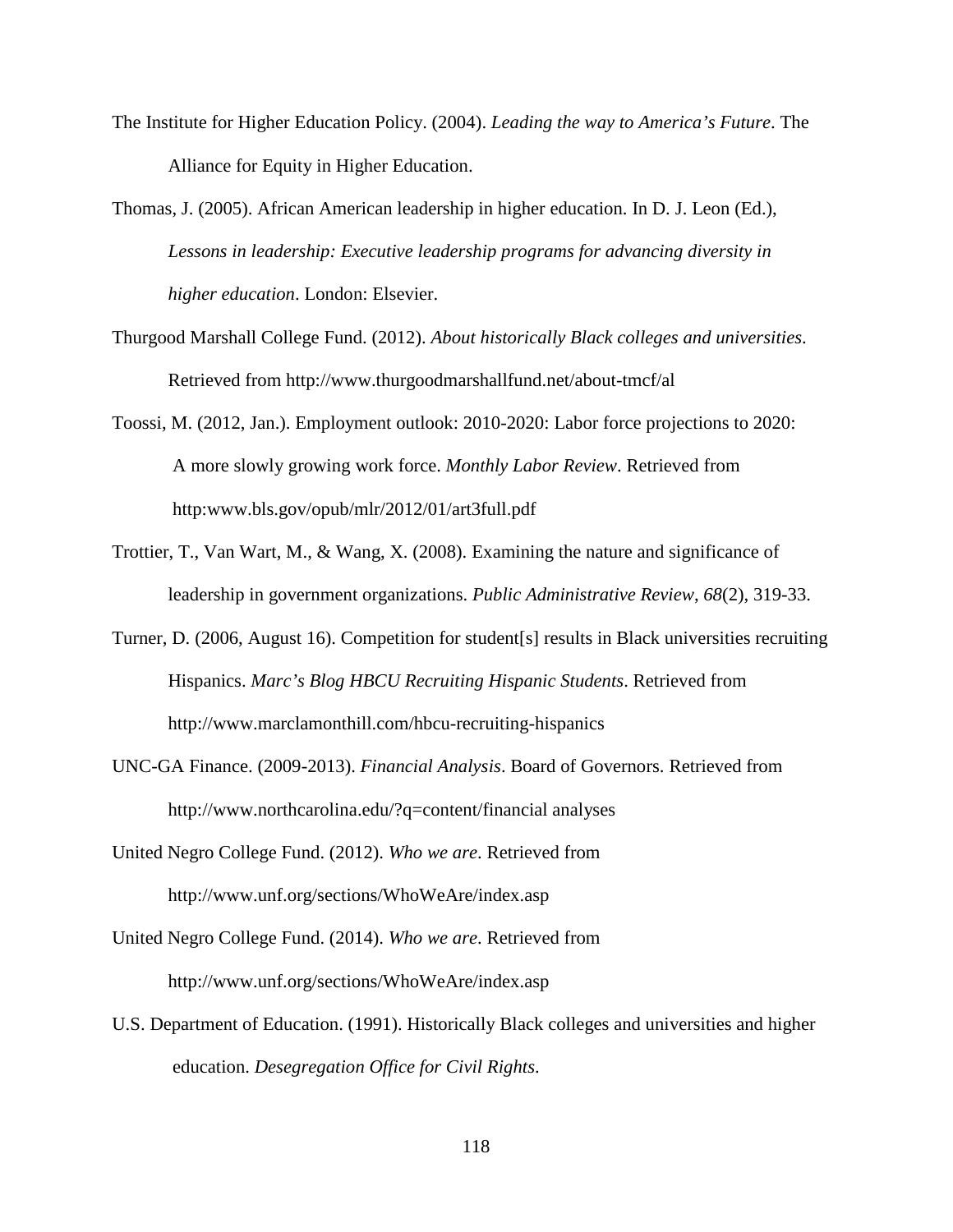- U.S. Department of Education. (2010). *Status and Trends in the Education of Racial and Ethnic Minorities.* National Center for Education Statistics. Retrieved from http://www.nces.ed.gov
- U.S. Department of Education. (2011a). Fall enrollment survey. *Projections of Education Statistics to 2020*. National Center for Education Statistics. (IPEDS-EF: 95-99).
- U.S. Department of Education. (2011b). White House initiative on historically Black colleges and universities. *Historically Black Colleges and Universities Defined*. Retrieved from http://www2.ed.gov/about/inits/list/whhbcu/edlite-index.html
- U.S. Department of Education. ( 2012). Education statistics. *Higher Education General Information Survey Fall 2000-Fall 2011, June 2012.* National Center for Education Statistics. Retrieved from http://www.nces.ed.gov
- U.S. Department of Education. (2013). *Fast facts: Fall enrollment in colleges and universities. IPEDS spring 2001-spring 2012.* National Center for Education Statistics. Retrieved from http://nces.ed.gov/fastfacts/display.asp?id=667
- Vaccaro, I. G., Jansen, J. J. P., Van Den Bosch, F. A. J., & Volberda, H. W. (2012). Management innovation and leadership: The moderating role of organizational size. *Journal of Management Studies, 49*(1), 28-51. doi:10.1111/j.1467-6486. 2010.00978x
- van Manen, M. (1990). *Researching lived experience*. New York: State University of New York Press.
- Vecchio, R. P. (1987). Situational leadership theory: An examination of a prescription theory. *Journal of Applied Psychology*, *72*, 444-451.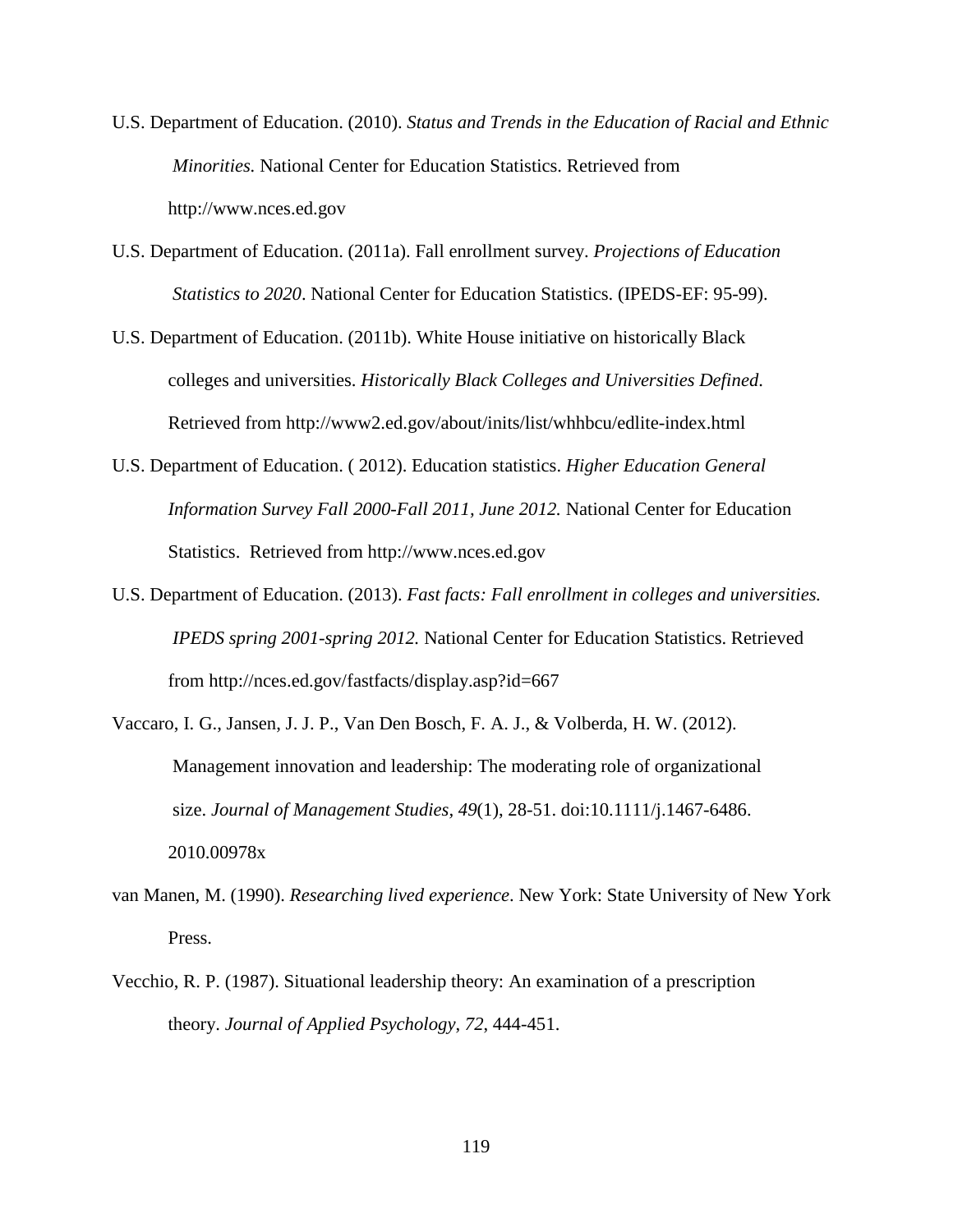- Wenglinsky, H. (1996). The educational justification of historically Black colleges and universities: A policy response to the U.S. Supreme Court. *Educational Evaluation and Policy Analysis*, *18*(1), 91-103.
- Wershbale, J. L. (2010). Collaborative accreditation: Securing the future of historically Black colleges. *Berkeley Journal of African-American Law & Policy, 12*(1), 67-106.
- Williams, W. (2008, January 9). Black colleges. *Creators.com*. Retrieved from http://www.creators.com/opinion/walter-williams/black colleges
- Wilson, V. (2007). The effect of attending an hbcu on persistence and graduation outcomes of African American college students. *The Review Black Political Economy*, Vol 34:11-52.
- Wormley, W. (2010). Steps for bold change at HBCUs*. Diverse Issues in Higher Education*, 27, 20.
- Wright, B., & Pandey, S. (2009). Transformational leadership in the public sector: Does structure matter. *Journal of Public Administration Research and Theory*. Retrieved from http://jpart.oxfordjournals.org
- Yang, J., Zhang, Z., & Tsui, A. S. (2010). Middle managers leadership and frontline employee reward leadership: Individual, dyad, and group levels of analysis. *Leadership Quarterly, 9*, 27-54.
- Young, J. J. (2011). Leadership styles and gender role: Internalization among female Managers in the United States. *Advancing Women in Leadership*, *31*, 102-112. Retrieved from http://advancingwomen.com/
- Xavier University. (2012, October 17). *"Four decades of education leadership" Norman C. Francis, the visionary*. Retrieved from http://www.xula.edu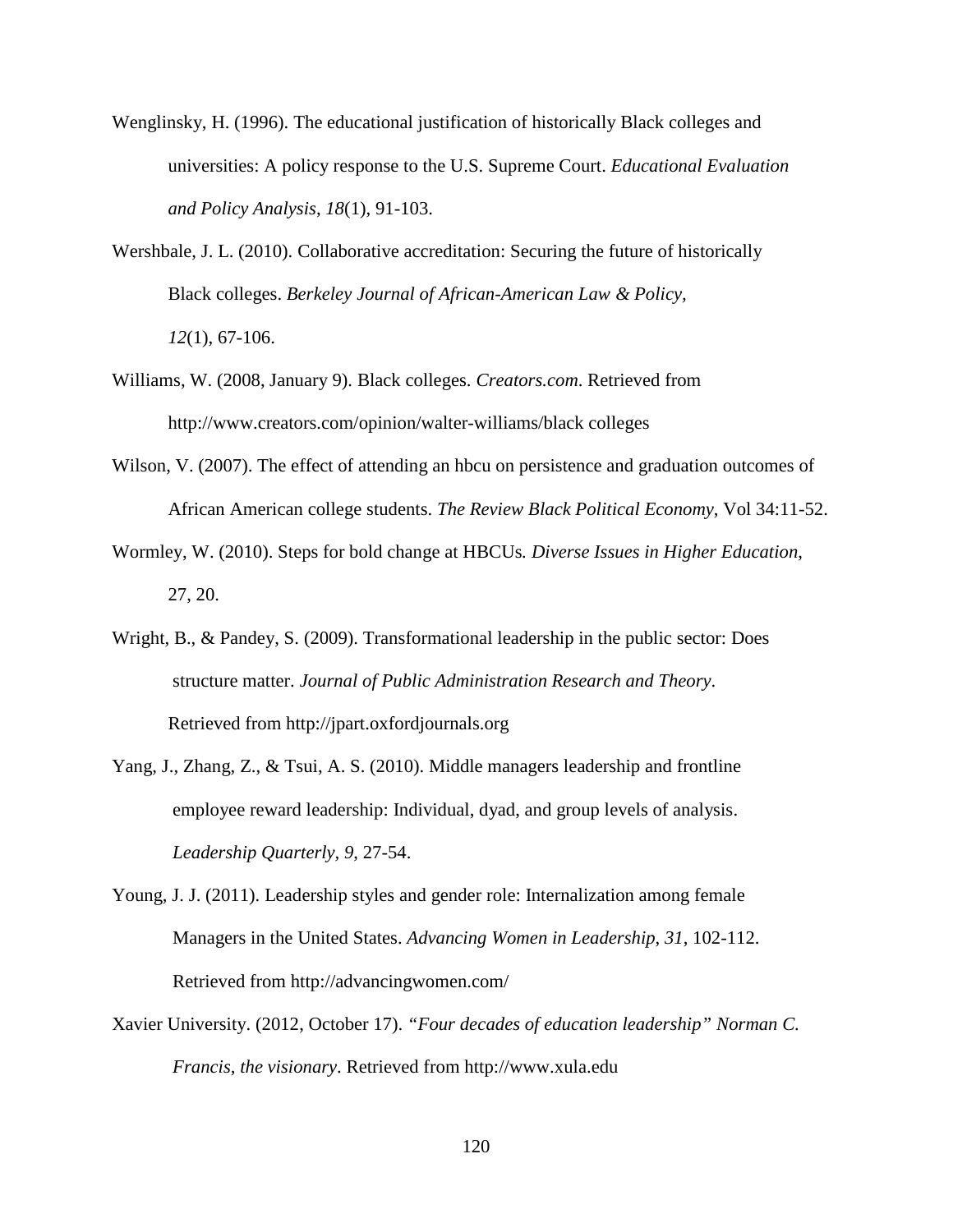Zacher, H., Rosing, K., & Frese, M. (2011). Age and leadership: The moderating role of legacy beliefs. *The Leadership Quarterly, 22*(1), 43-50. Retrieved from http://dx.doi.org/10.1016/j.leaqua.2010.12.006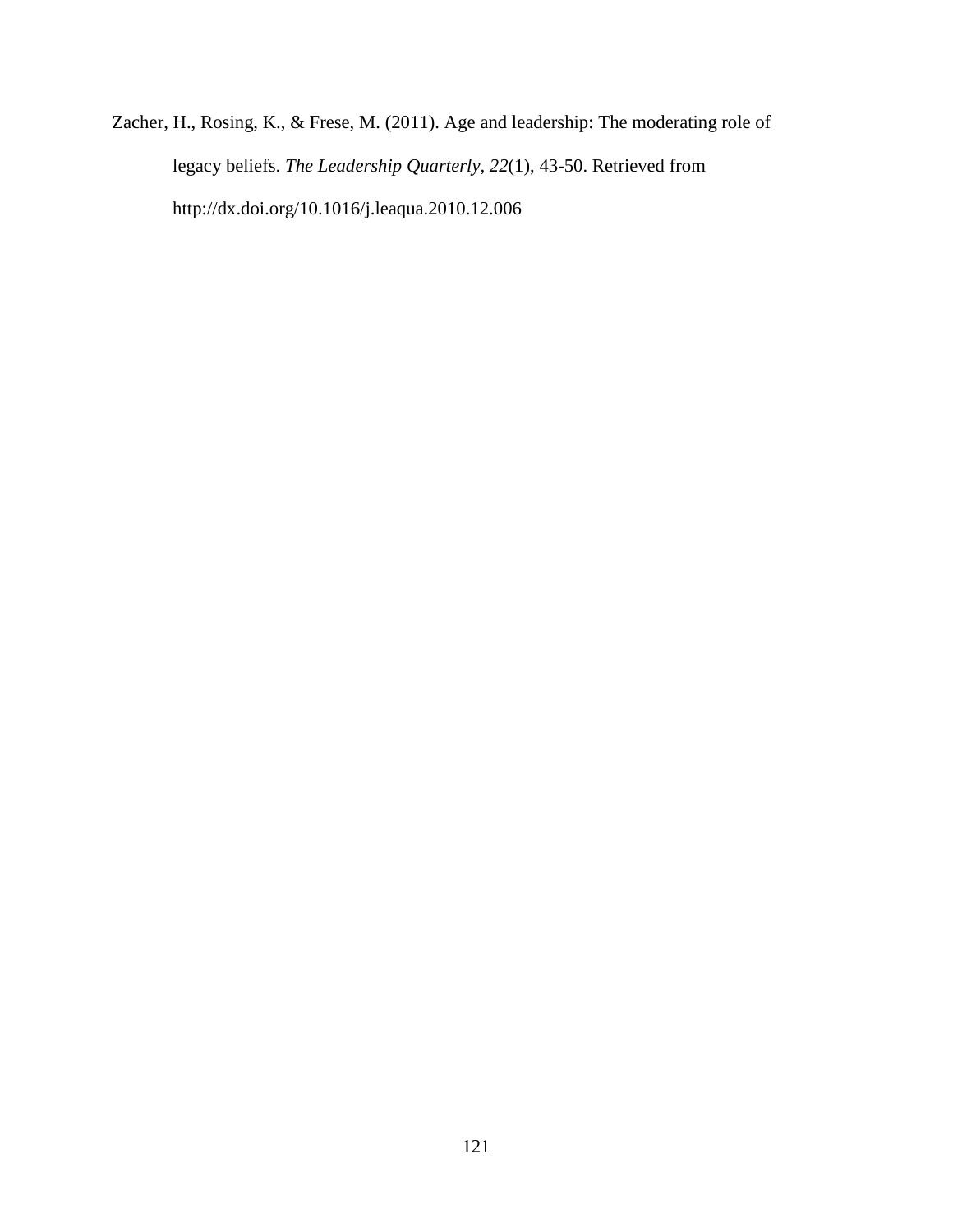## **APPENDIX A: INVITATION LETTER FROM APRIL ABBOTT**

February 18, 2013

Dear Chancellor:

I am a doctoral student in Leadership, Higher Education at East Carolina University in Greenville, North Carolina. I am requesting that you participate in a research study investigating the perceptions that HBCU chancellors/presidents have of their leadership styles. The purpose of the research is to make chancellors/presidents aware of leadership styles that are most beneficial to their institutions. There is a need for more research that can benefit HBCUs. As a former longterm employee of HBCUs in North Carolina, I realize the importance of HBCUs and the unique problems they face. There is a need to add more to the literature about HBCUs and leadership; therefore, I request your support for this study.

My methodology is two-fold. This is a follow-up to MLQ 5X that I sent to HBCU presidents in 2012. Now, I am asking that you permit me to meet with you for a brief interview and for you to complete a brief questionnaire (if you did not complete it in 2012), the MLQ 5X, that measures your frequency of using different leadership styles. You are also being asked for your permission to audiotape this interview, but if you wish not to be recorded, only notes will be taken. Although the results of this study will be published, no information that could identify you will be included.

If you have any questions about the survey and/or the research, please contact me or my dissertation chair, Dr. Sandra Seay.

Thank you, in advance, for your participation.

Sincerely, April Abbott abbotta87@ecu.edu 919/612-9488

Dr. Sandra Seay 252/328-5313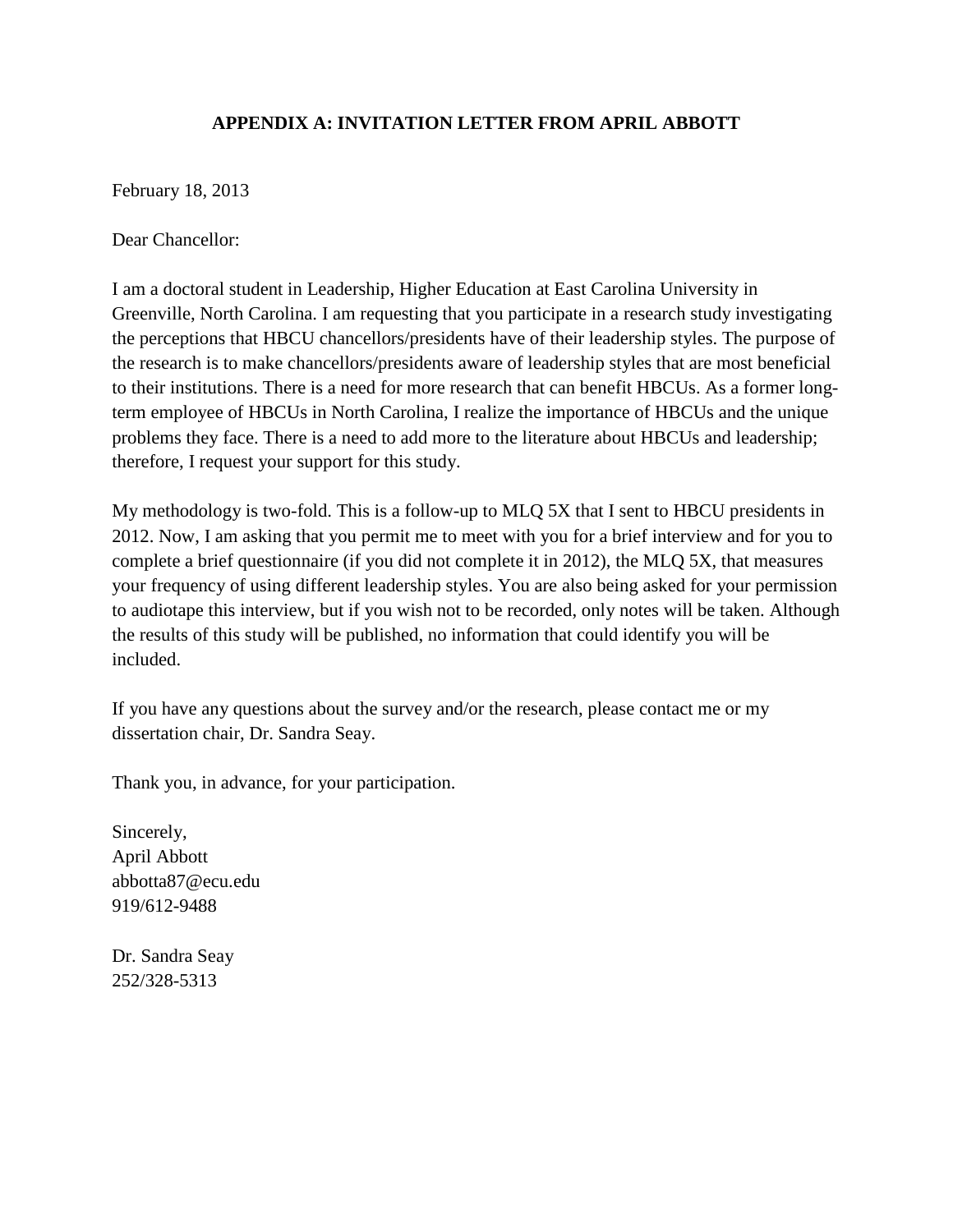### **APPENDIX B: IRB AMENDMENT APPROVAL DATED 4/7/2014**



**EAST CAROLINA UNIVERSITY**

**University & Medical Center Institutional Review Board Office** 4N-70 Brody Medical Sciences Building· Mail Stop 682 600 Moye Boulevard · Greenville, NC 27834 Office **252-744-291[4](http://epirate.ecu.edu/app/Doc/0/CV34BMKEC20KFFUTRB8IE8RDCA/fromString.html)** · Fax **252-744-228[4](http://epirate.ecu.edu/app/Doc/0/CV34BMKEC20KFFUTRB8IE8RDCA/fromString.html)** · **[www.ecu.edu/irb](http://www.ecu.edu/irb)**

Notification of Amendment Approval

| From: | Social/Behavioral IRB                                                           |
|-------|---------------------------------------------------------------------------------|
| To:   | <b>April Abbott</b>                                                             |
| CC:   | <b>Sandra Seay</b>                                                              |
| Date: | 4/7/2014                                                                        |
|       | Ame2_UMCIRB 12-001023                                                           |
| Re:   | <b>UMCIRB 12-001023</b>                                                         |
|       | <b>HBCUs'</b> Presidents' Perceptions of Themselves as Transformational Leaders |

Your Amendment has been reviewed and approved using expedited review for the period of 4/7/2014 to 4/6/2015. It was the determination of the UMCIRB Chairperson (or designee) that this revision does not impact the overall risk/benefit ratio of the study and is appropriate for the population and procedures proposed.

Please note that any further changes to this approved research may not be initiated without UMCIRB review except when necessary to eliminate an apparent immediate hazard to the participant. All unanticipated problems involving risks to participants and others must be promptly reported to the UMCIRB. A continuing or final review must be submitted to the UMCIRB prior to the date of study expiration. The investigator must adhere to all reporting requirements for this study.

Approved consent documents with the IRB approval date stamped on the document should be used to consent participants (consent documents with the IRB approval date stamp are found under the Documents tab in the study workspace).

The approval includes the following items: Document Description Dissertation 2014 March 17 Chapters 1,2,3.doc(0.01) Study Protocol or Grant Application Interview Protocol(0.01) Interview/Focus Group Scripts/Questions The Chairperson (or designee) does not have a potential for conflict of interest on this study.

IRB00000705 East Carolina U IRB #1 (Biomedical) IORG0000418 IRB00003781 East Carolina U IRB #2 (Behavioral/SS) IORG0000418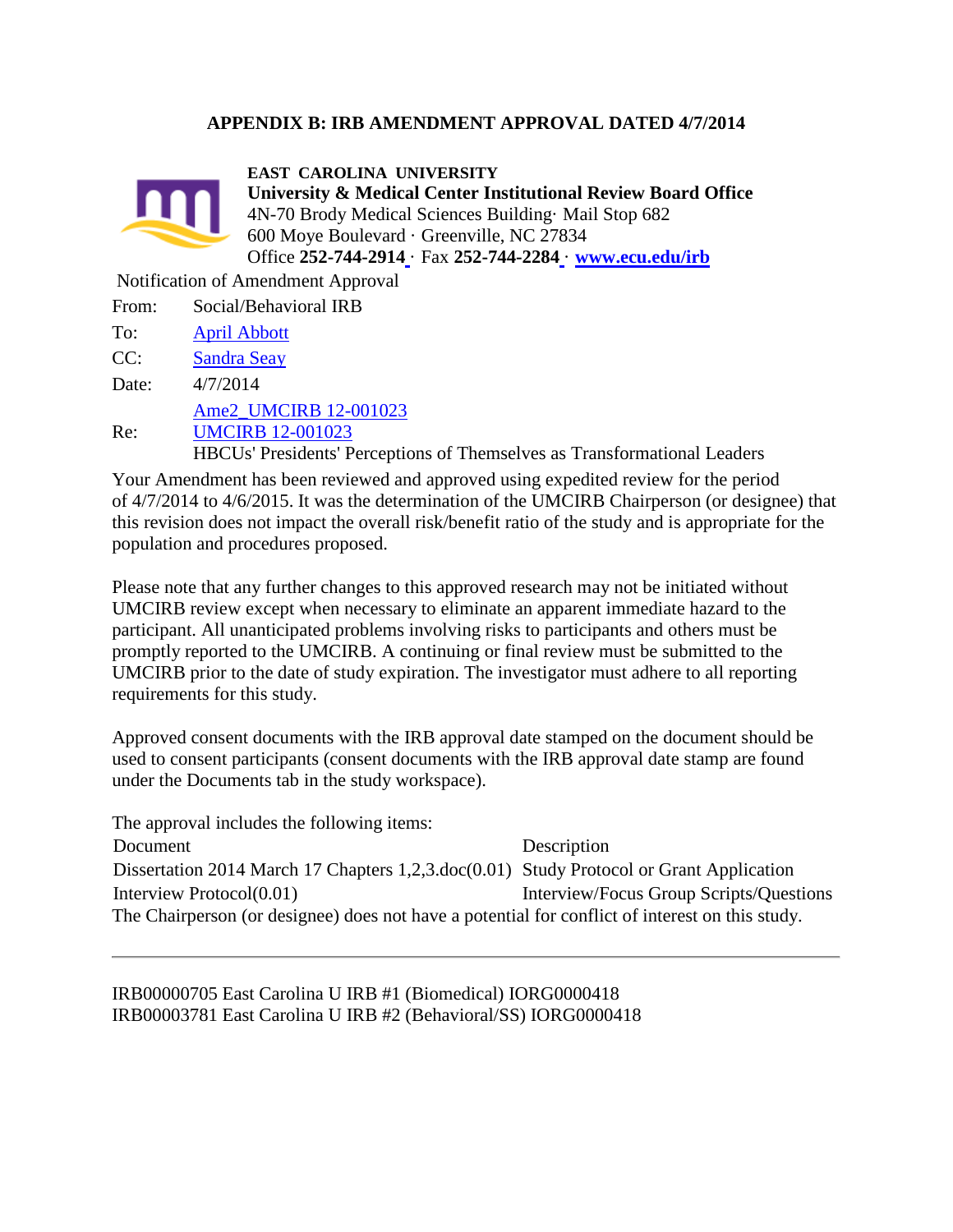### **APPENDIX C: IRB AMENDMENT APPROVAL DATED 2/24/2014**



**EAST CAROLINA UNIVERSITY**

**University & Medical Center Institutional Review Board Office** 4N-70 Brody Medical Sciences Building· Mail Stop 682 600 Moye Boulevard · Greenville, NC 27834 Office **252-744-2914** · Fax **252-744-2284** · **[www.ecu.edu/irb](http://www.ecu.edu/irb)**

Notification of Amendment Approval

- From: Social/Behavioral IRB
- To: [April Abbott](http://epirate.ecu.edu/app/Personalization/MyProfile?Person=com.webridge.account.Person%5BOID%5BAAF98670496895438C3F18AFF2C452BE%5D%5D)
- CC: [Sandra Seay](http://epirate.ecu.edu/app/Personalization/MyProfile?Person=com.webridge.account.Person%5BOID%5B93A9FE5B32E6AB4CBD3F9FA4EE98BBB8%5D%5D)
- Date: 2/14/2013

[Ame1\\_UMCIRB 12-001023](http://epirate.ecu.edu/app/Rooms/DisplayPages/LayoutInitial?Container=com.webridge.entity.Entity%5bOID%5b0CF4AA675DF3A54891ED84589E786261%5d%5d)

Re: [UMCIRB 12-001023](http://epirate.ecu.edu/app/Rooms/DisplayPages/LayoutInitial?Container=com.webridge.entity.Entity%5bOID%5bA89E412BA6F53B4E8EE7E676871BF691%5d%5d)

HBCUs' Presidents' Perceptions of Themselves as Transformational Leaders

Your Amendment has been reviewed and approved on 2/14/2013 using expedited review. It was the determination of the UMCIRB Chairperson (or designee) that this revision does not impact the overall risk/benefit ratio of the study and is appropriate for the population and procedures proposed.

Please note that any further changes to this approved research may not be initiated without UMCIRB review except when necessary to eliminate an apparent immediate hazard to the participant. All unanticipated problems involving risks to participants and others must be promptly reported to the UMCIRB. A continuing or final review must be submitted to the UMCIRB prior to the date of study expiration. The investigator must adhere to all reporting requirements for this study.

The approval includes the following items:

| Name                                                                                          | Description                                | Modified              | Version |
|-----------------------------------------------------------------------------------------------|--------------------------------------------|-----------------------|---------|
| <b>Dissertation 2013 Interview Questions</b><br>2.doc   History                               | Interview/Focus Group<br>Scripts/Questions | 2/8/2013<br>12:51 PM  | 0.02    |
| <b>Dissertation 2013 Letter Requesting</b><br>Presidents' Participation.doc   History         | <b>Consent Forms</b>                       | 2/11/2013<br>12:12 PM | 0.01    |
| The Chaimensen (on designed) does not have a notantial for souflist of interest on this study |                                            |                       |         |

The Chairperson (or designee) does not have a potential for conflict of interest on this study.

IRB00000705 East Carolina U IRB #1 (Biomedical) IORG0000418 IRB00003781 East Carolina U IRB #2 (Behavioral/SS) IORG0000418 IRB00004973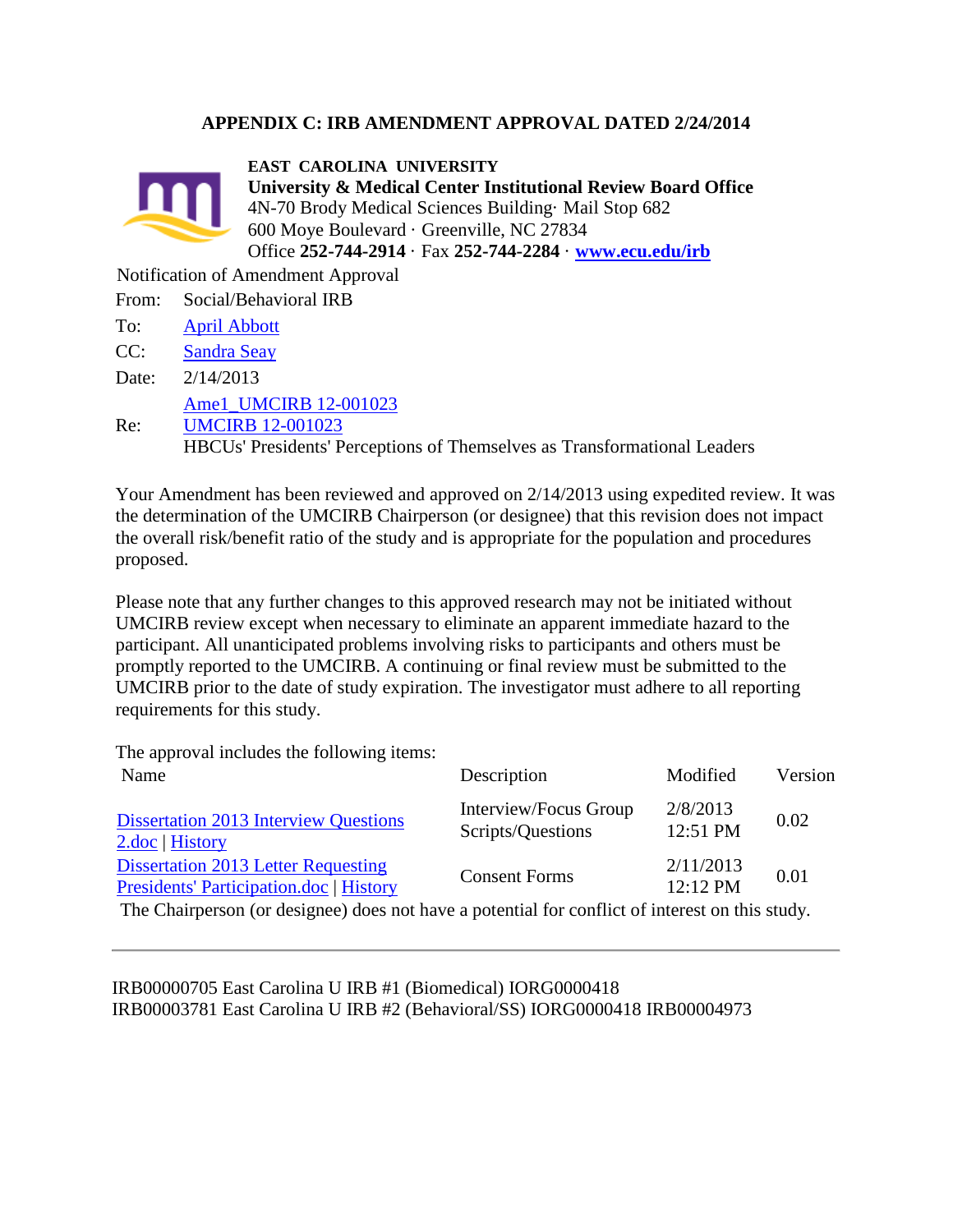# **APPENDIX D: INTERVIEW PROTOCOL**

| Opening:                                                                                                         |                |
|------------------------------------------------------------------------------------------------------------------|----------------|
| Good morning/afternoon. Thank you for giving me the time today to talk with you.                                 |                |
| My name is April Abbott, and I am a doctoral student at East Carolina University.                                |                |
| My dissertation is about the leadership styles of presidents of HBCU institutions and the                        |                |
| challenges they face in leading their respective organizations.                                                  |                |
| This interview should not take longer than 30 minutes. Also, may I have your permission to                       |                |
| record this interview?<br>record this interview?<br>Before I start with my questions, do you have any questions? |                |
|                                                                                                                  |                |
|                                                                                                                  |                |
| First, I would like to find out or clarify a few details.                                                        |                |
|                                                                                                                  |                |
| What is your full name? I want to make sure that I am spelling it correctly.                                     |                |
|                                                                                                                  |                |
| What is your full title?                                                                                         |                |
| How long have you been in this current position?                                                                 |                |
|                                                                                                                  | (no. of years) |
| Were you an employee of this institution before you became President/Chancellor?                                 |                |
| Yes No                                                                                                           |                |
| If yes, then what position(s) did you                                                                            |                |
|                                                                                                                  |                |
|                                                                                                                  |                |
| If no, then where were you previously                                                                            |                |
|                                                                                                                  |                |
| What was your                                                                                                    |                |
|                                                                                                                  |                |
| How long did you hold that position?                                                                             |                |
|                                                                                                                  |                |
|                                                                                                                  |                |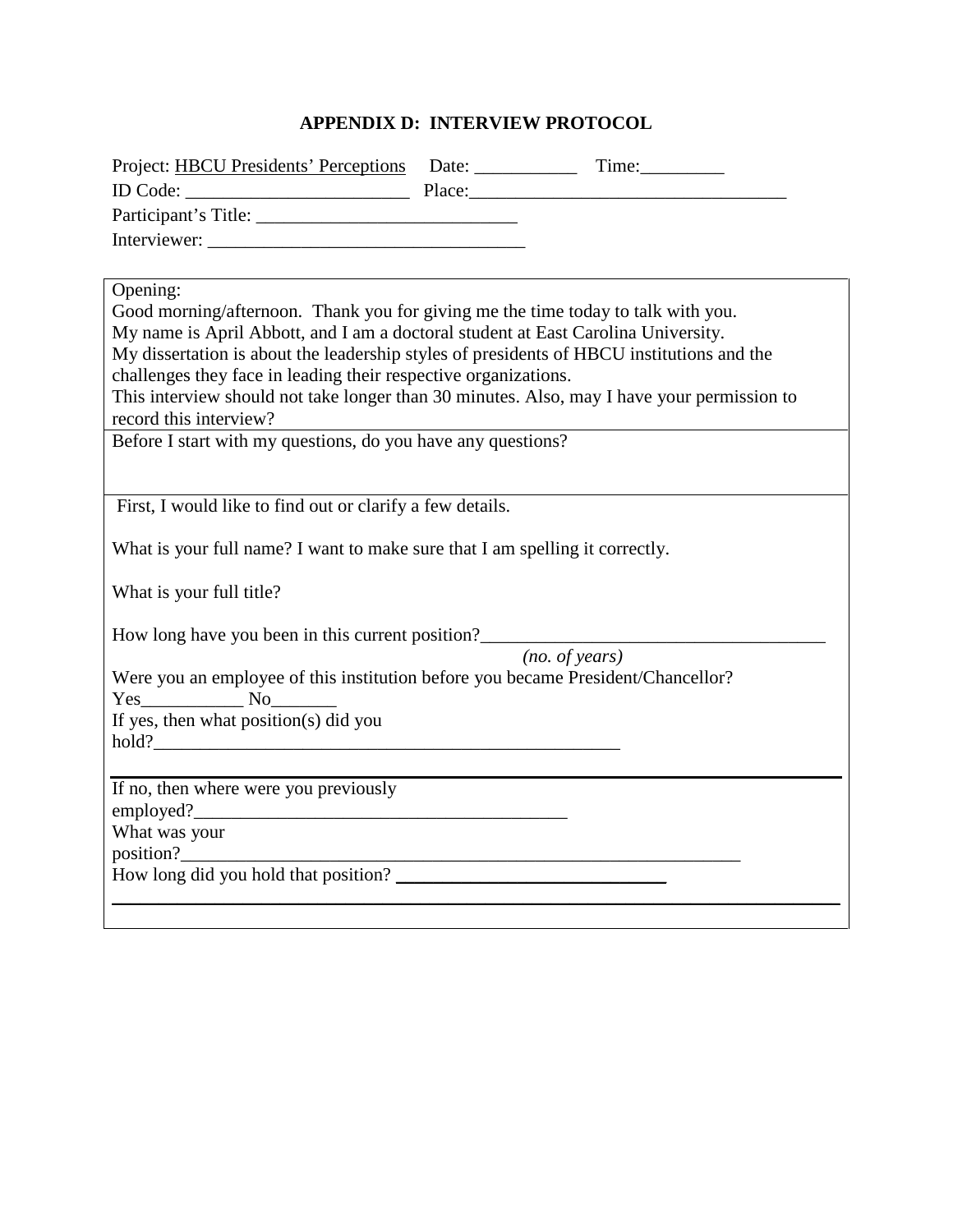|                                                                                         |                                                                                       | Prior to assuming the role of president at this institution, have you ever served as a/an:      |  |  |  |  |  |
|-----------------------------------------------------------------------------------------|---------------------------------------------------------------------------------------|-------------------------------------------------------------------------------------------------|--|--|--|--|--|
| <b>Position Held</b>                                                                    | Response                                                                              | Response                                                                                        |  |  |  |  |  |
| Provost                                                                                 | Yes?                                                                                  | No?                                                                                             |  |  |  |  |  |
|                                                                                         | If yes, for how long?                                                                 |                                                                                                 |  |  |  |  |  |
| <b>Associate Provost</b>                                                                | Yes?                                                                                  | No?                                                                                             |  |  |  |  |  |
|                                                                                         | If yes, for how long?                                                                 |                                                                                                 |  |  |  |  |  |
| Dean of a                                                                               | Yes?                                                                                  | No?                                                                                             |  |  |  |  |  |
| College/School                                                                          | If yes, for how long?                                                                 |                                                                                                 |  |  |  |  |  |
| Associate Dean of a                                                                     | Yes?                                                                                  | No?                                                                                             |  |  |  |  |  |
| College/School?                                                                         | If yes, for how long?                                                                 |                                                                                                 |  |  |  |  |  |
| Department Chair?                                                                       | Yes?                                                                                  | No?                                                                                             |  |  |  |  |  |
|                                                                                         | If yes, for how long?                                                                 |                                                                                                 |  |  |  |  |  |
|                                                                                         |                                                                                       | 1. Please identify what you believe to be the five most important traits of leadership.         |  |  |  |  |  |
|                                                                                         |                                                                                       |                                                                                                 |  |  |  |  |  |
|                                                                                         |                                                                                       |                                                                                                 |  |  |  |  |  |
| 2.                                                                                      |                                                                                       | Identify what you believe to be the three or four biggest challenges that presidents of         |  |  |  |  |  |
|                                                                                         | HBCUs face in leading their organizations?                                            |                                                                                                 |  |  |  |  |  |
|                                                                                         |                                                                                       |                                                                                                 |  |  |  |  |  |
|                                                                                         |                                                                                       |                                                                                                 |  |  |  |  |  |
|                                                                                         |                                                                                       |                                                                                                 |  |  |  |  |  |
|                                                                                         |                                                                                       | 3. Have you taken any measures to meet these challenges? If so, what was/were your              |  |  |  |  |  |
|                                                                                         | strategy (ies), and what has/have been the results?                                   |                                                                                                 |  |  |  |  |  |
|                                                                                         |                                                                                       |                                                                                                 |  |  |  |  |  |
|                                                                                         |                                                                                       |                                                                                                 |  |  |  |  |  |
|                                                                                         |                                                                                       |                                                                                                 |  |  |  |  |  |
|                                                                                         |                                                                                       |                                                                                                 |  |  |  |  |  |
|                                                                                         |                                                                                       |                                                                                                 |  |  |  |  |  |
|                                                                                         |                                                                                       | 4. Now, I will read six leadership behaviors and ask you to rate each one as it relates to your |  |  |  |  |  |
|                                                                                         |                                                                                       | personal style of leadership. I will ask you if the behavior is a) something you do not do      |  |  |  |  |  |
|                                                                                         | at all, b) if the behavior is something you do once in a while, c) if the behavior is |                                                                                                 |  |  |  |  |  |
| something you might do sometimes, d) if the behavior is something you use fairly often, |                                                                                       |                                                                                                 |  |  |  |  |  |
| or e) the behavior is something you do frequently or even always.                       |                                                                                       |                                                                                                 |  |  |  |  |  |
| I will also ask you why you rate each behavior in a particular way.                     |                                                                                       |                                                                                                 |  |  |  |  |  |
|                                                                                         |                                                                                       |                                                                                                 |  |  |  |  |  |
|                                                                                         |                                                                                       |                                                                                                 |  |  |  |  |  |
|                                                                                         |                                                                                       | 1. I concentrate my full attention on dealing with mistakes, complaints, and failures.          |  |  |  |  |  |
|                                                                                         |                                                                                       |                                                                                                 |  |  |  |  |  |
|                                                                                         |                                                                                       |                                                                                                 |  |  |  |  |  |
|                                                                                         |                                                                                       |                                                                                                 |  |  |  |  |  |
| 2.                                                                                      | I seek differing perspectives when solving problems.                                  |                                                                                                 |  |  |  |  |  |
|                                                                                         |                                                                                       |                                                                                                 |  |  |  |  |  |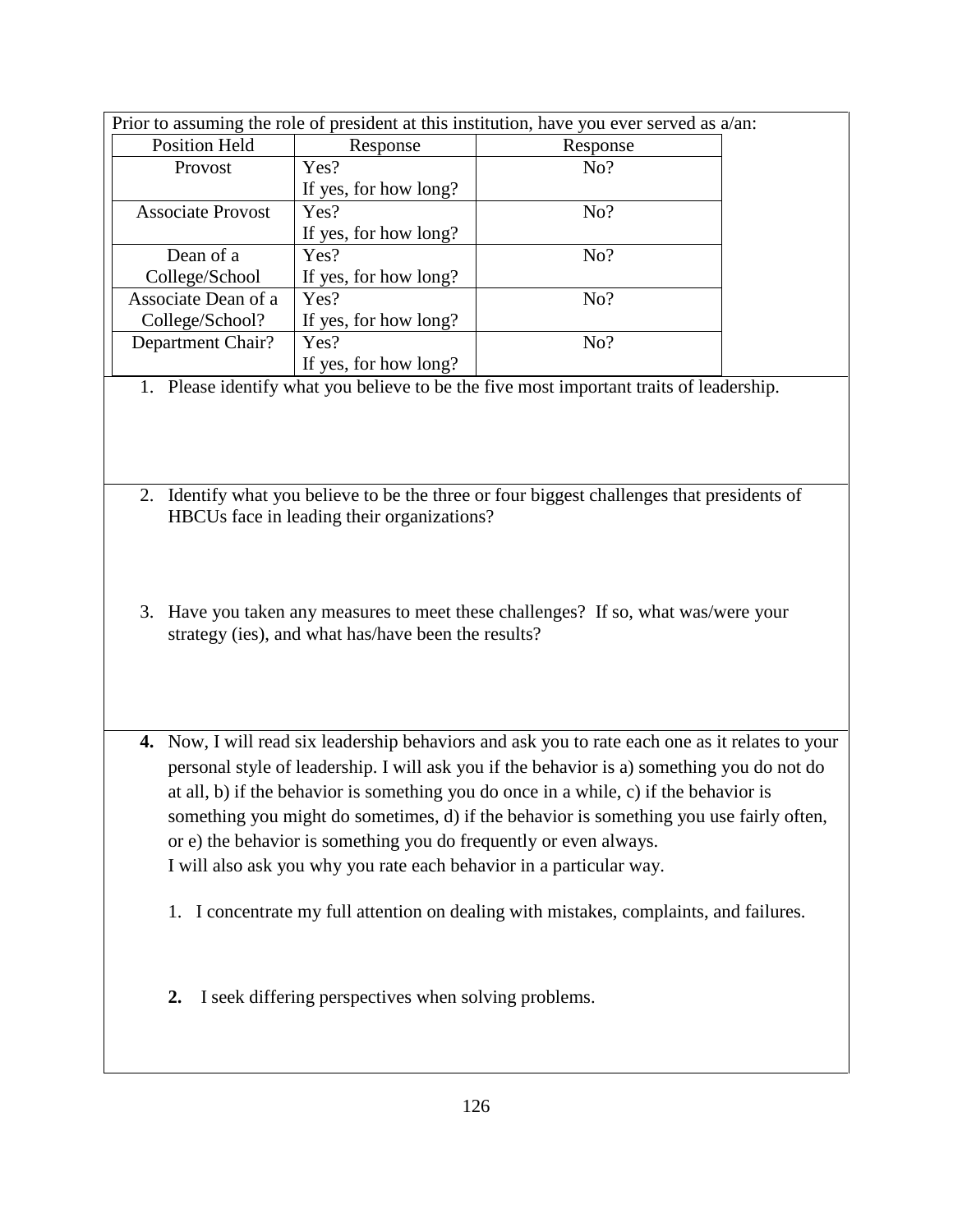**3.** I show that I am a firm believer in "If if ain't broke, don't fix it."

4. I spend time teaching and coaching.

5. I make clear what one can expect to receive when performance goals are achieved.

6. I demonstrate that problems must become chronic before I take action.

5. What factors or events have shaped your leadership style?

6. I would like to close this interview by asking you to complete a brief questionnaire. This questionnaire contains a number of demographic questions. It also asks questions that will measure the degree that leaders use behaviors from the full range of leadership.

7. If you completed the questionnaire previously, would you like to review the questionnaire and perhaps make comments or redo the questions?

Thank you for taking time out of your busy schedule to meet with me.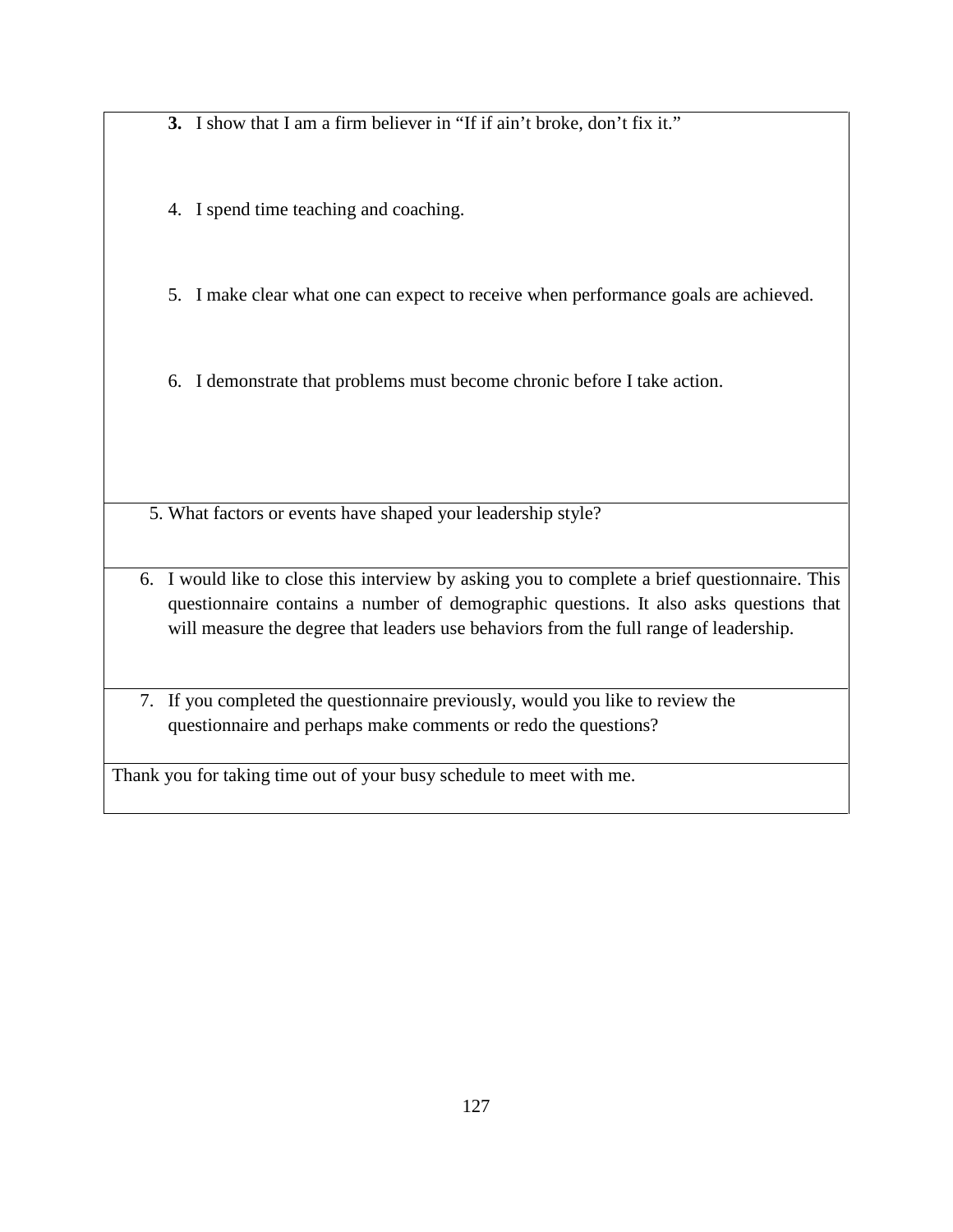#### **APPENDIX E: PERMISSION FROM MIND GARDEN**

For use by April Abbott only. Received from Mind Garden, Inc. on February 18, 2013



## www.mindgarden.com

To whom it may concern,

This letter is to grant permission for the above named person to use the following copyright material;

Instrument: Multifactor Leadership Questionnaire

Authors: Bruce Avolio and Bernard Bass

Copyright: 1995 by Bruce Avolio and Bernard Bass

for his/her thesis research.

Five sample items from this instrument may be reproduced for inclusion in a proposal, thesis, or dissertation.

The entire instrument may not be included or reproduced at any time in any other published material.

Sincerely.

**Robert Most** Mind Garden, Inc. www.mindgarden.com

@ 1995 Bruce Avolio and Bernard Bass. All Rights Reserved. Published by Mind Garden, Inc., www.mindgarden.com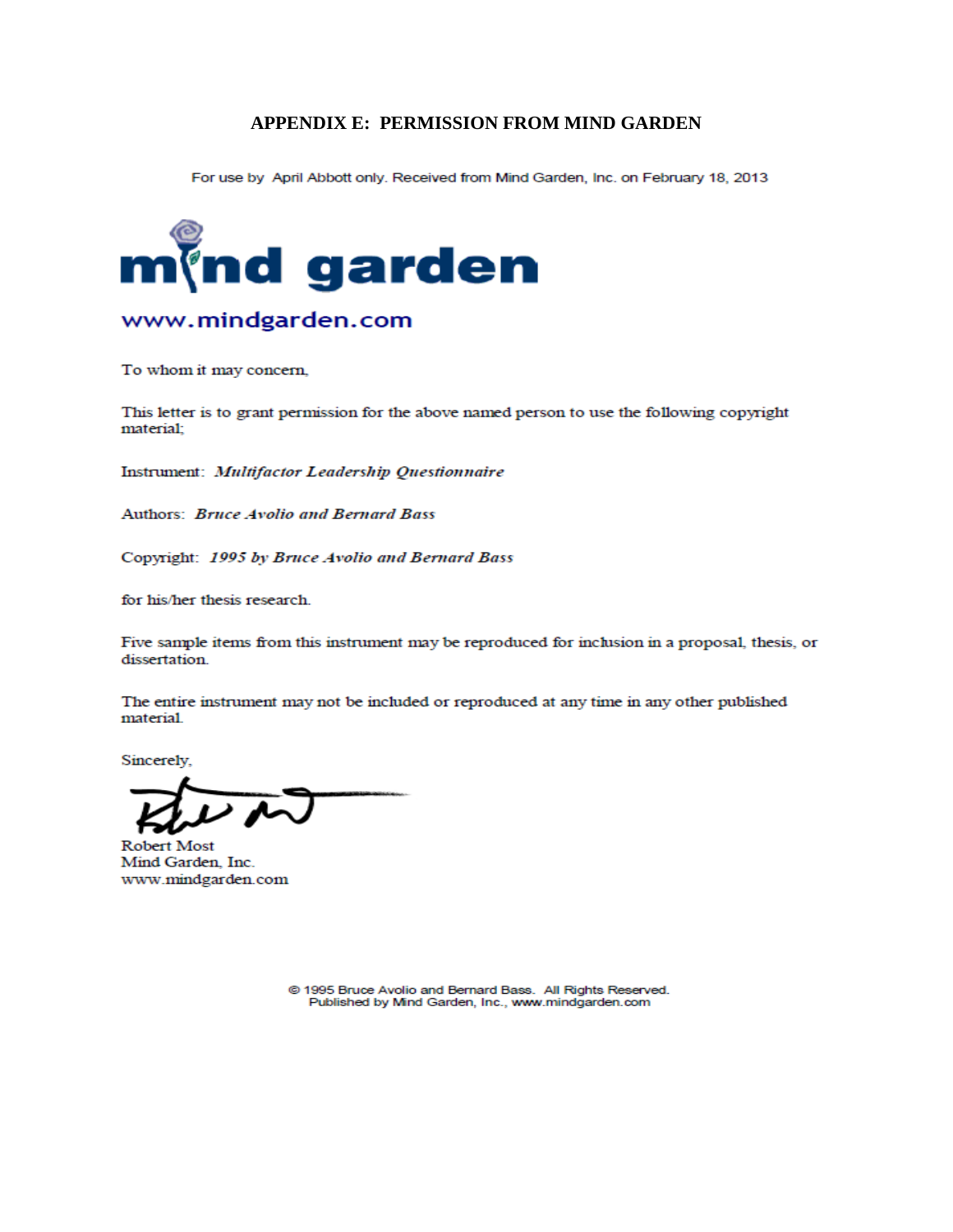# **APPENDIX F: SAMPLE MLQ 5X LEADER FORM**

Multifactor Leadership Questionnaire Leader Form

Use the following rating scale: Not at all…………………….0 Once in a while……………...1 Sometimes…………………..2 Fairly Often …………………3 Frequently, if not always……4